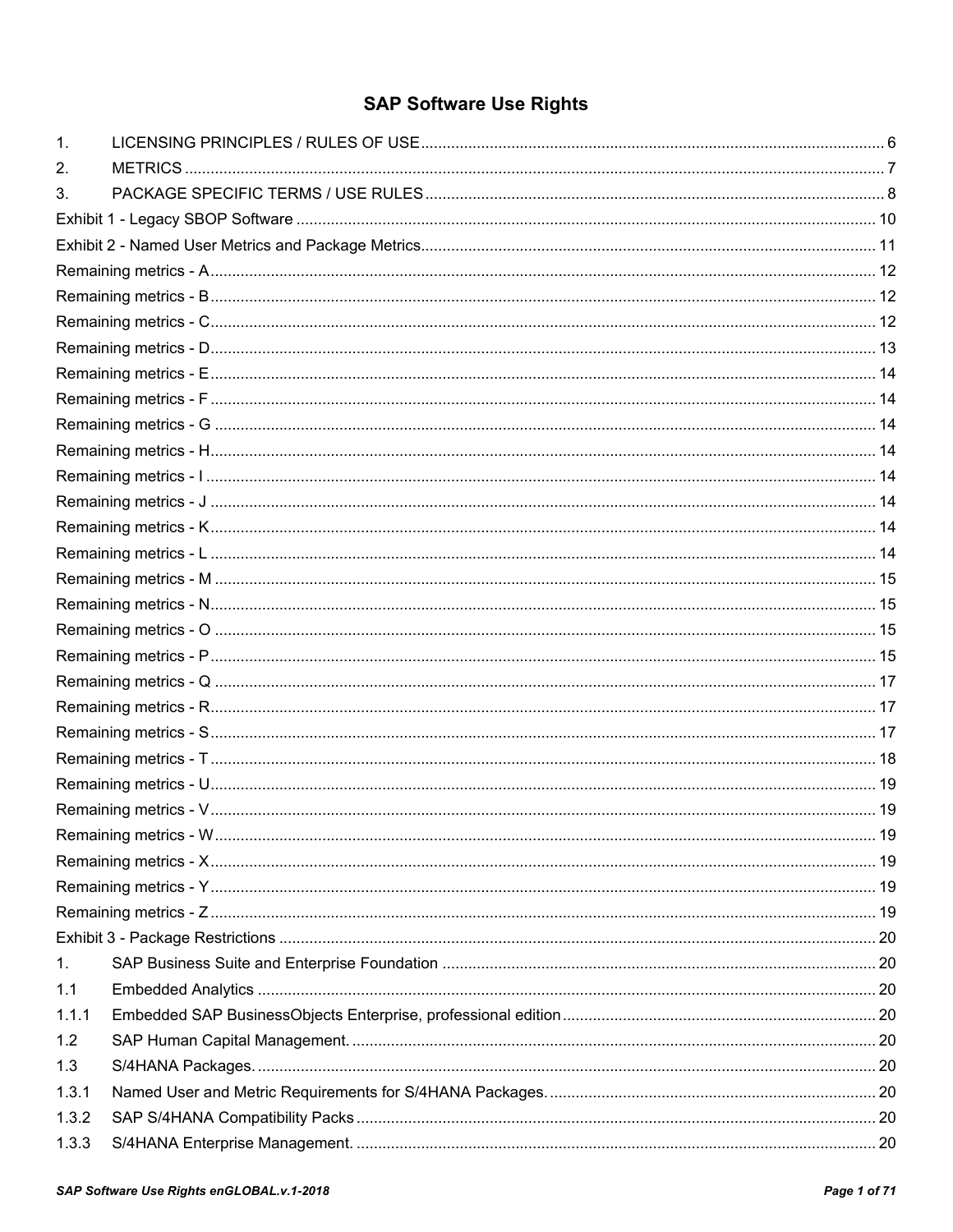| 1.3.4  |                                                                                                                                                                                                                               |  |
|--------|-------------------------------------------------------------------------------------------------------------------------------------------------------------------------------------------------------------------------------|--|
| 1.3.5  |                                                                                                                                                                                                                               |  |
| 1.3.6  |                                                                                                                                                                                                                               |  |
| 1.3.7  |                                                                                                                                                                                                                               |  |
| 1.3.8  | SAP Document Access by OpenText for SAP S/4HANA, SAP Archiving by OpenText for SAP S/4HANA.  21                                                                                                                               |  |
| 1.3.9  | SAP Document Access by OpenText for SAP S/4HANA, SAP Archiving by OpenText for SAP S/4HANA.  21                                                                                                                               |  |
| 1.3.10 | SAP Document Access by OpenText, limited access option for SAP S/4HANA, SAP Archiving by OpenText,<br>limited access option for SAP S/4HANA, SAP Extended ECM by OpenText, limited access option for SAP                      |  |
|        | 1.3.11 SAP S/4HANA for energy utilities meter data management and operations, SAP S/4HANA for energy utilities bill-<br>to-cash management, SAP S/4HANA for water utilities meter data management and operations, SAP S/4HANA |  |
|        |                                                                                                                                                                                                                               |  |
|        |                                                                                                                                                                                                                               |  |
|        |                                                                                                                                                                                                                               |  |
|        |                                                                                                                                                                                                                               |  |
|        |                                                                                                                                                                                                                               |  |
|        |                                                                                                                                                                                                                               |  |
|        |                                                                                                                                                                                                                               |  |
|        |                                                                                                                                                                                                                               |  |
|        |                                                                                                                                                                                                                               |  |
| 1.3.21 |                                                                                                                                                                                                                               |  |
|        |                                                                                                                                                                                                                               |  |
|        |                                                                                                                                                                                                                               |  |
|        |                                                                                                                                                                                                                               |  |
|        |                                                                                                                                                                                                                               |  |
|        |                                                                                                                                                                                                                               |  |
|        |                                                                                                                                                                                                                               |  |
|        |                                                                                                                                                                                                                               |  |
| 2.     |                                                                                                                                                                                                                               |  |
| 2.1    |                                                                                                                                                                                                                               |  |
| 2.2    |                                                                                                                                                                                                                               |  |
| 2.3    |                                                                                                                                                                                                                               |  |
| 2.4    | SAP Enterprise Risk and Compliance Management, risk management and Bank Communication Management. 22                                                                                                                          |  |
| 2.5    |                                                                                                                                                                                                                               |  |
| 2.6    | SAP (EHS Management, Environment, Health and Safety; SAP EHS Management, Product Safety; SAP EHS                                                                                                                              |  |
| 2.7    |                                                                                                                                                                                                                               |  |
| 2.8    |                                                                                                                                                                                                                               |  |
| 2.9    |                                                                                                                                                                                                                               |  |
| 2.10   |                                                                                                                                                                                                                               |  |
| 2.11   |                                                                                                                                                                                                                               |  |
| 2.11.1 |                                                                                                                                                                                                                               |  |
| 2.11.2 |                                                                                                                                                                                                                               |  |
| 2.11.3 |                                                                                                                                                                                                                               |  |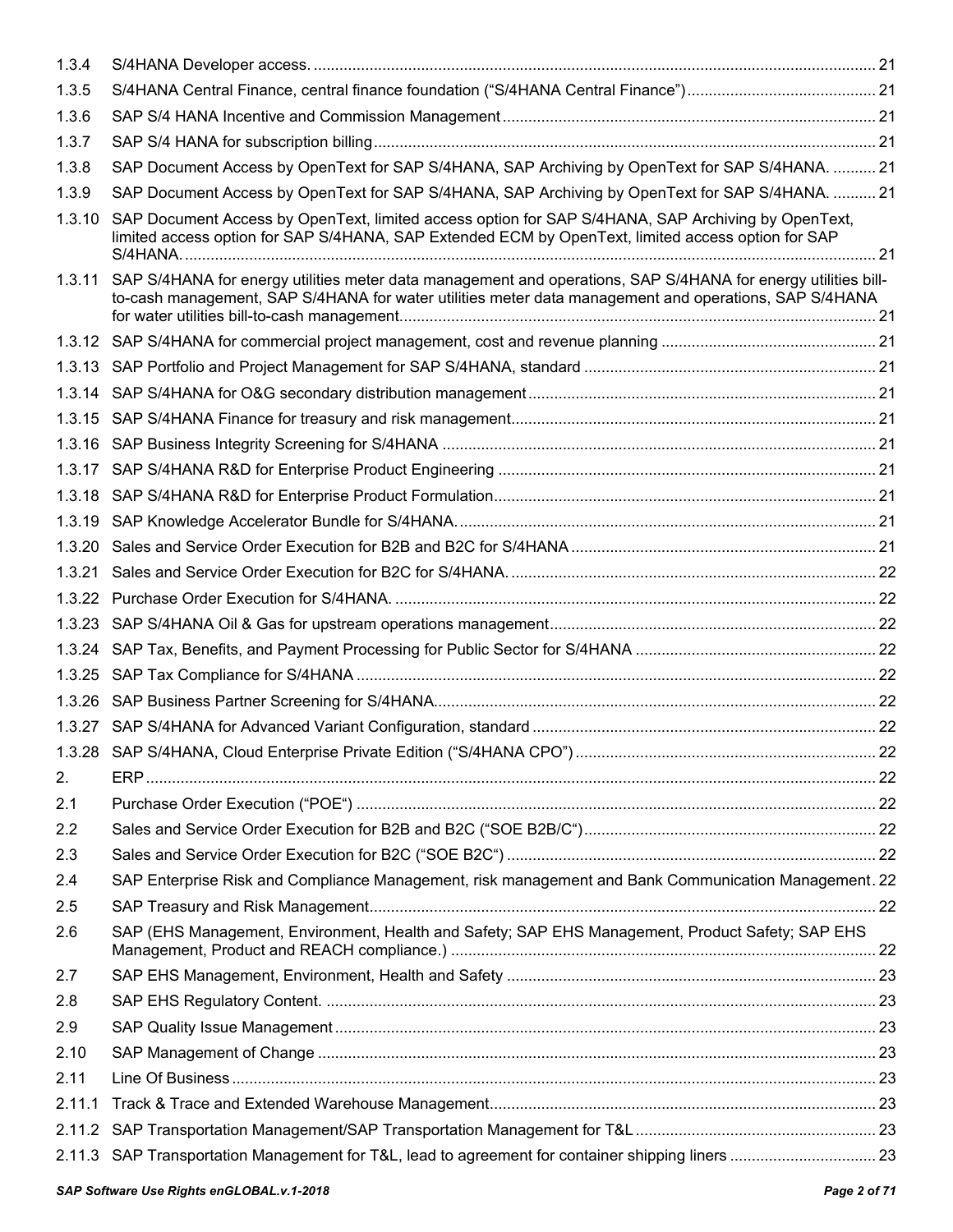| 2.11.5.1 |                                                                                                                                                                                                                                                                                                                                         |  |
|----------|-----------------------------------------------------------------------------------------------------------------------------------------------------------------------------------------------------------------------------------------------------------------------------------------------------------------------------------------|--|
| 2.11.5.2 | SAP CRM Sales, Limited Access; SAP CRM Service, Limited Access; SAP CRM Marketing, Limited Access<br>24                                                                                                                                                                                                                                 |  |
|          |                                                                                                                                                                                                                                                                                                                                         |  |
| 2.11.7   |                                                                                                                                                                                                                                                                                                                                         |  |
|          |                                                                                                                                                                                                                                                                                                                                         |  |
| 2.11.8.1 |                                                                                                                                                                                                                                                                                                                                         |  |
| 2.11.8.2 |                                                                                                                                                                                                                                                                                                                                         |  |
|          |                                                                                                                                                                                                                                                                                                                                         |  |
|          |                                                                                                                                                                                                                                                                                                                                         |  |
|          |                                                                                                                                                                                                                                                                                                                                         |  |
|          |                                                                                                                                                                                                                                                                                                                                         |  |
|          |                                                                                                                                                                                                                                                                                                                                         |  |
|          |                                                                                                                                                                                                                                                                                                                                         |  |
|          |                                                                                                                                                                                                                                                                                                                                         |  |
|          |                                                                                                                                                                                                                                                                                                                                         |  |
| 3        |                                                                                                                                                                                                                                                                                                                                         |  |
| 3.1      |                                                                                                                                                                                                                                                                                                                                         |  |
| 3.2      |                                                                                                                                                                                                                                                                                                                                         |  |
| 3.3      |                                                                                                                                                                                                                                                                                                                                         |  |
| 3.4      |                                                                                                                                                                                                                                                                                                                                         |  |
| 3.5      | SAP Hybris Commerce, edge edition, B2C option - Revenue; SAP Hybris Commerce, edge edition, B2B option -<br>Revenue; SAP Hybris Commerce, edge edition, B2C option - Core; SAP Hybris Commerce, edge edition, B2B                                                                                                                       |  |
| 3.6      |                                                                                                                                                                                                                                                                                                                                         |  |
| 3.7      | SAP Regulatory Report by iBS, Accounts; SAP Regulatory Report by iBS, Derivatives; SAP Regulatory Report by                                                                                                                                                                                                                             |  |
| 3.8      |                                                                                                                                                                                                                                                                                                                                         |  |
| 3.9      |                                                                                                                                                                                                                                                                                                                                         |  |
| 3.10     | Cerner i.s.h.med User; Cerner i.s.h.med from SAP, basic medical record bundle; Cerner i.s.h.med from SAP,<br>advanced medical record bundle; Cerner i.s.h.med from SAP, tasks and pathways bundle; Cerner i.s.h.med from<br>SAP, specialty surgery bundle; Cerner i.s.h.med from SAP, specialty radiology bundle; Cerner i.s.h.med from |  |
| 3.11     |                                                                                                                                                                                                                                                                                                                                         |  |
| 3.12     |                                                                                                                                                                                                                                                                                                                                         |  |
| 3.13     |                                                                                                                                                                                                                                                                                                                                         |  |
| 3.14     | SAP Mobile Inclusive Banking, SAP Omnichannel Banking, digital commercial option, SAP Omnichannel Banking,                                                                                                                                                                                                                              |  |
| 3.15     |                                                                                                                                                                                                                                                                                                                                         |  |
| 4.       |                                                                                                                                                                                                                                                                                                                                         |  |
| 4.1      |                                                                                                                                                                                                                                                                                                                                         |  |
| 4.2      |                                                                                                                                                                                                                                                                                                                                         |  |
| 4.3      |                                                                                                                                                                                                                                                                                                                                         |  |
| 4.4      |                                                                                                                                                                                                                                                                                                                                         |  |
|          |                                                                                                                                                                                                                                                                                                                                         |  |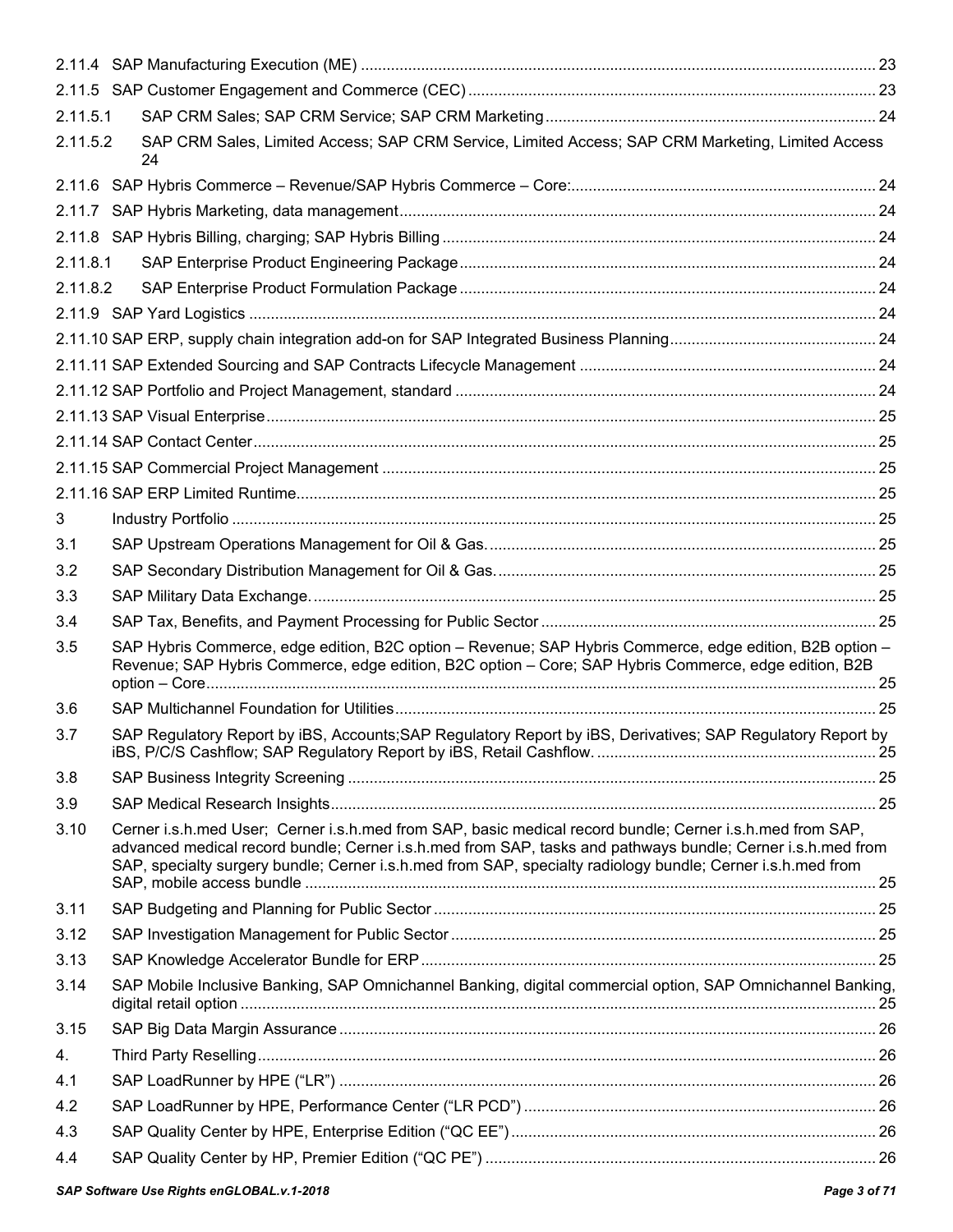| 4.5            |                                                                                                                                                                                                                |  |
|----------------|----------------------------------------------------------------------------------------------------------------------------------------------------------------------------------------------------------------|--|
| 4.6            |                                                                                                                                                                                                                |  |
| 4.7            |                                                                                                                                                                                                                |  |
| 4.8            | SAP Extended ECM for Government by OpenText, SAP Extended ECM for Government by OpenText, limited                                                                                                              |  |
| 4.9            | SAP Document Access by OpenText, Limited Access option, SAP Archiving by OpenText, Limited Access option,<br>SAP Extended ECM by OpenText, Limited Access option, SAP Extended ECM for Government by OpenText, |  |
| 4.10           |                                                                                                                                                                                                                |  |
| 4.11           | SAP Dispatching & Planning - Long Term Planning by Prologa; SAP Dispatching & Planning - Operational                                                                                                           |  |
| 4.12           |                                                                                                                                                                                                                |  |
| 4.13           |                                                                                                                                                                                                                |  |
| 4.14           |                                                                                                                                                                                                                |  |
| 4.15           |                                                                                                                                                                                                                |  |
| 5.             |                                                                                                                                                                                                                |  |
| 5.1            |                                                                                                                                                                                                                |  |
| 5.2            |                                                                                                                                                                                                                |  |
| 5.3            |                                                                                                                                                                                                                |  |
| 5.4            |                                                                                                                                                                                                                |  |
| 5.5            |                                                                                                                                                                                                                |  |
| 5.6            |                                                                                                                                                                                                                |  |
| 5.7            |                                                                                                                                                                                                                |  |
| 5.8            |                                                                                                                                                                                                                |  |
| 5.9            |                                                                                                                                                                                                                |  |
| 5.10           |                                                                                                                                                                                                                |  |
| 5.11           |                                                                                                                                                                                                                |  |
| 5.12           |                                                                                                                                                                                                                |  |
| 5.13           |                                                                                                                                                                                                                |  |
| 6              |                                                                                                                                                                                                                |  |
| 6.1            |                                                                                                                                                                                                                |  |
| 6.2            |                                                                                                                                                                                                                |  |
| 6.3            |                                                                                                                                                                                                                |  |
| 6.4            |                                                                                                                                                                                                                |  |
| 6.5            |                                                                                                                                                                                                                |  |
| $\overline{7}$ |                                                                                                                                                                                                                |  |
| 7.1            |                                                                                                                                                                                                                |  |
| 7.2            |                                                                                                                                                                                                                |  |
| 7.3            |                                                                                                                                                                                                                |  |
| 7.4            |                                                                                                                                                                                                                |  |
| 7.5            |                                                                                                                                                                                                                |  |
| 7.6            |                                                                                                                                                                                                                |  |
| 7.7            |                                                                                                                                                                                                                |  |
| 7.8            |                                                                                                                                                                                                                |  |
| 8              |                                                                                                                                                                                                                |  |
|                |                                                                                                                                                                                                                |  |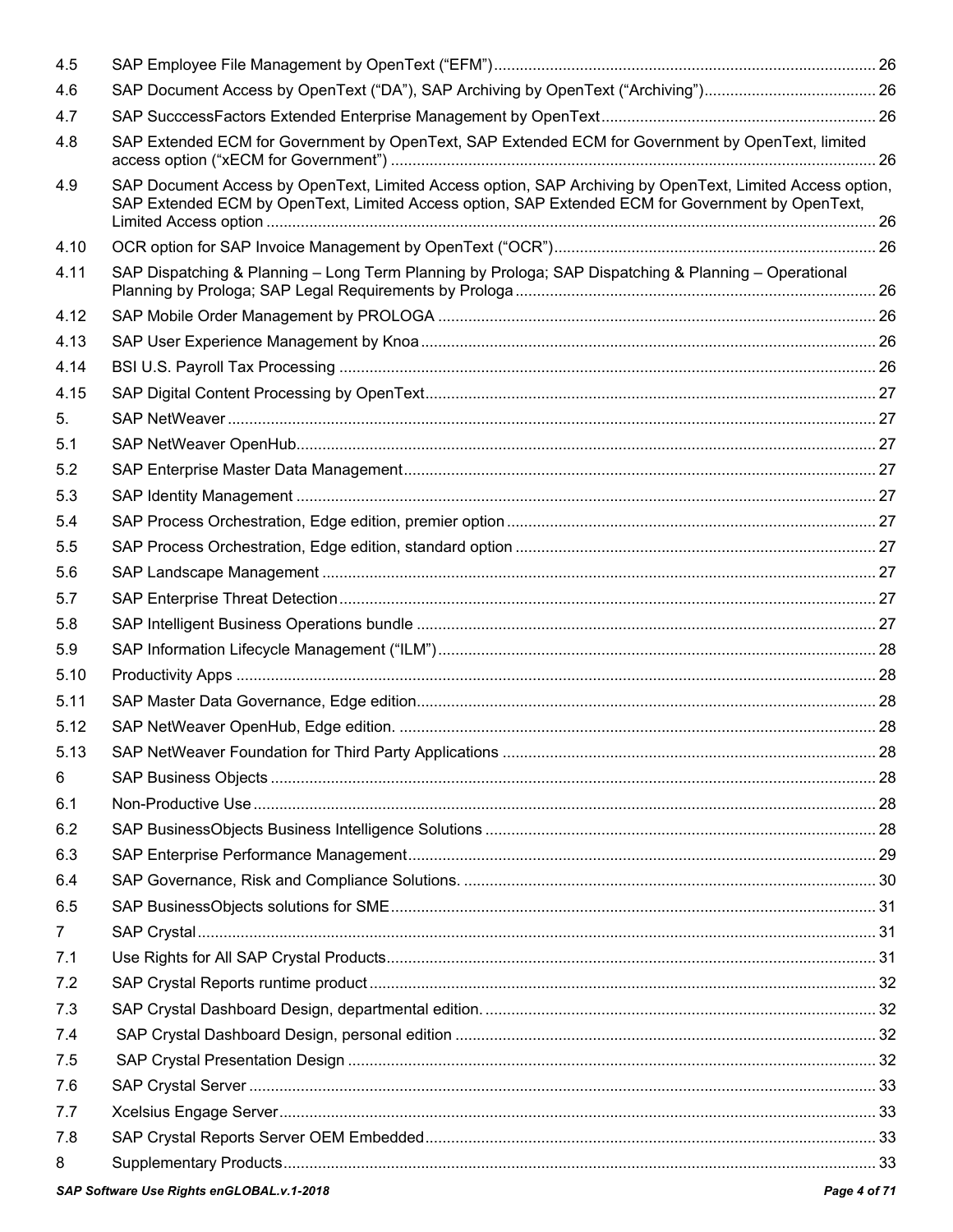| 8.2<br>8.2.1<br>9<br>9.1<br>9.2.1<br>9.2.2<br>9.2.3<br>9.2.4<br>SAP PowerDesigner DataArchitect, Edge edition and SAP PowerDesigner EnterpriseArchitect 34<br>9.2.5<br>9.2.6<br>10<br>11<br>11.1<br>11.2<br>11.2.1<br>11.2.2<br>11.3<br>SAP HANA, Limited Runtime edition for Applications HANA Apps Only ("Limited HANA Runtime")35<br>11.4<br>11.5<br>11.5.1<br>11.6<br>11.7<br>11.8<br>Terms of use for Twitter API contained within SAP HANA, Enterprise Edition; SAP HANA, Runtime edition for<br>11.9<br>12<br>13 | 8.1 |  |  |
|-------------------------------------------------------------------------------------------------------------------------------------------------------------------------------------------------------------------------------------------------------------------------------------------------------------------------------------------------------------------------------------------------------------------------------------------------------------------------------------------------------------------------|-----|--|--|
|                                                                                                                                                                                                                                                                                                                                                                                                                                                                                                                         |     |  |  |
|                                                                                                                                                                                                                                                                                                                                                                                                                                                                                                                         |     |  |  |
|                                                                                                                                                                                                                                                                                                                                                                                                                                                                                                                         |     |  |  |
|                                                                                                                                                                                                                                                                                                                                                                                                                                                                                                                         |     |  |  |
|                                                                                                                                                                                                                                                                                                                                                                                                                                                                                                                         |     |  |  |
|                                                                                                                                                                                                                                                                                                                                                                                                                                                                                                                         |     |  |  |
|                                                                                                                                                                                                                                                                                                                                                                                                                                                                                                                         |     |  |  |
|                                                                                                                                                                                                                                                                                                                                                                                                                                                                                                                         |     |  |  |
|                                                                                                                                                                                                                                                                                                                                                                                                                                                                                                                         |     |  |  |
|                                                                                                                                                                                                                                                                                                                                                                                                                                                                                                                         |     |  |  |
|                                                                                                                                                                                                                                                                                                                                                                                                                                                                                                                         |     |  |  |
|                                                                                                                                                                                                                                                                                                                                                                                                                                                                                                                         |     |  |  |
|                                                                                                                                                                                                                                                                                                                                                                                                                                                                                                                         |     |  |  |
|                                                                                                                                                                                                                                                                                                                                                                                                                                                                                                                         |     |  |  |
|                                                                                                                                                                                                                                                                                                                                                                                                                                                                                                                         |     |  |  |
|                                                                                                                                                                                                                                                                                                                                                                                                                                                                                                                         |     |  |  |
|                                                                                                                                                                                                                                                                                                                                                                                                                                                                                                                         |     |  |  |
|                                                                                                                                                                                                                                                                                                                                                                                                                                                                                                                         |     |  |  |
|                                                                                                                                                                                                                                                                                                                                                                                                                                                                                                                         |     |  |  |
|                                                                                                                                                                                                                                                                                                                                                                                                                                                                                                                         |     |  |  |
|                                                                                                                                                                                                                                                                                                                                                                                                                                                                                                                         |     |  |  |
|                                                                                                                                                                                                                                                                                                                                                                                                                                                                                                                         |     |  |  |
|                                                                                                                                                                                                                                                                                                                                                                                                                                                                                                                         |     |  |  |
|                                                                                                                                                                                                                                                                                                                                                                                                                                                                                                                         |     |  |  |
|                                                                                                                                                                                                                                                                                                                                                                                                                                                                                                                         |     |  |  |
|                                                                                                                                                                                                                                                                                                                                                                                                                                                                                                                         |     |  |  |
|                                                                                                                                                                                                                                                                                                                                                                                                                                                                                                                         |     |  |  |
|                                                                                                                                                                                                                                                                                                                                                                                                                                                                                                                         |     |  |  |
|                                                                                                                                                                                                                                                                                                                                                                                                                                                                                                                         |     |  |  |
|                                                                                                                                                                                                                                                                                                                                                                                                                                                                                                                         |     |  |  |
|                                                                                                                                                                                                                                                                                                                                                                                                                                                                                                                         |     |  |  |
|                                                                                                                                                                                                                                                                                                                                                                                                                                                                                                                         |     |  |  |
|                                                                                                                                                                                                                                                                                                                                                                                                                                                                                                                         |     |  |  |
|                                                                                                                                                                                                                                                                                                                                                                                                                                                                                                                         |     |  |  |
|                                                                                                                                                                                                                                                                                                                                                                                                                                                                                                                         |     |  |  |
|                                                                                                                                                                                                                                                                                                                                                                                                                                                                                                                         |     |  |  |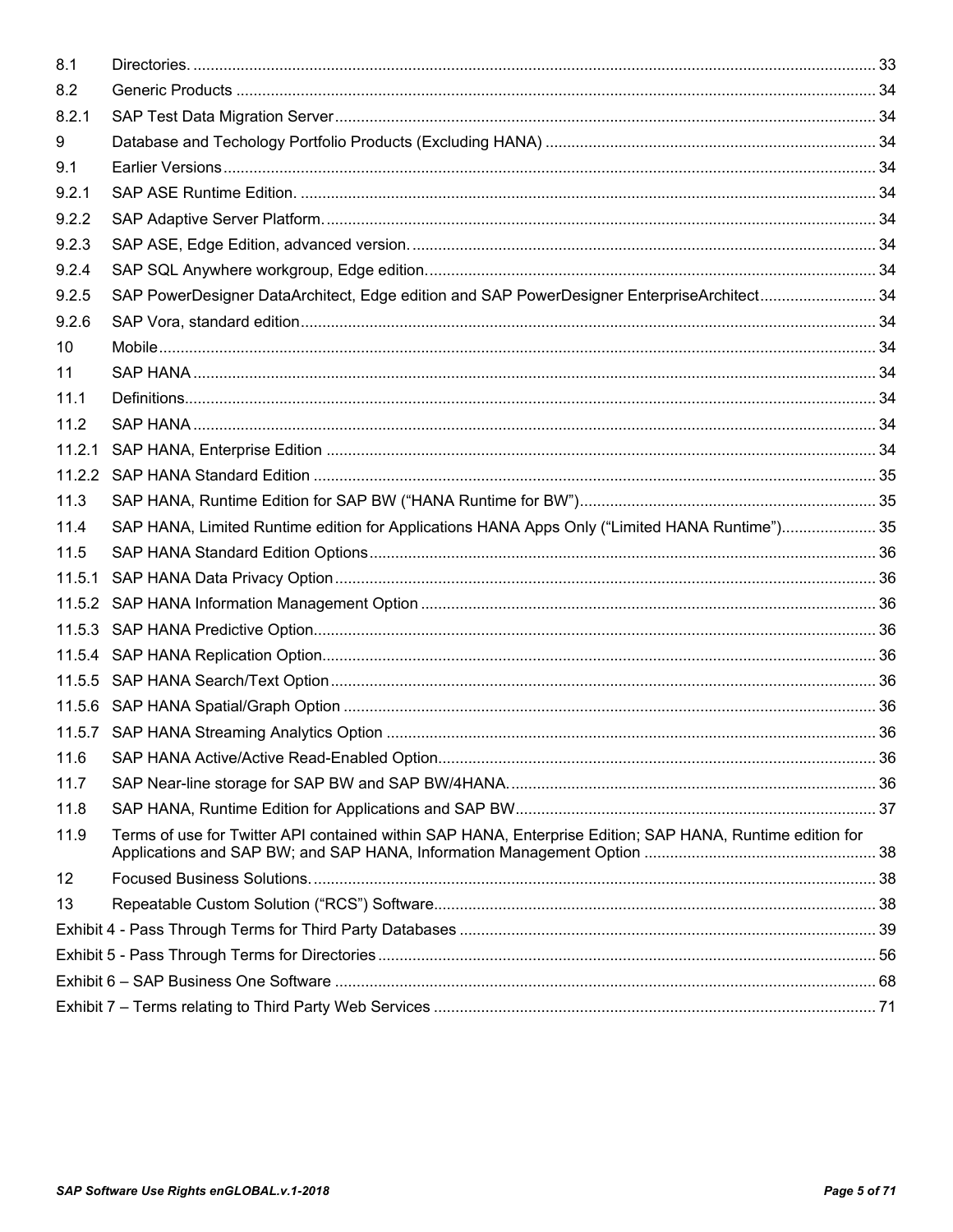### **PREAMBLE**

The terms set forth in this SAP Software Use Rights document ("Use Terms") apply to any Named Users and Packages (both as defined in Section 1.1.1 hereof) licensed pursuant to the Agreement (including orders placed directly with SAP or through an authorized reseller, distributor, original equipment manufacturer ("OEM") or other authorized partner of SAP) referencing these Use Terms (including without limitation references to "Product Use Rights" or similar naming conventions). Except as otherwise set forth herein, each capitalized term referenced in these Use Terms shall have the meaning given it in the GTC. Unless otherwise indicated, terms/restrictions applicable to a component also apply when that component is included/embedded with another Package.

# <span id="page-5-0"></span>**1. LICENSING PRINCIPLES / RULES OF USE**

# **1.1 Definitions**

As used in these Use Terms: 1) each Software and/or Third Party Software (as defined in the GTC) product licensed pursuant to the Agreement referencing these Use Terms may be referred to as a "Software Package" (when referencing only Software) or "Third Party Software Package" (when referencing only Third Party Software) or "Package" (when referencing both Software and Third Party Software); 2) "Named User" shall mean any individual authorized by Licensee to Use (in accordance with the terms of the Agreement) a Package, including without limitation employees of its Affiliates or its Business Partners; 3) "Named User License" shall mean the Metric and Licensed Level applicable to each Named User; 4) "Package License" shall mean the Metric and Licensed Level applicable to each Package; a Package License for any Package referenced in Exhibit 3 shall include, and be subject to, the specific terms / Use rules applicable to such Package as outlined in Exhibit 3; 5) "Metric" shall mean a) when referenced in the context of a Named User, the individual Named User category and type (and corresponding Named User definition setting for such Named User's Use rights) as further described in Section 2.1 hereof -and- b) when referenced in the context of a Package, the individual business metric corresponding with each Package as further described in Section 2.2 hereof; 6) "Licensed Level" shall mean a) when referenced in the context of a Named User, the quantity of Metric for which each individual Named User category and type is licensed -and- b) when referenced in the context of a Package, the quantity of Metric for which each individual Package is licensed; 7) "Use" means to activate the processing capabilities of the Software, load, execute, access, employ the Software, or display information resulting from such capabilities. Use may occur by way of an interface delivered with or as a part of the Software, a Licensee or third-party interface, or another intermediary system; and 8) "Order Form" shall mean the order document for the Named Users and Packages licensed under the Agreement, including order documents placed directly with SAP or through an authorized reseller, distributor, OEM or other authorized partner of SAP.

# **1.2 Standard License Principles / Rules of Use**

- 1.2.1 *Named User License & Package License Required.* Except as otherwise specifically provided in Sections 1.3.2, 2.4.1 and 3 hereof with respect to applicability of Named User Licenses, 1) the Use of any Package requires both a Named User License and a Package License; 2) Licensee needs to hold a Named User License for any individual accessing any Package, and such Named User License shall define the extent to which such individual may Use the Package, such Use of the Package in all cases being further subject to the Package License and otherwise in accordance with the terms of the Agreement, unless otherwise set forth in Exhibit 3. Named User Licenses cannot be assigned to more than one individual.
- 1.2.1.1 *Named User Exception*: Where data is exported from any licensed Software (excluding all SAP Business Warehouse Software and/or third party databases) to Non-SAP Application(s) pursuant to a predefined query that (i) was created by an individual licensed to Use the Software from which the data is being exported and (ii) runs automatically on a scheduled basis, the use of such data by Non-SAP Application(s) and/or their users does NOT require a license hereunder provided such use does not result in any updates to and/or trigger any processing capabilities of any licensed Software. "Non-SAP Application(s)" means any technologies, other than licensed Software, for which Licensee has secured an appropriate license from an entity other than SAP, SAP SE, and/or any of its/their subsidiaries and/or distributors.
- 1.2.2 *Additional Named User Rules for SBOP and Legacy SBOP Software Not Licensed For Standalone Use.* "SBOP" and "Legacy SBOP" shall mean any Software identified as SBOP or Legacy SBOP, respectively in these Use Terms. Unless otherwise specifically set forth herein, all references to "SBOP" shall be deemed to include any licensed Software identified under any Order Form as "Legacy SBOP"; however, references to "Legacy SBOP" shall only mean any licensed Software specifically identified as "Legacy SBOP" on Exhibit 1 Any licensed Legacy SBOP may only be Used by individuals licensed as an Expert User, Business Analytics Professional User, BI Limited User, or Business Information User, and such Use shall be in accordance with each individual's respective Named User type (and subject to the applicable Licensed Level(s) for such Software).
- 1.2.3 *Runtime Software.* Licensed Package(s) may utilize limited functionality of other Packages for which Licensee does not hold a license ("Runtime Software"). Until Licensee has expressly licensed the Runtime Software, Licensee's Use of such Runtime Software is limited to access by and through the licensed Package(s), and any permitted Modifications thereto for the sole purpose of enabling performance of the licensed Package(s) and integrating data from licensed SAP Software as specified in the Documentation. In the event Licensee Uses a Package to build and/or operate a custom developed or third party application, additional licenses may be required.
- 1.2.4 *Country / Language Versions and Availability Restrictions.* There are no applicable country/language specific versions licensed by Licensee from SAP unless otherwise specifically stated in an Order Form. Packages may be subject to availability restrictions. Information about such restrictions including country availability, supported languages, supported operating systems and databases may be provided through the Product Availability Matrix (PAM) published at [www.service.sap.com/pam](http://www.service.sap.com/pam) or otherwise included in the Documentation.
- 1.2.5 *Internet Connectivity*. Some Packages require connection to the internet in order to properly function. Licensee is responsible for obtaining internet connectivity and SAP will not be responsible for loss of functionality due to failure of internet connectivity.
- 1.2.6 *Third Party Web Services.* Some Packages enable connection to Third Party Web Services. Terms related to those Third Party Web Services are contained in Exhibit 7 of these Use Terms. For the purposes of these Use Terms, "Third Party Web Services" means (i) any and all web services made available by third parties (other than SAP, SAP SE and/or any of their affiliated companies) that are accessible through or enabled by the Software or SAP Materials, and (ii) any and all application programming interfaces, web service definition files, and other materials made available by or on behalf of such third party web service providers to facilitate the access to and use of such web services.

# **1.3 Exceptional License Principles / Rules of Use for Special License Scenarios**

- This Section 1.3 sets forth the exceptional license principles / rules of Use for the following special license scenarios ("Special License Scenarios"), and, to the extent the exceptional license principles / rules of Use for any Special License Scenario identified in this Section 1.3 contradict the standard license principles / rules of Use set forth in the Agreement and Section 1.2 hereof, then the terms of this Section 1.3 shall control over those contradicting terms in Section 1.2 hereof.
- 1.3.2 *Standalone Use.* Software is licensed for Standalone Use if identified as such in the applicable Order Form. "Standalone Use" means the Software (and any corresponding Third Party Software) identified as "Standalone Use" that may only be Used with other Software and/or Third Party Software with the same "Standalone Use" designation in the applicable Order Form from SAP or an authorized reseller, distributor, or other authorized partner of SAP and/or or non-SAP branded software licensed from third parties.

For avoidance of doubt, all Software licensed under a Restricted License (as defined in Section 1.3.3) or by an SAP acquired entity prior to its legal integration with a successive SAP entity is deemed licensed for Standalone Use only.

1.3.2.1 *Standalone Use of Legacy SBOP Software*. Use of Legacy SBOP licensed for Standalone Use does require a Named User License in addition to the Package License for the actual Legacy SBOP. SBOP Software licensed from any resellers, distributors, OEMs or other third parties may be Used solely for Standalone Use, unless otherwise agreed by SAP in writing in the applicable Order Form. The only Named User types authorized to use Legacy SBOP licensed for Standalone Use are SAP Application Standalone Business Analytics Professional User, SAP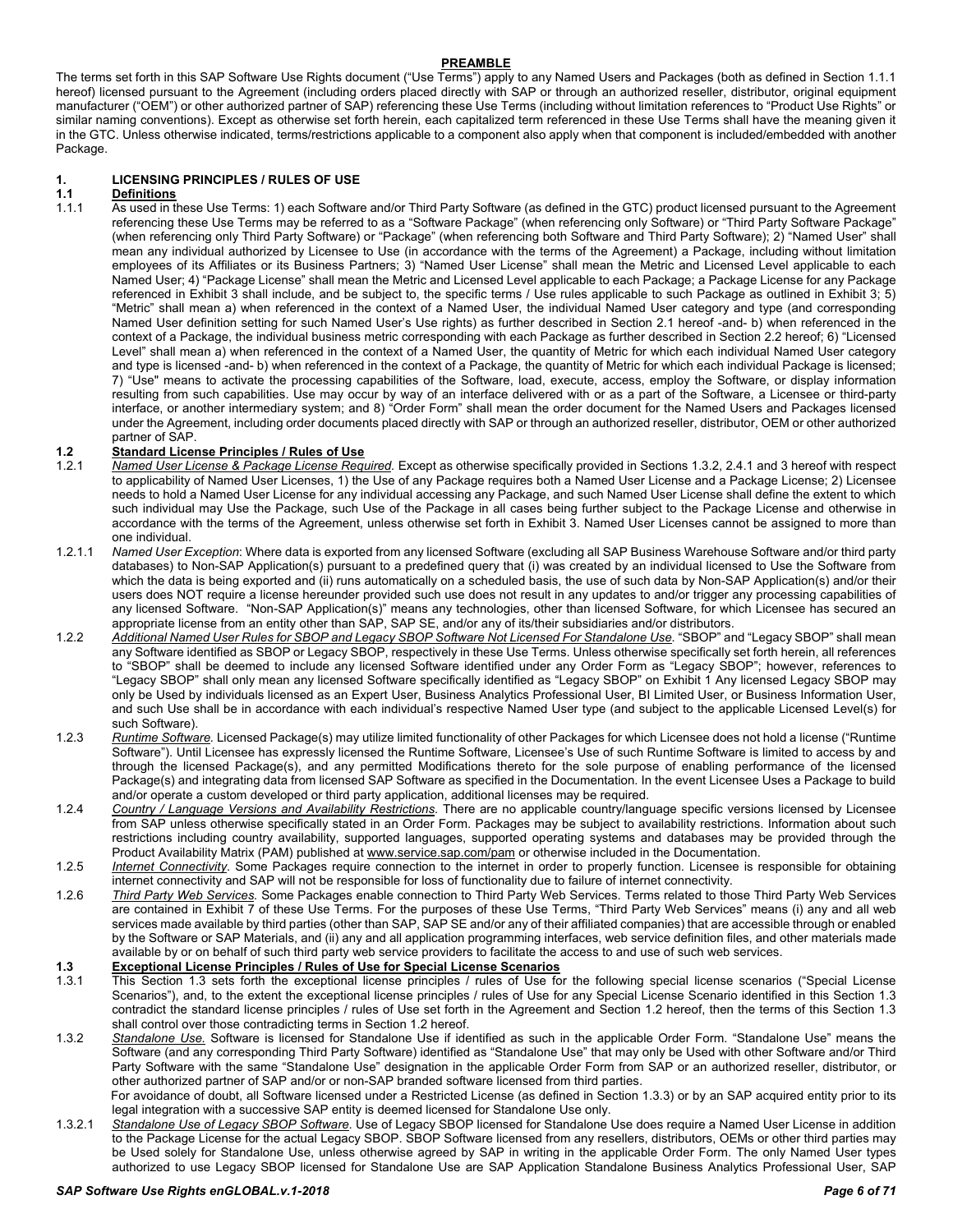Application Standalone BI Limited User, or SAP Application Business Information Viewer User, and such Use shall be in accordance with each individual's respective Named User type (and subject to the applicable Licensed Level(s) for such Software).

- 1.3.3 *Restricted License*. If Licensee acquired the Software bundled or otherwise provided in combination with or for use with a third party product ("OEM Application") from a third party, Licensee has acquired a Restricted License. Licensee may use each licensed copy of the Software only in conjunction with the OEM Application with which it was provided. Accessing data that is not specifically created or necessary to enable the functionalities of the OEM Application is in violation of this license. If the OEM Application requires the use of a data mart or data warehouse, the OEM Application may be used with the data mart or data warehouse only to access data created or necessary to enable the functionalities of the OEM Application. Restricted Licenses may not be combined or used with unrestricted licenses.
- 1.3.4 *Subscription License*. Unless otherwise agreed in writing between the parties, if the Software is licensed on a subscription basis, Licensee is granted a non-exclusive and non-transferable license to use the Software for a twelve-month term, renewable annually at Licensor's then current rate or such other term as mutually agreed in writing by the parties.
- 1.3.5 *Development License*. Unless otherwise agreed in writing between the parties, if Licensee receives a development license, you may use the number and type of licenses acquired only to develop or test such developments. A development license cannot be used in or transferred to a production environment.
- 1.3.6 *Update License*. Unless otherwise agreed in writing between the parties, if you receive the Software as an update to a previously licensed product, your license to use the Software is limited to the aggregate number of licenses you have acquired for the previous product. If you choose to use the Software and the previous product simultaneously, the aggregate number of licenses used to access the Software and the previous product may not exceed the aggregate number of licenses you acquired for the previous product.
- 1.3.7 *Promotional License*. Unless otherwise agreed in writing between the parties, if you received the Software as a special offer or promotional license ("Promotional License"), you may only use the Promotional Licenses with a new Deployment. Promotional Licenses may not be added to or used with an existing Deployment or Project.
- 1.3.8 *Evaluation/Not for Resale License*. Unless otherwise agreed in writing between the parties, an Evaluation or Not for Resale License may be used only for the number and type of licenses specified and for the period specified on the Software packaging, ordering or shipping documentation. Upon expiration of such specified period, the Software associated with an Evaluation or Not For Resale license will not function unless Licensee has obtained applicable permanent license keys. If the ordering or shipping documentation specifies a particular project, the Software may be used only with that project. An Evaluation License may only be used for evaluation purposes and may not be used for production purposes. Notwithstanding any other provision of this Agreement, Software provided under an Evaluation or Not for Resale License are provided "AS-IS" without warranty of any kind, express or implied. An Evaluation License or Not for Resale License may be terminated by SAP upon written notice at any time.
- 1.3.9 *SAP Business One Software*. Additional terms and conditions related to the licensing of SAP Business One Software, including applicable Metrics and Package restrictions, are stated in Exhibit 6. Use of third party database products with SAP Business One may be subject to additional terms and conditions required by SAP's suppliers. Such additional terms and conditions are set forth in Exhibit 4, "Pass-Through Terms for Third Party Databases."

# <span id="page-6-0"></span>**2. METRICS**

# **2.1 Named User Principles and Metrics**

- 2.1.1 *Named User Principles*. Except as otherwise specifically provided in Sections 1.3.2 , 2.1.4 and 3 hereof with respect to applicability of Named User Licenses, only appropriately licensed Named Users may Use a Package, and such Use shall be subject to the "Named User License" and the "Package License", and be otherwise in accordance with the terms of the Agreement, unless otherwise set forth in Exhibit 3 hereto. The transfer of a Named User License from one individual to another may only be done in if the individual to which the Named User License is assigned (i) is on vacation, (ii) is absent due to sickness, (iii) has his/her employment terminated, (iv) is moved into a new job function which no longer requires him/her to Use any Packages or (v) is subject to a condition that is otherwise agreed by SAP.
- 2.1.2 Important Note for Licensees with Contracts from June 2014 and earlier. Such Licensees may have licensed one of the following previous user types: mySAP.com Users, SAP Business Suite Users, SAP ERP Users, Individual SAP solutions Users, SAP Application Users, SAP BA&T Users.

Licensees that have already licensed one or several of the above user types are permitted to license additional quantites of the same user types. Such Licensees are not permitted to license SAP Named Users within their existing license contract.

#### 2.1.3 *Named User Metric – Categories, Types and Corresponding Definitions*.

Named User Metrics, including categories, types and corresponding definitions, are stated in Exhibit 2, which is incorporated herein by reference. 2.1.4 *Named User Exceptions*:

#### **Suppliers**

When accessing the following SAP Software Packages, suppliers do not require Named User licenses: SAP Extended Sourcing, SAP Extended Procurement, SAP Supplier Self Services, SAP Supplier Lifecycle Management, SAP SRM Rapid Deployment Edition, SAP Supplier Collaboration, SAP Customer Collaboration, SAP Outsourced Manufacturing, SAP Trade Promotion Planning for Consumer Products, SAP Trade Promotion Execution for Consumer Products, SAP Trade Funds and Claims Management for Consumer Products, SAP Subcontractor Management for Consumer Products, SAP Procurement for Public Sector, SAP Supplier Relationship Management & Logistics for Health Care.

2.1.4.2 Business Partners:

When accessing the following SAP Software Packages, Business Partners do not require Named User Licenses:, SAP Contract Lifecycle Management.

2.1.4.3 Customers:

When accessing the following SAP Software Packages, customers do not require Named User Licenses: SAP Bill-To-Cash Management for Energy Utilities, SAP Bill-To-Cash Management for Water Utilities, SAP Bill-To-Cash Management for Waste and Recycling.

#### 2.1.4.4 Employees:

When accessing the following SAP Software Packages, Employees do not require Named User Licenses: SAP IT Service Desk Operation, SAP Workforce Management for Retail.

2.1.4.5 Appraisers:

When accessing the following SAP Software Package(s) appraisers do not require Named User Licenses: SAP Supplier Lifecycle Management. 2.1.4.6 Consumers/Constituents:

Individuals who are not employees of Licensee or Licensee's Business Partners and who purchase or receive goods and/or services from Licensee do not require Named User licenses unless otherwise set forth herein.

### **2.2 Package Principles and Metrics**

- 2.2.1 Package Principles. Each Package is licensed based upon the Metric applicable to it, and in no case may Use of a Package exceed the License Level for which the Package is licensed.
- 2.2.2 *Package Metrics – Types and Corresponding Definitions.* Package Metrics, including types and corresponding definitions, are stated in Exhibit 2, which is incorporated herein by reference.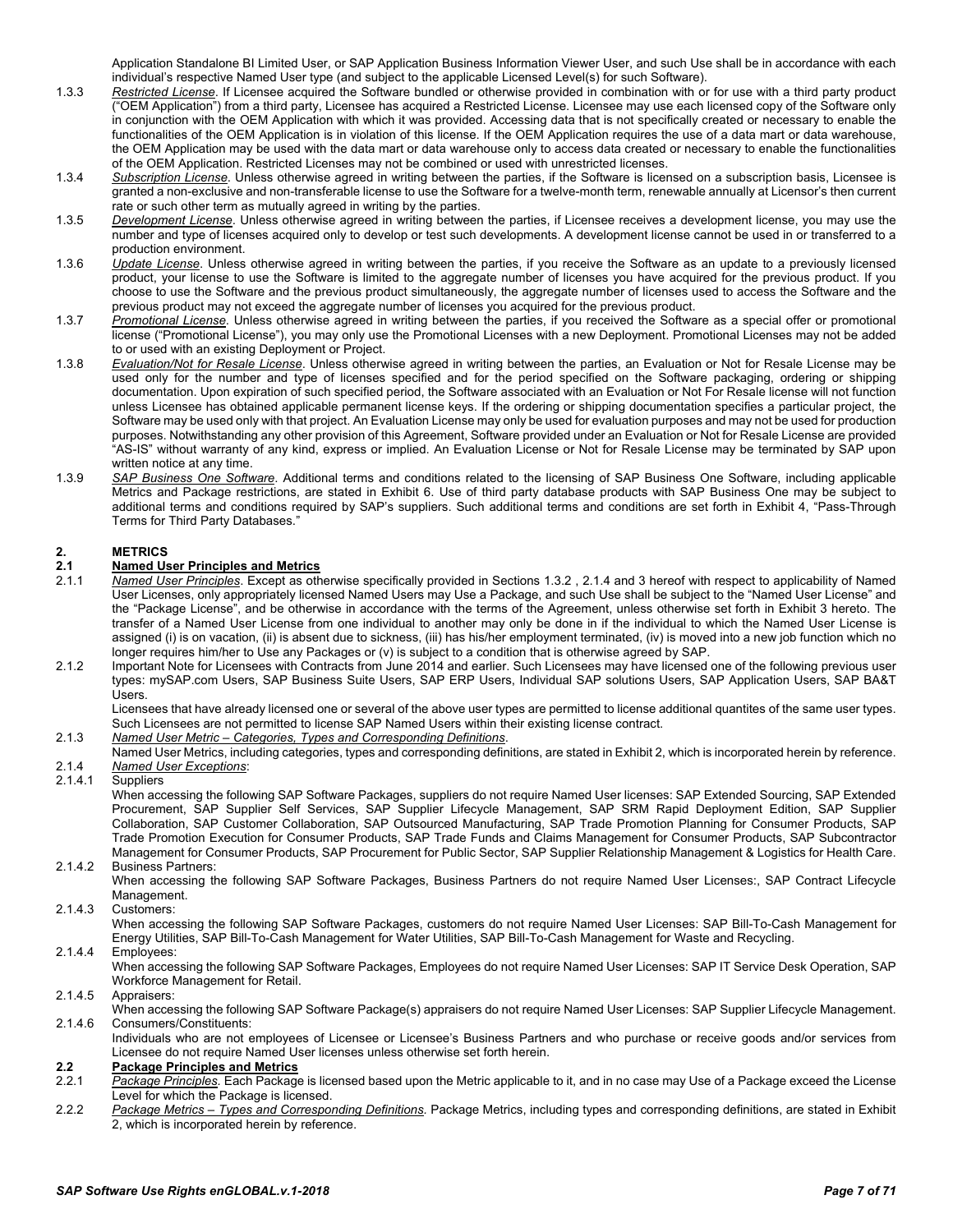# <span id="page-7-0"></span>**3**. **PACKAGE SPECIFIC TERMS / USE RULES**

- **3.1 Package Licenses**. A Package License for any Package referenced in Exhibit 3 shall include, and be subject to, the specific terms / Use rules applicable to such Package as outlined in Exhibit 3, which is incorporated herein by reference.
- **3.2 Applicability**. This Section 3.2 applies to any Package (including, without limitation, databases) licensed pursuant to an Order Form and identified as a Third Party Software (including databases) in such Order Form (as used herein, "Third Party Software Package") and control over any conflicting terms set forth in the Agreement. All Third Party Software Packages are restricted for Use solely in conjunction with the particular Package intended by SAP to be used therewith or with which SAP provides the Third Party Software Package, and Third Party Software Packages may not be used with any other Package, or on an individual basis. Unless otherwise specifically provided in Section 3 of the Use Terms, any Use of the Third Party Software Packages (whether productive or non-productive) shall count against the Licensed Level for any applicable Metric.

# 3.2.1 **Exceptions from GTC for Third Party Software Packages.**

- Section 6.3 (Modification / Add-on) of the GTC shall not apply to any Third Party Software Packages unless otherwise set forth herein. Licensee shall not make Modifications or Add-ons to Third Party Software Packages, or otherwise modify Third Party Software Packages unless expressly authorized by SAP in writing.
- 3.2.1.2 *Limitation of Liability*. ANYTHING TO THE CONTRARY HEREIN NOTWITHSTANDING, WITH RESPECT TO ANY AND ALL CLAIMS AND DAMAGES OF ANY KIND OR NATURE IN ANY WAY ARISING FROM OR RELATED TO THE THIRD PARTY SOFTWARE LICENSED PURSUANT TO AN ORDER FORM REFERENCING THESE USE TERMS, UNDER NO CIRCUMSTANCES SHALL SAP OR ITS LICENSORS BE LIABLE TO EACH OTHER OR ANY OTHER PERSON OR ENTITY FOR AN AMOUNT OF DAMAGES IN EXCESS OF THE PAID LICENSE FEES FOR THE APPLICABLE THIRD PARTY SOFTWARE DIRECTLY CAUSING THE DAMAGES OR BE LIABLE IN ANY AMOUNT FOR SPECIAL, INCIDENTAL, CONSEQUENTIAL, OR INDIRECT DAMAGES, LOSS OF GOOD WILL OR BUSINESS PROFITS, WORK STOPPAGE, DATA LOSS, COMPUTER FAILURE OR MALFUNCTION, OR EXEMPLARY OR PUNITIVE DAMAGES.

# 3.3 **Databases**

- If a runtime database is licensed and the Order Form does not exclude any Packages licensed thereunder from such runtime database license, then the following terms shall govern Licensee's Use of such runtime database:
- 3.3.1.1 Licensee may only Use the runtime database licensed pursuant an Order Form referencing these Use Terms in conjunction with its Use of the Packages licensed pursuant to such Order Form. In the event Licensee Uses the licensed runtime database other than as specified in this paragraph, a full use license, including programming tools, must be licensed directly from an authorized vendor.
- 3.3.2 If a runtime database is licensed and the Order Form excludes certain Software Packages licensed thereunder from such runtime database license ("Excluded Components"), then the following terms shall govern Licensee's Use of such runtime database:
- 3.3.2.1 Licensee may only Use the runtime database licensed pursuant an Order Form referencing these Use Terms in conjunction with its Use of the Packages licensed pursuant to such Order Form that are not Excluded Components. In the event Licensee Uses the licensed runtime database other than as specified in this paragraph, a full use license, including programming tools, must be licensed directly from an authorized vendor.
- 3.3.2.2 The Excluded Components may require a database product. Respective to the Excluded Components: (i) neither the Order Form nor the Agreement contain a license to use any database product, even where integrated or pre-installed as part of the Excluded Components; (ii) each database product is subject to its respective vendor license agreement; (iii) SAP makes no representations or warranties as to the terms of any license or the operation of any database product obtained directly from a third party vendor; and (iv) Licensee is responsible for support and maintenance of any database product obtained from a third party vendor, and SAP has no responsibility in this regard.
- 3.3.3 If a runtime database is not licensed, then the following terms shall apply:<br>3.3.3.1 The Packages licensed pursuant to an Order Form referencing these Use 1
- The Packages licensed pursuant to an Order Form referencing these Use Terms may require a database product. Respective to such Packages: (i) neither the Order Form nor the Agreement contain a license to use any database product, even where integrated or pre-installed as part of such Software and/or third party software; (ii) each database product is subject to its respective vendor license agreement; (iii) SAP makes no representations or warranties as to the terms of any license or the operation of any database product obtained directly from a third party vendor; and (iv) Licensee is responsible for support and maintenance of any database product obtained from a third party vendor, and SAP has no responsibility in this regard.
- 3.3.4 **Database Deployment And Communication Rights And Restrictions (Segregated Database Landscape):** The following shall apply where Licensee: (a) licenses a TPD (as defined below) for Use with some, but not all, SAP Software Packages(s) and/or Named User(s) that are SAV relevant for such TPD; and/or (b) licenses a TPD and any Package(s) having "S/4 HANA" in the Package name or otherwise identified in the Agreement as an "S/4 HANA" Package.
- 3.3.4.1 Notwithstanding anything to the contrary in the Agreement, where some of the Software and third party software (excluding "TPD" as later defined) licensed under the Agreement ("SW") is licensed for Use with a third party runtime database also licensed under the Agreement ("TPD"), and some SW is not licensed for Use with such TPD, then the following deployment and communication rights and restrictions shall apply:
	- (a) **Deployment Rights & Restrictions.** As referenced herein, "Technical Installation" means a deployment of SW running on a unique database instance. Subject to any applicable SAP database license fees and Section 1.5 (S/4HANA Packages) of this SUR, SW licensed for Use with such TPD can be deployed in any of the following "Installation Types":
		- (1) **"Type 1 Installation"** means any Technical Installation upon which all SW deployed is licensed for Use with, and is running on, such TPD;
		- (2) **"Type 2 Installation"** means any Technical Installation upon which all SW deployed is licensed for Use with, but is not running on, such TPD; and,
		- (3) **"Type 3 Installation"** means any Technical Installation upon which none of the SW, or only a portion of the SW, deployed is licensed for Use with such TPD, and therefore a TPD is not deployed and/or running.

SW not licensed for Use with a TPD can only be deployed in Type 3 Installations and is subject to any applicable SAP database license fees. The Technical Installation(s) for each Installation Type must be separate from the Technical Installation(s) used for other Installation Types.

- (b) **Installation Communication Rights and Restrictions.**
	- (1) *Between Type 1 Installation and Type 2 Installation***.** Bi-directional communication (including data transfers) shall be permitted between SW and/or TPD in Type 1 Installations and SW in Type 2 Installations.

(2) *Between Type 1 Installation and Type 3 Installation***.** (A) *Database Level Communication*. Communication (including data transfers) at the database level shall be limited to a *one-time productive* transfer of data ("Initial Data Load") directly from TPD in Type 1 Installation to SAP HANA Software in Type 3 Installation. For purposes of clarification, unlimited transfers of data directly from TPD in Type 1 Installation to SAP HANA Software in a separate,

non-productive Type 3 Installation shall be permitted prior to conclusion of the Initial Data Load. (B) *Application Level API Communication*. Bi-directional communication (including data transfers) occurring via "Application Level APIs" is permitted. "Application Level APIs" are those application programming interfaces delivered as part of the licensed SW, excluding all application programming interfaces/technologies when such interfaces/technologies are used to communicate with and/or replicate data at a database level.

### (3) *Between Type 2 Installation and Type 3 Installation***.**

(A) *SAP HANA Level Communication*. Communication (including data transfers) at the SAP HANA Software level shall be limited to *one-way* transfers of data directly from SW in Type 3 Installations to SAP HANA Software in Type 2 Installations.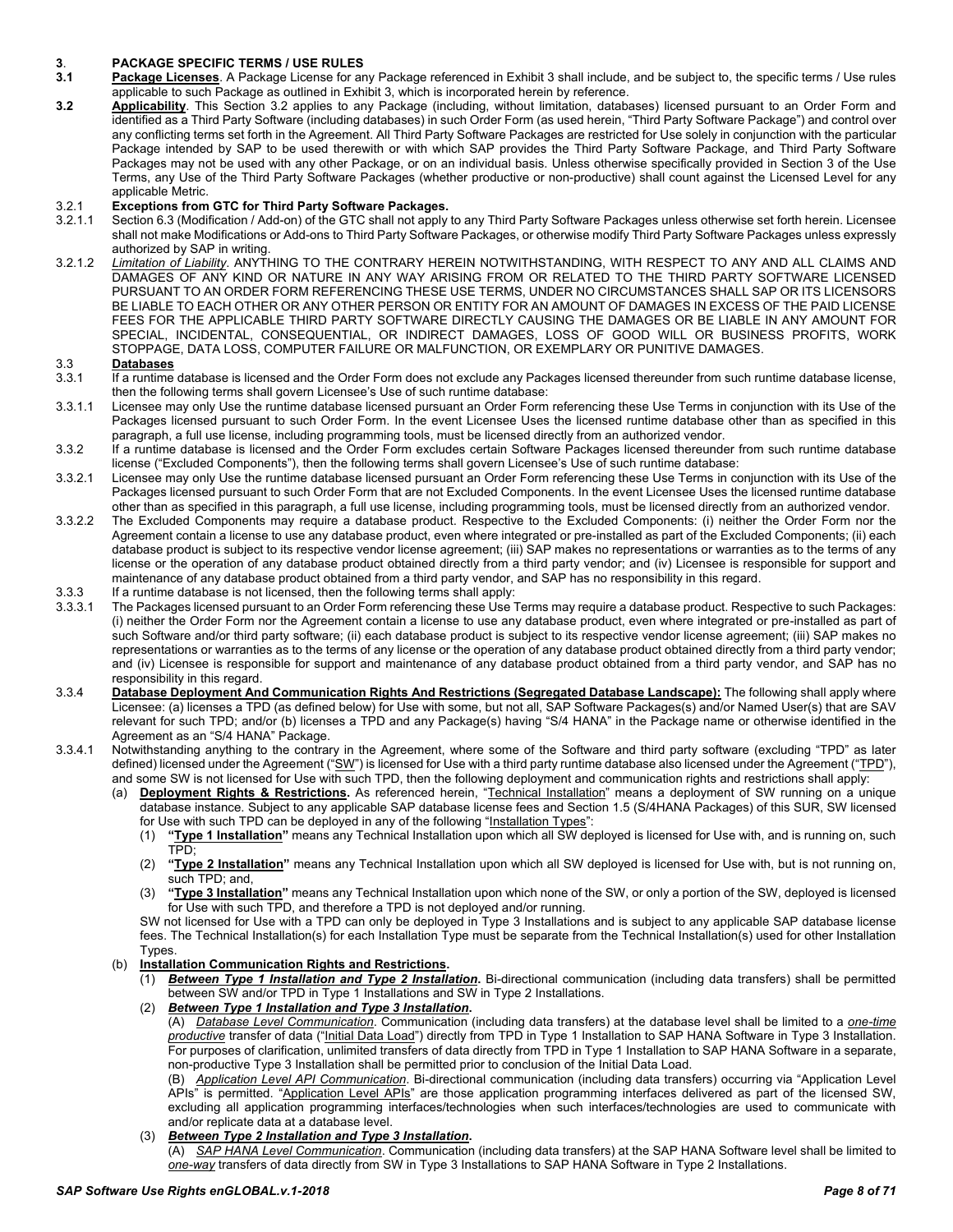(B) *Application Level API Communication*. Bi-directional communication (including data transfers) occurring via Application Level APIs is permitted.

(4) Other than those database level communication (including data transfer) rights permitted in Sections (b)(1) and (b)(2)(A) above, all communication (including data transfers) between any technology and any TPD must occur exclusively through Application Level APIs and not directly with such TPD.

## 3.3.5 **Standalone Use for Third Party Databases**

If an Order Form referencing these Use Terms includes a Standalone Use restriction, then the following terms shall apply:

3.3.5.1 The Packages licensed pursuant to an Order Form referencing these Use Terms may require a database product. Respective to Packages: (i) neither the Order Form nor the Agreement contain a license to use any database product, even where integrated or pre-installed as part of such Software and/or third party software; (ii) each database product is subject to its respective vendor license agreement; (iii) SAP makes no representations or warranties as to the terms of any license or the operation of any database product obtained directly from a third party vendor; and (iv) Licensee is responsible for support and maintenance of any database product obtained from a third party vendor, and SAP has no responsibility in this regard.

# 3.3.6 **Pass-Through Terms**

Use of third party database products and directories may be subject to additional terms and conditions required by SAP's suppliers. Such additional terms and conditions are set forth in Exhibit 4, "Pass-Through Terms for Third Party Databases" and Exhibit 5 "Pass-Through Terms for Directories," respectively.

### **3.4 Open Source Software**

Applicable specific conditions related to certain open source products made available by SAP are part of the applicable product documentation and apply to Licensee's use of any such open source products. The definition of open source can be found under [www.opensource.org/.](file://www.opensource.org)

# **3.5 SAP Best Practices**

Software Packages may be delivered with settings and master data that have been pre-configured to address generalized requirements of a specific industry sector or country (SAP Best Practices).

It is Licensee's responsibility to determine the feasibility of using SAP Best Practices as a basis for its own customizations and parametrizations of the SAP Software in a productive environment.

### **3.6 SAP Tools**

The Software, particularly the ABAP Workbench and SAP NetWeaver, contains software tools. Licensee may only use these tools to program Modifications or to create Add-ons to the SAP software in accordance with the Agreement. The tools may not be transferred, either in whole or in part, into modified or created software.

#### **3.7 Function Modules**

The Software may contain function modules, which are stored in a function library. Some of these function modules carry a release indicator for transfer into modified or newly created software. Only these function modules may be transferred by the Licensee into Modifications or Add-ons to the software. The function modules may not be modified or decompiled unless otherwise permitted under the Agreement.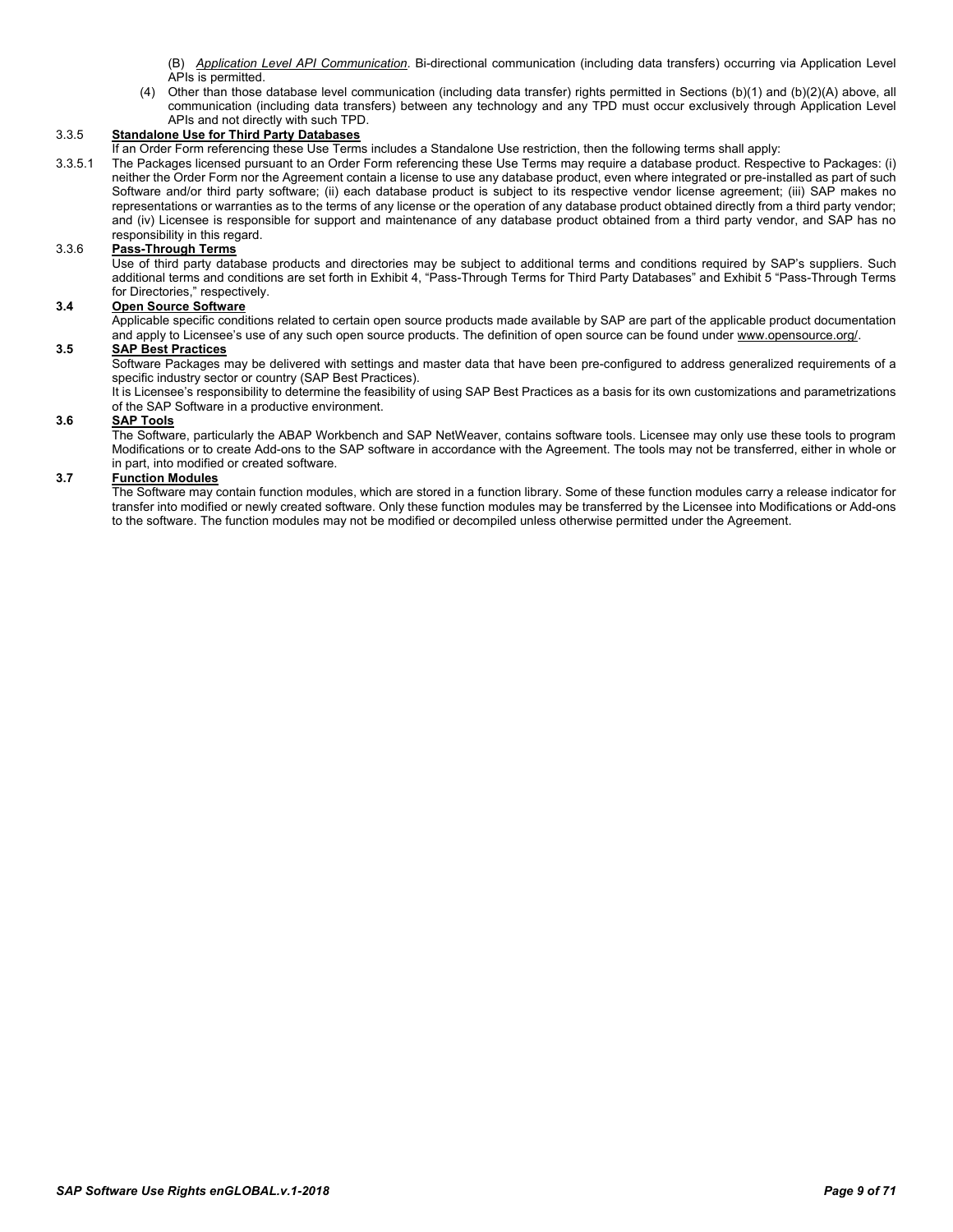# **Exhibit 1 - Legacy SBOP Software**

<span id="page-9-0"></span>

| <b>EXNIDIT 1 - LEGACY SBUP SOTTWATE</b><br>Legacy SBOP |  |  |
|--------------------------------------------------------|--|--|
| <b>Business Intelligence</b>                           |  |  |
| SAP BusinessObjects BI Starter Package                 |  |  |
| SAP BusinessObjects BI Package (CPU)                   |  |  |
| SAP BusinessObjects BI Package (user)                  |  |  |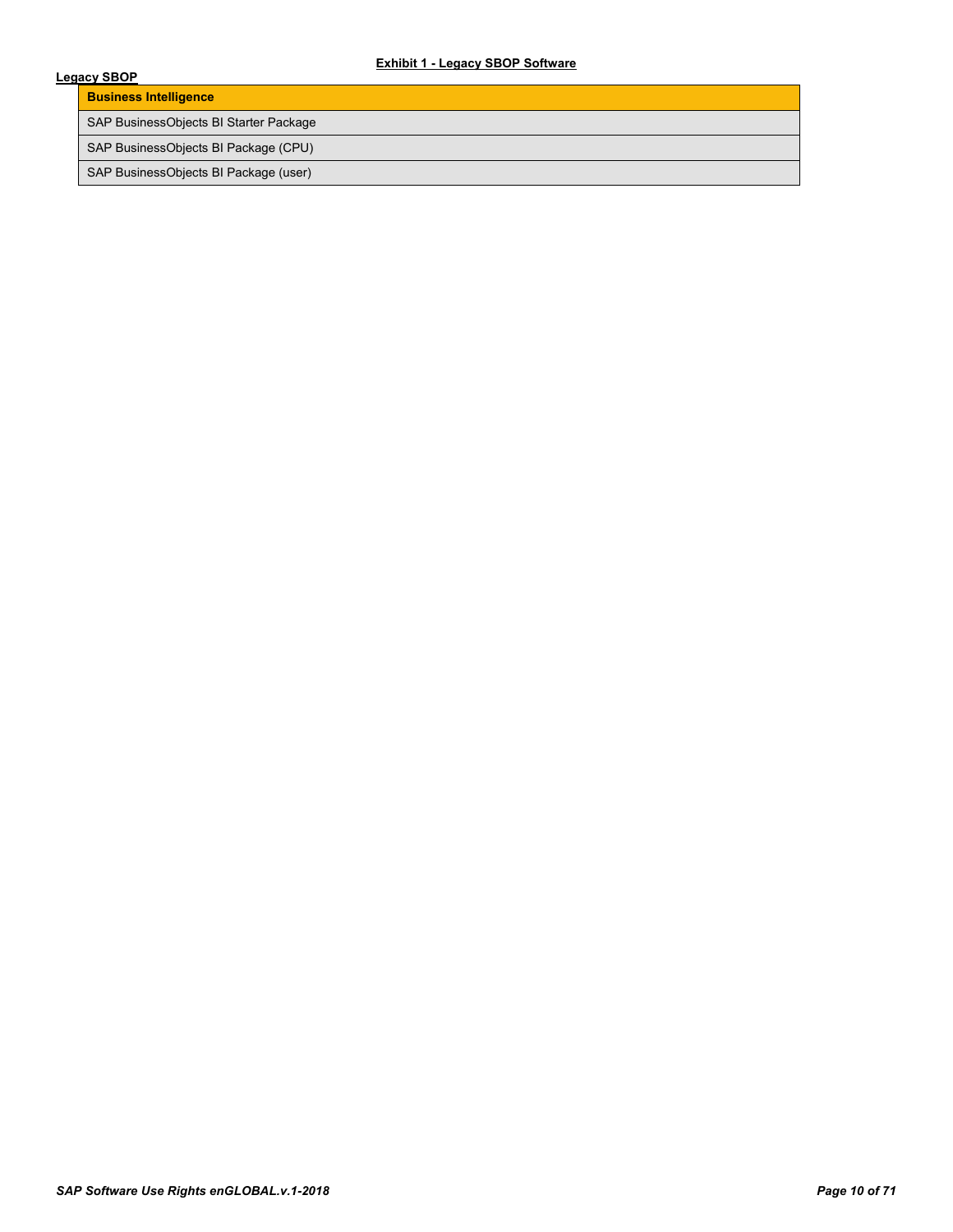#### **Exhibit 2 - Named User Metrics and Package Metrics**

#### **SAP Named User – Cross Line Of Business**

<span id="page-10-0"></span>**SAP Developer User** is a Named User authorized to access the development tools provided with the licensed Software for the purpose of making Modifications and/or Add-ons to the licensed Software. The SAP Developer User also includes the rights granted under the SAP Employee User. **SAP Learning User** is a Named User solely authorized to access the specified learning solutions on SAP's price list, provided that those learning solutions are licensed.

**SAP Professional User** is a Named User authorized to perform operational related and system administration / management roles supported by the licensed Software (excluding SBOP) and also includes the rights granted under the the SAP Project User, SAP Logistics User, SAP Industry Portfolio User, SAP Retail User, SAP Worker User, SAP Healthcare User and SAP Business Partner User.

**SAP Project User** is a Named User authorized to perform one or more of the following roles supported by the licensed Software (excluding SBOP): (i) project management, including project-related resource management, project-related creation, change and display of quotation, order and billing in SAP ERP, accounting on individual projects, creation of project-related purchase requests, purchase orders and service entry sheets, (ii) product and project related reporting, (iii) managing project-related revenues and expenses (iv) viewing Accounts Receivable (A/R) General Ledger (G/L) postings, (v) controlling access and releasing product data and recipes in collaborative product development scenarios, (vi) viewing and approving changes through engineering records, (vii) managing change through engineering records, (viii) collaborating in cFolders and , (ix) interfaces to 3rd party authorized authoring tools. The SAP Project User also includes the rights granted under the SAP Manager Self-Service User.

#### **SAP Named User – Line Of Business**

**SAP Employee User** is a Named User authorized to perform the following roles supported by the licensed Software (excluding SBOP), all solely for such individual's own purpose and not for or on behalf of other individuals: (i) Use (excluding the right to modify and/or customize) standard and interactive reports related to those SAP Employee User's tasks listed in this definition only, and delivered with the licensed Software, (ii) travel planning / expense reporting self-services, (iii) perform procurement self-services, and (iv) room reservation self-services. The SAP Employee User also includes the rights granted under the SAP Learning User and the SAP Employee Self-Service User.

**SAP Employee Self-Service User** is a Named User authorized to perform the HR self-services role of (i) employee time and attendance entry, (ii) employee appraisals, (iii) talent and skill profiles, and (iv) profile match up supported by the licensed Software (excluding SBOP), all solely for such individual's own purpose and not for or on behalf of other individuals. The SAP ESS User also includes the rights granted under the SAP Employee Self-Service Core User.

**SAP Employee Self-Service Core User** is a Named User authorized to perform the following HR self-services roles supported by the licensed Software (excluding SBOP), all solely for such individual's own purpose and not for or on behalf of other individuals: (i) employee records maintenance, (ii) employee directory, (iii) benefits and payment, (iv) leave management and (v) E-Recruiting. Further, an SAP Employee Self-Service (ESS) Core User is also authorized to access "Non-SAP Content" that resides on Licensee's "SAP Portal", so long as accessing such Non-SAP Content does not require or result in any Use of the licensed Software (beyond access to such Non-SAP Content as it resides on Licensee's SAP Portal). As used in this ESS Core User definition, (i) "Non-SAP Content" means information created through no Use of the licensed Software and (ii) "SAP Portal" means any portal created by Licensee Using SAP Enterprise Portal Software (as provided with the licensed SAP NetWeaver Software) which provides appropriately licensed Named Users a common access point by which to Use licensed SAP Software.

**SAP Logistics User** is a Named User solely authorized to perform following tasks for the applicable licensed Software (excluding SBOP):

- Transportation Management: To look up a freight contract, tracking a certain shipment and similar activities, update master data (rates, lanes, locations), manage transportation request entries, transportation planning, responding to RFP (request for proposal) for viewing and confirmation of events, charge calculation verification and similar activities.
- Warehousing: To confirm goods receipts and put away, deconsolidate goods upon receipt, pick at pick points, manage stock movements including replenishment, perform production staging and enter physical inventory counts, packing, or confirming VAS (value added services) and perform scheduling activities for dock door appointments. The SAP Logistics Users may access the Software through radio frequency mobile devices.
- Track and Trace: To view a serialized and/or any tracked object, such as querying its current or past location or ascertaining product genealogy; to access product traceability solutions, to report goods movement or view traceability reports, To view the status of defined supply chain events, expected or unexpected, e.g. delayed shipment of a sales order, change to a purchase order confirmation and to perform confirmation of or changes to supply chain events, e.g. update a change to a production order date or quantity.
- Direct Store Delivery: To support capabilities in the Logistics Execution Direct Store Delivery backend that enables specific DIrect Store Delivery functionality for: Master Data; Deal Conditions; Visit Control; Transportation Planning; Vehicle Space Optimization; Loading Confirmation; Output Control; Reload; Stock Visibility; Route Accounting.

For Licensee employees, the SAP Logistics User also includes the rights granted under the SAP Employee User

**SAP Worker User** is a Named User working in Licensee's production facilities or as a maintenance worker who is solely authorized to perform one or more of the following roles supported by the licensed Software (excluding SBOP): (i) display work instructions, and document activities and operations, (ii) confirm goods receipts, goods issues, stock movements and completion confirmations into maintenance work orders, (iii) enter production order confirmations, (iv) record product or production information, e.g. quality inspection results or plant/process/equipment data, (v) enter production issues and related service requests, (vi) submit purchase requisitions for tools, spare parts for production equipment, etc. (vii) confirm maintenance notifications, (viii) enter service requests and service entry sheet, (ix) any maintenance activities, reporting or dash-boarding related to the items set forth above. The SAP Worker User also includes the rights granted under the SAP Employee User.

**SAP Business Partner User** is a Named User who is an employee of a Business Partner accessing the licensed Software (excluding SBOP) solely to perform operational related tasks within standard business-to-business scenarios.

**SAP Manager Self-Service User** is a Named User authorized to perform one or more of the following manager self-services roles: (i) request administrative changes using processes and forms contained within Human Capital Management, (ii) create requisition requests and candidate assessments, (iii) perform talent assessments and appraisals, (iv) plan and approve compensation, (v) view budget overviews, (vi) organize project management tasks, (vii) perform planning tasks, (viii) approve travel requests and expenses, and (ix) perform HR and procurement workflow tasks related to the manager's direct report or business unit/department.

These roles must be directly related to the employees and business unit/department for which the manager is responsible, supported by the licensed Software (excluding SBOP), and related to Human Capital Management only. The SAP Manager Self-Service User also includes the rights granted under the SAP Employee User.

### **SAP Named User - Industry**

**SAP Health Care User** is a Named User who is an employee of Licensee in hospital wards or outpatient clinics who is solely authorized to perform patient care related roles (excluding patient administration, billing, coding and call center roles) supported by the licensed Software and is solely authorized to access directly and indirectly the specified industry packages for Healthcare on SAP's price list, provided that those packages are licensed by Licensee. The SAP Healthcare User is not entitled to access other SAP solutions or solution components.

SAP Industry Portfolio User is a Named User solely authorized to access the specified industry packages on SAP's price list, provided that those packages are licensed. The SAP Industry Portfolio User is not entitled to access other SAP solutions or solution components. The SAP Industry Portfolio User also includes the rights granted under the SAP Employee User.

External business partners in the industries Insurance, Media and Automotive collaborating with the Licensee need to be licensed as SAP Industry Portfolio Users. Those business partners are not entitled to access other SAP solutions or solution components besides the specified industry packages.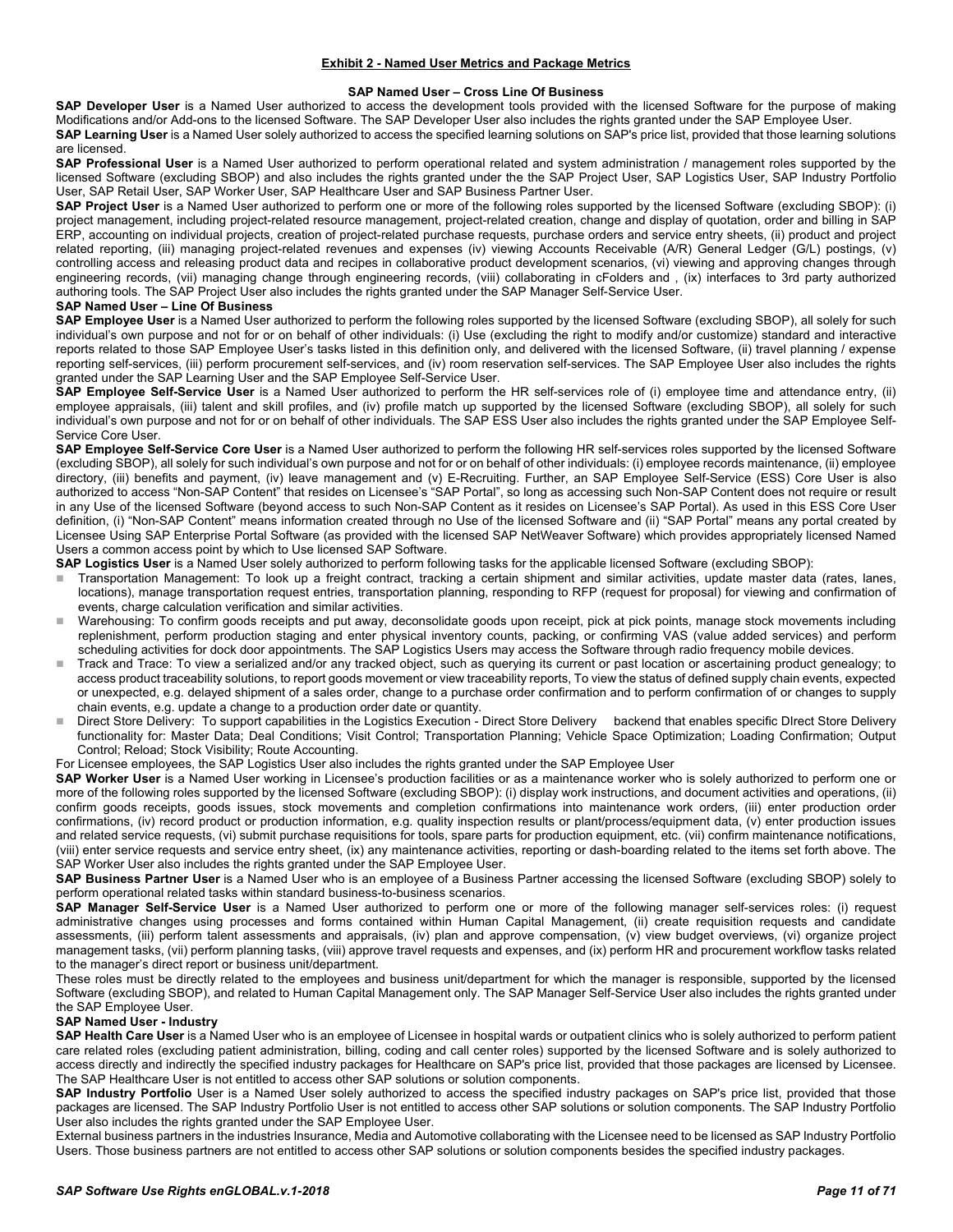**Cerner i.s.h.med User** is a named user who solely has access to Cerner i.s.h.med from SAP functionality and is given access to Cerner i.s.h.med from SAP through appropriate authorizations. Cerner i.s.h.med Users are not entitled to access any other SAP solution or solution component in particular they are not authorized to access any functionality of the SAP Patient Management industry package.

**SAP Retail User** is a Named User working in Licensee's retail store as an associate who is solely authorized to perform non-managerial retail store / point-of-sale related roles supported by the licensed Software (excluding SBOP) and also includes the rights granted under the SAP Employee User. **SAP Named User - Platform User**

**SAP Platform User** is a Named User authorized to Use licensed Software through a separate SAP, Partner, or customer application that connects to and/or communicates with SAP Software through published SAP application programing interfaces.

**SAP Platform User for Productivity Apps** is a Named User authorized to Use licensed Software solely through one or more Productivity App(s).

#### **Remaining Metrics**

### <span id="page-11-0"></span>**REMAINING METRICS - A**

#### **Assets**

**Assets** are master records defined for pieces of equipment that the customer has identified in their system, as being critical to their operations that will be modelled and monitored by the software. An equipment master record can be configured as a single item (e.g. a crane), or as a "multi-part equipment" (which could have, e.g., 100 drilling machines in inventory), in both cases only one equipment master record is counted for pricing. **Assets under management** of the insurance company which uses the product is the sum of all relevant financial assets as disclosed in the latest annual statement of the legal entity in a fiscal year.

If the customer does not disclose a comprehensive annual statement, the customer will report on an annual basis the respective information to SAP. If the product shall be licensed only for a subdivision of the insurance company the respective license contract requires an explicit definition. For non-Insurance companies, the revenue of the company should apply as the basis for the calculation of the price.

#### <span id="page-11-1"></span>**REMAINING METRICS - B**

#### **Barrel of Oil Equivalent per Day (BOEPD)**

**Barrel of Oil Equivalent per Day (BOEPD)** is a unit of measure used in the oil and gas industry that allows aggregating the produced, scheduled or sold quantities of hydrocarbons from both conventional and unconventional sources over the prior 12 month consecutive months or, where historical data is not available, over the planned or estimated future 12 months. For example, while gas production is generally measured as a volume per time period such as cubic meter per day, it needs to be converted into its equivalent in barrels of oil in order to determine the total quantity of oil & gas produced in consistent measurements. The conversion to BOEPD can be accomplished by using one of the calculators at:

<http://www.rigzone.com/calculator/default.asp>

 [https://www.bp.com/en/global/corporate/energy-economics/statistical-review-of-world-energy/using-the-review/definitions-and-explanatory](https://www.bp.com/en/global/corporate/energy-economics/statistical-review-of-world-energy/using-the-review/definitions-and-explanatory-notes.html)[notes.html](https://www.bp.com/en/global/corporate/energy-economics/statistical-review-of-world-energy/using-the-review/definitions-and-explanatory-notes.html)

*For SAP Hydrocarbon Management for O&G, and SAP S/4HANA Oil & Gas for hydrocarbon management,*

BOEPD represents only the sold hydrocarbons.

*For SAP Hydrocarbon Supply & Primary Distribution for O&G, and SAP S/4HANA Oil & Gas for hydrocarbon supply and primary distribution,*

BOEPD represents only the scheduled/planned hydrocarbons.

*For SAP Retail Fuel Network Operations for O&G, and SAP S/4HANA Oil & Gas for retail network fuel operations,*

BOEPD represents only the sold hydrocarbons.

*For SAP Secondary Distribution Management for O&G, and SAP S/4HANA Oil & Gas for secondary distribution management,* BOEPD represents only the sold/transported hydrocarbons.

For LPG bottled gas the conversion from tons of LPG to barrels is described on the BP calculato[r http://www.bp.com/en/global/corporate/about](http://www.bp.com/en/global/corporate/about-bp/energy-economics/statistical-review-of-world-energy/using-the-review/Conversionfactors.html)[bp/energy-economics/statistical-review-of-world-energy/using-the-review/Conversionfactors.html](http://www.bp.com/en/global/corporate/about-bp/energy-economics/statistical-review-of-world-energy/using-the-review/Conversionfactors.html) and 1 ton of LPG = 11,6 barrels

*For SAP Upstream Contracts Management for O&G, for SAP Upstream Operations Management for O&G, SAP Upstream Field Activity* 

*Management by OIS, SAP S/4HANA Oil & Gas for upstream contracts management, SAP S/4HANA Oil & Gas for upstream revenue management, and SAP S/4HANA Oil & Gas for upstream operations management,*

BOEPD represents hydrocarbons produced. If pricing cannot be based on BOEPD produced (new ventures with no crude or gas production), the planned or estimated production of the venture shall apply.

*For SAP Upstream Production Management for O&G, US Production,* 

BOEPD represents only the hydrocarbons produced in the USA.

#### **Budgets**

**Total annual budgets** are the total annual public sector budgets of the SAP customer (i.e. agency, institution, program or department) based on current budget period.

#### **Business Partners**

**Active Customers / Vendors** are active business partner master records with financial transactional data within the last 2 years. Business Partner refers to active business partners (including but not limited to customers, vendors master, subsidiaries or headquarters).

**Business Partners** are natural persons, a group of persons, or a legal entity that has any kind of a business relationship with a company or a public sector agency. The number of Business Partners counted for pricing the solution is limited to the context of the Software being licensed. *For online application submission management*

Business partners is defined as:

- **For banking customers** as the number of customers with financial transactional data within the last 2 years.
- For insurance customers as the number of insurants
- **For Public Sector customers** as citizens

### <span id="page-11-2"></span>**REMAINING METRICS - C**

#### **Calls**

**Calls** are the number of incoming messages per year.

**External service calls** are HTTP requests per calendar year which are processed by SAP NetWeaver Gateway Server. Metadata requests and requests from SAP Software that contains SAP NetWeaver Gateway runtime software are not counted.

#### **Capacities**

**Installed capacities** are the designed production capacities of a power plant. For a power plant both the electrical power as well the thermal power has to be considered. The installed capacity is measured in units of 1 GW (Gigawatt).

#### **Cash Flows**

**Cash flows** are the total number of cash flow transactions (payment or receipt) processed by the application per day. (Note that for receipts there would usually be two cash flow transactions, i.e. expected receipt and actual receipt). The max. number of cash flows per day is the basis for the measurement.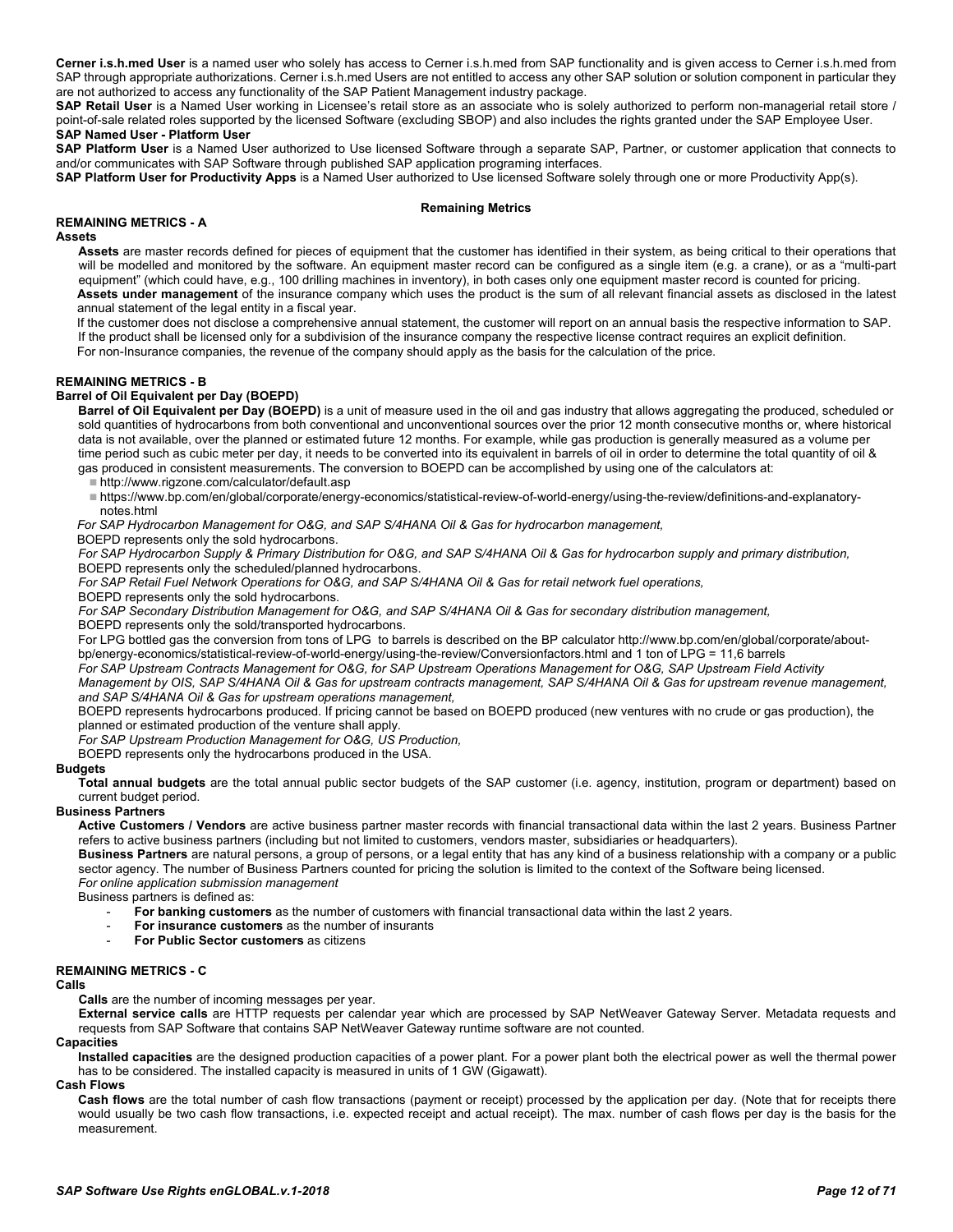#### **Contacts**

**Contacts** are number of unique records of customers, prospects, employees, business partners, constituents and/or commission recipients within the context of the Software.

#### **Contracts**

**Contracts** are the contracts (used in all functions including procurement, sales, legal, partner management, HR, real estate, and all other functions of the organization.) the company plans to address within the application.

#### *For Utility Industry:*

**Contracts** are agreements between a utility company and a business partner to provide services to the business partner. Thereby a separate contract has to be set up for each service provided, for which the utility company has a legal contract with its customer (e. g. a utility company provides a business partner with electricity, area lighting, gas, and district heating, thus four separate contracts have to be set-up). All contracts stored in the system with an ending date later or equal to the system date are taken into consideration.

For the sectors below the following division categories of the SAP Utilities system need to be considered:

- **Energy:**
- **Electricity**
- Gas
- District heating
- Mutual help
- For all sectors
- Water:
- Water<br>■ Waste
- Waste Water
- Waste & Recycling:
- Waste Management

*For prepayment for utilities*

Contracts contain all utility contracts which are operated via prepayment.

#### *For Banking Industry:*

**Contracts** are made by a bank with natural persons (retail) or legal persons (commercial). A contract can be e.g. an account, a term deposit, a loan, an OTC-derivative, an FX forward, a money market transaction or a position in exchange-traded instruments. Accounts and loans managed in external systems, included in a master contract, part of a collateral agreement or set-up for tax calculation are to be taken into account. In the context of refinancing, only managed contracts classified as available assets are to be licensed. Contracts include:

- 
- o loans or mortgage products<br>
o deposits, savings or current deposits, savings or current accounts (including internal accounts)
- $\circ$  Derivatives, which are financial instruments whose value is based on another security
- 
- Securities transactions, e.g. spot plus forward deals, money marked/foreign exchange transactions, etc.<br>■ Contracts for leasing are operational, finance, capital leases, bire purchases, loans and/or other contracts Contracts for leasing are operational, finance, capital leases, hire purchases, loans and/or other contracts which are processed in the solution
- Contracts for refinancing can additionally be credit cards, drawings in a syndicate loan or trade receivables.

#### **Cores**

**Cores** are the number of cores in CPUs that are available for use by the licensed software. The number of Core licenses must be an integer. When counting physical Cores, each Core of a physical CPU that runs at least parts of the licensed software, including those that are temporarily assigned or scheduled to cover peak processing, is considered and counted.

When counting virtual Core's, each virtual Core that runs at least parts of the licensed software, including those that are temporarily assigned or scheduled to cover peak processing, is counted.

If the licensed Software will run in a pure virtual environment, physical Cores will not be counted. For purposes of clarification, "Core" as defined in this metric definition is different from "core" as referenced in the metric definition for any Software licensed on a CPU basis (if any), and therefore is not applicable in that context.

#### **Costs**

**Asset retirement obligation cost estimations** are the volume of the cost estimations which are handled in the solution.

The cost estimation volume is equal to the total of the settlement values (expected costs at the estimated retirement date) of all cost estimation items of the cost estimation plans of all asset retirement obligations, which are handled by SAP Asset Retirement Obligation Management. If the customer is using more than one accounting principle, the cost estimation volume is calculated separately for every accounting principle. The maximum of these values will be used for pricing. The cost estimation volume is determined based on the volume, which is valid at the fiscal year end date. Only asset retirement obligations, which are active at this date, will be considered.

**Costs of goods sold** are all expenses directly associated with the production of goods or services the company sells (such as material, labor, overhead, and depreciation) annually. It does not include selling, general and administrative expenses or research & development. If cost of goods sold is unknown, then it shall be equal to 70% of total company revenue.

*For Service Parts Planning:*

**Costs of goods sold** refers to the inventory value for the service parts business.

# <span id="page-12-0"></span>**REMAINING METRICS - D**

#### **Database Sizes**

**Gigabyte database sizes** are database sizes of the productive systems and are calculated individually for each system (i.e., each ERP, BI and CRM system).

**1.5 Terabyte accumulated database sizes** are the database sizes of all productive SAP systems where the customer uses SAP Landscape

#### Transformation.

#### **Data Streams**

**Data Streams** are tags or modules that are created and exist in PI System landscape, and used to setup, configure or store data points or data structures.

*For SAP Predictive Maintenance and Service on-premise edition,*

A data stream is defined as a measuring point /sensor tag defined in the metric store of the PdMS application. Virtual data streams (calculated health scores) are also considered data streams. Data streams without any measurement data are defined as inactive and are not considered as data streams. For each device working with error codes, one additional data stream per device will be added.

#### **Deployments**

**Deployments** are single installations of the system repository component within the SAP BusinessObjects BI Platform Software (for which Licensee must obtain a license), or the Crystal Reports Runtime Engine (for which Licensee must obtain a license). When the multi-tenancy feature of the BI Platform is enabled, each individual tenant is considered a separate deployment for licensing purposes.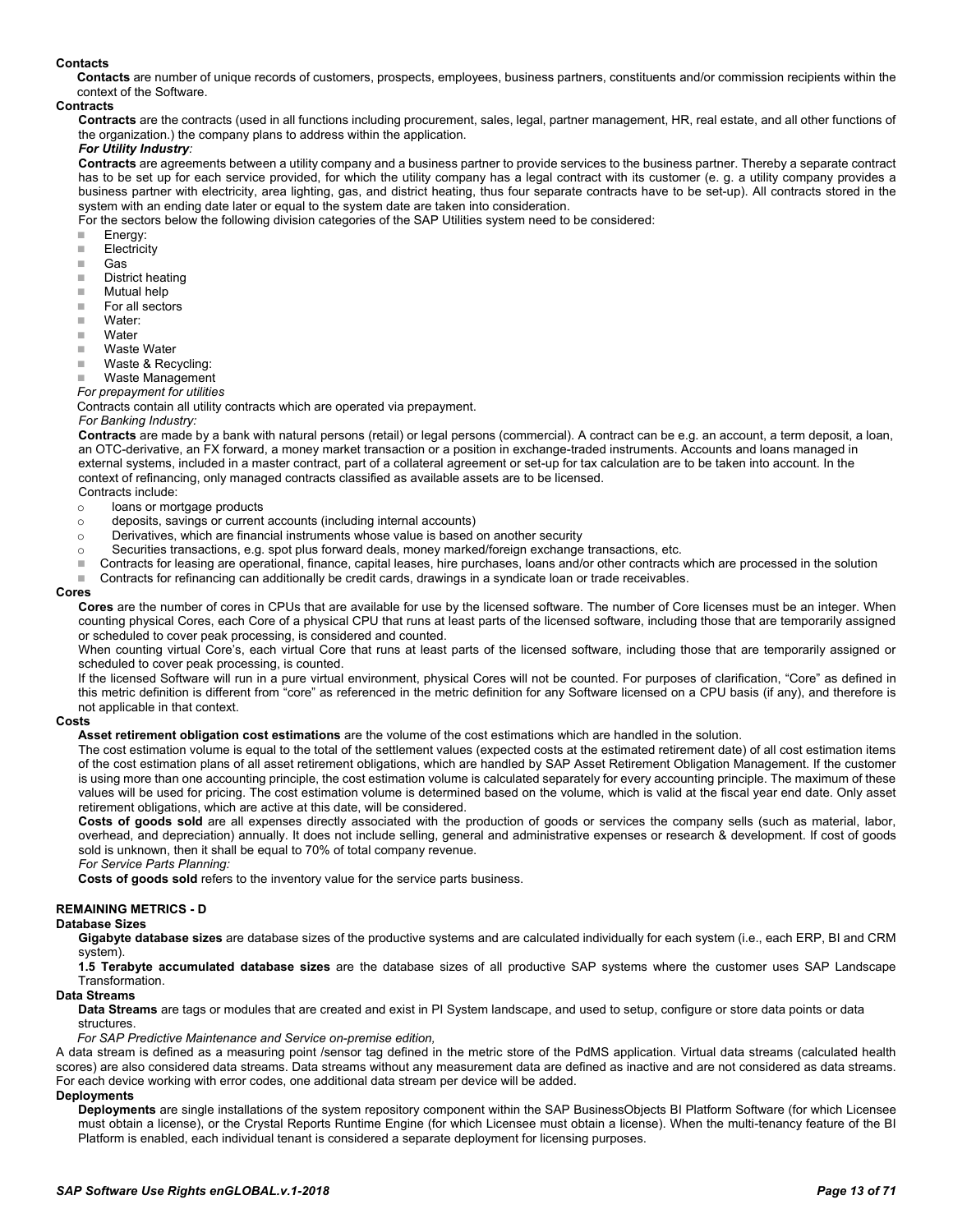#### **Devices**

**Devices** are any piece of equipment or hardware and include but are not limited to: a workstation, terminal, point of sale terminal, notebook, handheld, tablet, PDA, smartphone, internet connected television, scale devices, devices installed in a vehicle (on-board units) or other networked devices. The application itself defines the type of devices that are used and therefore counted for the price list item (e.g., Sybase SQL Anywhere Database for Use with SAP POS for Retail devices are defined as those devices accessing data from SQL Anywhere Database or e. g. SAP Mobile Order Management devices are all devices installed as on-board units in a vehicle).

*For SAP Customer Checkout***,**

**Devices** are devices, or mobile devices for mobile point of sales applications or mobile devices for merchandise applications or scale devices for scale applications.

**IoT-Device** refers to a uniquely identifiable object and their virtual representation in the IoT-Core and has a device ID allocated.

### **Documents**

**Documents** are single instances of the output data files generated by the product annually.

**Public Documents** are defined as any object that can execute fully on the SAP BusinessObjects BI Platform. This includes: Web Intelligence document, Crystal Report, Explorer information space, Analysis for OLAP workspace, Dashboard, Design Studio template, Lumira document.

#### <span id="page-13-0"></span>**REMAINING METRICS - E**

#### **Electronic Ledger Master Records**

**E-Ledger Master Records** are the ledger line items included on a journal ledger page that are transmitted to Turkish government authority. **Employees**

**Employees** are individuals, working for a company or legal entity that is licensing the functionality of the package, regardless of employment status (e.g. part time, full time, leave of absence or contract worker).

*For SAP Pension Administration (VADM) Germany Only*

Employees are individuals who get their pension payment as pension recipients, who are surviving dependents, or who are entitled to a pension equalization payment by the component Pension Administration.

**Full-time equivalents (FTE)** are employees who are employed by the licensed organization and non-employees who may be engaged on emergency related activities, either on a temporary or permanent basis and who are tasked, deployed or managed by the licensed organization for the purposes of disaster or emergency management.

*For SAP Force Organization & Personnel for D&S and for SAP Force Sustainment for D&S:*

FTE is the numbers of full time equivalents employed in the organization – including military and civilian personnel & reserve are calculated as: Weighted Size = Military Personnel x 1.0 + Reserve x 0.5 + Civilian x 0.5

#### <span id="page-13-1"></span>**REMAINING METRICS - F**

#### **Flat Fee**

**Flat fee** is the fixed package license fee for the software.

**Annual Fundraising Income** means the annual amount of gross revenue raised by Licensee through fundraising efforts.

#### <span id="page-13-2"></span>**REMAINING METRICS - G**

#### **Gigabytes**

Gigabytes (GB) refer to the storage capacity equivalent to 10243 bytes.

#### <span id="page-13-3"></span>**REMAINING METRICS - H**

None listed.

#### <span id="page-13-4"></span>**REMAINING METRICS - I**

#### **Installations**

**Installations** are instances of the software installed at a designated device.

For SAP Fortify by HP, Installations is defined as a single deployable unit of software code consisting of a collection of source code, byte code or object code that delivers some or all of the functionality of a business application.

#### **Installed Capacities**

**Installed Capacities** is defined as the total theoretical annual production capacity of all plants of an SAP Customer.

#### **Instances**

**Instances** are unique connections to a single specified application or technology type.

#### **Invoices**

**Invoices** are items that flow through the cockpit for reconciliation per year.

#### **Items**

**Items** represent entities managed in the Software.

*For Yard Logistics*

Items are the number of transportation units (trucks, trailer, container, railcars, vessel, etc. ) in both inbound or outbound shipments in a year. *For Extended Warehouse Management,*

Shipper Scenario - Items are delivery line items. A delivery is the documentation for a shipment sent from a warehouse location to a destination (customer or other plant/location). The items of the delivery are the unique material codes irrespective of quantity shipped under that delivery. The average per day is based on the active days over the period of one year.

Transit Warehousing scenario - In transit warehousing delivery line items are not used. For the transit warehousing scenario, ITEMS are the packaging items (Handling Units) moved through the system from origin to destination. The packaging items are counted only once in this process. The average per day is based on the active days over the period of one year.

# <span id="page-13-5"></span>**REMAINING METRICS - J**

None listed.

# <span id="page-13-6"></span>**REMAINING METRICS - K**

None listed.

# <span id="page-13-7"></span>**REMAINING METRICS - L**

**Learners**

**Learners** are individuals accessing the application and engaging in any learning services being processed by the application. **Locations**

**Location** is to be defined as a single Foreign Trade Zone or sub-zone set up in the GTS system with a unique Zone ID.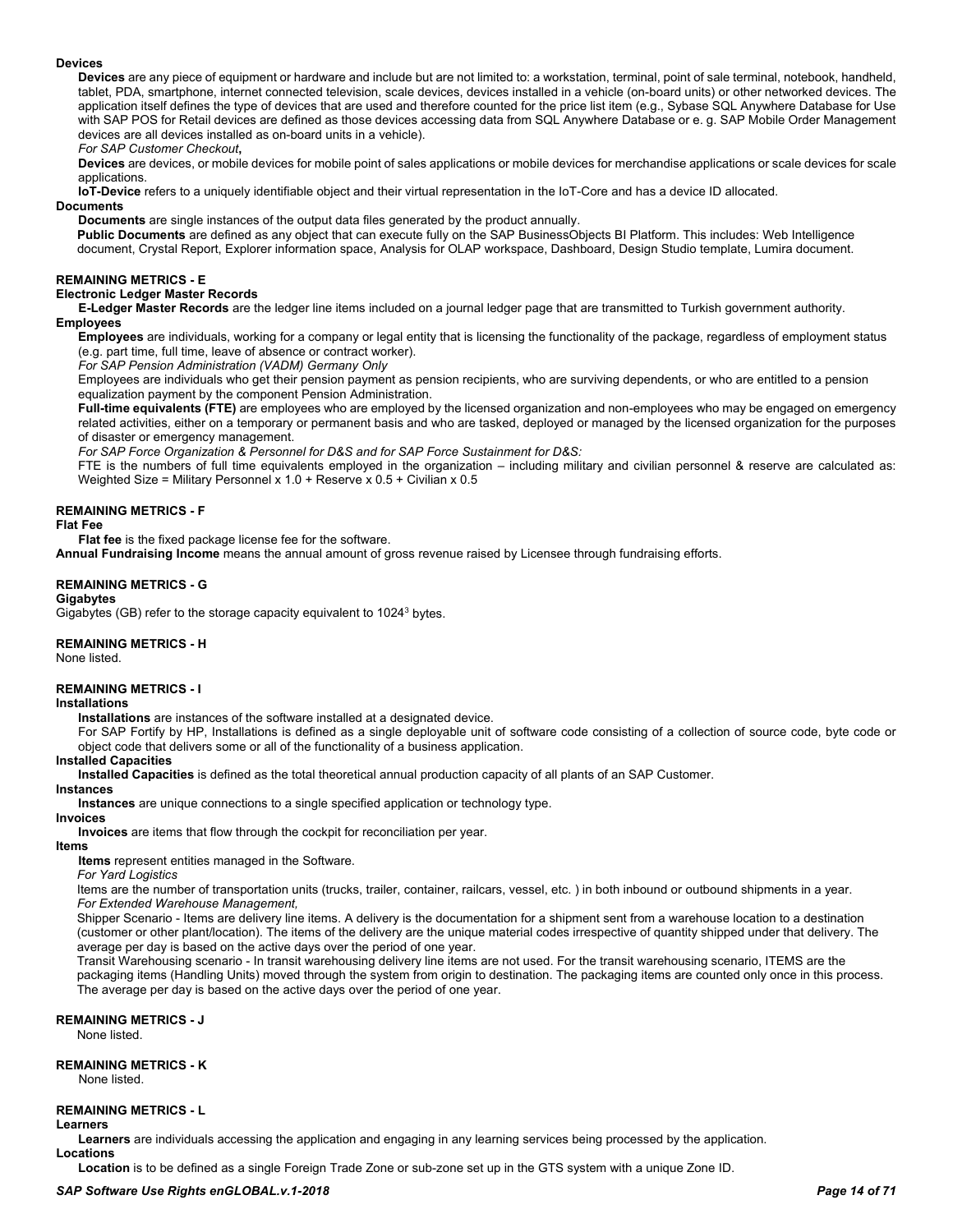**Base & remote locations** are central warehouses or distribution centers from which the remote locations are supplied with spare parts and materials. Offshore facilities (e.g. platforms) or remote on-shore facilities are examples for remote locations in the Oil & Gas industry. Mines or processing centres are examples for remote locations in the mining industry.

#### <span id="page-14-0"></span>**REMAINING METRICS - M**

#### **Memory**

**Gigabytes of memory** are the total amount of memory that may be used by the Software, as measured in gigabytes.

#### <span id="page-14-1"></span>**REMAINING METRICS - N**

#### **Net Property Plant & Equipment**

**Net Property Plant & Equipment** are the values of the total properties, plants and equipment's as disclosed in the balance sheet insofar as processed by the SAP solution on a yearly base.

#### **Nodes**

**Nodes** are systems with maximum of 256 GB RAM running the SAP Vora Software.

#### <span id="page-14-2"></span>**REMAINING METRICS - O**

#### **Objects**

**Master data objects** are master data objects stored in the SAP NetWeaver Master Data Management system and/or SAP Master Data Governance System.

- *For SAP Enterprise Master Data Management; and SAP Enterprise Master Data Goveranance for SAP S/4HANA* : Master data objects are all master data objects stored in the SAP NetWeaver Master Data Management system, plus the total number of all master data objects stored in the SAP Master Data Governance system.
- *For SAP Master Data Governance, Consumers*: Master data objects are active consumer type customer objects stored in the SAP Master Data Governance system. A consumer is a natural person or a group of persons (e.g. household) that has any kind of business relationship with a company, including, but not limited to, B2C customers, B2C contacts, and citizens. Licensee may Use SAP Master Data Governance, Consumers to store additional business partners if the partners represent B2C consumers. Licensee may not Use SAP Master Data Governance, Consumers to store additional business partners if the partners represent B2B customers.
- *For SAP Master Data Governance, Custom*: Master data objects are master data objects stored in custom-build "Master Data Governance" systems that are not of type financials, suppliers, customers or materials. This is the sum of all user defined object of type things (articles, contract, location, asset, equipment, contract, etc.). A user defined object is created using the Master Data Governance framework.
- *For SAP Master Data Governance, Customers*: Master data objects are active B2B customer objects stored in the SAP Master Data Governance system. Licensee may Use SAP Master Data Governance, Customers to store additional business partners if the partners represent B2B customers. Licensee may not Use SAP Master Data Governance, Customers to store additional business partners if the partners represent B2C customers.
- *For SAP Master Data Governance, enterprise asset management ext by Utopia:* Master data objects are master data objects stored in SAP EAM. This is the sum of all equipment and functional locations and MRO bill-of-materials.
- *For SAP Master Data Governance, Financials*: Master data objects are the sum of financial objects (including, but not limited to, group accounts, operational accounts, cost elements, companies, profit centers and, cost centers with hierarchy nodes, consolidation groups and units, financial statement items) stored in the SAP Master Data Governance system. For avoidance of doubt, the financial accounts are only counted once, even if the accounts are used in multiple charts of accounts or financial statement versions. For example, if the company is reporting externally in US GAAP as well as IAS, each account is only counted once, not twice.
- *For SAP Master Data Governance, Product*: Master data objects are active material objects (materials, products) stored in the SAP Master Data Governance system. Licensee may not Use SAP Master Data Governance, Product to store articles.
- *For SAP Master Data Governance, retail and fashion management ext by Utopia:* Master data objects are the sum of all single articles, generic articles (excluding variants) as well as sets, lots and displays, which get put under the governance of the solution.
- *For SAP Master Data Governance, Supplier*: Master data objects are active supplier objects (vendors) stored in the SAP Master Data Governance system.

#### **Orders**

*For SAP Sales and Service Order Execution*

Orders are the number of sales and service orders processed annually but do not include Orders placed by individuals who are assigned Named User licenses.

*For SAP Purchase Order Execution*

Orders are the number of purchase orders processed annually but do not include Orders placed by individuals who are assigned Named User licenses. *For SAP Sales and Service Order Execution for SAP S/4HANA*

Orders are the number of sales and service orders processed annually but do not include Orders placed by individuals who are counted in the Licensed Quantity of Users of SAP S/4HANA Enterprise Management Packages.

*For Purchase Order Execution for SAP S/4HANA*

Orders are the number of purchase orders processed annually but do not include Orders placed by individuals who are counted in the Licensed Quantity of Users of SAP S/4HANA Enterprise Management Packages.

**Fleet planning orders** for Waste and Recycling are the number of orders processed by a service planner. The number of fleet planning orders per year is calculated as the sum of all Utilities contracts (Waste and Recycling) plus every block of 10 Waste orders in that year.

**Waste orders** are the sum of all orders in Waste and Recycling.per year that are not invoiced by the Bill-To-Cash Management solution (they are processed in another billing solution such as Sales & Distribution) plus the number of direct delivery weighing notes per year.

#### **Outpatient Days**

**Outpatient days** is the sum of the days in which patients have been treated as outpatients in a one year period. One outpatient day is counted when one patient is treated as an outpatient in one calendar day, independently of the quantity of work done on that day and on how the work was documented in the SAP system (in one or more outpatient cases, and, within cases, as one or more visit movements).

#### <span id="page-14-3"></span>**REMAINING METRICS - P**

### **Page Views**

**Page Views** are the total cumulative number of: (1) single views of a mobile or browser application, or web page of an internet site, via screen views, screen states, mobile web pages, web stores, the Software In-Store module, or Contact Center module, for which the Hybris Commerce Suite provides data over a 12 month period and (2) JSP page requests, Ajax requests, REST service requests, SOAP service requests, or other application server requests through the Software.

#### **Patients**

Patient care days are the relevant number of patient care days reached by the Licensee in a calendar year is the corresponding statistic according to the annual H+ member directory "H+ Die Spitäler der Schweiz".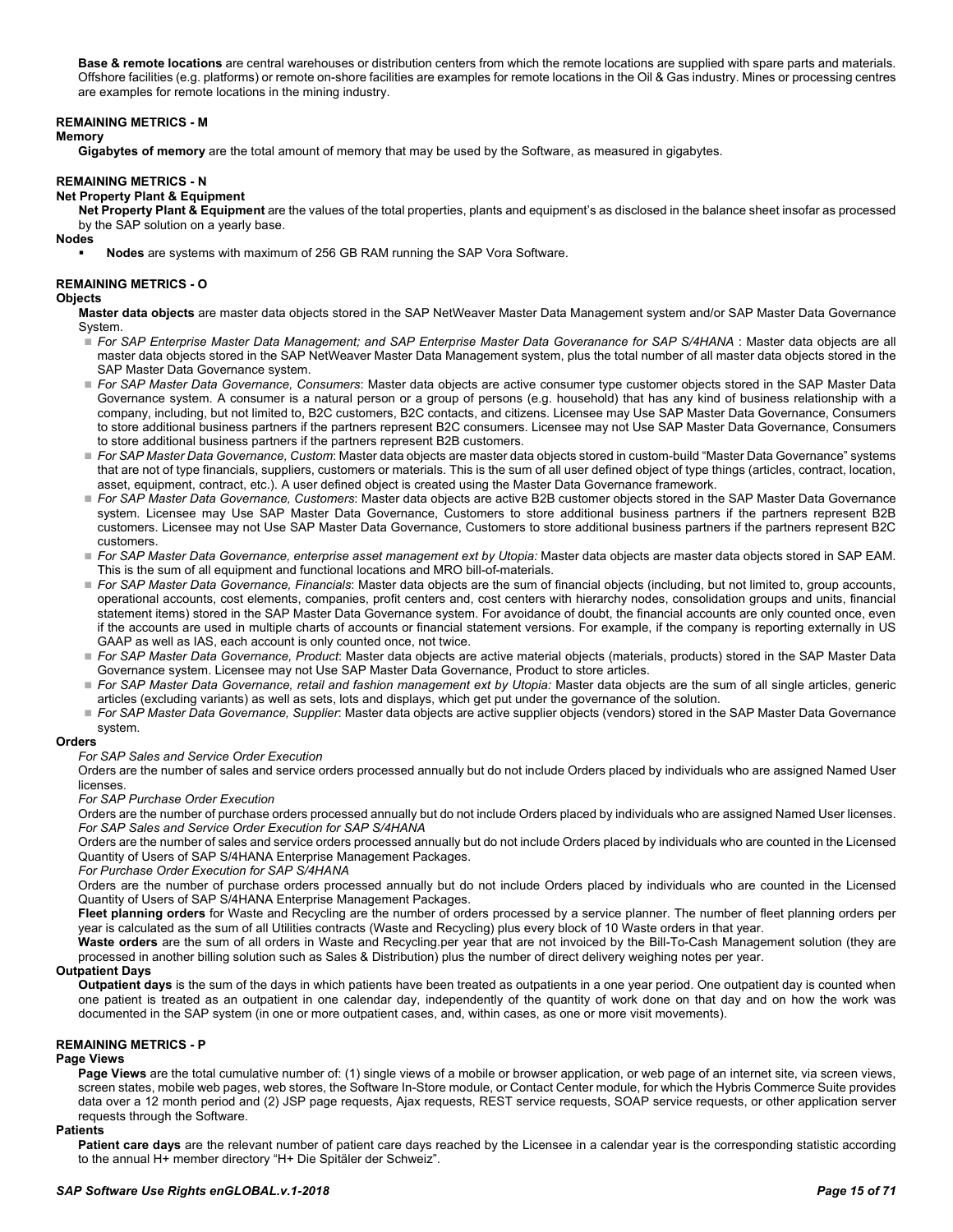**Patients treated** are those treated in one calendar year in the institutions supported by the SAP system. Patients are only counted once, no matter how many times they are treated in the hospital within the year.

#### **Plants**

**Plants** are physical sites owned by or operated by an enterprise supported by the Software.

- For the purpose of determining the size and usage scenario of plants the following definitions apply:
- **Small plants** are plants with up to 500 employees. Employees per plant are all employees and contractors working in the plant.
- **Midsize plants** are plants with 501 up to 5.000 employees. Employees per plant are all employees and contractors working in the plant.
- **Large plants** are plants with more than 5.000 employees. Employees per plant are all employees and contractors working in the plant.

# **Points of Delivery**

**Points of delivery** are the points of delivery (PoDs) at which a utility service is supplied or determined. When a utility installation is created in SAP's Utilities system, a unique PoD is automatically generated. All PoDs in the system are counted where a device or device info record is assigned to SAP's Utilities installation with an ending date later or equal to the system date; technical and virtual PoDs are not considered. For the sectors below the following division categories of the SAP Utilities system need to be considered:

- **Energy:**
- $\blacksquare$  Electricity
- Gas
- District heating
- Mutual help
- For all sectors
- **Electricity:**
- Electricity
- Gas:
- Gas
- Water:
- Water
- Waste Water
- **Utilities or no division named:**
- $\blacksquare$  Electricity
- Gas
- District heating
- Water
- Waste Water
- Waste Management
- Mutual help
- $\blacksquare$  For all sectors

# *For SAP Advanced Metering Infrastructure for Energy and for SAP Advanced Metering Infrastructure for Energy Water Utilities:*

**Points of delivery, advanced meter** are the points of delivery (PoDs) at which a utility service is supplied or determined. When a utility installation is created in SAP's Utilities system, a unique PoD is automatically generated. All PoDs in the system are counted where an active, advanced meter is assigned to SAP's Utilities installation with an ending date later or equal to the system date; technical and virtual PoDs are not considered. For the sectors below the following Division Categories of the SAP Utilities system need to be considered:

- Energy:
- **Electricity**
- Gas
- District heating
- Mutual help
- For all sectors
- Water:
- Water
- Waste Water

*For SAP Meter Data Management by Siemens and for SAP Meter Data Management by Siemens, Advanced Device Management:*

**Points of delivery** are the service delivery points in the SAP Meter Data Management by Siemens installation. All service delivery points in the system are counted where an active meter is installed with an ending date later or equal to the system date.

#### **Portfolios**

**Sales portfolios** are the annual energy sales and procurement portfolios of a utility company. The sales portfolio is measured in units of 1 TWh (Terawatt hour).

#### **Premiums**

**Premiums** of the insurance company, which uses the product, is the total gross premiums as disclosed in the latest annual statement of the legal entity in a fiscal year. If the customer does not disclose a comprehensive annual statement, the customer will report on an annual basis the respective information to SAP.

If the customer does not disclose the information publicly, he has to deliver and explain it to SAP

If the product shall be licensed only for a subdivision of the insurance company the respective license contract requires an explicit definition.

*For Reinsurance Management Solutions (SAP ReIns Management Foundation for Insurance and SAP Reins Risk Manager);*

Premiums reflect the *"Ceded Premiums"* in case of passive and "*Assumed Premiums"* in case of active Re-Insurance Business. In case the licensee uses the solution for Ceded AND Assumed business the sum of both shall apply.

#### **Premiums and Disbursements**

**Premiums and disbursements** is defined as the total sum of all premiums and/or all disbursements processed annually via the licensed service. For disbursements, positive values equal to the actual amount of disbursements are considered for this calculation. If required, currency conversions are done based on the PL valid at the point in time of the contract.

#### **Prices**

**Contract price** is the net value of the license contract. Contract price for partners refers to partner buy price depending on the support delivery model. **BSI U.S. payroll tax processing contract price** is the net value of the BSI U.S. payroll tax processing software license.

#### **Products**

**Products** are the annual total of number of vehicles and finished goods (for VMS/DBM) or Vehicles and Parts (for sequenced manufacturing) in the context of Automotive Solutions.

# **Processes**

**Processes** are specific business processes, which are technically implemented as a semantic data model implemented on a single HANA database.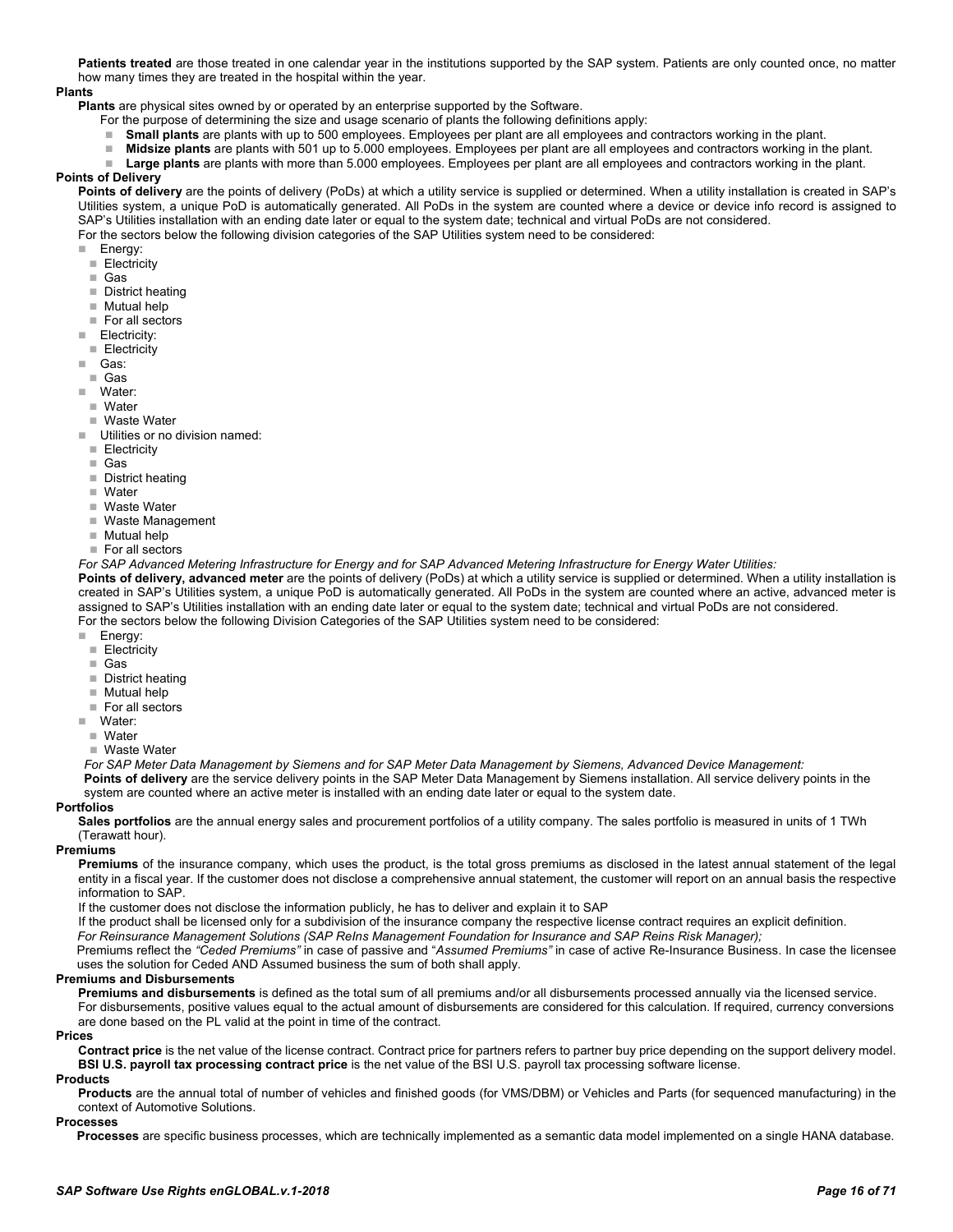<span id="page-16-0"></span>None listed.

#### <span id="page-16-1"></span>**REMAINING METRICS - R**

#### **Recipients**

**Recipients** are individuals receiving reports from the licensed Software.

#### **Records**

**Records** are the average number of items managed by the application over the prior 12 months.

*For SAP Financial Database for Banking, SAP Credit Risk Management for Banking, and SAP Regulatory Reporting by iBS,* Records represent the number of financial products (such as loans or deposits) including over the counter products, and standardized exchange traded securities (e.g. shares, listed options, bonds). This is also true when processing takes place on aggregated level. If financial products don't apply, records represents the number of the processed objects.

**Master records** are one contractual relationship between the company and an employee whose payroll is being calculated.

#### **Resources**

**Resources** are unique individuals or non-human resources (system, equipment, tool, instrument, machine, vehicle, room, regulatory or government agency/body, industry standard, framework, and/or corporate policy, etc.) that are managed by or within the Software.

#### **Revenues**

**Revenues** are the annual incomes that a company receives from its normal business activities and other revenues from interests, dividends, royalties or other sources. Revenues exclude indirect taxes such as VAT, Excise Duty or any similar sales related taxes.

- *For SAP Account & Trade Promotion Management, SAP Trade Promotion Optimization, and SAP Dairy Solution by msg,*
- Only the revenues need to be considered associated with the business or division which the capabilities of this package will be applied against. *For SAP Configure, Price, and Quote (SAP CPQ)*
- Revenues are the calculation of Licensee's and its Affiliates total annual sales revenues for products or services, which were generated using the SAP CPQ software less VAT, delivery and any returns.
- *For SAP Electronic Invoicing for Brazil (NFE),*
- Only the revenues generated by the company or legal entity located in Brazil need to be considered.
- *For SAP ERP, add-on for Polish SAF-T regulatory requirements,*
- Only the revenues generated by the company or legal entity located in Poland need to be considered.
- *For SAP Hybris branded products*

**Revenue** is the calculation of Licensee's and its Affiliates total annual sales revenue for products or services that are purchased through the Hybris platforms (including Hybris powered websites and other Hybris powered channels such as web stores, mobile, In-Store module, Contact Center module, etc.) by customers (B2B and B2C) in each trailing 12 month period, less VAT, delivery and any returns.

- *For Insurance,*
- Revenue are the same as "Premiums"
- *For National Central Banks / Federal Reserve Banks,*
- Revenues are the same as "Assets under Management".
- *For Other Banks,*

Revenues are the sum of Licensee's gross interest income and noninterest income (i.e. provisions, service charges, trading income) as stated on Licensee's Income Statement.

- *For SAP Product Lifecycle Costing,*
- Only the revenues need to be considered associated with the business or division which the capabilities of SAP Product Lifecycle Costing will be applied against.
- *For Public Sector,*
- Revenues are the same as "Total Annual Budgets"
- *For SAP Tax Declaration Framework* 
	- only the revenues generated in Brazil are relevant.

### **Revenues and Expenses**

**Revenues and Expenses** are the sum of annual revenues received and annual expenses paid (commissions, royalties, revenue shares etc.) in the context of the Software.

**Revenues** are the sum of annual monetary amounts invoiced by Customer and its Affiliates to third parties for services provided (or to be provided) by Customer and/or its Affiliates to such third parties and processed through the SAP solution. "Expenses" are the sum of budgeted annual expenses (commissions, royalties, revenue shares etc.) for services performed (or to be performed) by Customer or its Affiliates for Customer's and/or its Affiliates own organization(s) that are processed through the SAP solution.

*For CPM and PPM:*

Revenue and Expenses is related to the projects managed within the software and is defined as:

- Revenues: the sum of annual revenues received for revenue-generating external projects
- Expenses: the sum of budgeted annual expenses for internal projects

*For SAP Intellectual Property Management (SAP IPM):*

Revenues and Expenses is the sum of the annual revenues received and annual expenses paid (license fees, royalties, revenue share, etc.) in the context of the software. Revenues and expenses include financial validation for deals which is implemented in SAP IPM but does not result in an incoming payment e.g. barter deal.

# <span id="page-16-2"></span>**REMAINING METRICS - S**

#### **Servers**

**Process servers** are defined as each server (real or virtual) where automated tasks are to be managed. A process server is required for every single connected application, server or operating system (OS) instance (virtual or physical) with a unique identification on which processes are executed that need to be monitored, managed and controlled. For each process server purchased the customer is provided with 1 production and 3 non-production environments (i.e. 1 for fail-over for the production instance, 1 for development and 1 for test).

**Servers** are physical computers, cases, boxes or blades that house the CPUs running the software product. Multiple virtual machines on the same physical box are allowed and do not require additional licenses.

#### **Service Order**

Service Order is defined as one discrete order that is mapped in the software in a given calendar year. A service order can be among others a workshop order, a repair order, or a maintenance order.

The number of service orders applied in determining usage volume is the total number of discrete orders mapped with Software for which order master records are created in Software in a given calendar year. Where, for example, an up-stream system bundles multiple orders, the number of orders to be counted is the number before bundling.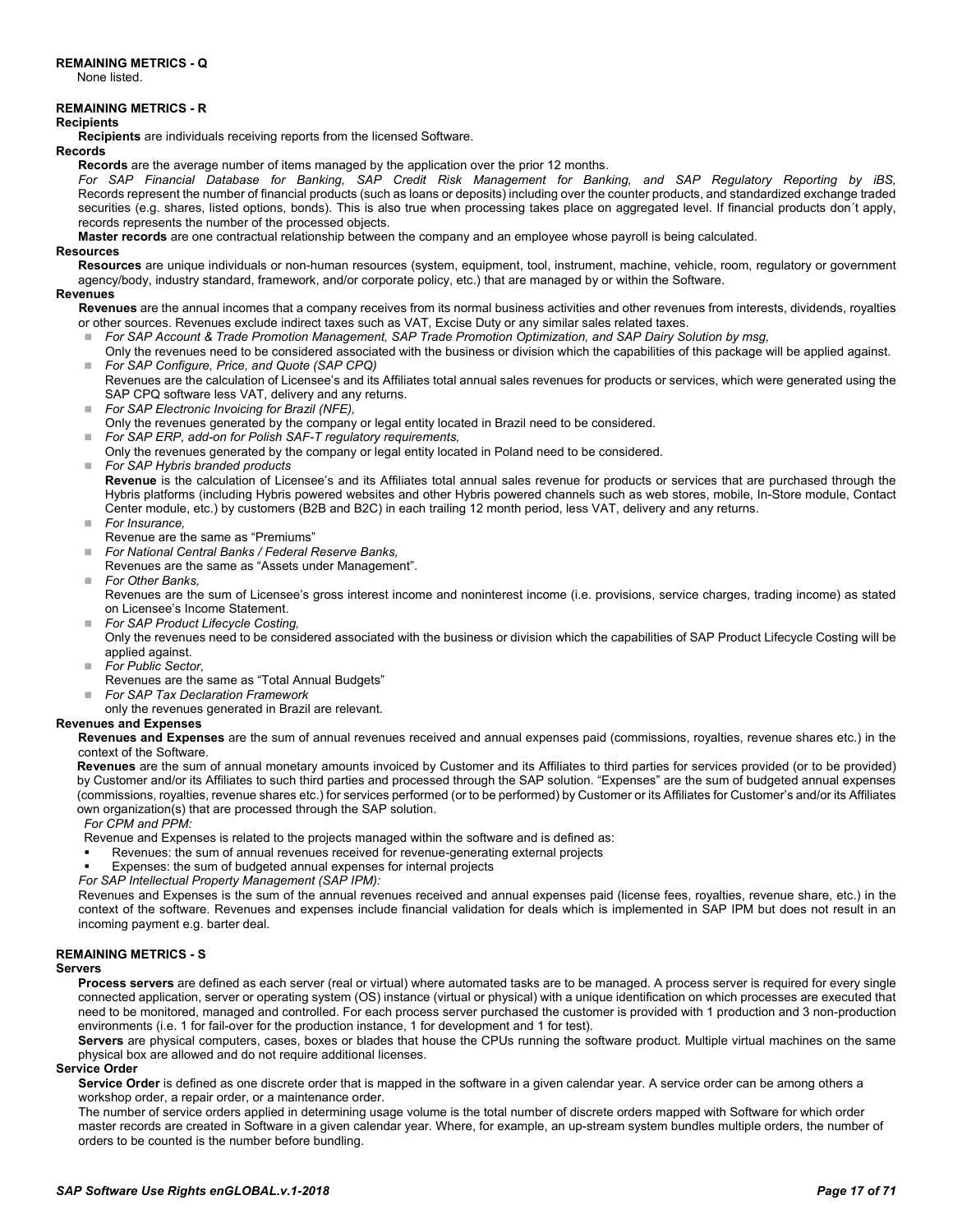Where an order master record is created in Software, the service order, as defined above, is within the ambit of this present agreement for Software. It matters not how an order master record is generated in Software (for example, by directly creating orders in MRS or by importing order master records from upstream systems such as DBM) or whether an order is in fact the object of any further planning using Software.

The measurement as described above will measure the number of service orders created as data records in the calendar year.

# *For SAP Enhanced Maintenance and Service Planning*

Service Order means Representation of a reservation for a service area, so called: Slot Order. Check Orders are excluded.

# **Sessions**

**Concurrent sessions** are the aggregated numbers of sessions accessing the licensed Software at any one time. A session refers to the time between logon and logoff or time out where a unique user, application or platform accesses the licensed Software either directly or indirectly via a custom application. The number of sessions accessing each Deployment must be limited by corresponding license key mechanisms. The maximum number of sessions enabled on a Deployment by such limitations may not exceed the Licensed Level for the number of Concurrent Sessions assigned to that Deployment for such licensed Software product. The aggregate number of sessions enabled on all Deployments may not exceed the Licensed Level of Concurrent Sessions. Users in deployments with an unlimited number of sessions require a Named User License for the licensed Software product.There is no license limit on number of processors or servers used. Licensee may not utilize any program or system to cache or queue report requests. SAP BusinessObjects BI users accessing any Deployment using a Concurrent Session license may be entered into the SAP NetWeaver BW system for the purposes of maintaining security.

#### **SOAR Sales Orders**

**SOAR Sales Orders** are defined as the annual number of sales orders the customer will process through the RCS Sales Order Allocation and Rescheduling (SOAR) on HANA. The figure is taken as the number of discrete sales orders processed annually by the SOAR Allocation run (Arun) process.

#### **Spends**

**Spend volumes** are the company's annual expenditures for the procurement of all direct and indirect goods and services.

*For SAP Electronic Invoicing for Brazil (NFE-Inbound),* only Spend Volumes in Brazil are to be considered.

*For SAP Hybris Marketing, planning option*, Spend volumes is the marketing spend amount that is processed in the SAP Hybris Marketing, planning option.

*For Public Sector entities,* Public Sector Spend Budgets may be used instead. Public sector spend budget is the figure, published annually, that documents an organization's procurement budget for all direct and indirect goods and services.

**Freight Spend** is the annual freight costs incurred in transporting products. ; i.e., all the transportation costs, including labour, involved in moving goods to and from a plant/distribution center/warehouse, including payments to logistics companies for their services and any cost incurred by a company for the use and maintenance of its own fleet of vehicles.

#### **Students**

**Students** are defined as:

full-time registered students e.g. students who are registered for a full course load for the current academic year at the institution; and/or.

equivalents of full-time registered students (for example, a part-time student could represent a fraction of a full-time student).

#### **Subscriptions**

**Annual subscriptions** are periodic recurring fees that are payable every calendar or fiscal year for the right to use software or services during that calendar or fiscal year. This fee is payable each calendar or fiscal year whether or not the software or service has been used during that year.

#### **Systems**

**Connected systems** are productive SAP Solution Manager systems connected to the productive systems of SAP Quality Center by HPE, andSAP Business Process Automation by Redwood.

**Managed systems** are all systems with a unique system id that are controlled, managed, monitored, or retired by the software.

*For SAP Landscape Management* 

Every system id for all system usage types (e.g. PROD, DEV, QAS, Test/Demo/Training, DR, etc.) managed by SAP Landscape Management natively requires a license, regardless of production or non-production use. For System Provisioning scenarios, all system ids for source and target systems are subject to licensing.

*For SAP Information Lifecycle Management,*

Only Licensee's productive use systems managed by SAP Information Lifecycle Management must be counted in the Licensed Quantity.

#### <span id="page-17-0"></span>**REMAINING METRICS - T**

#### **Tonnage**

**Tonnage produced** are tonnage produced on one day.

#### **Transactions**

*For SAP Accounting for Financial Instruments:*

Transactions represent the number of transactions related to exchange-traded securities (e.g. shares, bonds, futures, options, warrants) and subledger postings (imported sub-ledger documents) over a period of prior 12 consecutive months.

*For SAP Archiving and Document Access by OpenText, external access option and SAP Archiving and Document Access by OpenText, external access option for SAP S/4HANA*

Transactions are the annual volume of downloads (including view or print) of documents that are stored by the OpenText Solution. This metric applies only to individuals external to the Licensees organization (i.e. other than employee, contract worker and outsourcer).

*For SAP Digital Content Processing by OpenText*

Transactions are single instances of a content process/workflow that is captured and/or processed by the Software.

*For SAP Document Presentment by OpenText, SAP Document Presentment by OpenText, add-on for business correspond and SAP Hybris Digital Documents by OpenText*:

Transactions are single instances of a business document that is created, processed, printed or manipulated in some way by the products (e.g. letter, email, PDF, fax, SMS).

*For SAP Hybris Billing, charging,*

Transactions are defined as pricing outputs where one input can generate one or several pricing outputs. Transactions are counted as those on the peak load day as measured within the prior 12 months.

*For SAP Hybris Billing, mediation by DigitalRoute:*

Transactions are the smallest individual events processed by the application. Examples: When processing data sets each datum is counted. When managing sessions each start/interim/stop event is counted. Transactions are counted as those on the peak load day as measured within the prior 12 months.

#### *For SAP Payment Engine*

Transactions are single payment transaction within a payment order. A payment order can have one ordering party item and multiple recipient party items. The number of transactions is counted per year.

*For SAP S/4HANA for legal content*

Transactions are folders/cases with a unique number created during an Agreement contract year, under which legal content is managed.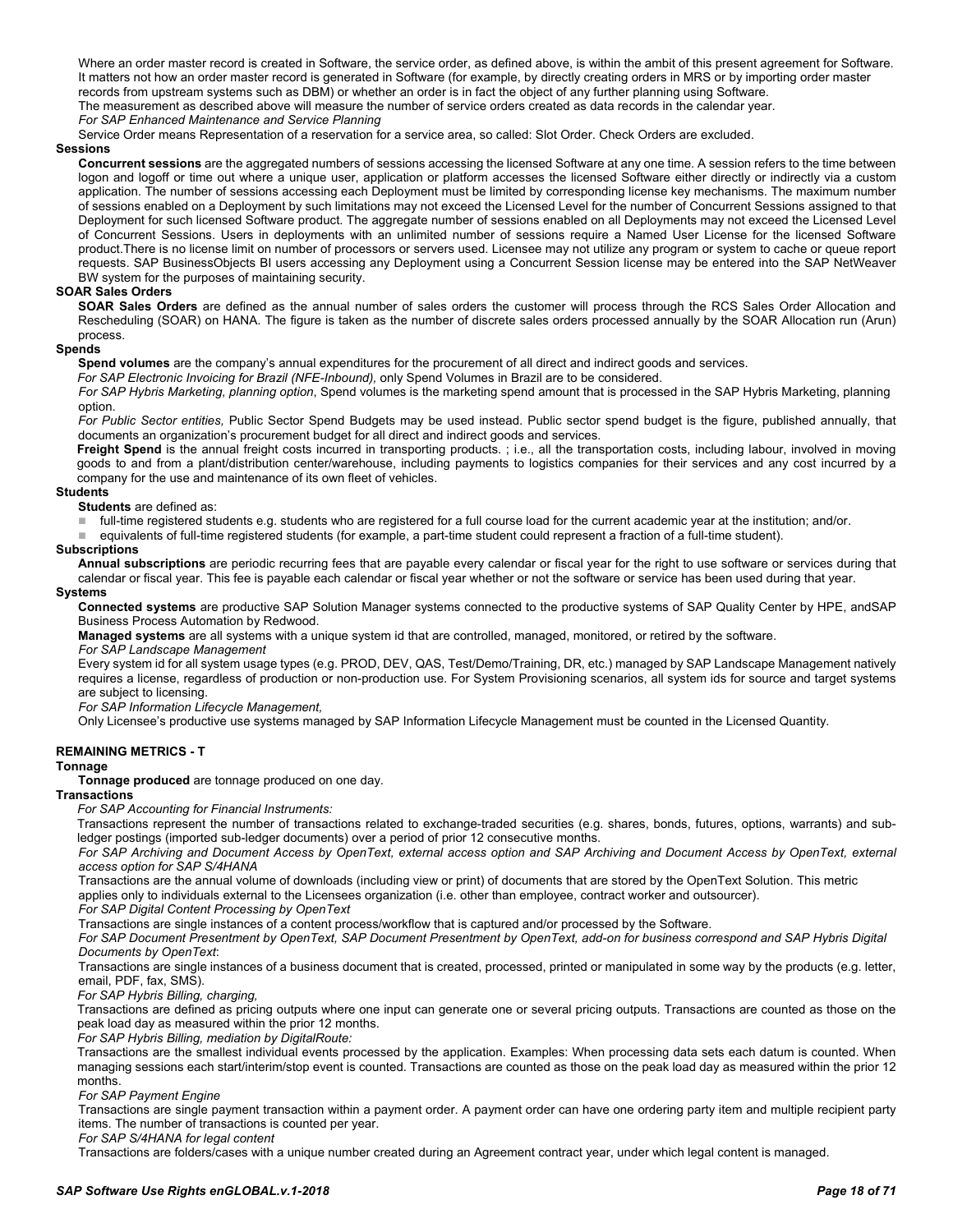#### <span id="page-18-0"></span>**REMAINING METRICS - U**

#### **Units**

**Rental units** are rental objects that are managed with SAP Real Estate Management.

**Data Hub Units** are managed systems or nodes where the distributed processing engine is deployed, as managed and defined in SAP Data Hub. Each node is a system with a maximum of 256 GB RAM.

**Users**

**Users** are individuals who Use the Software. A "User" included in the Metric count cannot be assigned to more than one individual.

*For SAP Application Visualization by iRise*

- Users are authors who can create/edit a visualization using SAP Application Visualization by iRise and the add-on for general SAP solutions (if applicable).
- *For SAP Business Intelligence (BI)*: There is no license limit on number of processors or servers used. Users are identified at logon and do not consume a Concurrent Session license. Concurrent Session licenses and Users can be purchased in combination for a Deployment. Licensee may not utilize any program or system to cache or queue report requests. SAP BI users may be entered into the SAP NetWeaver BW system for the purposes of maintaining security. This metric does not replace the overall SAP Named User licensing requirement.
- *For Capital Markets Treasury by Calypso and SAP Capital Markets Trading by Calypso,*
- Users are defined as employees who engage in capital markets trades and activities and use functionality provided by the item.

 *For SAP Contact Center*: Users represent agents and/or supervisors who work in a contact center environment and handle incoming contacts through multiple communication e-channels (like email, chat, SMS and fax) and/or use supervisor tools to supervise contact center agents with echannel user capability.

In the context of voice-channel: Users represent agents who work in a contact center environment and handle incoming contacts through voice channel and office telephony only or handle outbound campaign calls only. In addition, each port in Interactive Voice Recognition system is also considered a user and should be counted as additional users.

- *For SAP Digital Asset Management by OpenText, limited access option*
- Users are limited to search, browse, view and download assets.
- *For SAP Identity Management and SAP Single Sign-On*: Users are individuals whose credentials and/or user information is managed by the functionality of the licensed Software.
- *For SAP Real Estate Management*: Users are individuals who manage office, retail and industrial properties and similar portfolios. It is applied for both, owned and operated space, and includes commercial as well as corporate real estate management.

### **Full Use Equivalent (FUE) users**

#### *For S/4HANA Private Edition*

FUE means the number that corresponds to the number of individuals authorized to access specified solution capabilities of the S/4HANA Private Edition Cloud Service (each a User) as follows:

1 FUE User = 1 SAP S/4HANA Enterprise Management Professional User

- 1 FUE User = 3 SAP S/4HANA Enterprise Management Functional User
- 1 FUE User = 12 SAP S/4HANA Enterprise Management Productivity User

Customer may allocate each FUE User to any one of the User types, and may change the allocation during the subscription term. A Full Use Equivalent User cannot be divided between or among different User-types.

**Active users** are individuals that perform transactions Using the Software in a given calendar quarter.

**Licensed users** are individuals licensed as one of the SAP Named User types defined in the price list.

- For ERP, localization Extensions for Republic of Belarus by EPAM package: Licensed Users are all individuals licensed as one of the following SAP Named User: SAP Professional User, SAP Employee User, SAP Project User, SAP Worker User, SAP Logistics User.
- **Monitored Users** are individuals: 1) whose information or credentials are monitored by the Software; and/or 2) who use the reporting console. **Virtual users** are users simulated in the software to test the load on the SAP system.

### <span id="page-18-1"></span>**REMAINING METRICS - V**

#### **Values**

**SAP Application Value (SAV)** is the sum of list prices for Named Users, External Community Members, Software Engines and Supplementary Products, excluding those items identified in the list of prices and conditions that do not contribute to the SAP Application Value. **HANA SAP Application Value (HSAV)** is the sum of prices for licensed Software, excluding those items identified in the list of prices and conditions

that do not contribute to the HANA SAP Application Value.

<span id="page-18-2"></span>**REMAINING METRICS - W** None listed.

<span id="page-18-3"></span>**REMAINING METRICS - X** None listed.

#### <span id="page-18-4"></span>**REMAINING METRICS - Y** None listed.

#### <span id="page-18-5"></span>**REMAINING METRICS - Z** None listed.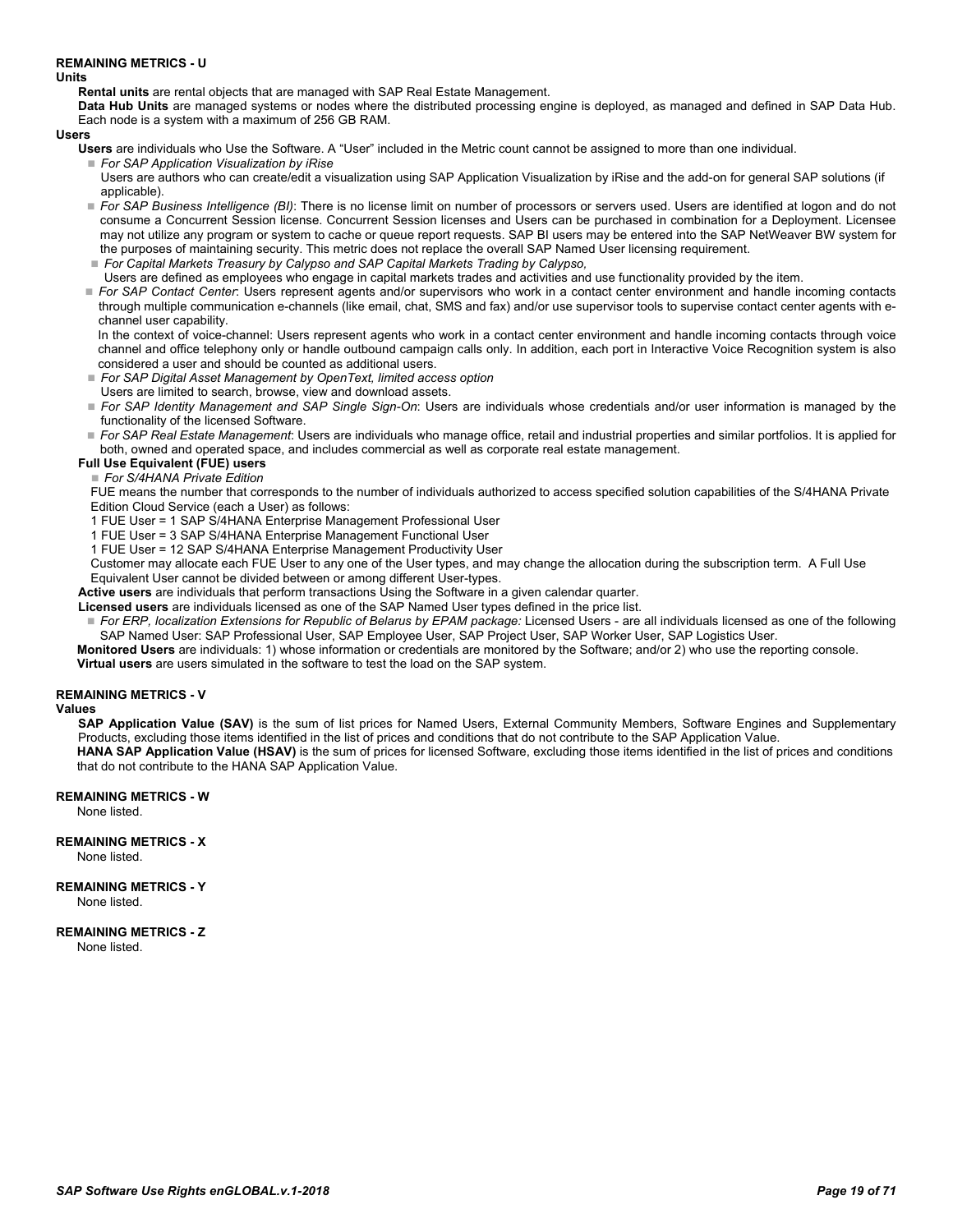# <span id="page-19-1"></span><span id="page-19-0"></span>**1. SAP BUSINESS SUITE AND ENTERPRISE FOUNDATION**

### <span id="page-19-2"></span>**1.1 Embedded Analytics**

Where Licensee holds a valid Package License for any of the below Package(s), such Package License shall include the right for individuals licensed as SAP Professional or Limited Professional Users under the Agreement to (i) view, interact and refresh Crystal Reports, Dashboards content and Lumira storyboards embedded with such licensed Package(s) and (ii) Use the SAP BI Platform and/or SAP Lumira, server edition, as delivered with such licensed Package(s), solely to enable the viewing, interacting and refreshing of the Crystal Reports, Dashboards content and Lumira storyboards embedded with such licensed Package(s) (collectively "Embedded Analytics Limited Use Right"). Packages That Include Embedded Analytics Limited Use Right:

- o SAP ERP
- ⊙ SAP SCM<br>○ SAP Trans
- SAP Transportation Management<br>○ SAP Extended Warehouse Manac
- SAP Extended Warehouse Management<br>○ SAP SRM
- SAP SRM
- o SAP CRM
- SAP Environment, Health and Safety<br>○ SAP Manufacturing Integration and In
- SAP Manufacturing Integration and Intelligence
- SAP Hybris Marketing

### <span id="page-19-3"></span>1.1.1 **Embedded SAP BusinessObjects Enterprise, professional edition**

Where Licensee holds a valid Package License for any of the below Package(s), such Package License shall include the right for individuals to view, interact, refresh and modify the content embedded with such licensed Package(s). Packages That Include Embedded SAP BusinessObjects Enterprise, professional edition:

- 
- o SAP Contact Center<br>
SAP Identity Manage SAP Identity Management

# <span id="page-19-4"></span>**1.2 SAP Human Capital Management.**

Usage of any integration software and content provided with the SAP HCM software and applicable to an integration between SAP HCM and SuccessFactors' Business Execution Software ("BizX") is permitted only with SAP HCM and a valid, current contract for SuccessFactors BizX.

1.2.1 **SAP Data Encryption by CipherCloud for SAP SuccessFactors Employee Central, SAP Data Encryption by CipherCloud for SAP SuccessFactors Performance & Goals, SAP Data Encryption by CipherCloud for SAP SuccessFactors Compensation, SAP Data Encryption by CipherCloud for SAP SuccessFactors Succession & Development, SAP Data Encryption by CipherCloud for SAP SuccessFactors Learning**

Each SAP Data Encryption by CipherCloud is limited to Use in the context of Licensee's subscription to the applicable SAP SuccessFactors Cloud Service.

# <span id="page-19-5"></span>**1.3 S/4HANA Packages.**

S/4HANA Packages shall only be deployed on a SAP HANA database installation (collectively "S/4HANA Installation"). Only S/4 HANA Packages (and no other Software) shall be deployed on a S/4HANA Installation. For clarity, the preceding sentence only applies to software licensed from SAP, its affiliates and or its authorized distributors and resellers. Notwithstanding anything to the contrary in this SUR, S/4HANA Packages are not licensed for Use with any third party runtime database. For the avoidance of doubt, the "Deployment and Communication Rights and Restrictions" set forth in this SUR apply to S/4HANA Packages.

#### <span id="page-19-6"></span>1.3.1 **Named User and Metric Requirements for S/4HANA Packages.**

<span id="page-19-7"></span>The only S/4HANA Package that requires SAP Named User licenses is S/4HANA Enterprise Management for ERP Customers. 1.3.2 **SAP S/4HANA Compatibility Packs**

"S/4HANA Compatibility Pack" shall mean an S/4HANA compatible copy of the Software shown in the "Classical Solution" column of the Matrix (the list of applicable Software located at the following link: [https://uacp.hana.ondemand.com/http.svc/rc/PRODUCTION/pdfac0fa9551dd88809f10000000b441570/1511%20000/en-](https://uacp.hana.ondemand.com/http.svc/rc/PRODUCTION/pdfac0fa9551dd88809f10000000b441570/1511%20000/en-US/MATRIX_OP1511.pdf)

[US/MATRIX\\_OP1511.pdf\)](https://uacp.hana.ondemand.com/http.svc/rc/PRODUCTION/pdfac0fa9551dd88809f10000000b441570/1511%20000/en-US/MATRIX_OP1511.pdf). The S/4HANA Compatibility Pack may be Used by Licensee as, and in accordance with the terms of, an S/4HANA Package. Such Use is further subject to the following:

- Licensee must have a license to Use i) such Software in the Classical Solution column of the Matrix and ii) the prerequisite shown on the Matrix.
- So long as the Software in the Classical Solution Column of the Matrix is licensed solely for its Use and deployment on an S/4HANA Installation, no Named User licenses are requires to Use such software
- S/4HANA Compatibility Packs may only be Used until the applicable expiration date shown on the Matrix.

#### <span id="page-19-8"></span>1.3.3 **S/4HANA Enterprise Management.**

Licensee shall be deemed to have licensed SAP ERP Starter Pack solely for the purpose of meeting the requirement to have a license for SAP ERP in order to have the right to Use the ERP Compatibility Pack.

S/4HANA Enterprise Management includes the following Runtime Software: SAP GTS, Trade Preferences and SAP Information Lifecycle Management ("ILM"). Use of ILM is limited solely to SAP ILM Retention Manager and ILM Store components only for (i) storing and archiving files to filesystem, Hadoop, HANA, and IQ, (ii) blocking and deleting personal data within a specified time period or at the end of a specified time period.

1.3.3.1 *S/4HANA Enterprise Management for Professional use.* Use is allowed by the number of individuals included in the Licensed Level who are authorized to use all of such individual's operational, system administration and management roles supported by the Software for Licensee's internal business purposes.

1.3.3.2 *S/4HANA Enterprise Management for Functional use and S/4HANA Enterprise Management for Productivity use. A d*escription of Solution Capabilities listed can be found a[t https://solutionexplorer.sap.com.](https://solutionexplorer.sap.com/) Browse by suite, then by S/4HANA >> All Solutions >> Solution capabilities *(A) S/4HANA Enterprise Management for Functional use.* Use is allowed by the number of individuals included in the Licensed Level:

(a) who are employees of Licensee's Business Partners authorized to perform any role supported by the Software in accordance with the license grant set forth in the GTC or Software License Agreement, or (b) who are employees of Licensee authorized to use the following Solution Capabilities supported by the Software: 1) Project Financial Controls; 2) Project logistics Control; 3) Basic subcontracting; Basic External Processing; 4) Product Development Foundation; 5) Production BOM Management; 6) Recipe / Routing Management; 7) Inspection Planning, 8) Quality Engineering and Quality Improvement; 9) Kanban, JIT Outbound and Inbound Processing; 10) Production Control; Basic Production Execution; 11) Repetitive Manufacturing; 12) Material Requirement Planning; 13) Basic Order Promising / Available to Promise; 14) Goods Issue; Good receipt; Basic Shipping; 15) Basic Warehouse Management; 16) Maintenance Planning and Scheduling; Maintenance Execution; 17) Master Data Maintenance; 18) Self-Service Requisitioning; and 19) Time Sheet

*(B) S/4HANA Enterprise Management for Productivity use.* Use is allowed by the number of individuals included in the Licensed Level who are authorized to use the following Solution Capabilities supported by the Software: 1) Production Control; Basic Production Execution; 2) Material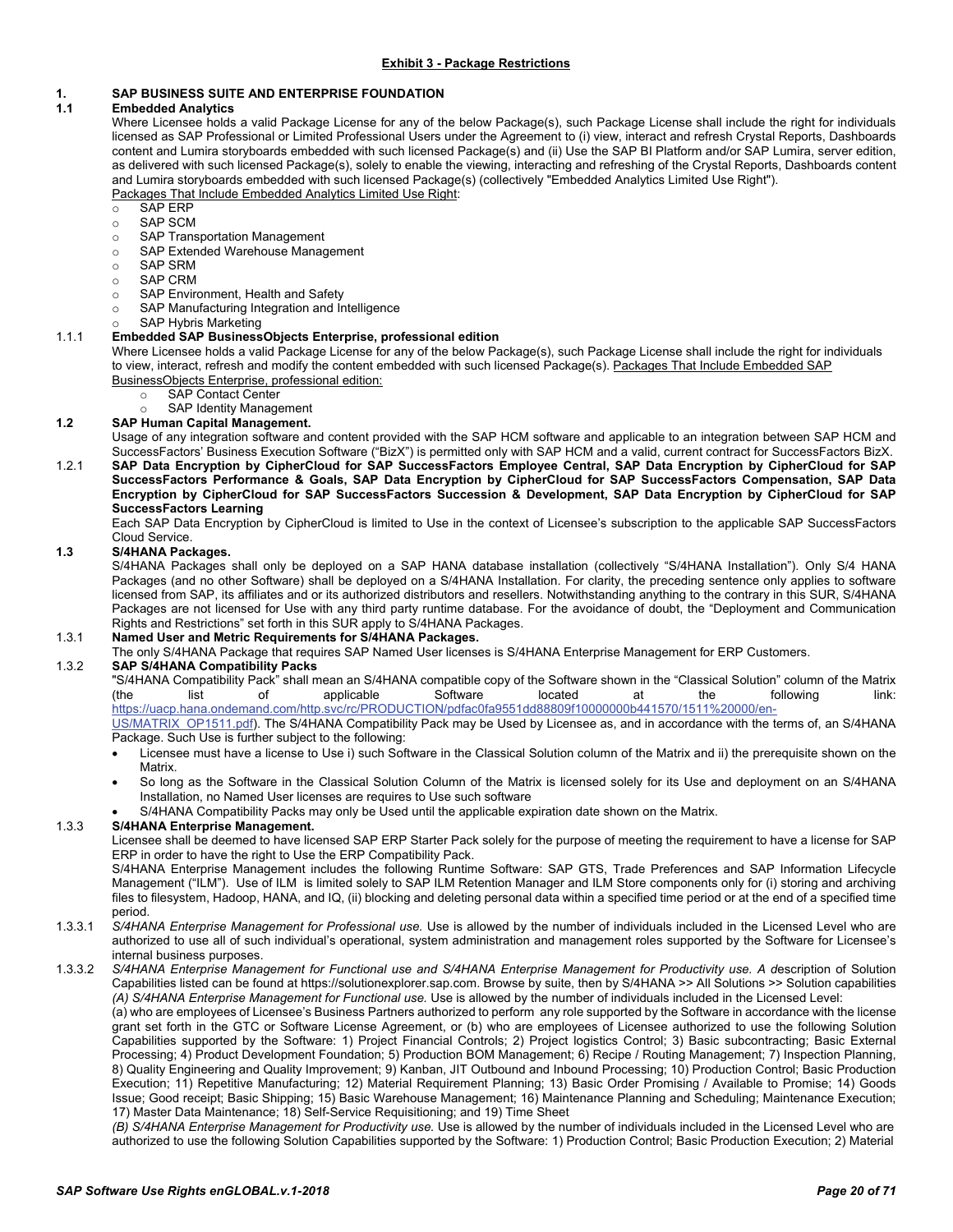Requirement Planning; 3) Basic Order Promising / Available to Promise; 4) Goods Issue; Good receipt; Basic Shipping; 5) Basic Warehouse Management; 6) Maintenance Execution; 7) Self-Service Requisitioning; and 8) Time Sheet.

#### <span id="page-20-0"></span>1.3.4 **S/4HANA Developer access.**

Use is allowed by the number of individuals included in the Licensed Level who are authorized to access the development tools provided with the licensed S/4HANA Enterprise Management Software for the purpose of making ABAP Modifications and/or Add-ons to any S/4HANA Packages.

#### <span id="page-20-1"></span>1.3.5 **S/4HANA Central Finance, central finance foundation ("S/4HANA Central Finance")**

S/4HANA Central Finance includes the following Runtime Software: SAP Application Interface Framework.

# <span id="page-20-2"></span>1.3.6 **SAP S/4 HANA Incentive and Commission Management**

SAP Incentive and Commission Management does not include agent portfolio assignment, liability management, actual commissioning and cancellation reserves, portfolio and liability transfer processes.

# <span id="page-20-3"></span>1.3.7 **SAP S/4 HANA for subscription billing**

If SAP S/4 HANA for subscription billing is Used for, or in support of, billing or revenue share calculation for pre-paid telecommunications products, services or systems in the Restricted Countries or to remotely support prepaid telecommunication systems in the Restricted Countries then Licensee shall be obliged to obtain a license from Freedom Wireless permitting such Use. The Restricted Countries are Australia, Brazil, Canada, China, Israel, Japan, South Korea, Mexico and the United States. Failure to obtain a license from Freedom Wireless permitting such use shall void and release SAP from all related warranties, including without limitation any warranties and/or indemnities with respect to non-infringement of intellectual property rights to the fullest extent provided by applicable law.

SAP Hybris Billing, CRM component is required for the use of SAP S/4 HANA for subscription billing and should be deployed on a separate installation from S/4 HANA installation. The included convergent charging functionality in SAP Hybris Billing, CRM component may only be used if SAP S/4 HANA for subscription billing is licensed.

#### <span id="page-20-4"></span>1.3.8 **SAP Document Access by OpenText for SAP S/4HANA, SAP Archiving by OpenText for SAP S/4HANA.**

SAP Hybris Billing, CRM component is required for the use of SAP S/4 HANA for subscription customer financials and should be deployed on a separate installation from S/4 HANA installation. The included convergent charging functionality in SAP Hybris Billing, CRM component may only be used if SAP S/4 HANA for subscription billing is licensed.

# <span id="page-20-5"></span>1.3.9 **SAP Document Access by OpenText for SAP S/4HANA, SAP Archiving by OpenText for SAP S/4HANA.**  Use is defined as access by employees and contractors who directly use the SAP Software components e.g. enterprise scan, business process

views, full text search, etc. and/or store or retrieve documents on the OpenText Archive Server. Support for Data archiving and access of archived data as well as support for SAP Information Lifecycle Management is included for the licensed entity as long as the customer has licensed the minimum number of Archiving or Document Access users.

#### <span id="page-20-6"></span>1.3.10 **SAP Document Access by OpenText, limited access option for SAP S/4HANA, SAP Archiving by OpenText, limited access option for SAP S/4HANA, SAP Extended ECM by OpenText, limited access option for SAP S/4HANA.**

Each of Licensee's Users are limited to 52 Login Days per year. A "Login Day" means a day with one or more logins to the software by such user.

#### <span id="page-20-7"></span>1.3.11 **SAP S/4HANA for energy utilities meter data management and operations, SAP S/4HANA for energy utilities bill-to-cash management, SAP S/4HANA for water utilities meter data management and operations, SAP S/4HANA for water utilities bill-to-cash management.**

The Software includes mobile components that can solely be used: (1) as a runtime for SAP S/4HANA for energy utilities meter data management and operations and/or SAP S/4HANA for energy utilities bill-to-cash management and/orSAP S/4HANA for water utilities meter data management and operations and/or SAP S/4HANA for water utilities bill-to-cash management, and (2) for customers' extensions and enhancements to SAP S/4HANA for energy utilities meter data management and operations and/or SAP S/4HANA for energy utilities bill-tocash management and/or SAP S/4HANA for water utilities meter data management and operations and/or SAP S/4HANA for water utilities billto-cash management.

The SAP Multichannel Foundation for Utilities includes any users necessary for SAP Gateway access.

## <span id="page-20-8"></span>1.3.12 **SAP S/4HANA for commercial project management, cost and revenue planning**

SAP S/4HANA for commercial project management, cost and revenue planning includes runtime functionality of planning application kit, SAP Lumira Designer and SAP Lumira, server edition (NUL add-on)

# <span id="page-20-9"></span>1.3.13 **SAP Portfolio and Project Management for SAP S/4HANA, standard**

SAP Portfolio and Project Management for SAP S/4HANA, standard includes right to view project and portfolio information, use analytical capabilities, approve projects, phases and decision points, fill out questionnaires, provide input for financial and capacity planning, view and confirm assigned tasks and report project efforts.

# <span id="page-20-10"></span>1.3.14 **SAP S/4HANA for O&G secondary distribution management**

SAP S/4HANA for O&G secondary distribution management includes a license of the industry package "SAP S/4HANA Oil & Gas for hydrocarbon management" for up to 50,000 BOEPD sold.

#### <span id="page-20-11"></span>1.3.15 **SAP S/4HANA Finance for treasury and risk management**

Use of SAP S/4HANA Finance for treasury and risk management is limited to a maximum of one hundred active, investment-related security classes in the securities area\*. In case a larger number of security classes are required, SAP Financial Asset Management for Insurance must be licensed.

\*In the SAP system each security (e.g. stocks) is a class. The class data includes all the structure characteristics of a security. Since the creation of transactions and the management of positions in the transaction manager are based on product types, each class needs to be assigned to a product type.

#### <span id="page-20-12"></span>1.3.16 **SAP Business Integrity Screening for S/4HANA**

Licensee is allowed to create new tables and new views (database views, analytical views, projection views, attribute views, calculation views, etc.) on the database as long as they are used in the context of the SAP Business Integrity Screening for S/4HANA solution (e.g. to setup rules which access these tables/views).

#### <span id="page-20-13"></span>1.3.17 **SAP S/4HANA R&D for Enterprise Product Engineering**

Use of collaborative product development and product structure synchronization functionality is limited to product development functionality. Use of SAP 3D Visual Enterprise Generator is limited to 1 core of usage.

#### <span id="page-20-14"></span>1.3.18 **SAP S/4HANA R&D for Enterprise Product Formulation**

Use of collaborative product development and product structure synchronization functionality is limited to recipe development functionality.

# <span id="page-20-15"></span>1.3.19 **SAP Knowledge Accelerator Bundle for S/4HANA.**

SAP Knowledge Acceleration Bundle for S/4HANA may be used to meet Licensee's employee training needs and may not be used by or on behalf of any third party. Notwithstanding any other provision of the Training Schedule, User license metrics of Knowledge Acceleration may not be transferred to other individuals, even if the original user is no longer permitted access to Knowledge Acceleration. If an individual is no longer employed by Licensee, Licensee may transfer such individual's User license count to another user.

#### <span id="page-20-16"></span>1.3.20 **Sales and Service Order Execution for B2B and B2C for S/4HANA**

Sales and Service Order Execution for B2B and B2C for S/4HANA is licensed for Use to place and process Orders in licensed SAP S/4HANA Enterprise Management Software through licensed SAP Cloud Platform (inclusive of any authorized applications running thereupon) and/or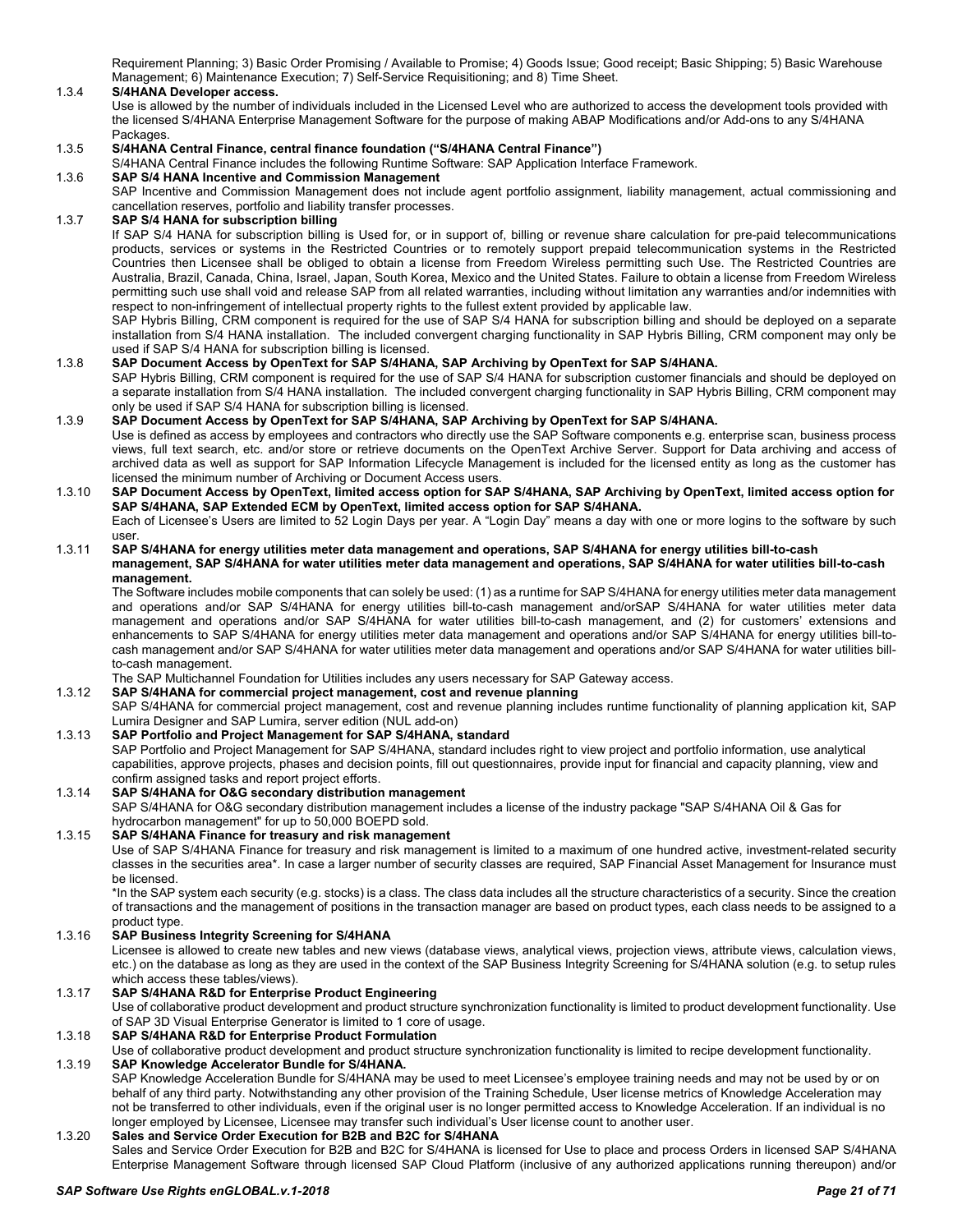Non-SAP Application(s). Non-SAP Application(s)" means any technologies, other than licensed Package(s), for which Licensee has secured an appropriate license from an entity other than SAP, SAP SE, and/or any of its/their subsidiaries and/or distributors.

#### <span id="page-21-0"></span>1.3.21 **Sales and Service Order Execution for B2C for S/4HANA.**

Sales and Service Order Execution for B2C for S/4HANA is licensed for Use by Consumers to place and process Orders in licensed SAP S/4HANA Enterprise Management Software through licensed SAP Cloud Platform (inclusive of any authorized applications running thereupon) and/or Non-SAP Application(s). Non-SAP Application(s)" means any technologies, other than licensed Package(s), for which Licensee has secured an appropriate license from an entity other than SAP, SAP SE, and/or any of its/their subsidiaries and/or distributors.

#### <span id="page-21-1"></span>1.3.22 **Purchase Order Execution for S/4HANA.**

Purchase Order Execution for S/4HANA is licensed for Use to create and process Purchase Orders in licensed SAP S/4HANA Enterprise Management Software through licensed SAP Cloud Platform (inclusive of any authorized applications running thereupon) and/or Non-SAP Application(s). Non-SAP Application(s)" means any technologies, other than licensed Package(s), for which Licensee has secured an appropriate license from an entity other than SAP, SAP SE, and/or any of its/their subsidiaries and/or distributors.

#### <span id="page-21-2"></span>1.3.23 **SAP S/4HANA Oil & Gas for upstream operations management**

Use of the Runtime Software SAP Manufacturing Integration and Intelligence is restricted to upstream production, scheduling, allocation, and maintenance only.

#### <span id="page-21-3"></span>1.3.24 **SAP Tax, Benefits, and Payment Processing for Public Sector for S/4HANA**

SAP Tax, Benefits, and Payment processing for Public sector for S/4HANA includes any users necessary for SAP Gateway access. To implement the solution customer must also license SAP Tax, Benefits, and Payment Processing for Public Sector for CRM and deploy it on a separate installation from the S/4 HANA installation. Use is restricted to the usage of following capabilities of SAP CRM: Application processing, Debt and enforcement management, Benefit and deduction decision making, Enrollment and declaration processing, Case management, Grantor front-office processes, Financial customer care and dispute management

#### <span id="page-21-4"></span>1.3.25 **SAP Tax Compliance for S/4HANA**

- SAP Tax Compliance for S/4HANA includes the following Runtime Software:
	- SAP Lumira, discovery edition, limited to one User per block of Licensed Metric for the Software

• SAP BusinessObjects Enterprise, standard edition limited to five Users per block of Licensed Metric for the Software

#### <span id="page-21-5"></span>1.3.26 **SAP Business Partner Screening for S/4HANA**

SAP Business Partner Screening includes the following Runtime Software:

SAP Lumira, discovery edition, limited to one User per block of Licensed Metric for the Software

### <span id="page-21-6"></span>1.3.27 **SAP S/4HANA for Advanced Variant Configuration, standard**

SAP S/4HANA for Advanced Variant Configuration, standard includes rights to configure e.g. sales orders using the SAP Fiori-based advanced configurator for materials using configuration profiles of mode "Advanced Variant Configuration" and create material variants for materials using configuration profiles of mode "Advanced Variant Configuration".

# <span id="page-21-7"></span>1.3.28 **SAP S/4HANA, Cloud Enterprise Private Edition ("S/4HANA CPO")**

Use of the Subscription Software components of SAP S/4HANA CPO as defined in an Order Form is restricted to the Usage Metrics and volumes stated in the HEC Order Form and is subject to the conditions in the Agreement. SAP HANA, Limited Runtime edition for Applications and SAP BW is included in the SAP S/4HANA CPO packages. Notwithstanding any terms to the contrary in the Agreement, no modifications to the software source code of any of the Subscription Software included in the S/4HANA CPO packages are permitted. All software described in the S/4HANA CPO Service Description are "Runtime" software components and use of such Runtime components is limited solely to use with the other runtime components.

# <span id="page-21-8"></span>**2. ERP**

#### <span id="page-21-9"></span>**2.1 Purchase Order Execution ("POE")**

Purchase Order Execution ("POE") is licensed for Use (excluding by employees of Licensee) to create and process Purchase Orders in licensed ERP Software through licensed SAP Cloud Platform (inclusive of any authorized applications running thereupon) and/or Non-SAP Application(s). Use of POE does not require a Named User license. Non-SAP Application(s)" means any technologies, other than licensed Package(s), for which Licensee has secured an appropriate license from an entity other than SAP, SAP SE, and/or any of its/their subsidiaries and/or distributors.

### <span id="page-21-10"></span>**2.2 Sales and Service Order Execution for B2B and B2C ("SOE B2B/C")**

Sales and Service Order Execution for B2B and B2C ("SOE B2B/C") is licensed for Use (excluding by employees of Licensee) to place and process Orders in licensed ERP Software through licensed SAP Cloud Platform (inclusive of any authorized applications running thereupon) and/or Non-SAP Application(s). Use of SOE B2B/C does not require a Named User license. Non-SAP Application(s)" means any technologies, other than licensed Package(s), for which Licensee has secured an appropriate license from an entity other than SAP, SAP SE, and/or any of its/their subsidiaries and/or distributors.

#### <span id="page-21-11"></span>**2.3 Sales and Service Order Execution for B2C ("SOE B2C")**

Sales and Service Order Execution for B2C ("SOE B2C") is licensed for Use by Consumers to place and process Orders in licensed ERP Software through licensed SAP Cloud Platform (inclusive of any authorized applications running thereupon) and/or Non-SAP Application(s). Use of SOE B2C does not require a Named User license. Non-SAP Application(s)" means any technologies, other than licensed Package(s), for which Licensee has secured an appropriate license from an entity other than SAP, SAP SE, and/or any of its/their subsidiaries and/or distributors.

#### <span id="page-21-12"></span>**2.4 SAP Enterprise Risk and Compliance Management, risk management and Bank Communication Management**  SAP Enterprise Risk and Compliance Management, risk management Software may require an additional component downloaded from a third

party mobile application store. Each additional component is subject to its respective license agreement.

#### <span id="page-21-13"></span>**2.5 SAP Treasury and Risk Management**

Use of SAP Treasury and Risk Management is limited to a maximum of a hundred (100) active, investment-related security classes in the securities area\*. In case a larger number of security classes are required, the Industry Package SAP Financial Asset Management for Insurance have to be licensed.

\* In the SAP system each security (e.g. stocks) is a class. The class data includes all the structure characteristics of a security. Since the creation of transactions and the management of positions in the transaction manager are based on product types, each class needs to be assigned to a product type.

#### <span id="page-21-14"></span>**2.6 SAP (EHS Management, Environment, Health and Safety; SAP EHS Management, Product Safety; SAP EHS Management, Product and REACH compliance.)**

SAP only warrants the functional scope of the aforementioned products. However, SAP does not warrant or guarantee regulatory compliance of these products. Implementation of these products in accordance with regulatory compliance requirements is within the responsibility of Licensee.

SAP provides publicly available information to support business processes of calculations and reporting, herein called content, within the EHS Management, Environment, Health, and Safety software product. SAP does not warrant the accuracy of this content or that licensee will obtain any specific results from the use of the content. SAP only warrants that SAP has used reasonable business care in collecting and compiling the content.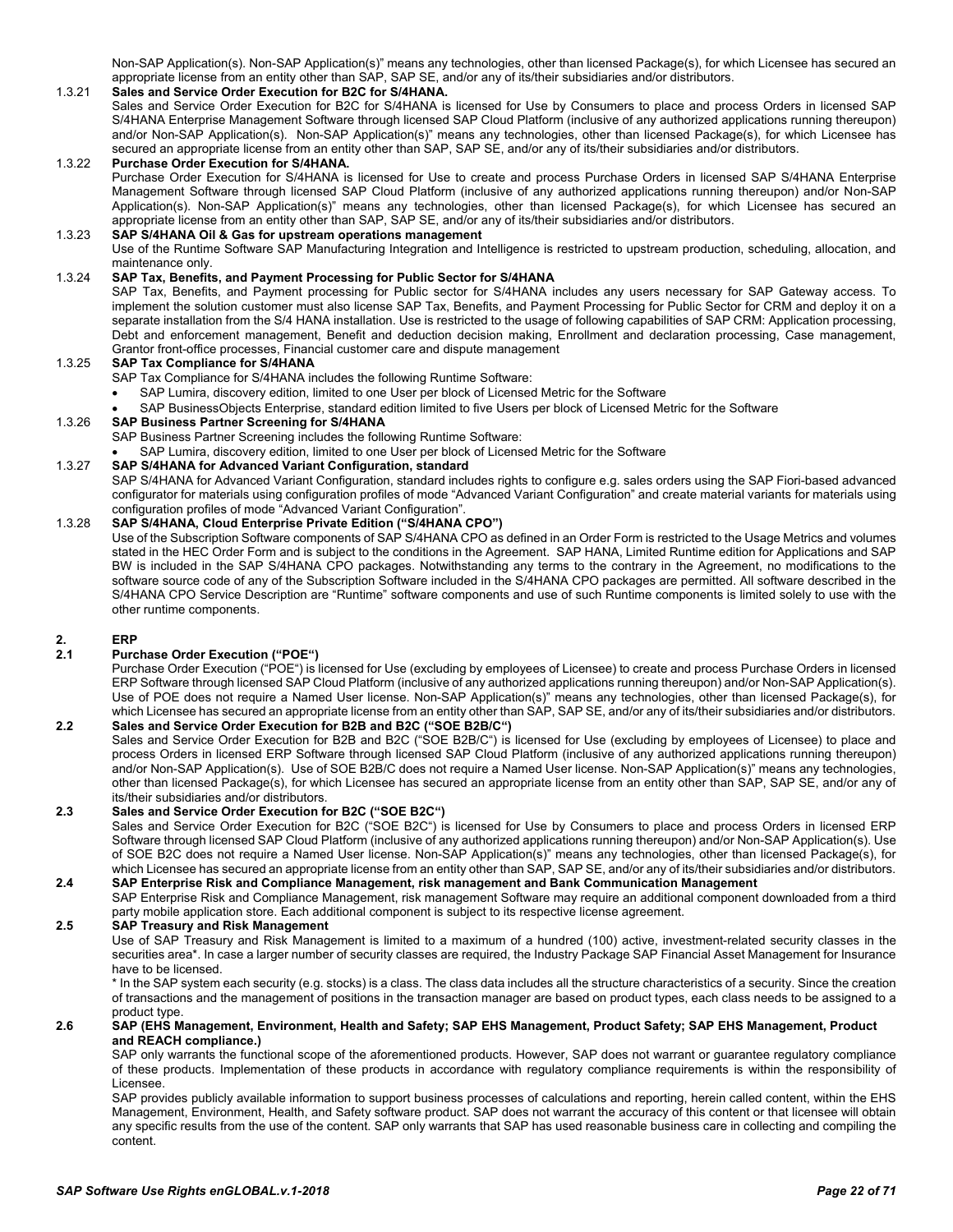#### <span id="page-22-0"></span>**2.7 SAP EHS Management, Environment, Health and Safety**

Individuals who utilize the incident management functionality of SAP EHS Management, Environment, Health and Safety solely to enter data for initial incident reporting and to provde data for incident investigations do not require a Named User license. Such data entry may occur asynchronously (off-line) via the Adobe Interactive Form tool, synchronously (on-line) by direct interaction with the SAP system, or via mobile devices. This exception applies only to incident management data entry use, and does not apply to any other uses of the incident management functionality or any other functionality of SAP EHS Management including incident processing, investigation, and performance and regulatory reporting. SAP EHS Management, , environment, health, and safety does not include rights to SAP EHS Management, Product Safety and SAP EHS Management, Product REACH and Compliance.

The SAP EHS Management, Environment, Health and Safety may require an additional component downloaded from a third party mobile application store. Each additional component is subject to its respective license agreement. The SAP EHS Management, Environment, Health and Safety includes mobile platform functionality.

# <span id="page-22-1"></span>**2.8 SAP EHS Regulatory Content.**

- Use of SAP EHS Regulatory Content is limited solely to Licensee's own business processes. This license does not permit Licensee to use the SAP EHS Regulatory Content to provide services to third parties.
- 2.8.2 SAP EHS Regulatory Content is SAP Material within the meaning of the governing terms.<br>2.8.3 The license granted for SAP EHS Regulatory Content is subject to Licensee obtaining a
- The license granted for SAP EHS Regulatory Content is subject to Licensee obtaining a valid license for applicable SAP EHS Management, SAP Transportation Management or other applicable software ("On Premise Software"). For the avoidance of doubt, no prior licensing of On Premise Software is required in order to utilize the Online Viewer.
- 2.8.4 The SAP EHS Regulatory Content consists of phrases, rules, substance lists, reference data, and document templates for geographic regions (depending on the package licensed in the Order Form) that may be downloaded by Licensee for use in connection with the On Premise Software or viewed online via an internet URL.
- 2.8.5 Data provided under this Order Form from certain publications by public authorities is passed through to the Licensee on a free of charge basis.
- 2.8.6 SAP may, in its sole discretion upon written or electronic notification to Licensee, change or modify the URL address, in any manner that SAP deems necessary or desirable from time to time.
- 2.8.7 The SAP EHS Regulatory Content may not be modified or altered in any way by the Licensee except that the Licensee may modify or alter SAP EHS Regulatory Content solely to record its own phrases, rules and data. Licensee may not create its own databases from the SAP EHS Regulatory Content for use other than in connection with Licensee's own internal use. Licensee may not sell or license the SAP EHS Regulatory Content to third parties.
- 2.8.8 The SAP EHS Regulatory Content may only be loaded on servers owned and controlled by Licensee or servers owned and controlled by third parties which are approved in writing by SAP. Licensee is solely responsible for the security of the SAP EHS Regulatory Content once downloaded and is responsible for maintaining adequate back-up and security measures, including firewalls, to prevent unauthorized access to or loss of the downloaded SAP EHS Regulatory Content.
- 2.8.9 SAP EHS Regulatory Content may be updated from time to time: only the current version of SAP EHS Regulatory Content should be used. Content updates may add new content, replace content or delete previously available content.
- 2.8.10 Licensee acknowledges that failure to use the most current version of the SAP EHS Regulatory Content may result in the Service rendering inaccurate or incomplete results and will void the warranty provided by SAP under the governing terms. Licensee is solely responsible for any damages suffered as a result of: (i) its alteration or modification of the SAP EHS Regulatory Content; or (ii) its use of outdated SAP EHS Regulatory Content where SAP has made an updated version available.
- 2.8.11 Upon termination of the applicable Order Form, Licensee will not receive any updates to the SAP EHS Regulatory Content, but has a perpetual license to use SAP EHS Regulatory Content that it has already downloaded prior to termination.
- 2.8.12 Use by Subsidiaries shall be in accordance with the governing terms.<br>2.9 SAP Quality Issue Management

#### <span id="page-22-2"></span>**2.9 SAP Quality Issue Management**

Individuals who Use SAP Quality Issue Management solely to enter data for initial incident reporting and to provide data for incident investigations (open and close incidents) do not require Named User licenses. Such data entry may occur asynchronously (off-line) via the Adobe Interactive Form tool, synchronously (on-line) by direct interaction with the SAP system, or via mobile devices. This exception applies only to incident management data entry use, and does not apply to any other uses of the incident management functionality or any other functionality of SAP Quality Issue Management.

#### <span id="page-22-3"></span>**2.10 SAP Management of Change**

A named user license is not required for employees, contractors, and business partner users that interact with SAP Management of Change solely to create a change request. This exception applies only change request creation, and does not apply to the use of any other functionality of SAP Management of Change including approvals.

#### <span id="page-22-4"></span>**2.11 Line Of Business**

#### <span id="page-22-5"></span>2.11.1 **Track & Trace and Extended Warehouse Management**

Business Partners of Licensee accessing Track & Trace and Extended Warehouse Management solutions solely to view the tracking status and report event messages do not require a SAP Named User license.

#### <span id="page-22-6"></span>2.11.2 **SAP Transportation Management/SAP Transportation Management for T&L**

External users provide or view information to SAP Transportation Management/SAP Transportation Management for T&L as part of the planning, execution or settlement of freight within SAP TM. External users include customers, vendors, employees of business partners or drivers employed by the licensee. External users do not require a SAP Named User License. This includes any user necessary for SAP Gateway access.

#### <span id="page-22-7"></span>2.11.3 **SAP Transportation Management for T&L, lead to agreement for container shipping liners**

SAP Transportation Management for T&L, lead to agreement for container shipping liners includes the following Runtime Software: SAP Application Interface Framework.

#### <span id="page-22-8"></span>2.11.4 **SAP Manufacturing Execution (ME)**

SAP Manufacturing Execution (ME) includes SAP Manufacturing Integration and Intelligence (MII) as Runtime Software solely for use in integrating ME to Licensee's SAP system.

#### <span id="page-22-9"></span>2.11.5 **SAP Customer Engagement and Commerce (CEC)**

- Use of the following CEC Packages does not require a Named User license:
- SAP CRM Sales
- SAP CRM Service
- SAP CRM Marketing
- SAP CRM Loyalty Management
- SAP Sales and Service Order Execution for B2C
- SAP Sales and Service Order Execution for B2B & B2C
- SAP Contact Center
- SAP Trade Promotion Planning and Management
- SAP Advanced Analytics for Trade Management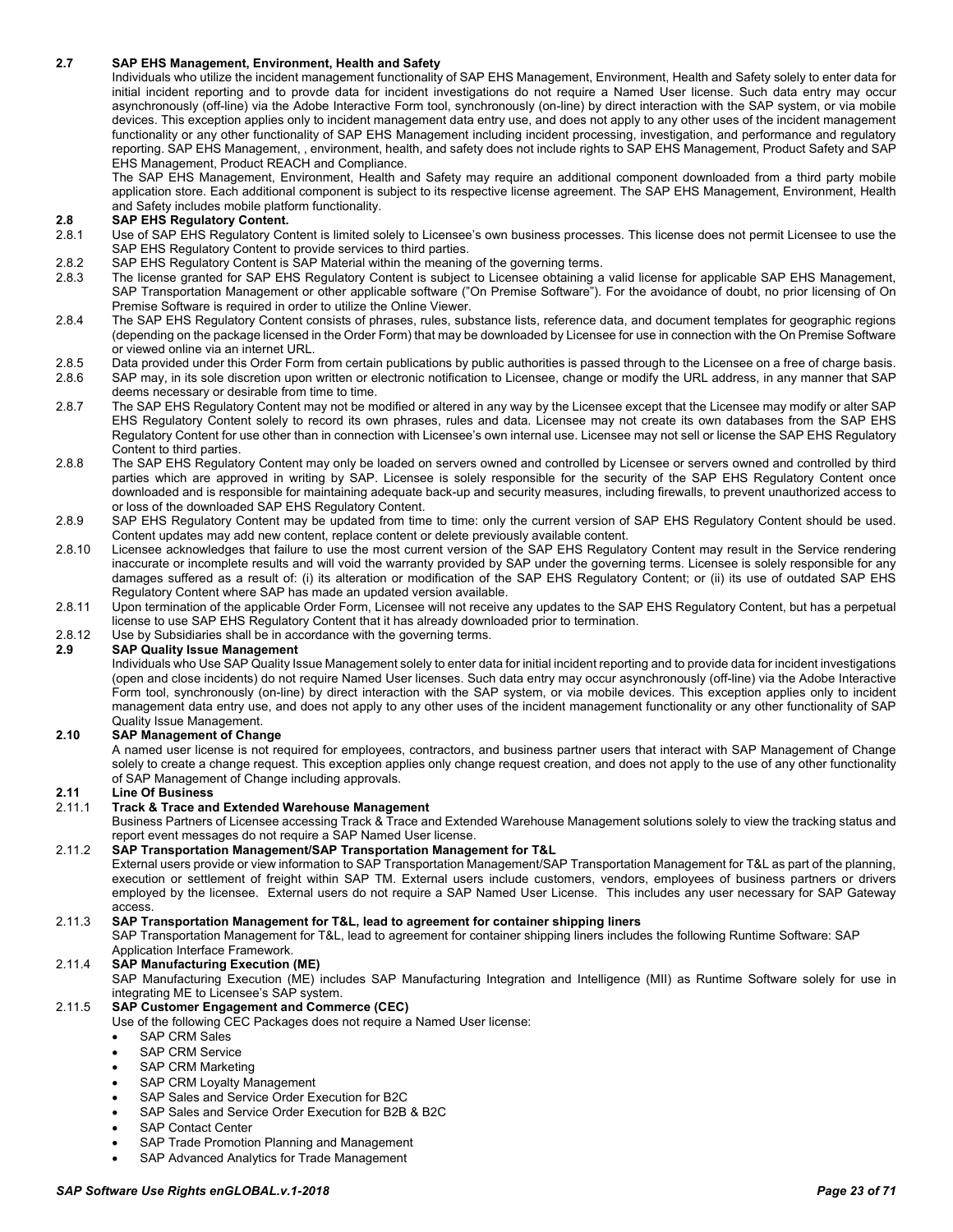- SAP Customer Business Planning
- SAP Configure, Price and Quote for product configuration
- SAP Configure, Price and Quote for solution sales configuration
- Desktop Connetcion for SAP CRM enterprise edition
- Use of the following SAP Hybris Billing related Packages does not require a Named User license:
- SAP Hybris Billing
- SAP Hybris Billing, charging
- SAP Hybris Billing, invoicing
- SAP Hybris Billing, customer financials
- SAP Hybris Billing, flexible solution billing
- SAP Hybris Billing, mediation by DigitalRoute
- Use of the following SAP Hybris Packages does not require a Named User license:
- SAP Hybris Commerce
- SAP Hybris Commerce, advanced personalization module
- SAP Hybris Commerce, order management services
- SAP Hybris Commerce Web content management module
- SAP Hybris Commerce, telco accelerator
- SAP Hybris Commerce, subscription & bundling module
- SAP Hybris Product Content Management
- SAP Hybris Commerce, financial services accelerator
- SAP Hybris Commerce, travel accelerator
- SAP Hybris Commerce, public sector accelerator
- SAP Hybris Customer Experience
- SAP Hybris Commerce, non-transactional website
- SAP Hybris Commerce, edge edition, B2C option
- SAP Hybris Commerce, edge edition, B2B option
- SAP Hybris Marketing, data management
- SAP Hybris Marketing, segmentation option
- SAP Hybris Marketing, acquisition option
- SAP Hybris Marketing, recommendation option
- SAP Hybris Marketing, insight option
- SAP Hybris Marketing, planning option
- SAP Hybris Digital Documents by OpenText, first 200 units
- SAP Hybris Digital Asset Management by OpenText
- SAP Hybris Digital Asset Management by OpenText, limited access option
- <span id="page-23-0"></span>2.11.5.1 **SAP CRM Sales; SAP CRM Service; SAP CRM Marketing**
	- Use of SAP CRM Sales, SAP CRM Service and SAP CRM Marketing packages is limited to Licensee and its affiliates/subsidiaries.
- <span id="page-23-1"></span>2.11.5.2 **SAP CRM Sales, Limited Access; SAP CRM Service, Limited Access; SAP CRM Marketing, Limited Access** Licensing of SAP CRM Sales, Limited Access; SAP CRM Service, Limited Access; or SAP CRM Marketing, Limited Access allows Licensee's Business Partners to access the SAP CRM Sales; SAP CRM Service; or SAP CRM Marketing package respectively, in accordance with the terms of the Agreement.
- <span id="page-23-2"></span>2.11.6 **SAP Hybris Commerce – Revenue/SAP Hybris Commerce – Core:**

The software includes the following Runtime Software: SAP Hybris Product Content Management (PCM) and Use is limited to online channels within the SAP Hybris Commerce – Revenue/SAP Hybris Commerce - Core .

#### <span id="page-23-3"></span>2.11.7 **SAP Hybris Marketing, data management**

The Software includes the following Runtime Software: read-only access to Automated Predictive Libraries (APL). When the Software is used with Limited HANA Runtime, HANA Studio may be used for application specific data modeling, including, but not limited to, table creation and extensions.

#### <span id="page-23-4"></span>2.11.8 **SAP Hybris Billing, charging; SAP Hybris Billing**

If SAP Hybris Billing, charging and SAP Hybris Billing Software included in the referenced products is Used for, or in support of, billing or revenue share calculation for pre-paid telecommunications products, services or systems in the Restricted Countries or to remotely support prepaid telecommunication systems in the Restricted Countries then Licensee shall be obliged to obtain a license from Freedom Wireless permitting such Use. The Restricted Countries are Australia, Brazil, Canada, China, Israel, Japan, South Korea, Mexico and the United States. Failure to obtain a license from Freedom Wireless permitting such use shall void and release SAP from all related warranties, including without limitation any warranties and/or indemnities with respect to non-infringement of intellectual property rights to the fullest extent provided by applicable law.

# <span id="page-23-5"></span>2.11.8.1 **SAP Enterprise Product Engineering Package**

Use of collaborative product development and product structure synchronization functionality is limited to product development functionality. Use of SAP 3D Visual Enterprise Generator is limited to 1 core of usage. Any Use in excess of the foregoing will require licensing of the full use version of SAP 3D Visual Enterprise Generator

#### <span id="page-23-6"></span>2.11.8.2 **SAP Enterprise Product Formulation Package**

<span id="page-23-7"></span>Use of collaborative product development and product structure synchronization functionality is limited to recipe development functionality. 2.11.9 **SAP Yard Logistics**

SAP Yard Logistics includes Runtime Software of SAP's Extended Warehouse Management (EWM). Use of SAP Extended Warehouse Management excludes Use of processes based on inbound or outbound deliveries, material flow system related functionality, as well as stockkeeping processes (other than Transportation Unit and Yard related processes).

#### <span id="page-23-8"></span>2.11.10 **SAP ERP, supply chain integration add-on for SAP Integrated Business Planning**

SAP ERP, supply chain integration add-on for SAP Integrated Business Planning may only be used to facilitate the integration of ERP with other SAP Software.

#### <span id="page-23-9"></span>2.11.11 **SAP Extended Sourcing and SAP Contracts Lifecycle Management**

SAP Extended Sourcing and SAP Contracts Lifecycle Management includes the following Runtime Software: SAP BusinessObjects Enterprise to be used only in conjunction with SAP Extended Sourcing and SAP Contracts Lifecycle Management.

# <span id="page-23-10"></span>2.11.12 **SAP Portfolio and Project Management, standard**

Use of SAP Portfolio and Project Management, standard includes right to view project and portfolio information, use analytical capabilities, approve projects, phases and decision points, fill out questionnaires, provide input for financial and capacity planning, view and confirm assigned tasks and report project efforts.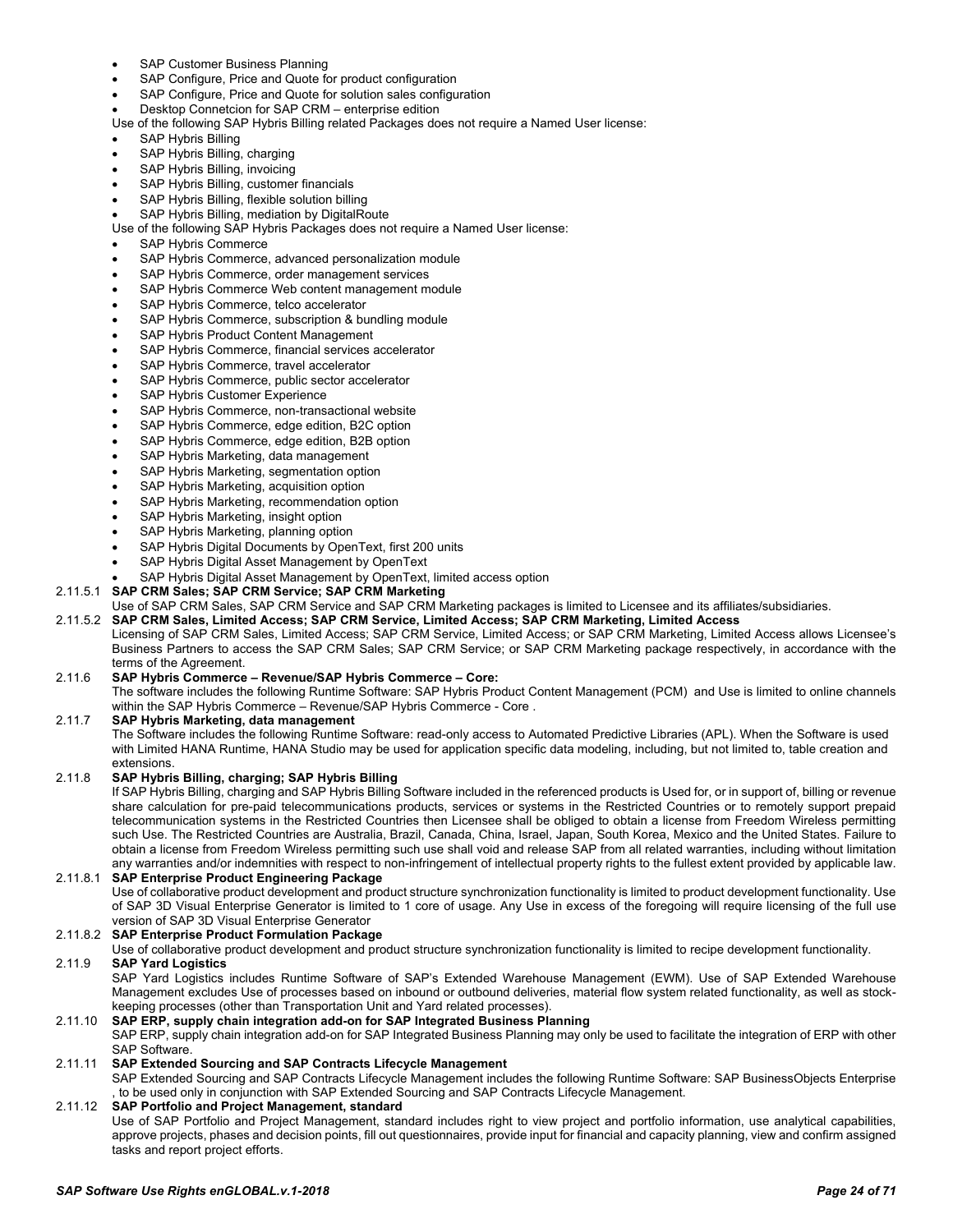### <span id="page-24-0"></span>2.11.13 **SAP Visual Enterprise**

*SAP 3D Visual Enterprise Generator, SAP 3D Visual Enterprise View Edition Generator and Optional Add-Ons***.** The SAP Visual Enterprise Software (f/k/a Right Hemisphere) licensed hereunder may include certain third party open source and/or other free download components (collectively, the "Free Download Components"). Please refer to<http://www.righthemisphere.com/oslicenses.html> for certain notices relating to the Free Download Components. Notwithstanding anything to the contrary, an individual accessing any licensed SAP Visual Enterprise Software solely to view output files therefrom shall not be required to hold an SAP Named User license. SAP Visual Enterprise Viewer software is made available to Licensees of licensed Visual Enterprise Generator, Visual Enterprise Access and/or Visual Enterprise Author software at no additional license fee.

### <span id="page-24-1"></span>2.11.14 **SAP Contact Center**

SAP Contact Center includes Runtime Software of SAP Lumira, server edition (NUL add-on) which excludes the following rights:<br>Creation of a new Lumira document using Lumira Server

- Creation of a new Lumira document using Lumira Server
- ii. Modification of existing Lumira documents using Lumira Server

#### <span id="page-24-2"></span>2.11.15 **SAP Commercial Project Management**

SAP Commercial Project Management includes runtime functionality of planning application kit, SAP Lumira Designer and SAP Lumira, server edition (NUL add-on).

#### <span id="page-24-3"></span>2.11.16 **SAP ERP Limited Runtime**

SAP ERP Limited Runtime may only be Used to the extent necessary to operate other Software licensed by Licensee under the Agreement, provided SAP Documentation indicates such other Software technically requires the functions of SAP ERP in order to operate such other Software. Use of SAP ERP Limited Runtime does not require a Named User license.

# <span id="page-24-4"></span>**3 INDUSTRY PORTFOLIO**

#### <span id="page-24-5"></span>**3.1 SAP Upstream Operations Management for Oil & Gas.**

Use of the Runtime Software SAP Manufacturing Integration and Intelligence is restricted to upstream production, scheduling, allocation, and maintenance only.

#### <span id="page-24-6"></span>**3.2 SAP Secondary Distribution Management for Oil & Gas.**

The license for "SAP Secondary Distribution Management for Oil & Gas" includes a license of the industry package "SAP Hydrocarbon Management for Oil & Gas" for up to 50,000 BOEPD sold.

#### <span id="page-24-7"></span>**3.3 SAP Military Data Exchange.**

<span id="page-24-8"></span>SAP Military Data Exchange is not available for all countries, for details please see contact information at [www.sap.com/defense-security](http://www.sap.com/defense-security) **3.4 SAP Tax, Benefits, and Payment Processing for Public Sector**

SAP Tax, benefits, and Payment processing for Public sector includes any user necessary for SAP Gateway access.

A Named User License for Tax, Benefits, and Payment Processing for Public Sector is not needed for external users representing the contact (e. g. taxpayer or tax accountants on behalf of the taxpayer accessing the system for online filing and payments), unless they are working on behalf of the licensee (e. g. a job assessor...)

#### <span id="page-24-9"></span>**3.5 SAP Hybris Commerce, edge edition, B2C option – Revenue; SAP Hybris Commerce, edge edition, B2B option – Revenue; SAP Hybris Commerce, edge edition, B2C option – Core; SAP Hybris Commerce, edge edition, B2B option – Core** *The above solutions are limited to* : one cluster environment (no more than two application servers and no more than one database in such

cluster) and two Web Presences.

### <span id="page-24-10"></span>**3.6 SAP Multichannel Foundation for Utilities**

The SAP Multichannel Foundation for Utilities includes mobile platform functionality for use with the Package and for customers' extensions and enhancements to SAP Multichannel Foundation for Utilities.It is mandatory to have all online users represented in the Multichannel user management module. If the customer is using or plans to use a third party user management application, the customer needs to interface/replicate the online users to the Multichannel user management module.

The SAP Multichannel Foundation for Utilities includes any user necessary for SAP Gateway access

#### <span id="page-24-11"></span>**3.7 SAP Regulatory Report by iBS, Accounts;SAP Regulatory Report by iBS, Derivatives; SAP Regulatory Report by iBS, P/C/S Cashflow; SAP Regulatory Report by iBS, Retail Cashflow.**

Licensed iBS software may only be Used to support Licensee's German, Austrian and/or Swiss business operations.

#### <span id="page-24-12"></span>**3.8 SAP Business Integrity Screening**

The Software includes the following Runtime Software: (i) SAP Lumira discovery edition, limited to one User per block of Licensed Metric for the Software and (ii) read-only access to Automated Predictive Libraries (APL) and Predictive Analytics Integrator (PAI). When the Software is used with Limited HANA Runtime, HANA Studio may be used for application specific data modeling, including, but not limited to, table creation and extensions.

#### <span id="page-24-13"></span>**3.9 SAP Medical Research Insights**

The software gives instant access to information from multiple sources and allows visualizing and analyzing complex data sets in real-time. The software is not intended to be used for diagnostic or therapeutic purposes. In particular and without limitation, the software is not intended to be used for (i) final selection of patients for a clinical study, or (ii) the detection, prevention, surveillance, treatment or relief of diseases, (iii) the detection, surveillance, treatment, relief or compensation of injuries and handicaps, or (iv) the examination, substitution or change of the anatomical structure or a physiological process of a human being.

### <span id="page-24-14"></span>**3.10 Cerner i.s.h.med User; Cerner i.s.h.med from SAP, basic medical record bundle; Cerner i.s.h.med from SAP, advanced medical record bundle; Cerner i.s.h.med from SAP, tasks and pathways bundle; Cerner i.s.h.med from SAP, specialty surgery bundle; Cerner i.s.h.med from SAP, specialty radiology bundle; Cerner i.s.h.med from SAP, mobile access bundle**

The software may not be deployed in, or used or accessed by any individuals located in: Afghanistan, Albania, Algeria, Monaco, South Sudan, Sweden, or the United States of America.

#### <span id="page-24-15"></span>**3.11 SAP Budgeting and Planning for Public Sector**

SAP Budgeting and Planning for Public Sector includes the following Runtime Software: SAP Business Planning and Consolidation, version for SAP NetWeaver (planning only).

#### <span id="page-24-16"></span>**3.12 SAP Investigation Management for Public Sector**

SAP Investigation Management for Public Sector includes the following Runtime Software: SAP BusinessObjects Enterprise, professional edition.

### <span id="page-24-17"></span>**3.13 SAP Knowledge Accelerator Bundle for ERP**

SAP Knowledge Acceleration Bundle for ERP may be used to meet Licensee's employee training needs and may not be used by or on behalf of any third party. Notwithstanding any other provision of the Training Schedule, User license metrics of Knowledge Acceleration may not be transferred to other individuals, even if the original user is no longer permitted access to Knowledge Acceleration. If an individual is no longer employed by Licensee, Licensee may transfer such individual's User license count to another user

#### <span id="page-24-18"></span>**3.14 SAP Mobile Inclusive Banking, SAP Omnichannel Banking, digital commercial option, SAP Omnichannel Banking, digital retail option**

The referenced Mobile Apps includes mobile platform functionality for use with the Mobile Apps.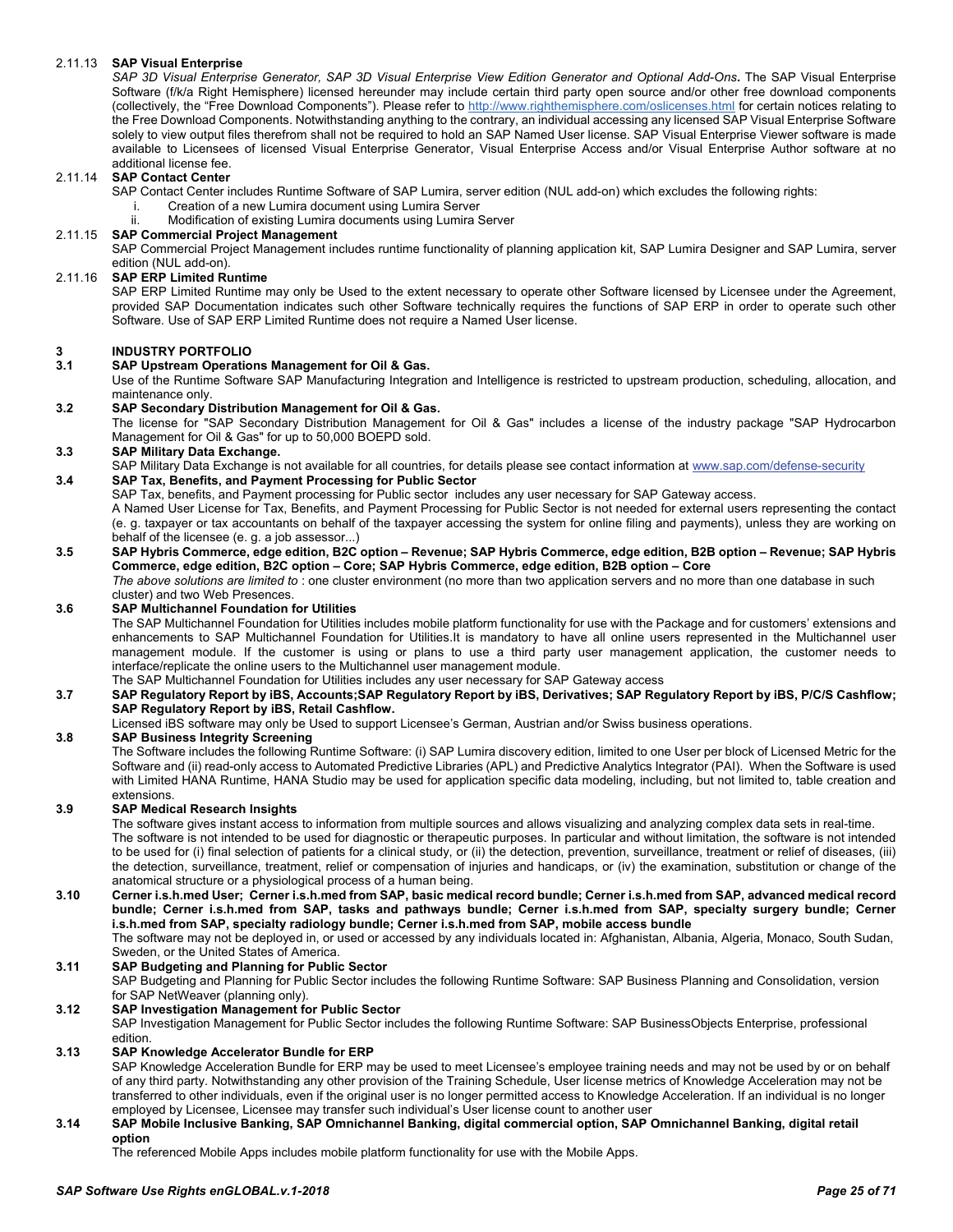#### <span id="page-25-0"></span>**3.15 SAP Big Data Margin Assurance**

SAP Big Data Margin Assurance includes the following Runtime Software: read-only access to: (i) Automated Predictive Libraries (APL); and (ii) Predictive Analytics Integrator (PAI).

# <span id="page-25-1"></span>**4. THIRD PARTY RESELLING**

#### <span id="page-25-2"></span>**4.1 SAP LoadRunner by HPE ("LR")**

Licensee's Use of the LR software is limited solely to testing or monitoring pre-production SAP Software (including any and all software required to operate the particular SAP Software, further including the SAP Software's associated operating systems, databases, application servers, etc) only in quality assurance and similar non-production environments, and may only be Used on a single server.

### <span id="page-25-3"></span>**4.2 SAP LoadRunner by HPE, Performance Center ("LR PCD")**

Licensee's Use of the LR PCD software is limited solely to testing or monitoring pre-production SAP Software (including any and all software required to operate the particular SAP Software, further including the SAP Software's associated operating systems, databases, application servers, etc) or any other pre-production software (so long as the LR PCD software Documentation specifies that the licensed LR PCD software is prescribed for testing and monitoring such other pre-production software) only in quality assurance and similar non-production environments. Use of the Diagnostics for Composite Applications component ("Diagnostics") included with LR PCD is (i) subject to the forgoing Usage limitation and (ii) further limited to Use with a single Application Instance (as defined below) for every two hundred fifty (250) Virtual Users of LR PCD licensed. "Application Instance" means a monitored, non-production environment running an instance of an application (e.g. an instance of SAP Software, a java virtual machine or a database server counts as one Application Instance).

#### <span id="page-25-4"></span>**4.3 SAP Quality Center by HPE, Enterprise Edition ("QC EE")**

Licensee's Use of the QC EE software is limited solely to testing or monitoring pre-production SAP Software (including any and all software required to operate the particular SAP Software, further including the SAP Software's associated operating systems, databases, application servers, etc), and, if the applicable Order Form indicates that QC EE is licensed for "Full Use", Licensee's Use of the QC EE software shall also include the right to test or monitor any other pre-production software (so long as the QC EE software Documentation specifies that the licensed QC EE software is prescribed for testing and monitoring such other pre-production software), all in quality assurance and similar non-production environments only. The QC EE Bundle currently includes the SAP Quality Center by HP, Enterprise Edition – QuickTest Professional, TestDirector, Business Process Testing, Requirements Management, and Defects Management components.

#### <span id="page-25-5"></span>**4.4 SAP Quality Center by HP, Premier Edition ("QC PE")**

Licensee's Use of the QC PE software is limited solely to testing or monitoring pre-production SAP Software (including any and all software required to operate the particular SAP Software, further including the SAP Software's associated operating systems, databases, application servers, etc) or any other pre-production software (so long as the QC PE software Documentation specifies that the licensed QC PE software is prescribed for testing and monitoring such other pre-production software), all in quality assurance and similar non-production environments only. The QC PE Bundle currently includes the SAP Quality Center by HP, Premier Edition – QuickTest Professional, TestDirector, Business Process Testing, Requirements Management, and Defects Management components.

#### <span id="page-25-6"></span>**4.5 SAP Employee File Management by OpenText ("EFM")**

EFM contains a limited use license of SAP Document Access by OpenText that can only be used in conjunction with the EFM solution to manage employee related documents. Broader usage of Document Access would require separate licensing of that solution.

### <span id="page-25-7"></span>**4.6 SAP Document Access by OpenText ("DA"), SAP Archiving by OpenText ("Archiving")**

Use is defined as access by employees and contractors who use the SAP Software components e.g. enterprise scan, business process views, full text search, etc. and/or store or retrieve documents on the OpenText Archive Server. Support for data archiving and access of archived data as well as support for SAP Information Lifecycle Management is included for the licensed entity as long as Licensee has licensed the minimum number of Archiving or SAP Document Access by Open Textusers.

#### <span id="page-25-8"></span>**4.7 SAP SucccessFactors Extended Enterprise Management by OpenText**

SAP SucccessFactors Extended Enterprise Management by OpenText solution is limited for use in the context of SAP SuccessFactors and HR scenarios/employee related-documents

#### <span id="page-25-9"></span>**4.8 SAP Extended ECM for Government by OpenText, SAP Extended ECM for Government by OpenText, limited access option ("xECM for Government")**

xECM for Government contains a limited use license of SAP Document Presentment by OpenText ("DP"), SAP Document Presentment by OpenText, add on for business correspondence ("DP add-on"), and SAP OCR functionality that must only be used in conjunction with the xECM for Government solution. Broader usage of these components requires separate additional licensing. DP and DP add-on are limited to one hundred thousand (100,000) transactions per year. The OCR functionality is an optional component that is compatible only with Microsoft SQL Server Database, and is limited to one million (1,000,000) pages per year. When Licensee licenses Software for internal users according to this metric, the license includes the right for individuals/citizens external to the Licensee's organization (i.e. other than employee, contract worker and outsourcer), to upload or download content/documents that are stored by the OpenText Solution.

<span id="page-25-10"></span>**4.9 SAP Document Access by OpenText, Limited Access option, SAP Archiving by OpenText, Limited Access option, SAP Extended ECM by OpenText, Limited Access option, SAP Extended ECM for Government by OpenText, Limited Access option** Each of Licensee's Users are limited to 52 Login Days per year. A "Login Day" means a day with one or more logins to the software by such user.

#### <span id="page-25-11"></span>**4.10 OCR option for SAP Invoice Management by OpenText ("OCR")**

An individual licensed to Use OCR must also be licensed for SAP Invoice Management by OpentText or SAP Invoice Management by Opentext for SAP S/4HANA ("IM"). The OCR is an optional component and there must be at least as many IM licenses as OCR licenses but there can be more IM licenses than OCR license.

#### <span id="page-25-12"></span>**4.11 SAP Dispatching & Planning – Long Term Planning by Prologa; SAP Dispatching & Planning – Operational Planning by Prologa; SAP Legal Requirements by Prologa**

An individual licensed to Use any Prologa must be licensed (under separate Order Form to the Agreement) as an SAP Business Expert, Professional or Limited Professional User.

#### <span id="page-25-13"></span>**4.12 SAP Mobile Order Management by PROLOGA**

A Named User license is not required if the access to the backend system is handled through the component SAP Mobile Order Management by PROLOGA. In all other cases an SAP Named User is required.

#### <span id="page-25-14"></span>**4.13 SAP User Experience Management by Knoa**

SAP User Experience Management by Knoa is embedded or bundled with 5 (five) user licenses of SAP BusinessObjects Enterprise, premium edition ("Runtime Software"). Runtime Software may not be combined in the same Deployment as any other SAP BusinessObjects Software licensed independently.

### <span id="page-25-15"></span>**4.14 BSI U.S. Payroll Tax Processing**

The BSI software is licensed for Use in conjunction with the payroll functionality contained in the SAP Payroll Software, which must be separately licensed. In addition, the license for the BSI software is limited for Use on a single Platform at a time (with the exception of a Platform migration period as BSI may allow). For purposes herein, the term "Platform" shall mean a single BSI Supported Configuration of the following: a single database, single server, single client software, and single operating system. For purposes herein, "BSI Supported Configuration" shall mean a configuration for which BSI makes support available for SAP Licensees of the BSI software. The BSI software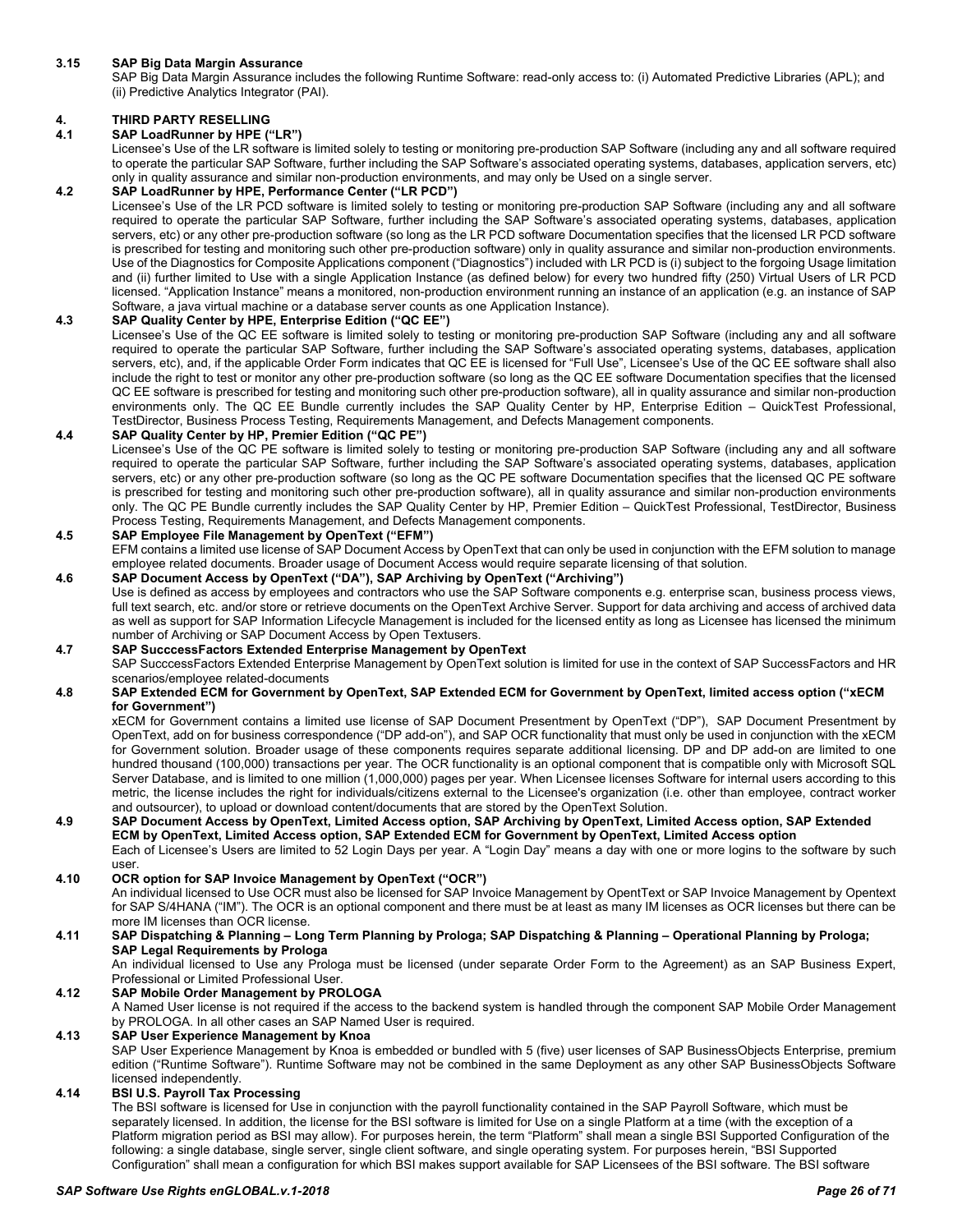license does not include a license to use any third party database, server, client software, or operating system. If Licensee wishes to change the Platform: (i) Licensee shall provide SAP written notice of the same and complete a Platform Change form (in a format acceptable to BSI); and (ii) SAP shall allow such change to the extent and under the conditions BSI generally makes available to SAP, including without limitation Licensee's payment of any platform change fees that apply. Special maintenance agreement required.

# <span id="page-26-0"></span>**4.15 SAP Digital Content Processing by OpenText**

The OCR functionality is an optional component that is compatible only with Microsoft SQL Server Database.

#### <span id="page-26-1"></span>**5. SAP NETWEAVER**

Adapters are only available with a SAP NetWeaver PI license and are licensed for a defined release of a backend system or protocol. Maintenance for adapters covers the support of connectivity to a backend system or compliance to a protocol specification at that given release at the time of licensing. It is within SAP's sole discretion to extend the use rights of an adapter (either partly or fully) to a higher release of the respective backend system or protocol. This applies to change of version of protocols as well.

Provided Licensee has licensed an SAP software component based on SAP NetWeaver, Licensee shall have rights to SAP Fiori and SAP Screen Personas. SAP Fiori and SAP Screen Personas software usage rights are included in the respective SAP NetWeaver Software components to the extent of licensee's licensed use rights for such SAP prerequisite components.

EROProvided Licensee has licensed an SAP software component based on SAP NetWeaver, Licensee shall have rights to Use the following Runtime Software: SAP Information Lifecycle Management ("ILM"). Use is limited to SAP ILM and ILM Store components only for (i) storing and archiving files to filesystem, Hadoop, HANA, and IQ, (ii) blocking and deleting personal data within a specified time period or at the end of a specified time period. This runtime license excludes use of any other capabilities of SAP Information Lifecycle Management.

*SAP NetWeaver Foundation Runtime License*. An application-specific runtime license of SAP NetWeaver Foundation is included with all Software Package licenses, provided that SAP NetWeaver is delivered with the software. This runtime license grants the Licensee the right to Use SAP NetWeaver Foundation only with (i) the licensed SAP application (including customization), (ii) Modifications (iii) Add-Ons to the SAP application that do not access the information contained in the database of the SAP applications, and (iv) third party applications that do not access the information contained in the database of the SAP applications . Licensee's Developer Users may Use the tools included in SAP NetWeaver Foundation runtime license only for the development of these Modifications and Add-Ons described above. Licensee's Use of the Planning Application Kit to develop planning applications that leverage in-memory processing of core planning functions requires a separate license for the applicable version of SAP Business Planning and Consolidation.

#### <span id="page-26-2"></span>**5.1 SAP NetWeaver OpenHub.**

With this license, data may be exported out of the licensed SAP BW into non-SAP software applications in an asynchronous, non real-time manner. Once data is asynchronously extracted to non-SAP software, there are no additional license fees required for SAP Software or SAP Named Users. For the purposes of this Section, "asynchronous extraction" means downloading data in bulk (i.e., not in response to a real-time Named User or system-generated reporting query) for analytical purposes.

#### <span id="page-26-3"></span>**5.2 SAP Enterprise Master Data Management**

SAP Enterprise MDM includes a runtime license of SAP Data Services.

For all Enterprise Master Data Management scenarios based on SAP NetWeaver Master Data Management products, a SAP Professional Named User license is required for users maintaining MDM data.

Since MDM may be deployed at ERP/ECC and share the same persistency layer it's critical to distinguish active and inactive records. The license only assumes charging for the former and the latter may come in a few flavors:

- If an object is marked for deletion in ERP/ECC before MDM is deployed then it is considered inactive and not counted for the license blocks.
- If an object is marked for deletion in ERP/ECC after MDM is deployed then it is considered active and counted for the license blocks. • If a customer developed a custom solution for the "other" domain and loads some data to MDM then prior to loading the customer should create a definition of inactive records and specify what field(s) mark such records. The marked for deletion objects are not counted for the license blocks. If there is no such a definition then all the objects are considered active.
	- If an object is physically deleted from MDM or archived then it is not counted for the license blocks.

#### <span id="page-26-4"></span>**5.3 SAP Identity Management**

SAP Identity Management may be used by Licensee to integrate Licensee's SAP applications as part of an application-specific runtime license of SAP NetWeaver Foundation. Licensee is allowed to use no more than 10 Users of the SAP Lumira, discovery edition Runtime Software regardless of the number of Identity Management licenses purchased.

#### <span id="page-26-5"></span>**5.4 SAP Process Orchestration, Edge edition, premier option**

SAP Process Orchestration, Edge edition, premier option includes the rights to use SAP Process Orchestration and SAP Data Integrator, Edge edition. Each one (1) Core license of SAP Process Orchestration, Edge edition, premier option includes the rights to one (1) Concurrent Session of SAP PowerDesigner EnterpriseArchitect, fifty (50) Users of SAP Single Sign-On and fifty (50) Users of SAP Identity Management. The total number of Cores licensed represents the maximum total cumulative Cores on which all of the Software included in SAP Process Orchestration, Edge edition, premier option may be installed and Used, excluding SAP Sybase PowerDesigner EnterpriseArchitect, SAP Single Sign-On, and SAP Identity Management which do not count against total Cores. The Use of SAP Process Orchestration, Edge edition, premier option is limited to a maximum of eight (8) Cores.

#### <span id="page-26-6"></span>**5.5 SAP Process Orchestration, Edge edition, standard option**

SAP Process Orchestration, Edge edition, standard option includes the rights to use SAP Process Orchestration. Each one (1) Core license of SAP Process Orchestration, Edge edition, standard option includes the rights to one (1) Concurrent Session of SAP PowerDesigner EnterpriseArchitect. The total number of Cores licensed represents the maximum total cumulative Cores on which all of the Software included in SAP Process Orchestration, Edge edition, standard option may be installed and Used, excluding SAP PowerDesigner EnterpriseArchitect which does not count against total Cores. The Use of SAP Process Orchestration, Edge edition, standard option is limited to a maximum of eight (8) Cores.

## <span id="page-26-7"></span>**5.6 SAP Landscape Management**

Licensee acknowledges and agrees that it is Licensee's responsibility to ensure that it has all necessary third party license rights required to clone and/or copy an environment using this software, and Licensee has obtained and will maintain all such license rights necessary to use the functionality described herein, including without limitation the license right to operate the target system landscape after cloning and/or copying. Without limiting the materiality of other provisions of the Agreement, the parties agree that any violation by Licensee of third party license rights in this respect will be a material breach of the Agreement. Licenses for SAP Landscape Management must be assigned to a specific SAP system id, and can only be reassigned to a different system id once in a twelve-month period.

#### <span id="page-26-8"></span>**5.7 SAP Enterprise Threat Detection**

SAP Enterprise Threat Detection includes a limited runtime license for SAP HANA Streaming Analytics Option.

#### <span id="page-26-9"></span>**5.8 SAP Intelligent Business Operations bundle**

SAP Intelligent Business Operations bundle includes the rights to use SAP Process Orchestration, SAP HANA Streaming Analytics Option and SAP HANA Operational Process Intelligence Option. Use of SAP HANA Streaming Analytics shall be solely limited to interacting with other Software components included in SAP Intelligent Business Operations bundle. Use of SAP HANA Operational Process Intelligence Option is restricted to (i) data from the included SAP Process Orchestration, and SAP HANA Streaming Analytics Software, and (ii) data from SAP ERP or SAP S/4HANA applications, if licensed separately by the Licensee. Each one (1) Core license of SAP Intelligent Business Operations bundle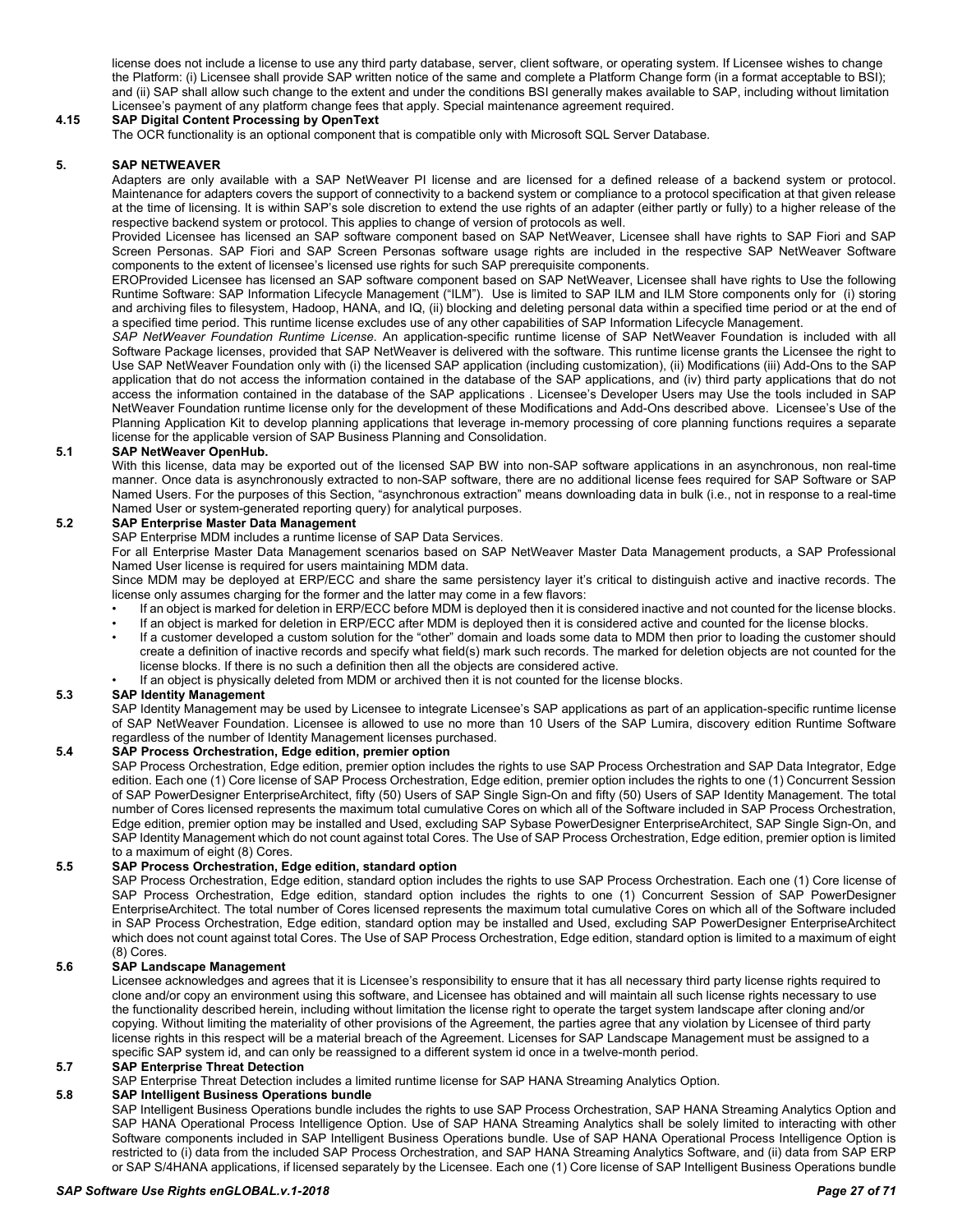includes the rights to one (1) Concurrent Session of SAP PowerDesigner EnterpriseArchitect. The total number of Cores licensed represents the maximum total cumulative Cores on which all of the Software included in SAP Intelligent Business Operations bundle may be installed and Used, excluding SAP HANA Operational Process Intelligence Option and SAP PowerDesigner EnterpriseArchitect which do not count against total Cores.

#### <span id="page-27-0"></span>**5.9 SAP Information Lifecycle Management ("ILM")**

ILM includes a restricted runtime license of SAP Landscape Transformation Replication Server ("SLT") to be used only in conjunction with ILM. ILM includes a restricted runtime license of 4 cores of SAP IQ Enterprise Edition (including SAP IQ Unstructured Data Analytics Option and SAP IQ Very Large Database Management Option) to be used solely as a data store for ILM.

#### <span id="page-27-1"></span>**5.10 Productivity Apps**

Productivity Apps are either (1) an SAP application identified as such herein, or a certified or reviewed partner application, as set forth on [http://go.sap.com/docs/download/2016/02/4e932f70-617c-0010-82c7-eda71af511fa.pdf,](http://go.sap.com/docs/download/2016/02/4e932f70-617c-0010-82c7-eda71af511fa.pdf) and where licensed by Licensee under the Agreement on a per user basis, or (2) any Licensee owned/licensed application, provided such apps: (a) are only used by an individual to support one or more of the following self service functions on behalf of himself or herself (predefined reports, travel planning, expense reporting, procurement, room reservation, employee time, employee attendance, employee records maintenance, employee directory, employee benefits, employee appraisals, employee talent and skills profiles) (the "Self Service Functions"); and (b) any interfacing of such apps with the Software and/or third party software licensed under the Agreement is limited to the extent necessary to support the Self Service Functions.

#### <span id="page-27-2"></span>**5.11 SAP Master Data Governance, Edge edition**

SAP Master Data Governance, Edge edition may be Used to govern up to 200,000 master data objects in any combinations of the following domains: Financials, Supplier, Customers, Product, or Consumers.

#### <span id="page-27-3"></span>**5.12 SAP NetWeaver OpenHub, Edge edition.**

With this license, data may be exported out of the licensed SAP BW into no more than two non-SAP software applications in an asynchronous, non real-time manner. Once data is asynchronously extracted to non-SAP software, there are no additional license fees required for SAP Software or SAP Named Users. For the purposes of this Section, "asynchronous extraction" means downloading data in bulk (i.e., not in response to a real-time Named User or system-generated reporting query) for analytical purposes.

#### <span id="page-27-4"></span>**5.13 SAP NetWeaver Foundation for Third Party Applications**

The SAP NetWeaver Foundation for Third Party Applications license grants the Licensee, in addition to the SAP NetWeaver Foundation runtime license, the right to Use the SAP NetWeaver Foundation for Third Party Applications Software with (i) Add-Ons to the SAP application that access the information contained in the database of the SAP applications(\*), and (ii) third party applications that access the information contained in the database of the SAP applications.

#### *Important Notices*:

Add-Ons and third party applications that solely contain functionality for system administration, monitoring and management do not require a license for SAP NetWeaver Foundation for Third Party Applications.

Access to the information contained in a database (including but not limited to Oracle and/or Microsoft databases) may require Full Use licenses for that database. It is Licensee's responsibility to secure all appropriate rights from any applicable licensor(s).

(\*) Licensee's Developer Users may Use the tools included in SAP NetWeaver Foundation for Third Party Applications license for the development of these Add-Ons described above.

Mixing Core-base and user-based license metrics for SAP NetWeaver Foundation for Third Party Applications is not permitted. Licensees must decide the first time they purchase or license SAP NetWeaver Foundation for Third Party Applications which license metric (user-based or Corebased) they will use.

# <span id="page-27-5"></span>**6 SAP Business Objects**

# <span id="page-27-6"></span>**6.1 Non-Productive Use**

Licensee may Use the SAP BusinessObjects Software on an unlimited number Non-Productive Installations, provided the number of Users or Concurrent Sessions on any individual Non-Productive Installation does not exceed the total number of licensed Users or Concurrent Sessions. Non-Productive Installation means installations such as development, test, and disaster recovery which are not used in a productive manner

# <span id="page-27-7"></span>**6.2 SAP BusinessObjects Business Intelligence Solutions**

#### 6.2.1 *SAP BusinessObjects Business Intelligence*

- (1) SAP BusinessObjects Enterprise, premium edition (user) and SAP BusinessObjects Enterprise, premium edition (CS) include the following Runtime Software:
	- (a) SAP BusinessObjects BI SDK the use of any SAP BusinessObjects BI SDK in any commercial software product for the purposes of connecting data accessed via SAP BusinessObjects semantic layers or documents with third party products is prohibited without the written consent of SAP. The use of any SAP BusinessObjects BI SDK in any commercial software product for the purposes of converting SAP BusinessObjects content or metadata to third party products is not allowed without the written consent of SAP.
	- (b) SAP IQ which can be deployed on multiple instances, so long as total number of cores deployed across all instances does not exceed 8 cores,
	- (c) Data Integrator (DI) which may be deployed on multiple instances, so long as total number of cores deployed across all instances does not exceed 8 Cores, and the DI instances are not clustered. Use of the Data Integrator runtime (i) does not include Text Data Processing and (ii) may only load data into one target datastore.
	- (d) one Concurrent Session license of SAP PowerDesigner EnterpriseArchitect,
	- (e) one User of SAP Predictive Analytics modeler,
	- (f) SAP Predictive Analytics suite for deployment up to a maximum data size volume of 64 GB, and
	- (g) SAP Vora for up to 4 nodes.
- (2) SAP BusinessObjects Enterprise, professional edition (user) and SAP BusinessObjects Enterprise, professional edition (CS) include the following Runtime Software:
	- a) SAP BusinessObjects BI SDK the use of any SAP BusinessObjects BI SDK in any commercial software product for the purposes of connecting data accessed via SAP BusinessObjects semantic layers or documents with third party products is prohibited without the written consent of SAP. The use of any SAP BusinessObjects BI SDK in any commercial software product for the purposes of converting SAP BusinessObjects content or metadata to third party products is not allowed without the written consent of SAP.
	- b) SAP IQ which can be deployed on multiple instances, so long as total number of cores deployed across all instances does not exceed 8 cores
	- c) Data Integrator (DI) which may be deployed on multiple instances, so long as total number of cores deployed across all instances does not exceed 8 Cores, and the DI instances are not clustered. Use of the Data Integrator runtime (i) does not include Text Data Processing and (ii) may only load data into one target datastore.
	- one Concurrent Session license of SAP PowerDesigner EnterpriseArchitect.
- (3) SAP BusinessObjects Enterprise, standard edition (user) and SAP BusinessObjects Enterprise, standard edition (CS) include runtime license to use SAP BusinessObjects BI SDK. The use of any SAP BusinessObjects BI SDK in any commercial software product for the purposes of connecting data accessed via SAP BusinessObjects semantic layers or documents with third party products is prohibited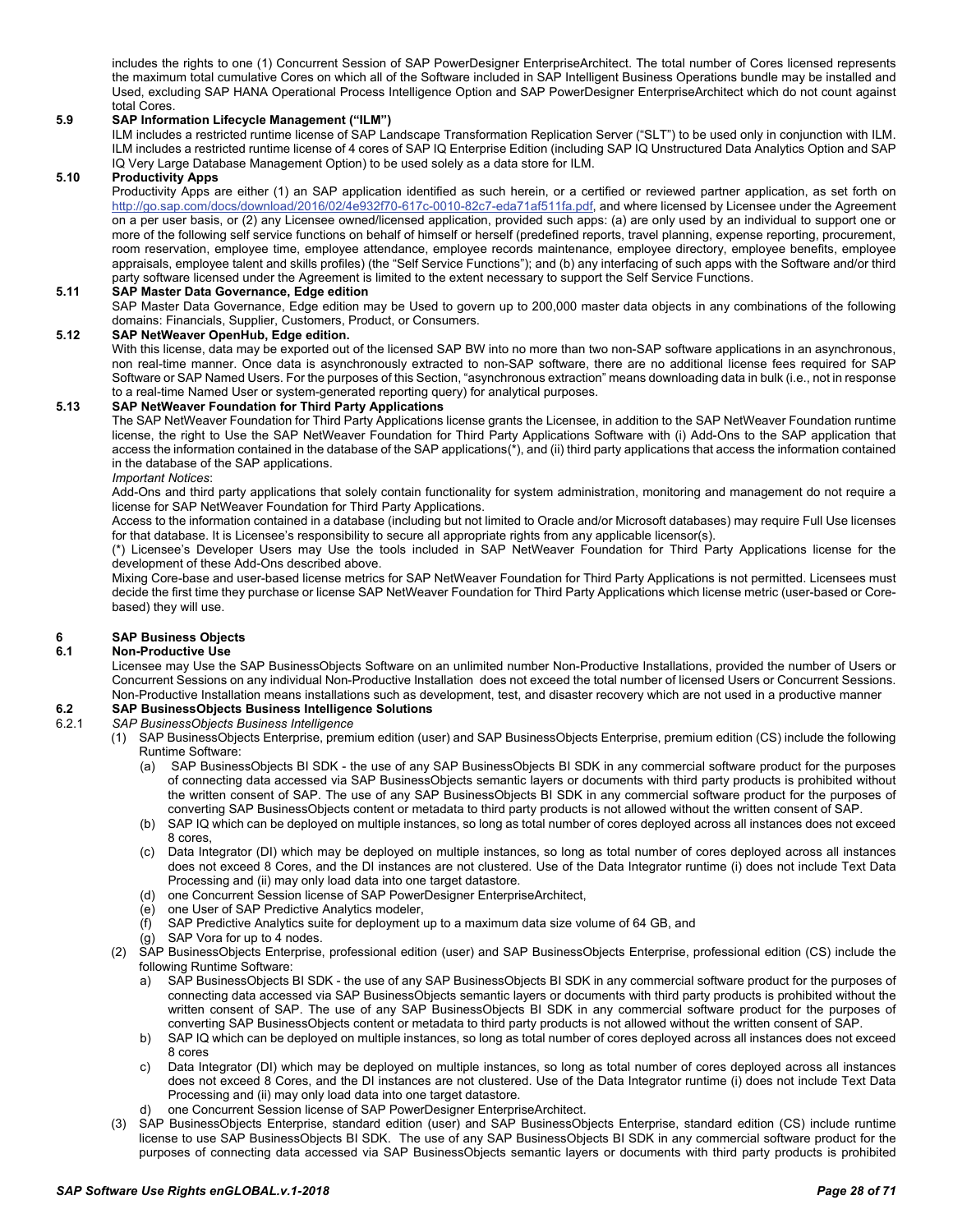without the written consent of SAP. The use of any SAP BusinessObjects BI SDK in any commercial software product for the purposes of converting SAP BusinessObjects content or metadata to third party products is not allowed without the written consent of SAP.

For a single Deployment of SAP BusinessObjects BI platform only one edition can be used: either the SAP BusinessObjects Enterprise, standard edition, or professional edition, or premium edition model .

*Limitations for SAP BusinessObjects Enterprise, standard edition (user), SAP BusinessObjects Enterprise, professional edition (user), and SAP BusinessObjects Enterprise, premium edition (user):* One User can create a maximum of 10 simultaneous sessions.

*Limitations for SAP BusinessObjects Enterprise, standard edition (CS), SAP BusinessObjects Enterprise, professional edition (CS), and SAP BusinessObjects Enterprise, premium edition (CS):* The following Use rights are not available with Concurrent Session licenses.

- Use of Business View Manager, Report Conversion Tool, Universe Design Tool, Web Service Query Tool, Information Design Tool, Translation Management Tool, Data Federation Administration Tool, Central Management Console, and/or Central Configuration Manager
- Use of the Crystal Reports desktop client, and/or Crystal Reports for Enteprise desktop client
- Use of the Web Intelligence Rich Client
- Use of the Dashboards desktop client
- Use of the SAP Lumira desktop client
- Use of the SAP BusinessObjects Design Studio desktop client, SAP BusinessObjects Design Studio runtime for SAP BW, and/or SAP BusinessObjects Design Studio runtime for SAP HANA
- Use of Analysis edition for Microsoft Office with the SAP NetWeaver platform

*Oracle OLAP Data Provider for SAP BusinessObjects BI (OODP)*. Licensee's license rights for SAP BusinessObjects Enterprise include a runtime license for the OODP. Licensee's Use of the OODP Runtime Software is limited solely to connecting SAP BusinessObjects BI software both directly and indirectly to Oracle OLAP Data. It cannot be used to provide data to non-SAP products or those outside the BI and Predictive Analytics Suite.

*SQL Anywhere*. Licensee's license rights for SAP BusinessObjects Enterprise include a runtime license for the SQL Anywhere database. 6.2.2 *SAP BusinessObjects Enterprise, professional edition, public document*

Usage of desktop tools are not permitted under this license. Usage of features that modify the structure of the data set including (but not limited to) the Web Intelligence Query Panel, and Lumira Prepare tab are not permitted under this license. This license must be used in a separate Deployment from all other license models. No security can be put on the document – it must be completely public. All public document access in a given deployment must be funneled through the included SAP BusinessObjects Enterprise, professional edition (user) license.

# 6.2.3 *SAP BusinessObjects Dashboards*

"Connected Presentation" means any SWF file created with SAP BusinessObjects Dashboards that refreshes, or otherwise changes the data contained in such SWF file (or SWF file exported to other supported file formats (e.g., PDF, AIR, PPT)),

Connected Presentations may be used only for users internal business purposes and not pursuant to a commercial sale, rental, or lease of the Connected Presentations (whether alone or in combination with another program or product).

- 6.2.4 *SAP IT Operations Analytics, Edge edition*
- Use of this edition is limited to a maximum of 1024 GB of memory.

#### 6.2.5 *SAP Predictive Analytics suite*

SAP Predictive Analytics suite includes the following Runtime Software: 1 User of Predictive Analytics modeler regardless of number of GB of Database Sizes licensed.

6.2.5.1 *SAP Predictive Analytics suite, Edge Edition*

SAP Predictive Analytics suite, Edge Edition is licensed for Use only with SAP HANA, Edge Edition, advanced version. This edition includes 1 User of SAP Predictive Analytics modeler regardless of number of GB Database Sizes licensed. Use of this edition is limited to: one database and up to 128 GB of Database Size.

- 6.2.5.2 *SAP Predictive Analytics modeler* may not connect to SAP HANA as a data source without a license for SAP Predictive Analytics suite.
- 6.2.6 *SAP Enterprise Information Management Solutions*
- 6.2.6.1 *SAP Enterprise Information Management (EIM) Packages*

The total number of Cores licensed represents the maximum total cumulative Cores on which all of the Software included in the EIM packages may be installed and Used. Directories are not included and must be licensed separately.

### 6.2.7 *SAP Data Services*

Data Services includes a restricted runtime license for 4 Core licenses of SAP Information Steward as Runtime Software. Use of such SAP Information Steward Runtime Software is limited to Cleansing Package Builder and the Basic and Advanced Profiling capabilities. These profiling capabilities do not include the ability to write data quality rules and create scorecards in SAP Information Steward.

### 6.2.8 *SAP Data Services, enterprise edition*

SAP PowerDesigner EnterpriseArchitect does not count against total Cores. SAP Data Services, enterprise edition includes ten (10) Concurrent Sessions of SAP PowerDesigner EnterpriseArchitect.

#### 6.2.9 *SAP Data Integrator, premium edition*

SAP PowerDesigner EnterpriseArchitect which does not count against total Cores. SAP Data Integrator, premium edition includes five (5) Concurrent Sessions of SAP PowerDesigner EnterpriseArchitect.

6.2.10 *SAP Data Hub*

SAP Data Hub includes the following Runtime Software: read-only access to Automated Predictive Libraries (APL) and (ii) Predictive Analytics Integrator (PAI).

# <span id="page-28-0"></span>**6.3 SAP Enterprise Performance Management**

- The Enterprise Performance Management Professional Edition Packages ("EPM Professional Ed.") include the following:
- SAP Business Planning & Consolidation, version for Microsoft Platform, professional edition
- SAP Business Planning & Consolidation, version for SAP NetWeaver, professional edition
- SAP Business Planning & Consolidation, version for Microsoft Platform (planning only), professional edition
- SAP Business Planning & Consolidationversion for SAP NetWeaver (planning only), professional edition
- •
- SAP Strategy Management, professional edition
- SAP Financial Information Management, professional edition
- SAP Financial Consolidation, professional edition
- SAP Profitability and Cost Management, professional edition
- SAP Disclosure Management, professional edition

The Enterprise Performance Management Standard Edition Packages ("EPM Standard Ed.") includes the following:

- SAP Business Planning & Consolidation, version for Microsoft Platform, standard edition
- SAP Business Planning & Consolidation, version for SAP NetWeaver, standard edition
- SAP Business Planning & Consolidation, version for Microsoft Platform (planning only), standard edition
- SAP Business Planning & Consolidation, version for SAP NetWeaver (planning only), standard edition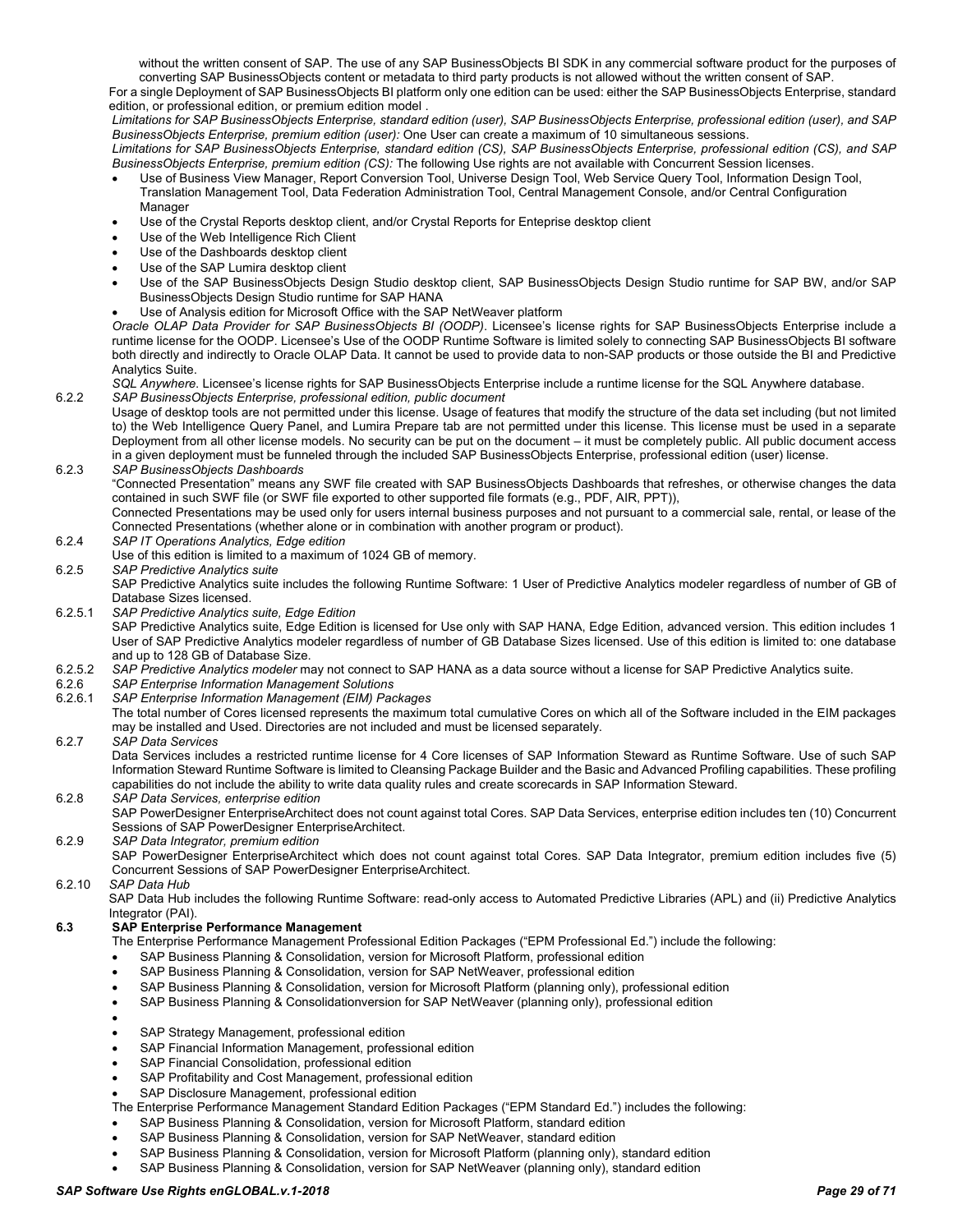- SAP Strategy Management, standard edition
- SAP Financial Information Management, standard edition
- SAP Financial Consolidation, standard edition
- SAP Profitability and Cost Management, standard edition
- SAP Disclosure Management, standard edition

Data may only be extracted from EPM Standard Ed and EPM Professional Ed packages in the form of static reports (i.e. word, excel, pdf, etc.). Any user viewing the data in a form other than the EPM system UI or via a static report requires an EPM Professional Ed. or EPM Standard Ed package license.

The EPM Standard Ed and EPM Professional Ed include the following Runtime Software: (i) SAP BusinessObjects Business Intelligence Platform which is limited to use of the following: (a) use of the Central Management Server ("CMS") to authenticate and/or authorize users for the applications; (b) use of the Central Management Console ("CMC") to administer user rights and privileges as they pertain to the applications. *EPM Standard Ed.* Use is limited to (i) direct input and/or editing of quantitative and qualitative data into the application; (ii) execution of existing reports or creation of reports on existing data structures; (iii) execution of changes to workflow tasks; and (iv) viewing data, except that users accessing the package through an interface are limited to viewing data only. Consolidation functionality is limited to running controls on data submitted by Licensed users. Planning functionality is limited to performing planning tasks only on existing models.

- 6.3.1 *SAP Financial Consolidation*. Use of SAP BusinessObjects BI Platform included with SAP Financial Consolidation is limited solely to the following features: (a) use of the Central Management Server ("CMS") to authenticate and/or authorize users for the applications listed above; (b) use of the Central Management Console ("CMC") to administer user rights and privileges as they pertain to the application; (c) use of Infoview to navigate and launch Analyzer workspaces.
- 6.3.2 *SAP Business Planning and Consolidation, version for SAP NetWeaver (planning only) and SAP Business Planning and Consolidation, version for Microsoft Platform (planning only)* . SAP Business Planning and Consolidation, version for SAP NetWeaver (planning only) and SAP Business Planning and Consolidation, version for Microsoft Platform (planning only) only may be used solely for the creation and calculation of budget, plan, or forecast data (forward looking data). The calculation and reporting of the consolidated financial results of a group of companies or for separate financial statement reporting where the application is being used to calculate and report investments at equity, applying generally accepted accounting concepts related to accounting for business combinations and / or equity accounting for investments is not permitted.
- 6.3.3 *SAP Business Planning and Consolidation, version for SAP BW/4HANA and SAP Business Planning and Consolidation, version for SAP BW/4HANA (planning only)*: SAP Business Planning and Consolidation, version for SAP BW/4HANA and SAP Business Planning and Consolidation, version for SAP BW/4HANA (planning only) include the following Runtime Software:
	- i. SAP BW/4HANA<br>ii. (ii) SAP Business
	- (ii) SAP Business Planning and Consolidation, version for SAP NetWeaver which can be deployed only in an SAP S/4HANA deployment.

Data may only be extracted from SAP Business Planning and Consolidation, version for SAP BW/4HANA and SAP Business Planning and Consolidation, version for SAP BW/4HANA (planning only) in the form of static reports (i.e. word, excel, pdf, etc.). Any user viewing the data in a form other than the Enterprise Performance Management system UI or via a static report requires an SAP Business Planning and Consolidation, version for SAP BW/4HANA license or SAP Business Planning and Consolidation, version for SAP BW/4HANA (planning only) license.

- 6.3.4 *SAP Business Planning and Consolidation, version for SAP BW/4HANA, Standard Ed. and SAP Business Planning and Consolidation, version for SAP BW/4HANA (planning only), Standard Ed* Use is limited to (i) direct input and/or editing of quantitative and qualitative data into the application; (ii) execution of existing reports or creation of reports on existing data structures; (iii) execution of changes to workflow tasks; and (iv) viewing data, except that users accessing the package through an interface are limited to viewing data only. Consolidation functionality is limited to running controls on data submitted by Licensed users. Planning functionality is limited to performing planning tasks only on existing models.
- 6.3.5 *SAP Business Planning and Consolidation, version for SAP BW/4HANA (planning only)* may be used solely for the creation and calculation of budget, plan, or forecast data. The calculation and reporting of the consolidated financial results of a group of companies or for separate financial statement reporting where the application is being used to calculate and report investments at equity, applying generally accepted accounting concepts related to accounting for business combinations and / or equity accounting for investments is not permitted.
- 6.3.6 *SAP Financial Information Management, professional edition and SAP Financial Information Management, standard edition* SAP Financial Information Management includes the following Runtime Software: SAP Data Integrator, premium edition.
	- SAP Financial Information Management is to be licensed whenever data integration with third party systems is required.

#### <span id="page-29-0"></span>**6.4 SAP Governance, Risk and Compliance Solutions.**

The following SAP Governance, Risk and Compliance (GRC) solutions include SAP BusinessObjects Enterprise, professional edition as Runtime Software.

- SAP Process Control
- SAP Risk Management
- SAP Enterprise Risk and Compliance Management
- SAP GTS (all editions)
- SAP Electronic Invoicing f. Brazil (NFE Inbound)
- SAP Electronic Invoicing f. Brazil (NFE Outbound)

The following SAP Governance, Risk and Compliance (GRC) solutions are limited (regardless of how many blocks of GRC are licensed) to 10 Users of SAP BusinessObjects Enterprise, professional edition as Runtime Software.

- SAP Access Control
- SAP Access Control, starter edition

The following SAP Governance, Risk and Compliance (GRC) solutions include 10 Users of the following Runtime Software: (i) SAP Lumira, discovery edition.

SAP Identity Management

The following SAP Governance, Risk and Compliance (GRC) solutions include Runtime Software of SAP Lumira, server edition (NUL add-on) which excludes the following rights: (i) Creation of a new Lumira document using Lumira Server and (ii) Modification of existing Lumira documents using Lumira Server:

- SAP Process Control
- SAP Risk Management
- SAP GTS, Export
- SAP GTS, Import
- SAP GTS, Trade Preferences
- SAP GTS, Bundle
- SAP GTS, Sanction Party List Service
- SAP Electronic Invoicing f. Brazil (NFE Inbound)
- SAP Electronic Invoicing f. Brazil (NFE Outbound)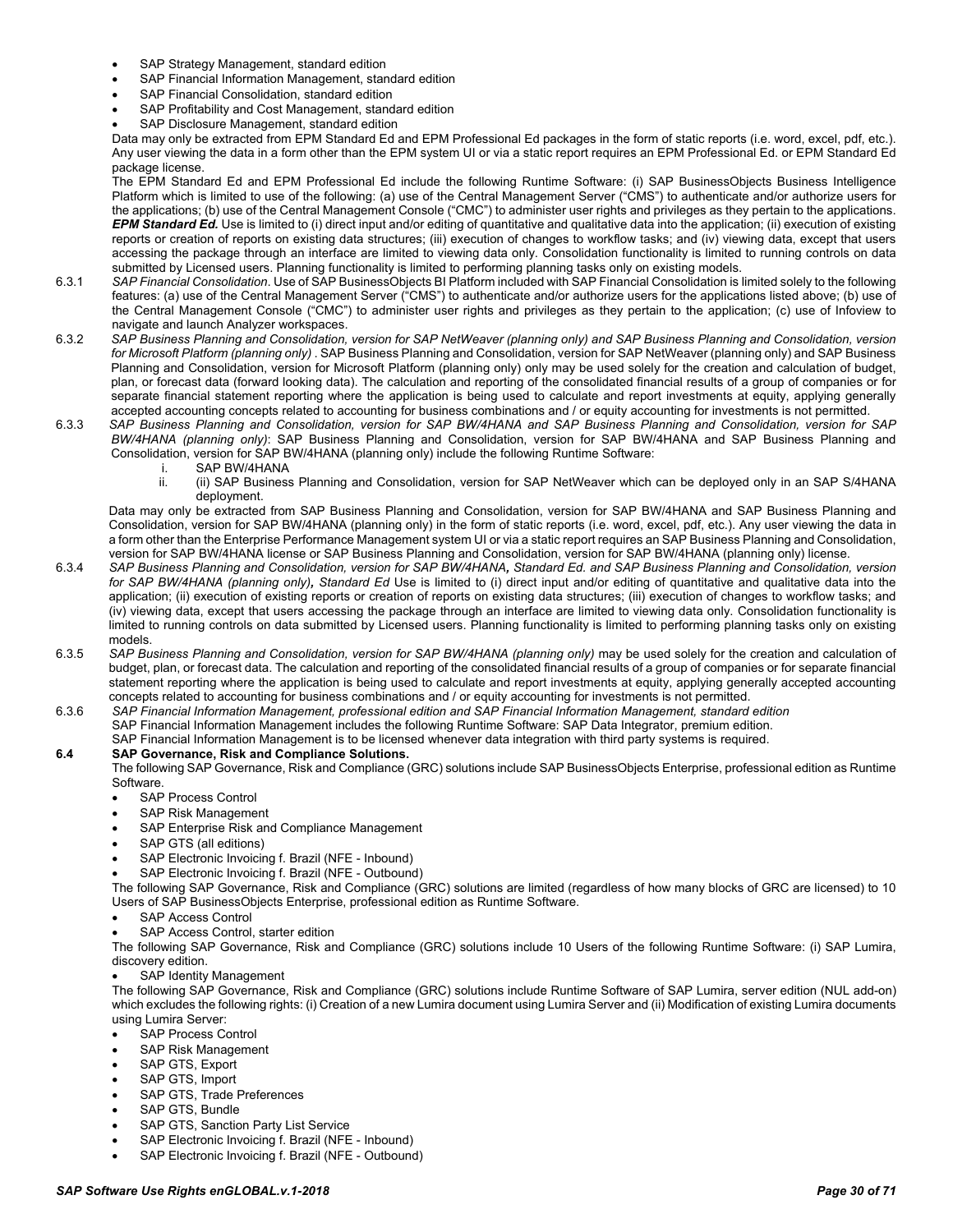- SAP Audit Management
- SAP GTS, processing trade in China
- SAP Enterprise Risk and Compliance Management
- 6.4.1 *SAP Access Control, starter edition*
	- Use of SAP Access Control, starter edition is limited to the measuring, monitoring and reporting of access risks; and administering and reporting of superuser access.
- 6.4.2 *SAP Tax Compliance*
	- SAP Tax Compliance includes the following Runtime Software:
		- SAP Lumira, discovery edition, limited to one User per block of Licensed Metric for the Software
		- SAP BusinessObjects Enterprise, standard edition limited to five Users per block of Licensed Metric for the Software
		- read-only access to Automated Predictive Libraries (APL) and Predictive Analytics Integrator (PAI)
- 6.4.3 *SAP Business Partner Screening*
	- SAP Business Partner Screening includes the following Runtime Software:
	- SAP Lumira, discovery edition, limited to one User per block of Licensed Metric for the Software

# <span id="page-30-0"></span>**6.5 SAP BusinessObjects solutions for SME**

- 6.5.1 *SAP Data Services, Edge edition and Data Integrator, Edge edition (Edge EIM Solutions)*
- The total number of Cores licensed represents the maximum total cumulative Cores on which all of the Software included in SAP Data Services, Edge edition may be installed and Used. Directories are not included in any of the Edge EIM Solutions and must be licensed separately. Each deployment of any of the Edge EIM Solutions is limited to a single server, with a minimum of 4 Cores and a maximum of 8 Cores. 6.5.2 *SAP Business Planning and Consolidation, Edge edition, version for SAP NetWeaver*
- The licensing of SAP Business Planning and Consolidation, Edge edition, version for SAP NetWeaver is restricted to 70 users maximum on a maximum deployment of a single application server.
- 6.5.3 *SAP BusinessObjects BI, Edge edition (BI Edge)*

Each deployment of SAP BusinessObjects BI, Edge edition (BI Edge) has maximum limits of 100 named users and 50 Concurrent Sessions on a single server. SAP BusinessObjects BI, Edge edition can be installed on a separate server solely for the purpose of using with SAP Lumira Server. The license includes the following Runtime Software: (i) SAP IQ and (ii) Data Integrator, both of which may be deployed on the same server as the BI Edge platform, or on a separate server up to a maximum of 8 cores in the case of SAP IQ or a maximum of 8 cores in the case of Data Integrator, and (iii) one (1) Concurrent Session license of SAP PowerDesigner DataArchitect, Edge edition.

Use of the Data Integrator runtime may only load data into one target datastore.

Use of SAP IQ Runtime Software is limited to access by and through the BI Edge platform and SAP Predictive Analytics suite.

Certain functions of BI Edge are only supported with a User license metric, not with a Concurrent Session license (refer to "Concurrent Session Limitations" in 6.1.1). The use of any SAP BusinessObjects BI SDK in any commercial software product for the purposes of connecting data accessed via SAP BusinessObjects semantic layers or documents with third party products is prohibited without the written consent of SAP. The use of any SAP BusinessObjects BI SDK in any commercial software product for the purposes of converting SAP BusinessObjects content or metadata to third party products is not allowed without the written consent of SAP.

# <span id="page-30-1"></span>**7 SAP CRYSTAL**

# <span id="page-30-2"></span>**7.1 Use Rights for All SAP Crystal Products**

- 7.1.1 *Definitions*
- 7.1.1.1 "SAP Crystal software" is defined to be the following products: SAP Crystal Reports, SAP Crystal Server, SAP Crystal Reports Server, SAP Crystal Dashboard Design, SAP Crystal Presentation Design, SAP Crystal Interactive Analysis, and Xcelsius Engage Server.
- 7.1.1.2 "Desktop SAP Crystal software" is defined to be all SAP Crystal products except for SAP Crystal Server and SAP Crystal Reports Server.
- 7.1.1.3 "Connected Presentation" means any SWF file created with SAP Crystal Dashboard Design personal edition, SAP Crystal Dashboard Design departmental edition, or Xcelsius Engage Server that refresh, publish, push or otherwise change data contained in such SWF file (or SWF file exported to other supported file formats (e.g., PDF, AIR, PPT)),
- 7.1.1.4 "Self Contained Presentation" means any SWF file created with SAP Crystal Presentation Design, SAP Crystal Dashboard Design personal edition, SAP Crystal Dashboard Design departmental edition, or Xcelsius Engage Server that does not refresh, publish, push or otherwise change data contained in such SWF file (or SWF file exported to other supported file formats (e.g., PDF, AIR, PPT)).
- 7.1.2 *SAP Crystal Software Usage.* Licensee may use SAP Crystal software to deliver training and consulting services for such SAP Crystal software, provided that each individual receiving the benefits of the training or consulting services has acquired a license separately to Use the applicable SAP Crystal Software.
- 7.1.3 *Desktop SAP Crystal Software Usage.* With the exception of Connected Presentations, and subject to Section 7.2.8, Licensee may distribute the output files (e.g. PDF, SWF, XLF, WID or RPT file format) generated by the Desktop SAP Crystal software to third parties provided that Licensee complies with the following requirements:
	- (a) the output files reside outside of the Software and do not Use the Software;
	- (b) Licensee remains solely responsible for support, technical or other assistance, required or requested by anyone receiving such output files;
	- (c) Licensee does not use the name, logo, or trademark of Licensor, or the Software, without prior written permission from SAP;<br>(d) Licensee will defend, indemnify and hold SAP harmless against any claims or liabilities ar
	- Licensee will defend, indemnify and hold SAP harmless against any claims or liabilities arising out of the use, reproduction or distribution of output files;
	- (e) Licensee shall secure the end user's ("End User") consent to terms substantially similar to the terms set forth in Section 7.2.7(e).
- 7.1.4 *Training Workstation License for Desktop SAP Crystal software*. When Desktop SAP Crystal software is used on a workstation that is used exclusively for training, the license applies to the workstation and not the named user using the Software. One license is required per training workstation.
- 7.1.5 *Use of Screenshots and wordmarks for SAP Crystal software*. Licensee may reproduce and distribute screen shots and wordmarks for SAP Crystal software in documents or media provided that:
	- a) The document or media isn't for commercial training material or third party training material and/or for-profit training material.<br>b) Licensee's Use may not be obscene or pornographic, and Licensee may not be disparagin
	- Licensee's Use may not be obscene or pornographic, and Licensee may not be disparaging, defamatory, or libelous to SAP, any of its software, or any other person or entity.
	- c) Licensee's Use may not directly or indirectly imply SAP sponsorship, affiliation, or endorsement of Licensee's product or service.
	- d) Licensee may not Use the screen shot in a comparative advertisement
	- e) Licensee may not alter the screen shot in any way except to resize or crop the screen shot.
	- f) Licensee may not include portions of a screen shot in other product user interface.
	- g) Licensee may not Use screen shots that contain third-party content unless Licensee has obtained the express permission from the thirdparty.
	- h) Licensee must include the following copyright attribution statement: "SAP product screen shot(s) reprinted with permission from SAP."
	- i) If Licensee's Use includes references to a SAP Software, Licensee must use the full name of the Software.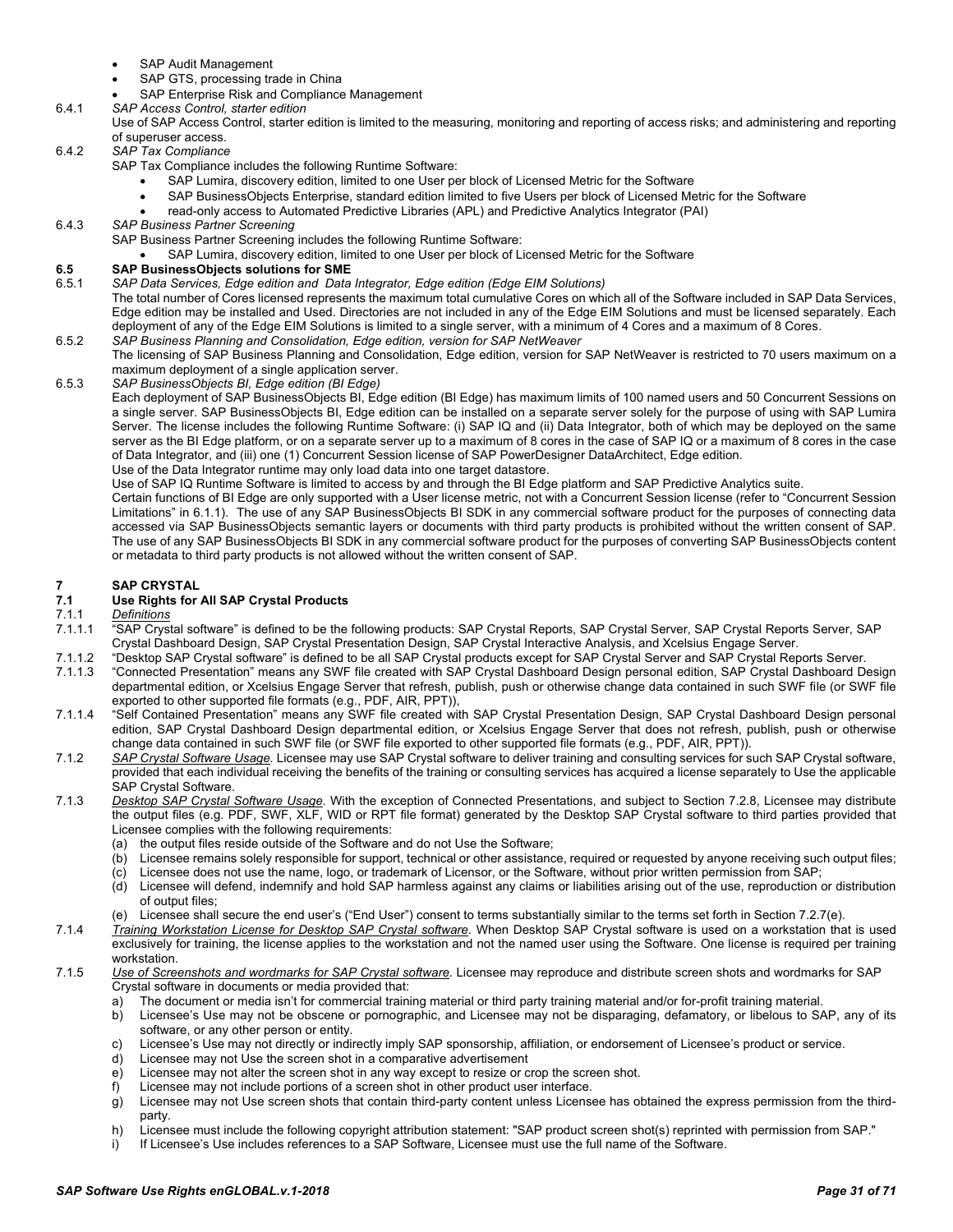j) Licensee may not use a screen shot that contains an image of an identifiable individual unless Licensee has obtained permission from the individual.

# <span id="page-31-0"></span>**7.2 SAP Crystal Reports runtime product**

- Scope. This section applies to the runtime product included in SAP Crystal Reports 2008, Crystal Reports XI, SAP Crystal Reports for Visual Studio 2010, and SAP Crystal Reports for Eclipse.
- 7.2.2 *Definitions*
- 7.2.2.1 "*Client Application*" means an application developed by Licensee that a) utilizes the Runtime Product, b) is installed fully on an end user's machine, with all report processing local to that machine, and c) adds significant and primary functionality to the Runtime Product.
- 7.2.2.2 "*Internal Installation*" or "*Internally Install*" means installing into production Client Applications and/or Server Applications on one or more computers within Licensee's company or organization only in connection with Licensee's internal business purposes.
- 7.2.2.3 "*Distribution*" or "*Distribute*" means selling, leasing, licensing or redistributing Client Applications and/or Server Applications to third party end users external to Licensee's company or organization.
- 7.2.2.4 "*Runtime Product*" means the version specific files and application program interfaces (APIs) specified in the RUNTIME.TXT file provided with SAP Crystal Reports 2008, SAP Crystal Reports for Eclipse 2.0, and SAP Crystal Reports for Visual Studio 2010.
- 7.2.2.5 "*Server Application*" means an application developed by Licensee that a) utilizes the Runtime Product, b) allows more than one user to Use the Runtime Product through any middle tier application(s), and c) adds significant and primary functionality to the Runtime Product. A Client Application installed in a Windows terminal server environment (e.g. Citrix or Microsoft Remote Desktop Platform) is a Server Application.
- 7.2.3 *Usage.* Licensee may install and Use a single copy of the Runtime Product to develop Client Applications and Server Applications. The Distribution and Internal Installation terms and conditions differ based on the type of applications Licensee develops, as described in the following sections.
- 7.2.4 *Internal Installation of Client Applications and Server Applications.* Licensor grants Licensee a personal, nonexclusive, limited license to Internally Install the Runtime Product with Client Applications and Server Applications.
- 7.2.5 *Distribution of Client Applications.* Subject to Licensee's compliance with all of the terms herein, including without limitation section 7.2.7, Licensor grants Licensee a personal, nonexclusive, limited license to Distribute Client Applications.
- 7.2.6 *Distribution of Server Applications.* Subject to Licensee's compliance with all of the terms herein, including without limitation section 7.2.7, Licensor grants Licensee a personal, nonexclusive limited license to Distribute Server Applications to third parties provided that the Licensee has acquired a licensed copy of Crystal Reports for each Deployment of a Server Application that is Distributed, and the version of the Runtime Product utilized by such Server Application is the same version as Licensee's licensed copy of Crystal Reports.
- 7.2.7 *Runtime Product Distribution Requirements.*

If Licensee distributes the Runtime Product to third parties pursuant to sections 7.2.5 or 7.2.6, Licensee shall comply with the following requirements:

(a) Licensee remains solely responsible for support, service, upgrades, and technical or other assistance, required or requested by anyone receiving such Runtime Product copies or sample applications;

(b) Licensee does not use the name, logo, or trademark of Licensor, or the Software, without prior written permission from SAP;

(c) Licensee will defend, indemnify and hold SAP harmless against any claims or liabilities arising out of the use, reproduction or distribution of Runtime Product or the associated application;

(d) Licensee shall not distribute the Runtime Product with any general-purpose report writing, data analysis or report delivery product or any other product that performs the same or similar functions as SAP's product offerings; and

(e) Licensee shall secure the end user's ("End User") consent to terms substantially similar to the following:

End User agrees not to modify, disassemble, decompile, translate, adapt or reverse-engineer the Runtime Product or the report file (.RPT) format;

End User agrees not to distribute the Runtime Product to any third party or use the Runtime Product on a rental or timesharing basis or to operate a service bureau facility for the benefit of third-parties;

End User agrees not to use the Runtime Product to create for distribution a product that is generally competitive with SAP's product offerings; End User agrees not to use the Runtime Product to create for distribution a product that converts the report file (.RPT) format to an alternative

report file format used by any general-purpose report writing, data analysis or report delivery product that is not the property of SAP; 7.2.8 SAP AND ITS SUPPLIERS DISCLAIM ALL WARRANTIES, EXPRESS OR IMPLIED, INCLUDING WITHOUT LIMITATION THE WARRANTIES OF MERCHANTABILITY, FITNESS FOR A PARTICULAR PURPOSE, AND NONINFRINGEMENT OF THIRD PARTY RIGHTS. SAP AND ITS SUPPLIERS SHALL HAVE NO LIABILITY WHATSOEVER FOR ANY DIRECT, INDIRECT, CONSEQUENTIAL, INCIDENTAL, PUNITIVE, COVER OR OTHER DAMAGES ARISING UNDER THIS AGREEMENT OR IN CONNECTION WITH THE APPLICATION OR RUNTIME

#### PRODUCT. **7.3 SAP Crystal Dashboard Design, departmental edition.**

<span id="page-31-1"></span>7.3.1 *Usage.* Presentations created with the departmental edition of SAP Crystal Dashboard Design may be freely redistributed.

SWF files generated by the departmental edition that access data exclusively with the Crystal Reports connector can be embedded into a Crystal Report and the resulting report can be redistributed without any additional licensing requirements.

- 7.3.2 *Restrictions.* SWF files generated by the departmental edition:
	- Cannot be deployed to SAP BusinessObjects Enterprise or SAP BusinessObjects Edge.
	- Can be deployed standalone only to SAP Crystal Reports Server or SAP Crystal Server.
	- Cannot access any data sources from SAP Software, with the exception of SAP BusinessOne.
	- Cannot be distributed to more than 100 end users.

Connected Presentations may be used only for users internal business purposes and not pursuant to a commercial sale, rental, or lease of the Connected Presentations (whether alone or in combination with another program or product).

# <span id="page-31-2"></span>**7.4 SAP Crystal Dashboard Design, personal edition**

- 7.4.1 *Usage.* Self Contained Presentations created with the personal edition of SAP Crystal Dashboard Design may be freely redistributed. SWF files created by the personal edition of SAP Crystal Dashboard Design that access data exclusively with the Crystal Reports connector can be embedded into a Crystal Report and the resulting report can be redistributed without requiring additional licensing.
- 7.4.2 *Restrictions*. SWF files generated by the personal edition:
	- Cannot be deployed to SAP BusinessObjects Enterprise or SAP BusinessObjects Edge.
	- Can be deployed standalone only to SAP Crystal Reports Server, or SAP Crystal Server.
	- Cannot access any data sources from SAP Software, with the exception of SAP BusinessOne.
	- Connected Presentations may be used only for users internal business purposes and not pursuant to a commercial sale, rental, or lease of the Connected Presentations (whether alone or in combination with another program or product).

# <span id="page-31-3"></span>**7.5 SAP Crystal Presentation Design**

Usage. Self Contained Presentations created with all editions of SAP Crystal Presentation Design may be freely redistributed. Licensees of the enterprise edition of SAP Crystal Presentation Design can deploy the Software to any number of employees and contractors, provided those employees and contractors are directly employed by the Licensee. This license does not extend beyond Licensee's corporate entity and excludes all subsidiaries or affiliates of the Licensee.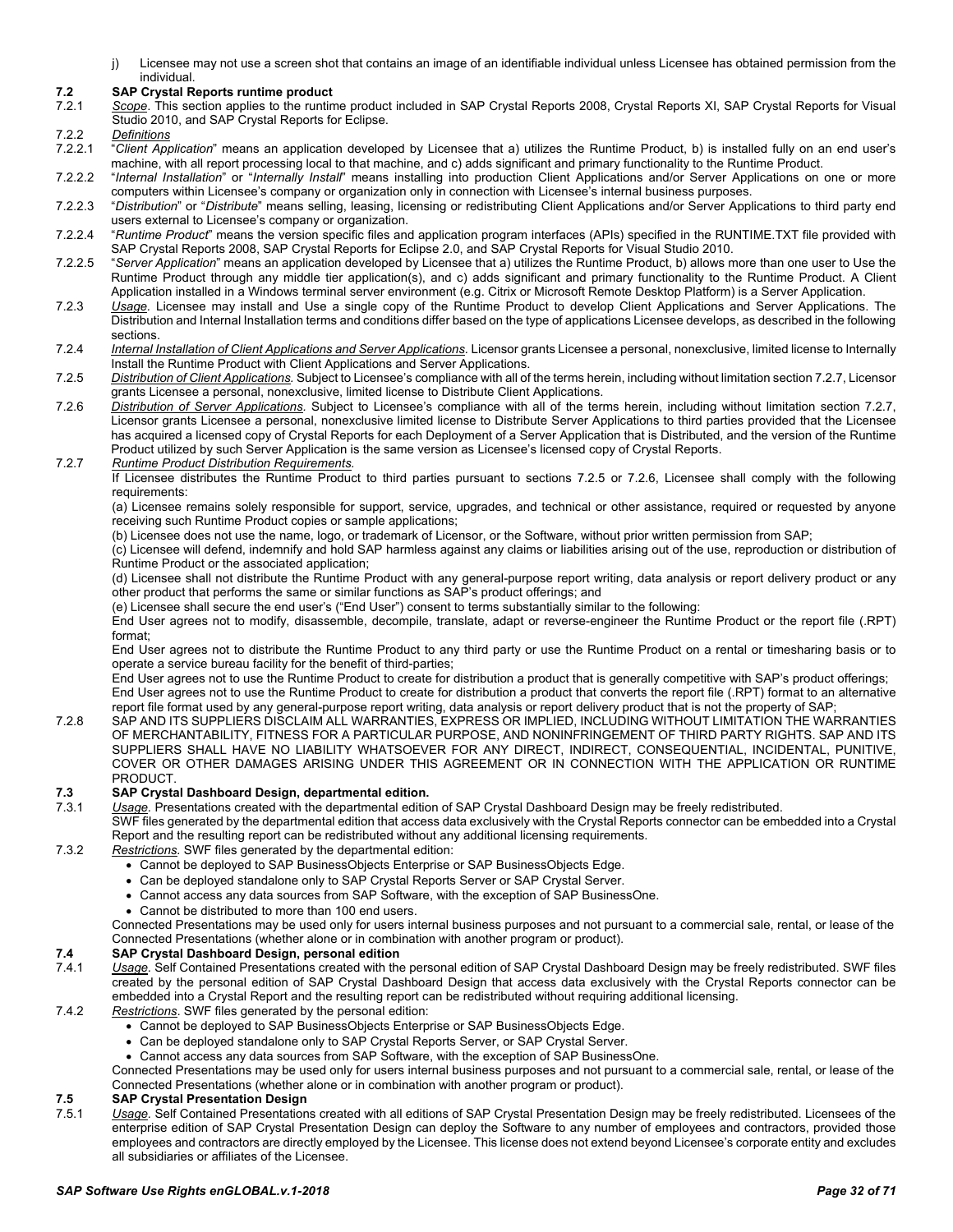7.5.2 *Restrictions.* The student edition of SAP Crystal Presentation Design may only be Used by full time or part time students of a secondary or postsecondary educational institution.

### <span id="page-32-0"></span>**7.6 SAP Crystal Server**

- 7.6.1 *Scope*. This section applies to SAP Crystal Reports Server and SAP Crystal Server. Throughout this section, the term 'SAP Crystal Server' shall be defined to include both products.
- 7.6.2 *Usage*. SAP Crystal Reports which contain SWF files created by either the personal or departmental edition of SAP Crystal Dashboard Design that access data exclusively with the Crystal Reports connector can be viewed by users with either User or CAL licenses. Licensee may use SAP Crystal Server's mobile features or functionalities.
- 7.6.3 *Restrictions.* For each Deployment, SAP Crystal Server may be installed and Used only on a single Server. Licensee may not attempt to cluster the system across multiple live Servers. Licensee cannot use SAP Crystal Server to access data in SAP applications with the exception of SAP Business One.

The following content can only be viewed using User licenses:

- SAP Crystal Reports
- SAP Crystal Dashboard Design, departmental edition
- SAP BusinessObjects Explorer (SAP Crystal Server 2011 and later only)
- The following content can only be viewed using CSBL licenses:
	- SAP Crystal Reports
	- SAP Crystal Dashboard Design, departmental edition (SAP Crystal Server 2016 and later only)
	- SAP BusinessObjects Explorer (SAP Crystal Server 2016 and later only)
- The following integration kits are not licensed for Use with SAP Crystal Server:
	- SAP BusinessObjects Integration for PeopleSoft Enterprise
	- SAP BusinessObjects Integration for JDE EnterpriseOne
	- SAP BusinessObjects Integration for Siebel
	- SAP BusinessObjects Integration for Oracle E-Business Suite
	- SAP BusinessObjects Integration for SAP

The use of any SAP BusinessObjects BI SDK in any commercial software product for the purposes of connecting data accessed via SAP BusinessObjects semantic layers or documents with third party products is prohibited without the written consent of SAP. The use of any SAP BusinessObjects BI SDK in any commercial software product for the purposes of converting SAP BusinessObjects content or metadata to third party products is not allowed without the written consent of SAP.

Each SAP Crystal Server 2016 (and later) named users license includes one (1) named user license of SAP Crystal Reports and one (1) named user license of SAP Crystal Dashboard Design, departmental edition.

- <span id="page-32-1"></span>**7.7 Xcelsius Engage Server** Usage. Self Contained Presentations created with Xcelsius Engage Server may be freely redistributed. A connected presentation that receives its data exclusively from the Crystal Reports connector, and is embedded into a Crystal Report is considered a self-contained presentation.
- 7.7.2 *Restrictions*. SWF files generated by Xcelsius Engage Server cannot be deployed to SAP BusinessObjects Enterprise or SAP BusinessObjects Edge.

Connected Presentations may be used only for users internal business purposes and not pursuant to a commercial sale, rental, or lease of the Connected Presentations (whether alone or in combination with another program or product).

# <span id="page-32-2"></span>**7.8 SAP Crystal Reports Server OEM Embedded**

7.8.1 SAP Crystal Reports Server OEM Embedded ("CRSE") may only be installed and used on a single Server whether the Software is licensed on a User or Server basis. Licensee may not attempt to cluster the system across multiple live Servers. Licensee cannot use CRSE to access data in SAP applications.

# <span id="page-32-3"></span>**8 SUPPLEMENTARY PRODUCTS**

#### <span id="page-32-4"></span>**8.1 Directories.**

Following are additional license conditions for content/reference data (address data, geo data etc...) provided in Data Quality and Data Services products ("Directories")

8.1.1

- Directories, any related documentation and any intellectual property rights therein at all times remain the property of SAP and its third party suppliers (as the case may be);
- Licensees are not permitted to resell the data. Directories shall not be used within a service bureau environment. In selected cases, the use by an affiliate will require a separate license (see all specific directory restrictions in the "Pass Through Terms for Directories" attached hereto as Exhibit 5 which constitute a part of the terms and conditions of Licensee's use of such Directories).
- Directories may only be used together with the SAP Data Quality and/or Data Services Products; a perpetual license for the SAP Data Quality and Data Services Products is a prerequisite for using Directories;
- Directories may not be used for creating a mailing list, database or other derivative work, but may be used to cleanse an existing mailing list or database of an End User;
- Directories will be updated from time to time: only the current version of an Directory may be used;
- SAP may use a software utility mechanism in Directories that imposes time limitations to prevent the use of outdated Directories;
- SAP's third party suppliers shall have no liability to End User or any third party as a result of End User's use of the Directories or any services you receive related to the use of the Directories;
- Content updates will not be provided by SAP hereunder, except to the extent the Directories' third party supplier(s) makes content updates available to SAP. In no case shall any SAP maintenance or support be provided for the Directories licensed herein.
- A third-party supplier for Directories may elect to terminate SAP's right to distribute Directories or to provide updates during the term of your subscription, in which case Licensee's sole remedy will be to receive a refund of fees for the portion of the subscription for which Licensee is unable to use such Directories, unless otherwise stated in the Pass-Through Terms.

#### 8.1.2 Licensing Information

- Directories are sold on a subscription model basis, therefore no annual maintenance fee is to be charged and, except to the extent the Directories content source makes content updates available to SAP, no SAP maintenance or support is provided for these products.
- Subscription fees may include charges from domestic or international postal authorities or other data providers.
- The Initial Term of this shall be 12 (twelve) calendar months from the Effective Date of the "Initial Term".
- Automatic renewals occur on an annual basis, subject to availability of the licensed Directory on the current SAP List of Prices and Conditions, and will be processed and invoiced according to the then current pricing and terms. After the Initial Term, this subscription license may be terminated by either party with 90 days written notice prior to the start of the following Renewal Term. Any termination must be in writing to the affected party and will be effective at the end of the then-current Initial/Renewal Term during which the termination notice is received by SAP.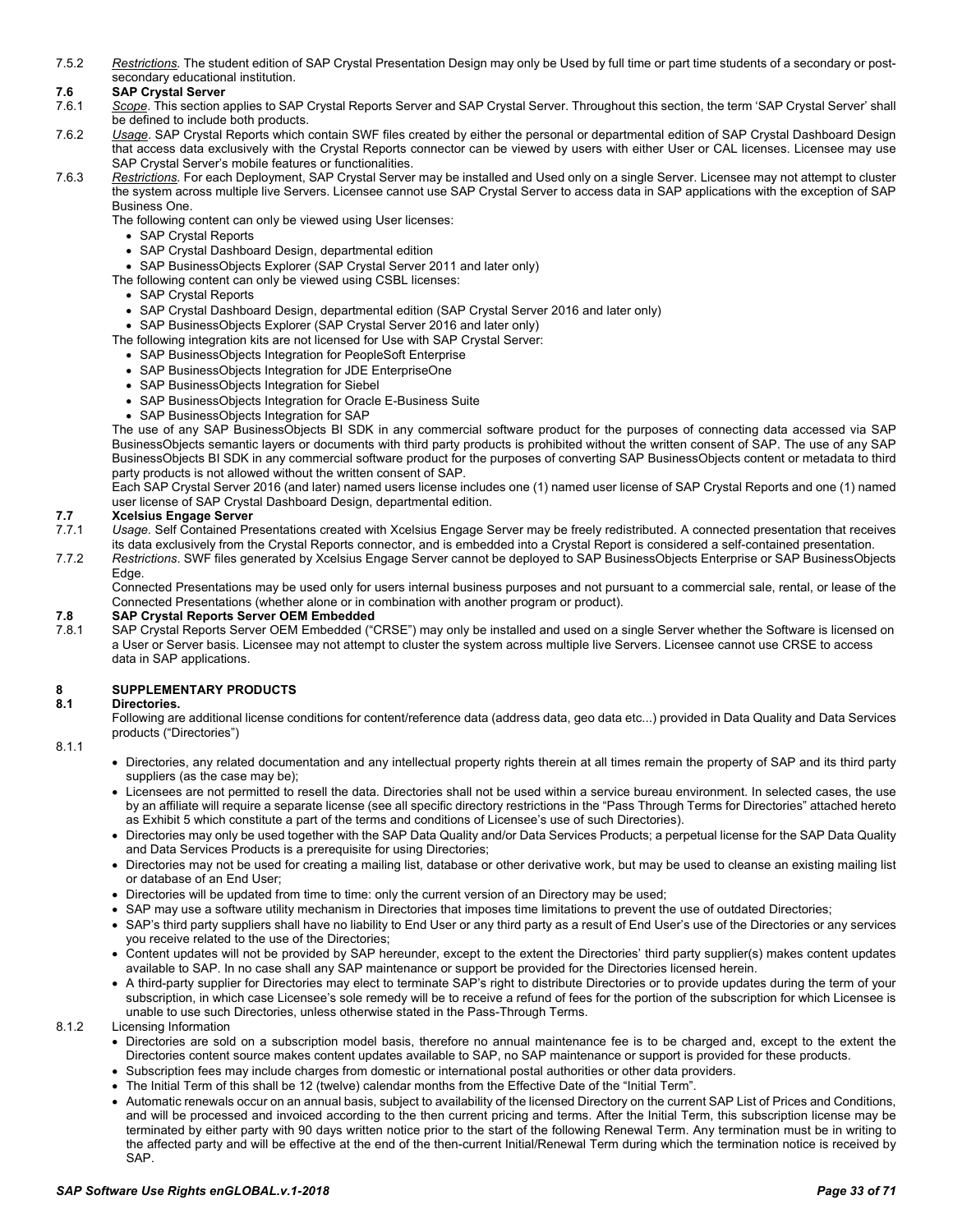8.1.3 In no event shall SAP's total liability for damages of any kind or nature in any way arising from or related to the licensed Directories exceed an amount equal to the annual Subscription Fee paid in the twelve (12) month period prior to the date of the claim.

# <span id="page-33-0"></span>**8.2 Generic Products**

### <span id="page-33-1"></span>8.2.1 **SAP Test Data Migration Server**

SAP Test Data Migration Server includes mobile platform components for use with the Package.

#### <span id="page-33-2"></span>**9 DATABASE AND TECHOLOGY PORTFOLIO PRODUCTS (EXCLUDING HANA)**

#### <span id="page-33-3"></span>**9.1 Earlier Versions**

Product versions marked as "Earlier Versions" on SAP Service Marketplace may only be downloaded and/or used by Licensees who are or previously were Sybase customers and who have or previously had licensed the particular earlier version of software that they wish to download and/or use.

### <span id="page-33-4"></span>9.2.1 **SAP ASE Runtime Edition.**

SAP Adaptive Server Enterprise ("ASE") is a runtime database licensed for use by individuals solely in conjunction with their use of applicable Software and/or Third Party Software licensed by Licensee from SAP. NetWeaver-based third party add-on's can be run under applicable SAP NetWeaver Foundation for Third Party Applications license. The SAP ASE runtime database may not be used to run any software and/or third party software other than applicable Software and/or Third Party Software licensed by Licensee from SAP. SAP ASE runtime database includes a limited runtime license of MaxDB database, subject to these provisions. For purposes of clarification, see the applicable Software and/or Third Party Software Documentation for information regarding release(s) / version(s) supported on the SAP ASE and MaxDB runtime database. SAP ASE runtime database includes replication functionality to be used solely for disaster recovery purposes.

#### <span id="page-33-5"></span>9.2.2 **SAP Adaptive Server Platform.**

The total number of Cores licensed represents the maximum total cumulative Cores on which all of the Software included in SAP Adaptive Server Platform ("ASP") may be installed and Used. SAP ASP includes the following Software: SAP Adaptive Server Enterprise (SAP ASE), SAP IQ, and SAP Replication Server.

#### <span id="page-33-6"></span>9.2.3 **SAP ASE, Edge Edition, advanced version.**

SAP ASE, Edge Edition, advanced version may only be deployed on a server having a maximum of 8 cores and includes a limited runtime of replication functionality to be used only in conjunction with SAP ASE, Edge Edition, advanced version solely for disaster recovery purposes.

#### <span id="page-33-7"></span>9.2.4 **SAP SQL Anywhere workgroup, Edge edition.**

SAP SQL Anywhere workgroup, Edge edition, (i) is limited to Use on a maximum of eight (8) Cores on a single server and (ii) includes SQL Anywhere Monitor solely for non-productive Use.

#### <span id="page-33-8"></span>9.2.5 **SAP PowerDesigner DataArchitect, Edge edition and SAP PowerDesigner EnterpriseArchitect**

Includes SAP SQL Anywhere database, which may only be Used as the metadata repository for PowerDesigner (where licensed) and for SQL language parsing.

#### <span id="page-33-9"></span>9.2.6 **SAP Vora, standard edition**

Use is limited solely to the following SAP Vora features and functionality:

- Partitioning / Distributed Joins
- Spark integration
- HANA integration
- Hierarchy processing
- Currency conversion
- Vora tools
- Vora Manager
- Security

#### <span id="page-33-10"></span>**10 MOBILE**

- **10.1** Product versions marked as "Earlier Versions" on SAP Service Marketplace may only be downloaded and/or used by Licensees who are or previously were Sybase customers and who have or previously had licensed the particular earlier version of software that they wish to download and/or use.
- **10.2** SAP Software that is mobile enabled may require an additional component downloaded from a third party mobile application store.
- **10.3** The SAP Enterprise Integration for Mobile Apps Software may require an additional component downloaded from a third party mobile application store. Each additional component is subject to its respective license agreement. The licensed SAP Enterprise Integration for Mobile Apps includes usage of mobile platform components for use with the Package.

# <span id="page-33-11"></span>**11 SAP HANA**

### <span id="page-33-12"></span>**11.1 Definitions.**

11.1.1 *Data Sources*. Any software product(s) and/or database instance(s) for which Licensee has secured an appropriate license.

# <span id="page-33-13"></span>**11.2 SAP HANA**

#### <span id="page-33-14"></span>**SAP HANA, Enterprise Edition**

SAP HANA Enterprise Edition may be Used with an unlimited number of Data Sources, and such Use is subject to the applicable Licensed Level. SAP HANA Enterprise includes the following Runtime Software:

- (1) SAP HANA Dynamic Tiering
- (2) SAP HANA Operation Process Intelligence
- (3) SAP HANA Accelerator for SAP ASE
- (4) SAP HANA Data Warehousing Foundation
- (5) five (5) Concurrent Sessions of SAP Enterprise Architecture Designer
- (6) SAP HANA Information Management Option
- (7) SAP HANA Replication Option
- (8) SAP HANA Data Privacy Option
- (9) SAP HANA Spatial/Graph Option
- (10) SAP HANA Predictive Option
- (11) SAP HANA Search/Text Option
- (12) SAP HANA Streaming Analytics Option
- (13) SAP NetWeaver OpenHub

Licensee may use Smart Data Access to query data from any data sources, provided that Licensee's license for SAP HANA Enterprise Edition has been appropriately sized for all such data that is queried and joined with other data sources via Smart Data Access. Named User licenses will not be required solely for the one way read-only Smart Data Access to SAP Software and/or Third Party Software. Licensee may also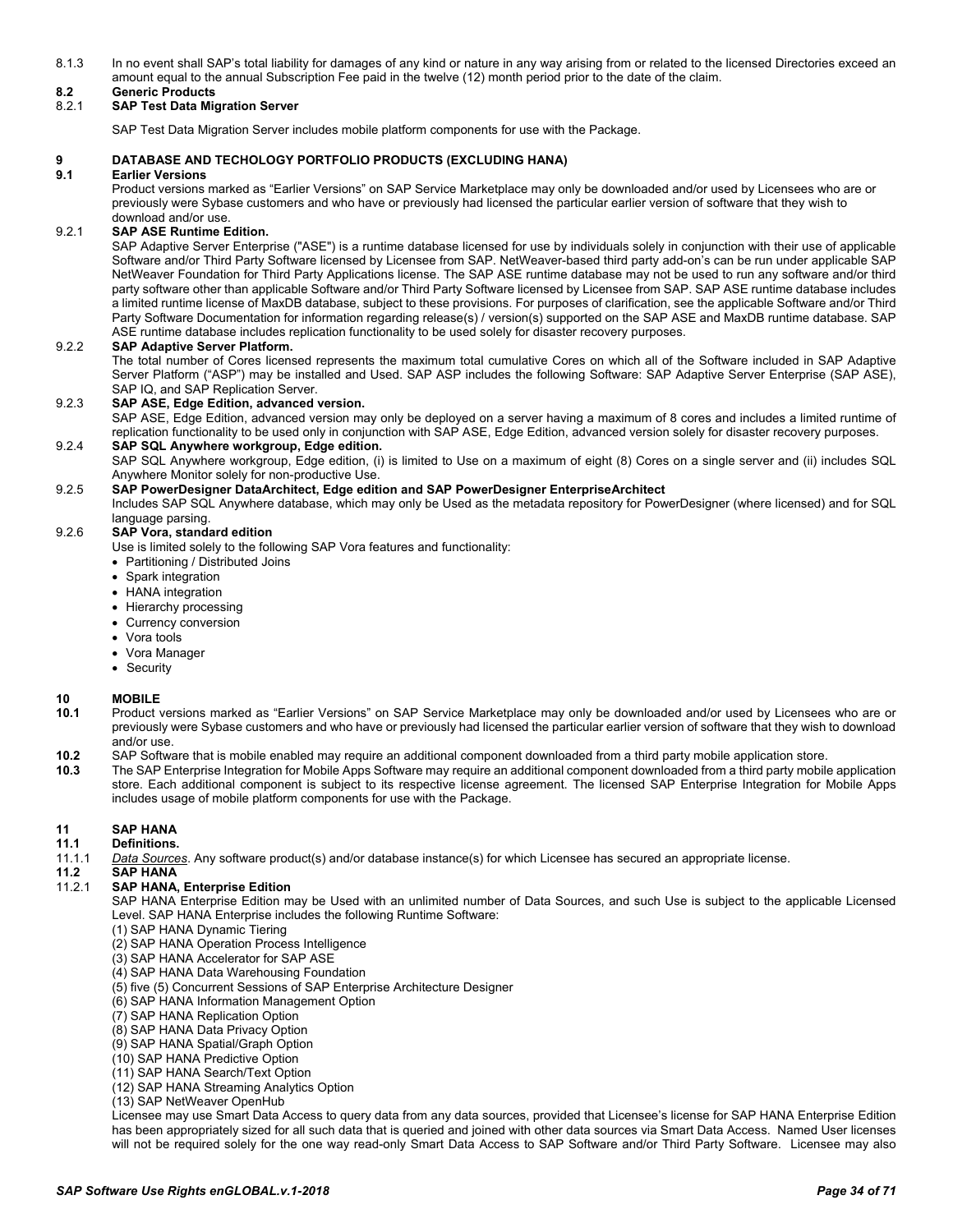replicate data from one or more limited use versions of SAP HANA (SAP HANA Runtime edition for SAP BW; SAP HANA Runtime edition for Applications and SAP BW), solely to be used within HANA Enterprise Edition.

Use of SAP HANA Spatial Engine is also governed by the HERE MAP DATA BY HERE directory terms, which can be located in Clause 6 of Exhibit 5 to Section 3 of this SAP Software Use Rights document.

### <span id="page-34-0"></span>11.2.2 **SAP HANA Standard Edition**

SAP HANA Standard Edition may be Used with an unlimited number of Data Sources, and such Use is subject to the applicable Licensed Level. Use is limited solely to the following SAP HANA features and functionality: Core Database Services, Smart Data Access, HANA Studio & Modeling, XS/XS advanced, DB Control Center, Multitenant DB containers, System Virtualization support, HANA Decision Tables, Business Function Library, Building UIs, Developing SQL Scripting procedure, AFL framework (development & runtime), Capture & Replay, HANA Cockpit, and Series Data. SAP HANA Standard also includes the following runtime Software:

- (1) SAP HANA Dynamic Tiering
- (2) SAP HANA Operation Process Intelligence
- (3) SAP HANA Accelerator for SAP ASE
- (4) SAP HANA Data Warehousing Foundation
- (5) five (5) Concurrent Sessions of SAP Enterprise Architecture Designer
- (6) SAP NetWeaver OpenHub

Licensee may use Smart Data Access to query data from any data sources, provided that Licensee's license for SAP HANA Standard Edition has been appropriately sized for all such data that is queried and joined with other data sources via Smart Data Access. SAP Smart Data Integration is included as runtime software solely for use with SAP Smart Data Access in data federation scenarios. Named User licenses will not be required solely for the one way read-only Smart Data Access to SAP Software and/or Third Party Software. Licensee may also replicate data from one or more limited use versions of SAP HANA (SAP HANA Runtime edition for SAP BW; SAP HANA Runtime edition for Applications and SAP BW), solely to be used within HANA Standard Edition.

- 11.2.3 *SAP HANA, Edge edition, advanced version*. SAP HANA Edge advanced may be Used with an unlimited number of Data Sources, and such Use is subject to the applicable Licensed Level. SAP HANA Edge advanced includes a runtime license of SAP Data Integrator ("DI"), SAP Smart Data Integration ("SDI"), and SAP Landscape Transformation Replication Server ("SLT"), and Use of such runtime products shall be limited solely to extracting data from Data Sources into SAP HANA Edge advanced. SAP HANA Edge advanced includes the license for 128GB of SAP HANA Dynamic Tiering Option with each licensed 32GB unit of SAP HANA Edge advanced. SAP HANA Edge advanced also includes Predictive Analysis Library, 'R' connector, one (1) Concurrent Session of SAP Enterprise Architecture Designer, and a runtime license of SAP HANA Data Warehousing Foundation Option solely for Use with SAP HANA Dynamic Tiering Option.
- 11.2.4 If Licensee has licensed more than one SAP HANA edition, then each SAP HANA edition license type may only be deployed in its own unique HANA tenant database within a HANA system.

## <span id="page-34-1"></span>**11.3 SAP HANA, Runtime Edition for SAP BW ("HANA Runtime for BW")**

#### *SAP HANA, Runtime Edition for SAP BW licensed by HANA SAP Application Value*

HANA Runtime for BW is a database licensed solely to support Licensee's Use of SAP Business Warehouse (SAP BW) and Use is limited to communications between SAP BW or SAP BW/4HANA and HANA Runtime for BW. The HANA Runtime for BW license includes the following Runtime Software:

- (1) SAP HANA Platform;
- (2) SAP HANA Data Warehousing Foundation Option,
- (3) SAP HANA Dynamic Tiering Option
- (4) SAP Business Warehouse Accelerator;
- (5) SAP Near-line storage for SAP BW (NLS for BW)
- (6) SAP HANA Rules Framework

HANA Runtime for BW may support an unlimited number of Data Sources and unlimited use of SAP Business Warehouse Accelerator, subject to the applicable Licensed Level. SAP ASE runtime database includes a replication functionality to be used for disaster recovery purposes. SAP HANA Platform includes the HANA Studio component. Use of the SAP HANA Studio component is limited solely to administering, monitoring and creating custom views for the SAP BW instance. All reporting must be performed via the SAP BW or SAP BW/4HANA Software or via custom views created using HANA Studio. Such custom views may be accessed by SAP or non-SAP BI tools.

All data modeling, loading, distribution, creation and extension of data structures, including tables and virtual tables via Smart Data Access used in HANA Runtime for BW must be performed via SAP BW or SAP BW/4HANA Software.

Licensee shall pay additional license fees for HANA Runtime for BW in the event Licensee's HANA SAP Application Value increases.

# <span id="page-34-2"></span>**11.4 SAP HANA, Limited Runtime edition for Applications HANA Apps Only ("Limited HANA Runtime")**

Limited HANA Runtime is licensed solely for Use with any of the Licensee's SAP HANA Related Apps below, and solely to the extent such SAP HANA Related Apps are licensed by Licensee in accordance with the terms herein. SAP HANA Related Apps may be used with an appropriately licensed SAP Business Warehouse (BW) instance. Use of BW is limited to the context of the SAP HANA Related App for reporting and analysis. SAP HANA Related Apps:

- o SAP Liquidity Risk Management, powered by SAP HANA
- o SAP Innovation Management<br> **O** SAP Intelligent Business Opera
- SAP Intelligent Business Operations bundle<br>○ SAP Demand Signal Management, powered
- $\circ$  SAP Demand Signal Management, powered by SAP HANA<br>  $\circ$  SAP Enterprise Threat Detection
- SAP Enterprise Threat Detection
- o SAP Customer Activity Repository
- o SAP Promotion Management for Retail, add-on for SAP Customer Activity Repository<br>C. SAP Tax Declaration Framework
- SAP Tax Declaration Framework<br>○ SAP Fashion Management Soluti
- SAP Fashion Management Solution
- SAP Hybris Marketing, data management<br>○ SAP Hybris Marketing, segmentation optio
- o SAP Hybris Marketing, segmentation option<br>SAP Hybris Marketing acquisition option
- SAP Hybris Marketing, acquisition option<br>○ SAP Hybris Marketing, recommendation o
- SAP Hybris Marketing, recommendation option
- SAP Hybris Marketing, insight option<br>○ SAP Hybris Marketing, planning optic
- SAP Hybris Marketing, planning option<br>○ SAP Audit Management
- SAP Audit Management<br>○ SAP Business Integrity S
- SAP Business Integrity Screening
- SAP Tax Compliance<br>○ SAP Business Partner
- o SAP Business Partner Screening<br>
o Sales Order Allocation and Resch o Sales Order Allocation and Rescheduling on HANA<br>
o Medical Research Insights
- 
- **Medical Research Insights**<br>○ SAP Assortment Planning
- SAP Assortment Planning for Retail<br>○ SAP Transportation Resource Plann SAP Transportation Resource Planning

#### *SAP Software Use Rights enGLOBAL.v.1-2018 Page 35 of 71*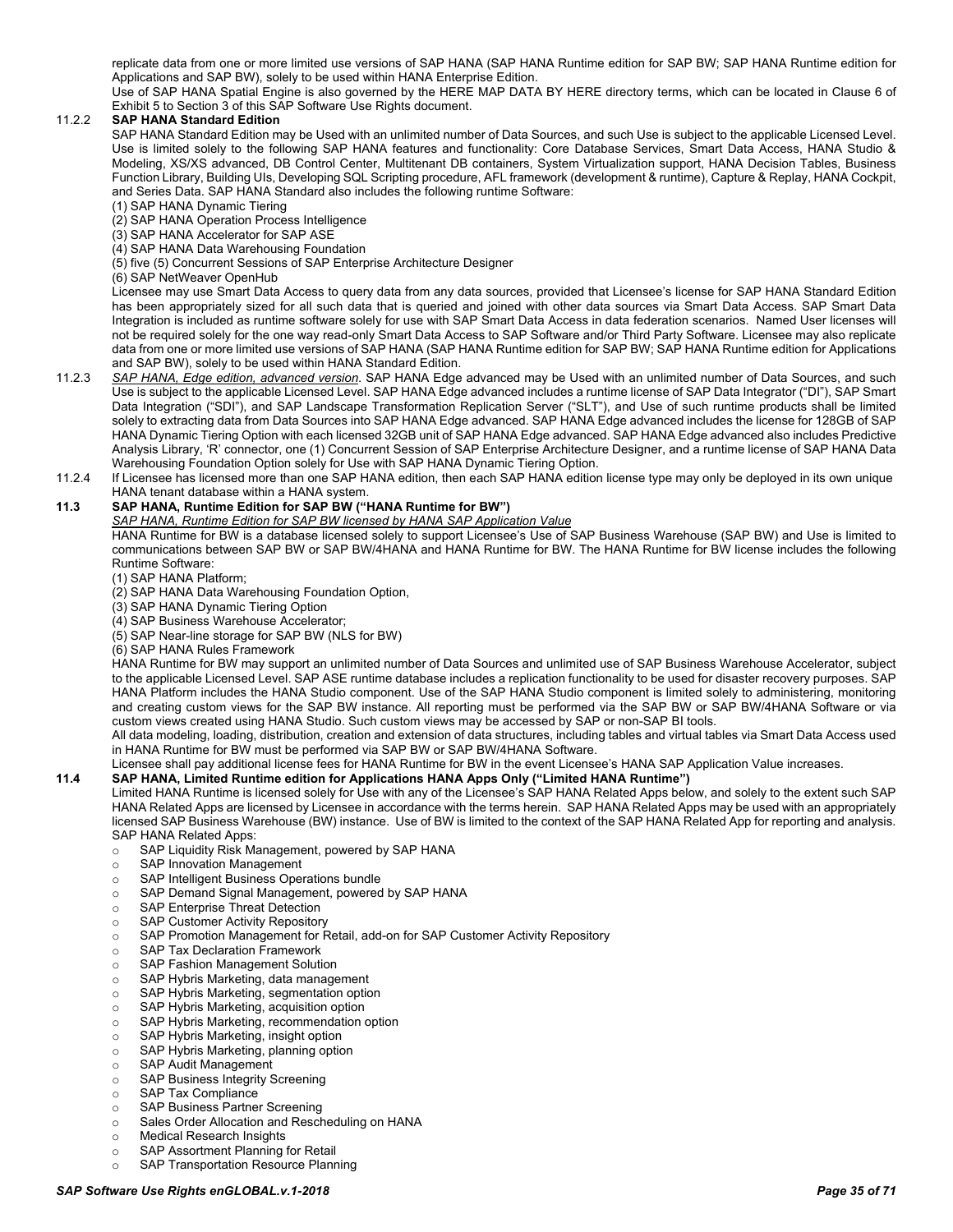- $\circ$  SAP Tax intelligence and Management by All Tax<br>  $\circ$  SAP Connected Health platform
- o SAP Connected Health platform<br>
SAP IT Operations Analytics
- SAP IT Operations Analytics
- o SAP Big Data Integrator by DigitalRoute
- o SAP Sales Insights for Retail
- 
- o intelligent traffic management traffic congestion management

*Runtime Software Rights*. The Limited HANA Runtime license includes the following Runtime Software:

- (1) SAP HANA Platform;
- (2) SAP Data Integrator ('DI");
- (3) SAP Smart Data Integration ("SDI");
- (4) SAP Landscape Transformation replication server ("SLT");
- (5) SAP ASE and MaxDB databases;
- (6) SAP HANA Data Warehousing Foundation Option;
- (7) SAP HANA Dynamic Tiering Option;
- (8) SAP Business Warehouse Accelerator;
- (9) SAP Near-line storage for SAP BW (NLS for BW);
- (10) SAP HANA Rules Framework;
- (11) SAP HANA Data Privacy Option.

SAP HANA Platform includes the HANA Studio component. All data modeling, distribution, creation and extension of data structures, including tables and virtual tables via Smart Data Access used in HANA REAB must be performed via the HANA Related Apps. Use of DI, SDI and SLT is limited solely to loading data into Limited HANA Runtime or SAP HANA Related Apps. Data may be loaded from an appropriately licensed Data Source via DI, SDI or SLT or via SAP HANA Related App interfaces. SDI may also be used with Smart Data Access in a data federation scenario.

Use of the SAP HANA Studio component is limited solely to administering, monitoring and creating custom views for the Limited HANA Runtime database instance. All reporting must be performed via the SAP HANA Related App or via custom views created using HANA Studio. Such custom views may be accessed by SAP or non-SAP BI tools.

NLS for BW includes a runtime license of (a) SAP IQ Enterprise Edition, (b) SAP IQ Enterprise Edition-Very Large Database Management Option and (c) SAP IQ Enterprise Edition-Unstructured Data Analytics Option, which may solely be used with SAP BW.

*SAP BusinessObjects Enterprise on Limited HANA Runtime*. When used as a runtime database for SAP BusinessObjects Enterprise, Limited HANA Runtime may be used (i) as a database for the Central Management Server (CMS) repository, (ii) as an audit database for the BI Platform, and (iii) as a platform by the SAP BusinessObjects Design Studio runtime for SAP HANA component.

SAP Data Hub on Limited HANA Runtime. When used as a runtime database for SAP Data Hub, Limited HANA Runtime may be used as a database via the SAP Data Hub application for the design, operations, management and monitoring of the SAP Data Hub Software.

The license fee Limited HANA Runtime is calculated on the basis of the HANA SAP Application Value for Licensee's. Licensee shall pay additional license fees for Limited HANA Runtime in the event Licensee's HANA SAP Application Value for the SAP HANA Related Apps increases.

Licensee acknowledges that Licensee may have to install a Limited HANA Runtime-compatible release of the HANA Related App in order to enable certain business functions or provide configuration as described above. Future releases of Limited HANA Runtime developed for Use with SAP HANA Related Apps may not be compatible with current releases and may not be available via the respective SAP Support offering. Technical migration from SAP HANA Related Apps to another release of the SAP HANA Related App to be used separately from Limited HANA Runtime database and/or to another database offering may not be possible.

#### <span id="page-35-0"></span>**11.5 SAP HANA Standard Edition Options**

The licensed quantity of the SAP HANA Standard Edition Option(s) must match licensed quantity of SAP HANA Standard Edition on Licensee's SAP HANA Standard Edition Deployment(s).

#### <span id="page-35-1"></span>11.5.1 **SAP HANA Data Privacy Option**

Use is limited solely to the SAP HANA Data Masking Engine.

# <span id="page-35-2"></span>11.5.2 **SAP HANA Information Management Option**

Includes SAP HANA Smart Data Integration and Smart Data Quality. It also includes Use rights for five (5) users of SAP Agile Data Preparation, on premise edition, IT governance option.

# <span id="page-35-3"></span>11.5.3 **SAP HANA Predictive Option**

Use is limited solely to the HANA PAL/R engine.

# <span id="page-35-4"></span>11.5.4 **SAP HANA Replication Option**

Includes the following Runtime Software: SAP Data Integrator, SAP Landscape Transformation Replication Server ("SLT"), SAP Replication Server, and SAP SQL Anywhere Advanced Edition. Use of such Runtime Software shall be limited solely to extracting data from Data Sources into SAP HANA or between multiple HANA database instances. Use of SAP SQL Anywhere Advanced Edition shall be limited solely to exchanging data between Data Sources and SAP HANA.

#### <span id="page-35-5"></span>11.5.5 **SAP HANA Search/Text Option**

Use is limited solely to the SAP HANA Search Engine and Text Analysis Engine.

### <span id="page-35-6"></span>11.5.6 **SAP HANA Spatial/Graph Option**

Use is limited solely to the SAP HANA Spatial Engine and Graph Engine. Use of SAP HANA Spatial Engine is also governed by the HERE MAP DATA BY HERE directory terms, which can be located in Clause 6 of Exhibit 5 to Section 3 of this SAP Software Use Rights document.

# <span id="page-35-7"></span>11.5.7 **SAP HANA Streaming Analytics Option**

The total number of cores across all machines on which SAP HANA Streaming Analytics may be installed and Used must not exceed 8 cores per 64GB of memory in the HANA system. Streaming Lite is included and can be integrated with SAP HANA Streaming Analytics project.

# <span id="page-35-8"></span>**11.6 SAP HANA Active/Active Read-Enabled Option**

SAP HANA use is limited to read operations only on the secondary, in SAP HANA system replication scenario. Customer must license an equal number of SAP HANA active/active read-enabled units to correspond to the number of SAP HANA units associated with the primary SAP HANA instance.

#### <span id="page-35-9"></span>**11.7 SAP Near-line storage for SAP BW and SAP BW/4HANA.**

SAP Near-line storage for SAP BW and SAP BW/4HANA includes a runtime license of SAP IQ Enterprise Edition, SAP IQ Enterprise Edition-Very Large Database Management Option and SAP IQ Enterprise Edition-Unstructured Data Analytics Option. Use of SAP IQ Enterprise Edition and SAP IQ Enterprise Edition-Unstructured Data Analytics Option is limited to a maximum of 32 cores each, solely for use with SAP BW or BW/4HANA.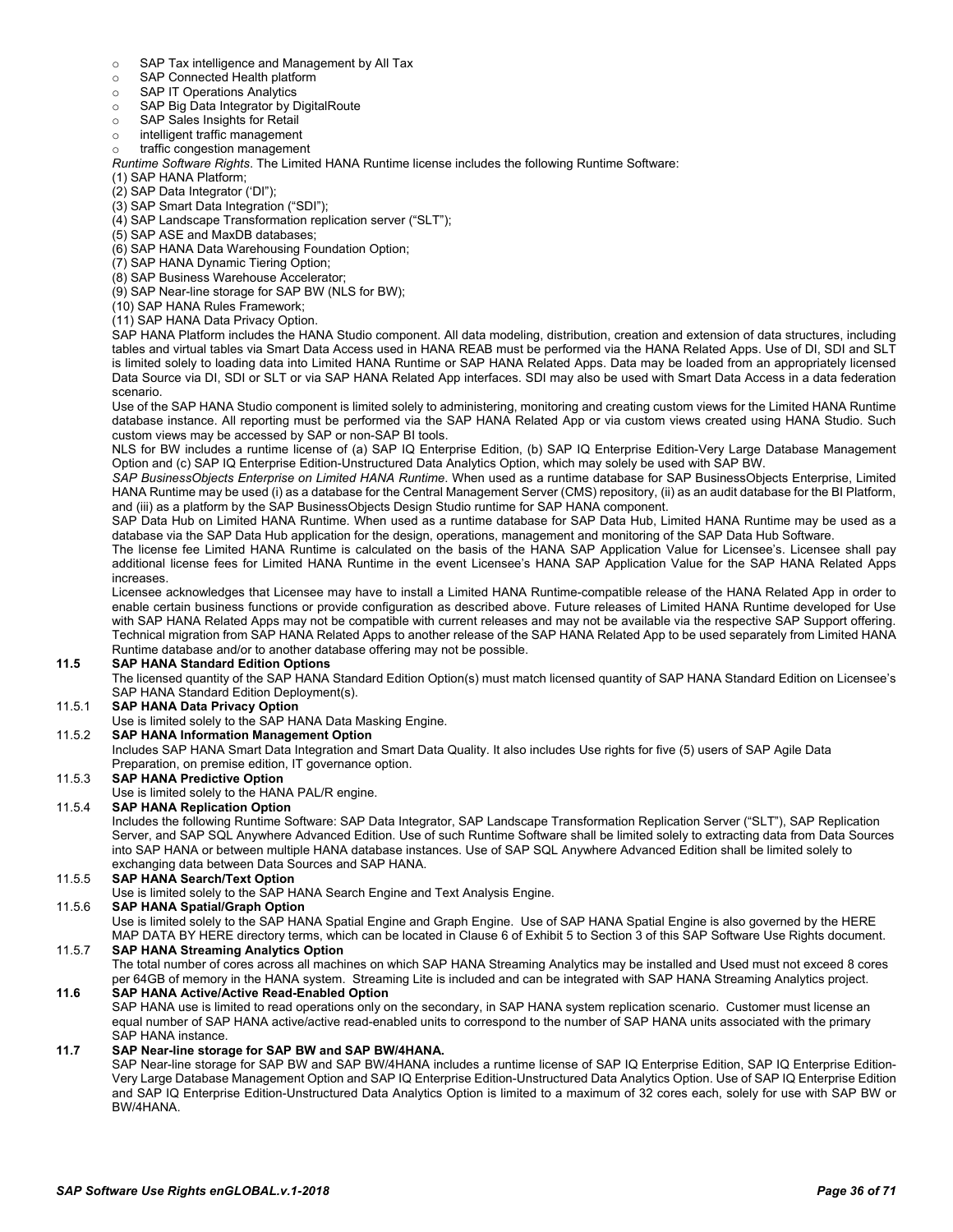# <span id="page-36-0"></span>**11.8 SAP HANA, Runtime Edition for Applications and SAP BW**

11.8.1 *SAP HANA Runtime Edition for Applications and SAP BW licensed by HANA SAP Application Value*.

SAP HANA Runtime Edition for Applications and SAP BW is a runtime database ("HANA REAB") licensed for Use in conjunction with Licensee's Use of Software and/or Third Party Software, and solely to the extent such Software components are licensed by Licensee ("HANA REAB Supported Software") in accordance with the terms herein.

*REAB Runtime Software Rights*. The HANA REAB license includes the following Runtime Software:

- (1) SAP HANA Platform;
- (2) SAP Data Integrator ('DI");
- (3) SAP Smart Data Integration ("SDI");
- (4) SAP Landscape Transformation replication server ("SLT");
- (5) SAP ASE and MaxDB databases;
- (6) SAP HANA Data Warehousing Foundation Option;
- (7) SAP HANA Dynamic Tiering Option;
- (8) SAP Business Warehouse Accelerator;
- (9) SAP Near-line storage for SAP BW (NLS for BW);
- (10) SAP HANA Rules Framework;
- (11) SAP HANA Data Privacy Option.

SAP HANA Platform includes the HANA Studio component. All data modeling, distribution, creation and extension of data structures, including tables and virtual tables via Smart Data Access used in HANA REAB must be performed via the HANA REAB Supported Software. Use of DI, SDI and SLT is limited solely to loading data into HANA REAB or HANA REAB Supported Software. Data may be loaded from an appropriately licensed Data Source via DI, SDI or SLT or via HANA REAB Supported Software interfaces. SDI may also be used with Smart Data Access in a data federation scenario.

Use of the SAP HANA Studio component is limited solely to administering, monitoring and creating custom views for the HANA REAB database instance. All reporting must be performed via the HANA REAB Supported Software or via custom views created using HANA Studio. Such custom views may be accessed by SAP or non-SAP BI tools.

NLS for BW includes a runtime license of (a) SAP IQ Enterprise Edition, (b) SAP IQ Enterprise Edition-Very Large Database Management Option and (c) SAP IQ Enterprise Edition-Unstructured Data Analytics Option, which may solely be used with SAP BW.

*SAP BusinessObjects Enterprise on REAB*. When used as a runtime database for SAP BusinessObjects Enterprise, HANA REAB may be used (i) as a database for the Central Management Server (CMS) repository, (ii) as an audit database for the BI Platform, and (iii) as a platform by the SAP BusinessObjects Design Studio runtime for SAP HANA component.

*SAP Data Hub on HANA REAB*. When used as a runtime database for SAP Data Hub, HANA REAB may be used as a database via the SAP Data Hub application for the design, operations, management and monitoring of the SAP Data Hub Software.

The license fee for HANA REAB is calculated on the basis of the HANA SAP Application Value for Licensee's HANA REAB Supported Software. Licensee shall pay additional license fees for HANA REAB in the event Licensee's HANA SAP Application Value increases.

Licensee acknowledges that Licensee may have to install a HANA REAB-compatible release of the HANA REAB Supported Software in order to enable certain business functions or provide configuration as described above. Future releases of HANA REAB developed for Use with HANA REAB Supported Software may not be compatible with current releases and may not be available via the respective SAP Support offering. Technical migration from HANA REAB Supported Software to another release of the Software and/or Third Party Software as used separately from HANA REAB and/or to another database offering may not be possible.

#### 11.8.2 *SAP HANA Runtime Edition for Applications and SAP BW –Partial licensed by HANA SAP Application Value* ("HANA REAB-Partial")

The license fee for HANA REAB-Partial is calculated on the basis of the HANA SAP Application Value for Licensee's HANA REAB Supported Software (defined below).

"HANA REAB-Partial licensed for Use in conjunction with Licensee's Use of Software and/or Third Party Software, and solely to the extent such Software components are licensed by Licensee ("HANA REAB Supported Software") in accordance with the terms herein. *HANA REAB- Partial Runtime Software Rights*. The HANA REAB - Partial license includes the following Runtime Software:

(1) SAP HANA Platform;

- (2) SAP Data Integrator ('DI");
- (3) SAP Smart Data Integration ("SDI");
- (4) SAP Landscape Transformation replication server ("SLT");
- (5) SAP ASE and MaxDB databases;
- (6) SAP HANA Data Warehousing Foundation Option;
- (7) SAP HANA Dynamic Tiering Option;
- (8) SAP Business Warehouse Accelerator;
- (9) SAP Near-line storage for SAP BW (NLS for BW);
- (10) SAP HANA Rules Framework;
- (11) SAP HANA Data Privacy Option.

SAP HANA Platform includes the HANA Studio component. All data modeling, distribution, creation and extension of data structures, including tables and virtual tables via Smart Data Access used in HANA REAB must be performed via the HANA REAB Supported Software. Use of DI, SDI and SLT is limited solely to loading data into HANA REAB or HANA REAB Supported Software Data may be loaded from an appropriately licensed Data Source via DI, SDI or SLT or via HANA REAB Supported Software interfaces. SDI may also be used with Smart Data Access in a data federation scenario.

Use of the SAP HANA Studio component is limited solely to administering, monitoring and creating custom views for the HANA REAB database instance. All reporting must be performed via the HANA REAB Supported Software or via custom views created using HANA Studio. Such custom views may be accessed by SAP or non-SAP BI tools.

NLS for BW includes a runtime license of (a) SAP IQ Enterprise Edition, (b) SAP IQ Enterprise Edition-Very Large Database Management Option and (c) SAP IQ Enterprise Edition-Unstructured Data Analytics Option, which may solely be used with SAP BW.

*SAP BusinessObjects Enterprise on SAP REAB- Partial*. When used as a runtime database for SAP BusinessObjects Enterprise, HANA REAB - Partial may be used (i) as a database for the Central Management Server (CMS) repository, (ii) as an audit database for the BI Platform, and (iii) as a platform by the SAP BusinessObjects Design Studio runtime for SAP HANA component.

*SAP Data Hub on HANA REAB-Partial*. When used as a runtime database for SAP Data Hub, HANA REAB-Partial may be used as a database via the SAP Data Hub application for the design, operations, management and monitoring of the SAP Data Hub Software. Licensee acknowledges that Licensee may have to install a HANA REAB-Partial -compatible release of the HANA REAB Supported Software in order to enable certain business functions or provide configuration as described above. Future releases of HANA REAB-Partial developed for Use with HANA REAB Supported Software may not be compatible with current releases and may not be available via the respective SAP Support offering. Technical migration from HANA REAB Supported Software to another release of the Software and/or Third Party Software as used separately from HANA REAB-Partial and/or to another database offering may not be possible.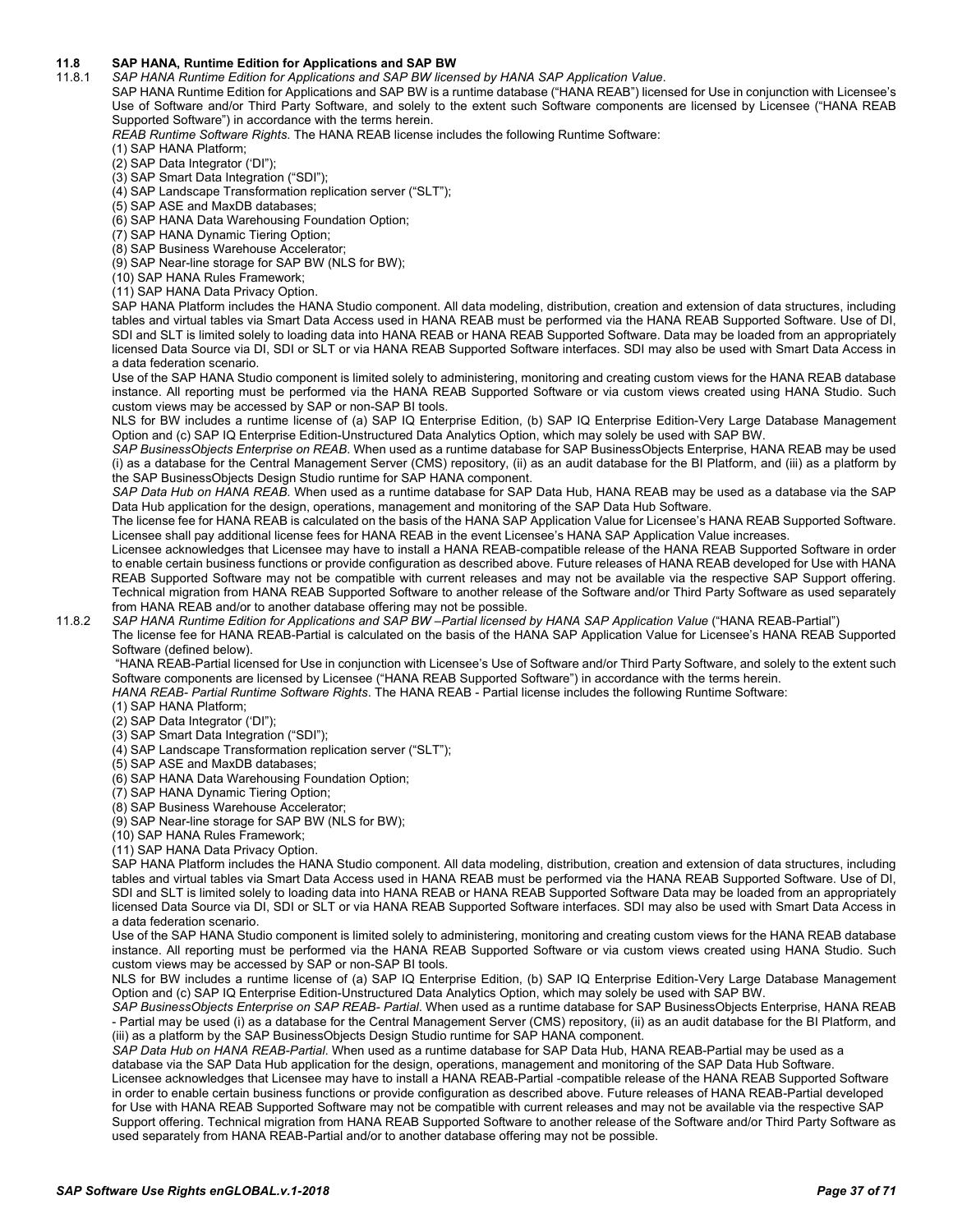#### <span id="page-37-0"></span>**11.9 Terms of use for Twitter API contained within SAP HANA, Enterprise Edition; SAP HANA, Runtime edition for Applications and SAP BW; and SAP HANA, Information Management Option** The following shall apply to SAP HANA, Enterprise Edition; SAP HANA, Runtime edition for Applications and SAP BW; and SAP HANA, Information Management Option: Use of the Twitter API is subject to the Third Party Web Service terms contained in Exhibit 7 of these Use **Terms**

- <span id="page-37-1"></span>**12 FOCUSED BUSINESS SOLUTIONS. 12.1** If licensed Software is identified as a Focused Business Solution ("FBS Software"), special support strategy and conditions apply. SAP Support for FBS Software shall be provided in accordance with the applicable SAP Support terms as amended by the then current support strategy and conditions found at http://service.sap.com/fbs/availability (inclusive of any successor site(s) made known by SAP, the "Strategy & Conditions Site").
- **12.2** The Strategy & Conditions Site is hereby amended to include the following terms:<br>12.2.1 FBS Software requires as a prerequisite to its Use and installation a specific ve
- FBS Software requires, as a prerequisite to its Use and installation, a specific version (e.g. release, service level pack, and/or enhancement pack) of certain SAP Software (the "Base Software"), which is identified on the Strategy & Conditions Site and must be separately licensed and installed by Licensee.
- 12.2.2 In the future, should SAP elect, in its sole and exclusive discretion, to make new release(s) of FBS Software commercially available as part of SAP Support, such new release(s) may (a) differ functionally, (b) have different supported language(s) and/or (c) have different Base Software requirements from prior FBS Software release(s).
- 12.2.3 Mainstream and extended maintenance dates for FBS Software are targets, and therefore subject to change by SAP.
- 12.2.4 In no event will maintenance or extended maintenance for any FBS Software release be provided following the expiration or termination of mainstream or extended (as applicable) maintenance on the underlying Base Software.

# <span id="page-37-2"></span>**13 REPEATABLE CUSTOM SOLUTION ("RCS") SOFTWARE.**

- **13.1** The RCS requires, as a prerequisite to its Use and installation, a specific version (such as release, service level pack, and/or enhancement pack) of certain SAP Software (the "Base Software") which is identified by SAP, along with specific Use conditions under <https://service.sap.com/rcs/availability> (the "RCS Strategy & Conditions Site") and/or the Documentation. Special support strategy and conditions apply for RCS Software. SAP and Licensee agree that Support for RCS Software shall be provided as set forth in the pplicable SAP Product Specific Support Schedule for RCS found at the RCS Strategy & Conditions site.
- **13.2** RCS is not SAP standard software and in its current state a RCS may not meet all SAP standards including but not limited to language or country version, available version, supported operating systems, or database. Licensee must fully test the RCS before using it in live operation. The standard language in which the RCS and its Documentation will be provided is English. SAP reserves the right to release individual versions of the RCS or its Documentation in additional languages. SAP has no obligation to transfer any functionality licensed under this agreement into SAP's standard software, nor shall SAP be obliged to make the RCS compatible with new releases or versions of the Base Software.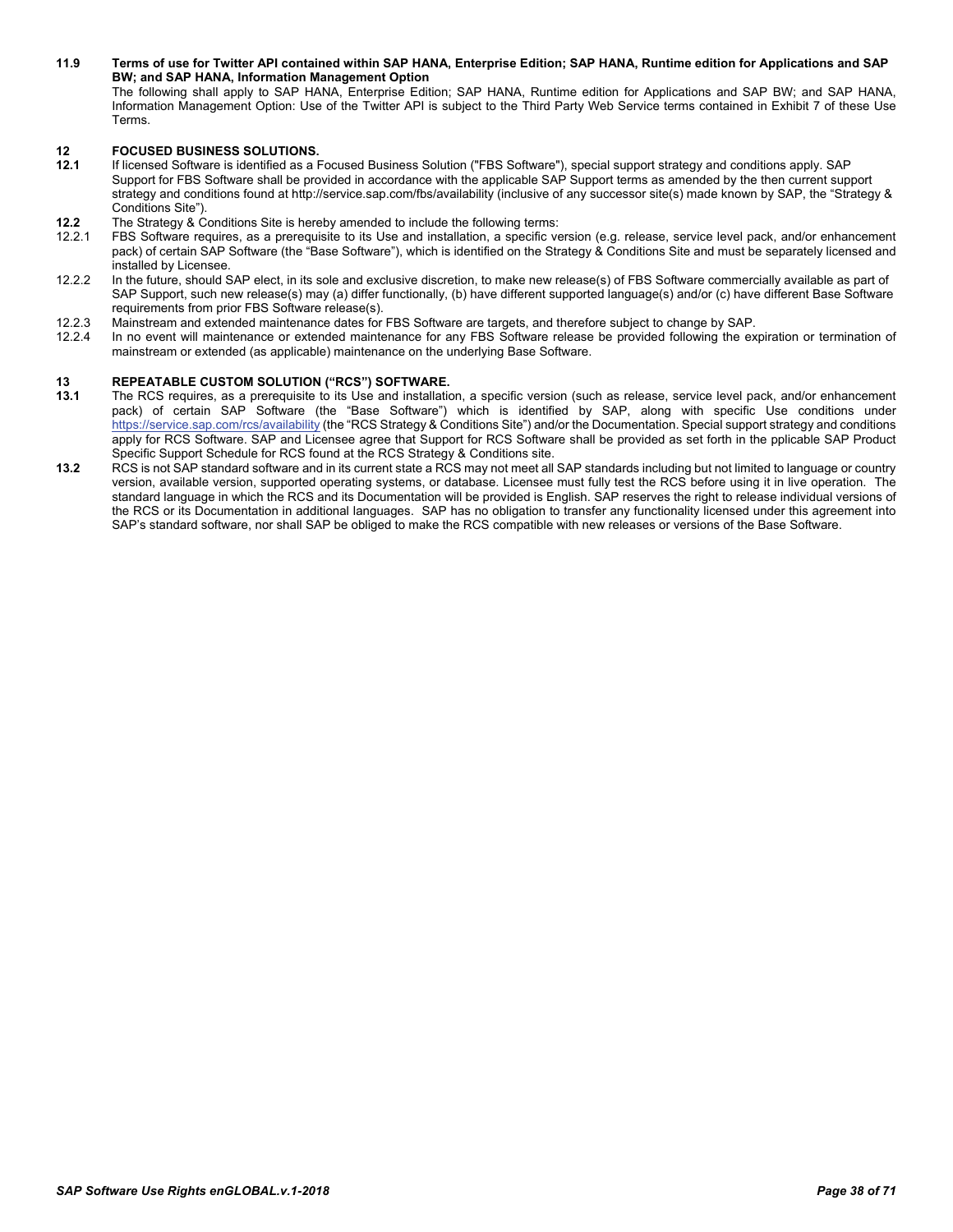#### **Exhibit 4 - Pass Through Terms for Third Party Databases**

<span id="page-38-0"></span>SAP may deliver SAP software containing a database product where the end user is not entitled to use the database unless he/she has acquired the requisite number of licenses from the database vendor or its authorized distributor. Such deliveries are reported to the database vendor.

# **Conditions for the use of ORACLE® Database Software when licensed from SAP**

- **1. Copyright**
- 1.1 The comprehensive copyright to Oracle software is the sole property of the Oracle Corporation, Redwood Shores, CA, USA.
- 1.2 Third party database applications for system administration, monitoring and management may directly access the Oracle database.
- 1.3 The customer shall only use the Oracle software in connection with the SAP Software and only for the purposes of its own internal data processing which includes access of third party user such as contractor, supply chain vendor or supplier, customer, or third party individual authorized by the customer. It is allowed to customize the SAP software or to create additional functionality, new applications, or to support third party database applications which only interface with them (example: via RFC, BAPI) Third party database applications or new functionality or new applications which may directly access the Oracle database or indirectly access information contained therein are not allowed.
- 1.4 The customer shall assign the Oracle software only to wholly owned or majority owned subsidiaries. Assignment to competitors of Oracle is prohibited.
- 1.5 In view of its limited rights of use, the customer shall neither modify, decompile nor reverse engineer the Oracle software except and to the extent that it is expressly permitted by applicable law.
- 1.6 The Oracle software may only be used in the country or countries for which the customer has acquired a license. The customer hereby undertakes to adhere to all regulations of the US Department of Commerce and the American export authorities.
- 1.7 The use of Oracle software for the planning, production, control or monitoring of nuclear power stations, air traffic, means of mass transportation or medical equipment is not permitted, unless such use is limited to commercial or purely administrative applications.
- 1.8 The customer is not entitled to receive the source code for the Oracle software.<br>2 Other Conditions

#### **2. Other Conditions**

2.1 The publication of benchmark tests for the Oracle software is not permitted.

#### **Conditions for the Use of the Microsoft SQL-Server Enterprise Edition**

#### *Conditions for the Use of the Microsoft SQL-Server when licensed by SAP*

IMPORTANT NOTE: These "Conditions for the Use of the Microsoft SQL-Server when licensed by SAP" apply to Microsoft SQL Server Enterprise Edition version 2014 (or subsequent versions) not only for new licenses but also for any prior licenses of Microsoft SQL-Server Enterprise Edition licensed under an agreement with any SAP entity or SAP authorized reseller.

For the purpose of this Section "Integrated Application" shall be defined as SAP software integrating the Microsoft SQL Server Database.

The Microsoft SQL Server Database may contain the following software:

"Server Software" provides services or functionality on your server (your computers capable of running the Server Software are "Servers");

"Client Software" allows an electronic device ("Device") to access or utilize the Server Software.<br>1 OVERVIEW

#### **1. OVERVIEW**

- 1.1 **Software**. The software includes
	- server software, and
	- additional software that may only be used with the server software directly, or indirectly through other additional software.
- 1.2 **License Model**. The software is licensed by SAP based on the unified solution and the number of users of that unified solution.
- 1.3 **Licensing Terminology**.
	- **Instance**. You may create an "instance" of the software by executing the software's setup or install procedure. You also create an instance of the software by duplicating an existing instance. References to the "software" in this agreement include "instances" of the software.
	- **Run an Instance**. You "run an instance" of the software by loading it into memory and executing one or more of its instructions. Once running, an instance is considered to be running (whether or not its instructions continue to execute) until it is removed from memory.
	- **Operating System Environment ("OSE")**. An "operating system environment" or "OSE" is
		- all or part of an operating system instance, or all or part of a virtual (or otherwise emulated) operating system instance which enables separate machine identity (primary computer name or similar unique identifier) or separate administrative rights; and
		- ii. Instances of applications, if any, configured to run on the operating system instance or part identified above.
		- A physical hardware system can have either or both of the following:
	- one physical operating system environment;
	- one or more virtual operating system environments.
	- A physical operating system environment is configured to run directly on a physical hardware system. The operating system instance used to run hardware virtualization software or to provide hardware virtualization services (e.g. Microsoft virtualization technology or similar technologies) is considered part of the physical operating system environment.
	- A virtual operating system environment is configured to run on a virtual (or otherwise emulated) hardware system.
	- **Server**. A "server" is a physical hardware system capable of running server software. A hardware partition or blade is considered to be a separate server.
	- **Server Farm**. A "server farm" is any data center or group of data centers owned by you and under your day-to-day operational control.
	- Unified Solution. A "unified solution" means a software application licensed to you by SAP, which includes the software licensed under this agreement, adds significant and primary functionality to such software, and may include software acquired from a third party delivered and licensed by SAP.

#### **2. USE RIGHTS**.

Your rights to use the software are set forth in the license granted by SAP to you to use the unified solution at specific site(s), to run your internal business operations (including back up and passive disaster recovery), and to provide internal training and testing for such internal business operations, unless and until such license expires or is terminated.

#### **3. ADDITIONAL LICENSING REQUIREMENTS AND/OR USE RIGHTS**.

- 3.1 Runtime-Restricted Use Software. The software is "Runtime-Restricted Use" software; as such, it may only be used to run the unified solution and only as part of the unified solution. The software may not be used either (i) to develop any new software applications, (ii) in conjunction with any software applications, databases or tables other than those contained in the Unified Solution, and/or (iii) as a standalone software application. The foregoing provision, however, does not prohibit you from using a tool to run queries or reports from existing tables. For clarity, you may use tools provided as part of the unified solution to create new tables during the unified solution set up and/or customization so long as the resulting tables will only be used with and/or as part of the unified solution itself.
- 3.2 **SQL Server Reporting Services Map Report Item**. Power View and SQL Reporting Services Map Item both include use of Bing Maps. You may only use the content provided through Bing Maps, including geocodes, within Power View or SQL Reporting Services Map Item. Your use of Bing Maps is also governed by the Bing Maps End User Terms of Use available at go.microsoft.com/?linkid=9710837 and the Bing Maps Privacy Statement available at go.microsoft.com/fwlink/?LinkID=248686.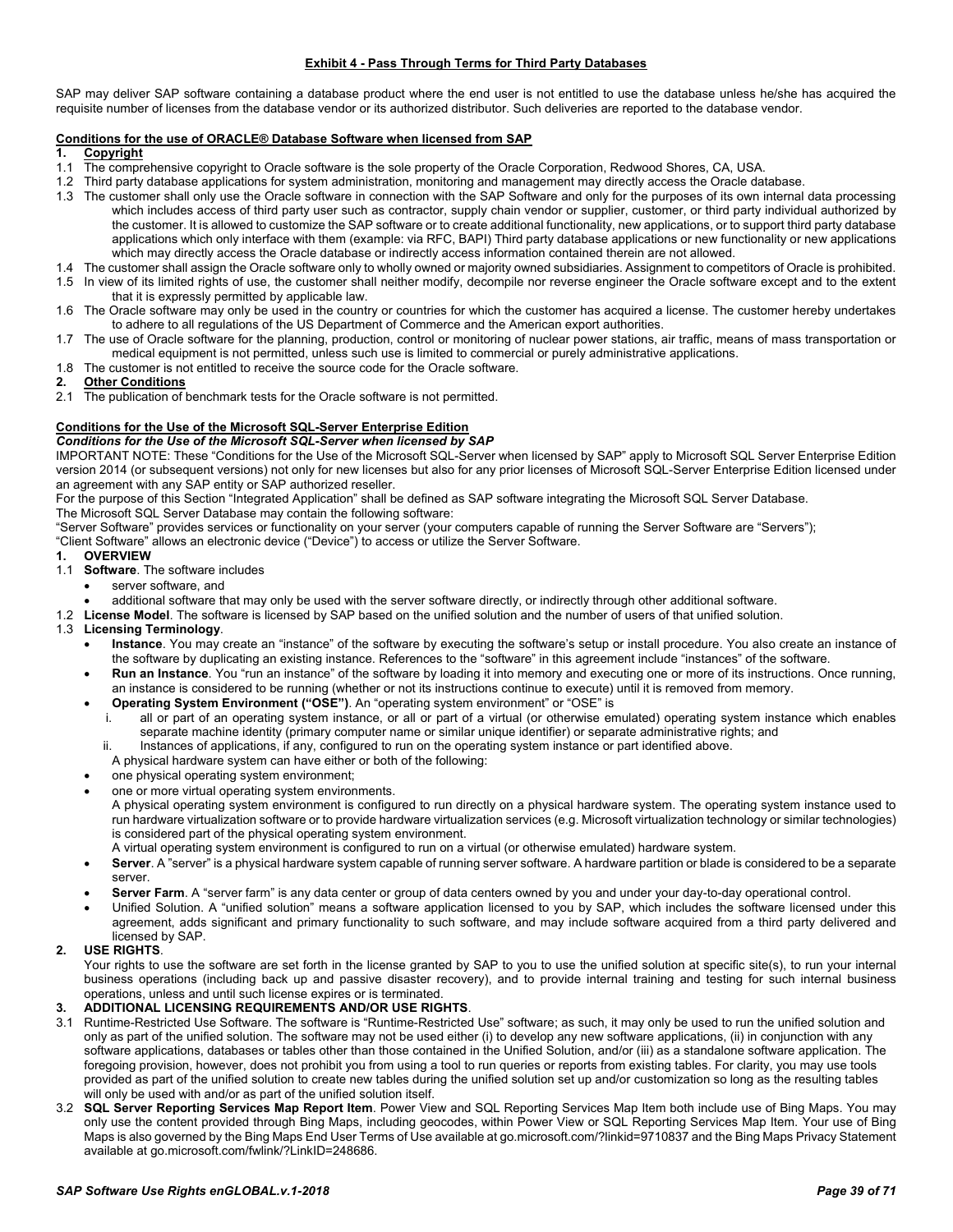- 3.3. **Use of Software Within and Across Server Farms**. You may use the software on servers located within and across your server farm if and for so long as the software is only used with and as a part of the unified solution.
- 3.4 **Outsourcing Company**. You may enter into an agreement with a third party that provides operational services or support services to you, including but not limited to network management, application management, or data center management services (including operation, maintenance and control of server hardware in a data center ("outsourcing company") to install or cause to be installed the unified solution on servers owned, operated, maintained and controlled by the outsourcing company, provided that: (i) all such server hardware on which the unified solution has been installed is and continuously remains physically dedicated to running the unified solution solely for the benefit and use by you and (ii) you have entered into to a written agreement that protects the unified solutions and the software on commercially reasonable terms. Regardless of the physical location of the server hardware containing the software, you remain fully responsible for all of your obligations under this agreement, including any unauthorized use or distribution of the software that results from any act or omission of the outsourcing company. The outsourcing company must agree to the terms of this agreement in a signed writing. You may only grant the outsourcing company access to the software in order to perform operational and/or support services (including but not limited to software maintenance, patch updating, integration, etc.) for you, and the outsourcing company may not access or use the software for any other purpose.
- 3.5 **Virtualization**. With respect to any server for which you have acquired the requisite licenses, you may run any number of instances of the server software in any number of physical and/or virtual OSEs whether on servers within your server farm or on servers owned and managed by an outsourcing company pursuant to Section 3.4 (above).
- 3.6 **Fail-over Server**. You may create and maintain passive fail-over instances in a separate OSE for temporary support on a server other than your production server, whether on servers within your server farm or on servers owned and managed by an outsourcing company pursuant to Section 3.4 (above).
- **4. THIRD PARTY NOTICES**. The software may include third party code, that Microsoft, not the third party, licenses to you under the terms set forth in this agreement. Notices, if any, for any third party code are included for your information only. Additionally, any third party scripts, linked to, called or referenced from this software, are licensed to you by the third parties that own such code, not by Microsoft, see ASP.NET Ajax CDN Terms of Use: www.asp.net/ajaxlibrary/CDN.ashxthat program.
- **5. INTERNET-BASED SERVICES**. Microsoft provides Internet-based services with the software. It may change or cancel them at any time.
- **6.** BENCHMARK TESTING**. You must obtain Microsoft's prior written approval to disclose to a third party the results of any benchmark test of the software.** However, this does not apply to the Microsoft .NET Framework (see below).
- **7. .NET FRAMEWORK SOFTWARE**. The software contains Microsoft .NET Framework software. This software is part of Windows. The license terms for Windows apply to your use of the .NET Framework software.
- **8. MICROSOFT .NET FRAMEWORK BENCHMARK TESTING**. The software includes one or more components of the .NET Framework (".NET Components"). You may conduct internal benchmark testing of those components. You may disclose the results of any benchmark test of those components, provided that you comply with the conditions set forth at go.microsoft.com/fwlink/?LinkID=66406. Notwithstanding any other agreement you may have with Microsoft, if you disclose such benchmark test results, Microsoft shall have the right to disclose the results of benchmark tests it conducts of your products that compete with the applicable .NET Component, provided it complies with the same conditions set forth at go.microsoft.com/fwlink/?LinkID=66406.
- **9. SCOPE OF LICENSE**. The software is licensed, not sold. Unless applicable law gives you more rights, SAP and Microsoft reserve all other rights not expressly granted under this agreement, whether by implication, estoppel or otherwise. In doing so, you must comply with any technical limitations in the software that only allow you to use it in certain ways. You may not
	- work around any technical limitations in the software;
	- reverse engineer, decompile or disassemble the software, except and only to the extent that applicable law expressly permits, despite this limitation;
	- make more copies of the software than specified in this agreement or allowed by applicable law, despite this limitation;
	- publish the software, including any application programming interfaces included in the software, for others to copy;
	- share or otherwise distribute documents, text or images created using the software Data Mapping Services features;
	- rent, lease or lend the software; or
	- use the software for commercial software hosting services.
	- You also may not remove, minimize, block or modify any logos, trademarks, copyright, digital watermarks, or other notices of Microsoft or its suppliers that are included in the software, including any content made available to you through the software. Rights to access the software on any device do not give you any right to implement Microsoft patents or other Microsoft intellectual property in software or devices that access that device.
- **10. BACKUP COPY**. You may make one backup copy of the software media. You may use it only to create instances of the software.
- **11. DOCUMENTATION**. Any person that has valid access to your computer or internal network may copy and use the documentation for your internal, reference purposes.
- **12. NOT FOR RESALE SOFTWARE**. You may not sell software marked as "NFR" or "Not for Resale."
- **13. ACADEMIC EDITION SOFTWARE**. You must be a "Qualified Educational User" to use software marked as "Academic Edition" or "AE." If you do not know whether you are a Qualified Educational User, visit www.microsoft.com/education or contact the Microsoft affiliate serving your country.
- **14. TRANSFER TO A THIRD PARTY**. The first user of the software may transfer it and this agreement directly to another end user as part of a transfer of the integrated software turnkey application or suite of applications (the "Unified Solution") delivered to you by or on behalf of the SAP solely as part of the Unified Solution. Before the transfer, that end user must agree that this agreement applies to the transfer and use of the software. The first user may not retain any instances of the software unless that user also retains another license for the software.
- **15. EXPORT RESTRICTIONS**. The software is subject to United States export laws and regulations. You must comply with all domestic and international export laws and regulations that apply to the software. These laws include restrictions on destinations, end users and end use. For additional information, see www.microsoft.com/exporting.
- **16. ENTIRE AGREEMENT**. This agreement and the terms for supplements, updates, Internet-based services that you use, are the entire agreement for the software.
- **17. LEGAL EFFECT**. This agreement describes certain legal rights. You may have other rights under the laws of your state or country. You may also have rights with respect to the SAP from whom you acquired the software. This agreement does not change your rights under the laws of your state or country if the laws of your state or country do not permit it to do so.
- **18. NOT FAULT TOLERANT. THE SOFTWARE IS NOT FAULT TOLERANT. SAP HAS INDEPENDENTLY DETERMINED HOW TO USE THE SOFTWARE IN THE INTEGRATED SOFTWARE APPLICATION OR SUITE OF APPLICATIONS THAT IT IS LICENSING TO YOU, AND MICROSOFT HAS RELIED ON SAP TO CONDUCT SUFFICIENT TESTING TO DETERMINE THAT THE SOFTWARE IS SUITABLE FOR SUCH USE**.
- **19. NO WARRANTIES BY MICROSOFT. YOU AGREE THAT IF YOU HAVE RECEIVED ANY WARRANTIES WITH REGARD TO EITHER (A) THE SOFTWARE, OR (B) THE SOFTWARE APPLICATION OR SUITE OF APPLICATIONS WITH WHICH YOU ACQUIRED THE SOFTWARE, THEN THOSE WARRANTIES ARE PROVIDED SOLELY BY THE SAP AND DO NOT ORIGINATE FROM, AND ARE NOT BINDING ON, MICROSOFT**.
- **20. NO LIABILITY OF MICROSOFT FOR CERTAIN DAMAGES. TO THE MAXIMUM EXTENT PERMITTED BY APPLICABLE LAW, MICROSOFT SHALL HAVE NO LIABILITY FOR ANY INDIRECT, SPECIAL, CONSEQUENTIAL OR INCIDENTAL DAMAGES ARISING FROM OR IN CONNECTION WITH THE USE OR PERFORMANCE OF THE SOFTWARE OR THE SOFTWARE APPLICATION OR SUITE OF APPLICATIONS**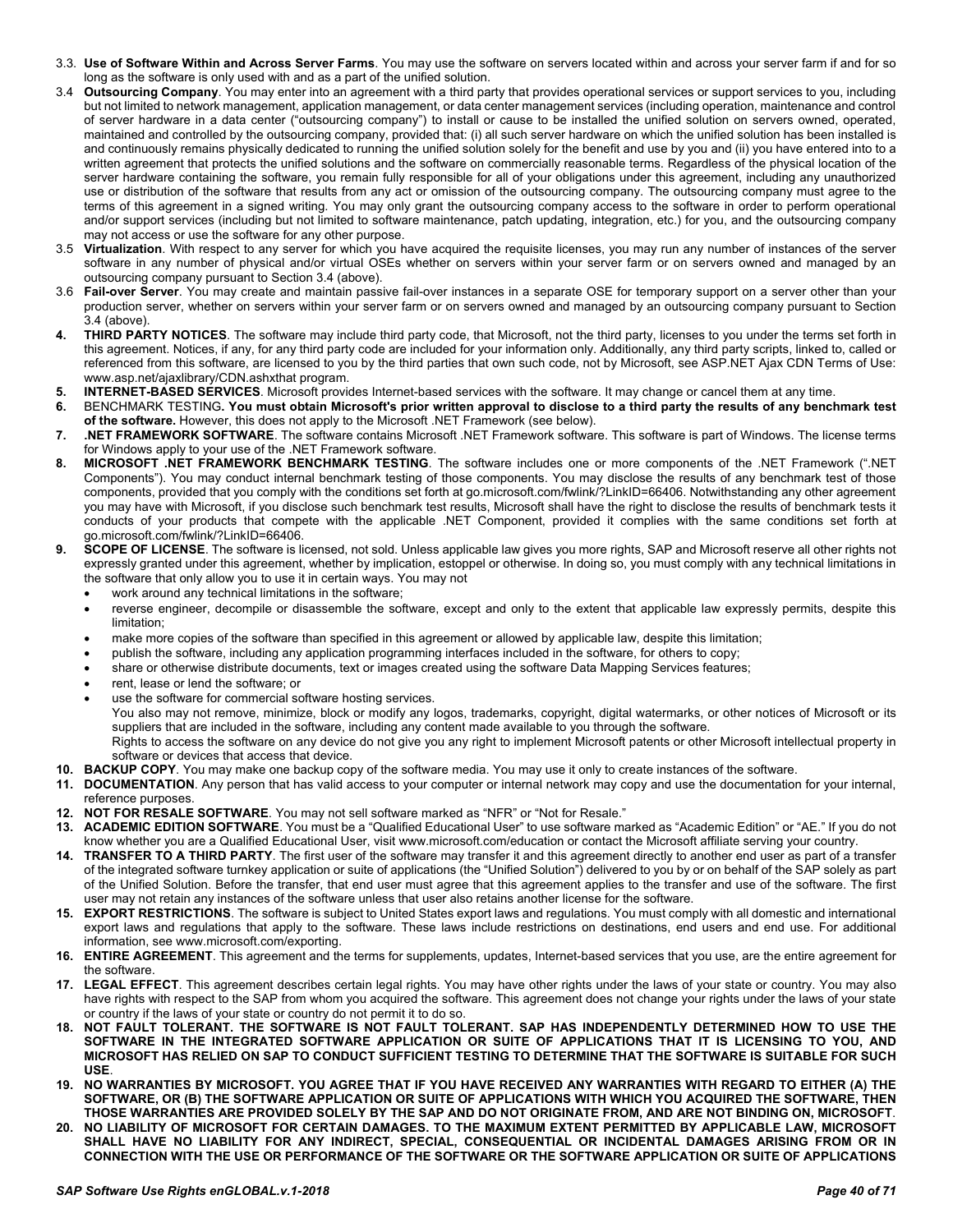**WITH WHICH YOU ACQUIRED THE SOFTWARE, INCLUDING WITHOUT LIMITATION, PENALTIES IMPOSED BY GOVERNMENT. THIS LIMITATION WILL APPLY EVEN IF ANY REMEDY FAILS OF ITS ESSENTIAL PURPOSE. IN NO EVENT SHALL MICROSOFT BE LIABLE FOR ANY AMOUNT IN EXCESS OF TWO HUNDRED FIFTY U.S. DOLLARS (US\$250.00)**.

**21. FOR AUSTRALIA ONLY. In this paragraph, "goods" refers to the software for which Microsoft provides the express warranty. Our goods come with guarantees that cannot be excluded under the Australian Consumer Law. You are entitled to a replacement or refund for a major failure and compensation for any other reasonably foreseeable loss or damage. You are also entitled to have the goods repaired or replaced if the goods fail to be of acceptable quality and the failure does not amount to a major failure. Goods presented for repair may be replaced by refurbished goods of the same type rather than being replaced. Refurbished parts may be used to repair the goods**.

Microsoft, SQL Server and Windows are registered trademarks of Microsoft Corporation in the United States and/or other countries.

#### **Conditions for the Use of the Microsoft SQL-Server when previously licensed by Microsoft or Microsoft Distributor**

The SAP software containing a copy of the Microsoft SQL-Server, which has been integrated or installed as a component of this SAP software. All Microsoft products are subject to the terms of the Microsoft License Agreement with end users which is included in the software package or the license agreements shipped with the Microsoft SQL-Server. An exception hereto is that the functionality of a Microsoft product as an integrated part of an SAP solution can differ from the functionality of a non-integrated Microsoft product. All inquiries relating to the functionality or performance of the SAP solution with Microsoft products should therefore be addressed to SAP and not to Microsoft. The SAP product does not contain a license for the integrated Microsoft product. You are therefore not entitled to use the copy of the Microsoft SQL-Server contained in this product and you will not receive a license for such use unless you have acquired or otherwise have at your disposal the same number of client/server licenses as user licenses acquired for the SAP software. By concluding this contract with SAP you represent and warrant that you have previously acquired a Microsoft license for SQL-Server end users and to conclude a corresponding license agreement.

When SAP delivers an updated version of the SAP software containing an updated version of the integrated Microsoft product, the end user is not entitled to use the updated version of the Microsoft product unless he/she has acquired the requisite number of client/server licenses from an authorized Microsoft distributor.

#### **Conditions for Use of Third Party Databases with SAP Business One Software Conditions for the Use of Microsoft SQL Server 2014, Standard Edition (Core-based Runtime and Server CAL Runtime) Software**

IMPORTANT NOTE: These "Conditions for the Use of the Microsoft SQL Server 2014, Standard Edition" apply to Microsoft SQL Server Standard Edition version 2014 (or subsequent versions) not only for new licenses but also for any prior licenses of Microsoft SQL-Server Standard Edition licensed under an agreement with any SAP entity or SAP authorized reseller.

These license terms are an agreement between the licensor of the software application or suite of applications with which you acquired the Microsoft software ("Licensor") and you. Please read them. They apply to the software named above, which includes the media on which you received it, if any. The terms also apply to any Microsoft

- updates,
- supplements, and
- Internet-based services

for this software, unless other terms accompany those items. If so, those terms apply. Microsoft Corporation or one of its affiliates (collectively, "Microsoft") has licensed the software to the Licensor.

**BY USING THE SOFTWARE, YOU ACCEPT THESE TERMS. IF YOU DO NOT ACCEPT THEM, DO NOT USE THE SOFTWARE. INSTEAD, RETURN IT TO PLACE OF PURCHASE FOR A REFUND OR CREDIT.**

#### **These terms supersede any electronic terms which may be contained within the software. If any of the terms contained within the software conflict with these terms, these terms will control.**

**IMPORTANT NOTICE: AUTOMATIC UPDATES TO PREVIOUS VERSIONS OF SQL SERVER.** If this software is installed on servers or devices running any supported editions of SQL Server prior to SQL Server 2014 (or components of any of them) this software will automatically update and replace certain files or features within those editions with files from this software. This feature cannot be switched off. Removal of these files may cause errors in the software and the original files may not be recoverable. By installing this software on a server or device that is running such editions you consent to these updates in all such editions and copies of SQL Server (including components of any of them) running on that server or device.

#### **IF YOU COMPLY WITH THESE LICENSE TERMS, YOU HAVE THE RIGHTS BELOW FOR EACH SERVER YOU PROPERLY LICENSE.**

- **1. OVERVIEW.**
	- **1.1 Software.** The software includes
		- server software, and
		- additional software that may only be used with the server software directly, or indirectly through other additional software.
	- **1.2 License Model.** The software is licensed based on either the:
		- **Core License Model** the number of physical and/or virtual cores in the server; or
		- **Server + Client**  the number of operating system environments (OSEs) in which the server software is run, and the number of devices and users that access instances of server software.
	- **1.3 Licensing Terminology.**
		- **Instance.** You create an "instance" of the software by executing the software's setup or install procedure. You also create an instance of the software by duplicating an existing instance. References to the "software" in this agreement include "instances" of the software.
		- **Run an Instance.** You "run an instance" of the software by loading it into memory and executing one or more of its instructions. Once running, an instance is considered to be running (whether or not its instructions continue to execute) until it is removed from memory.
			- **Operating System Environment ("OSE").** An "operating system environment" or "OSE" is
				- (i) all or part of an operating system instance, or all or part of a virtual (or otherwise emulated) operating system instance which enables separate machine identity (primary computer name or similar unique identifier) or separate administrative rights; and
				- (ii) instances of applications, if any, configured to run on the operating system instance or parts identified above.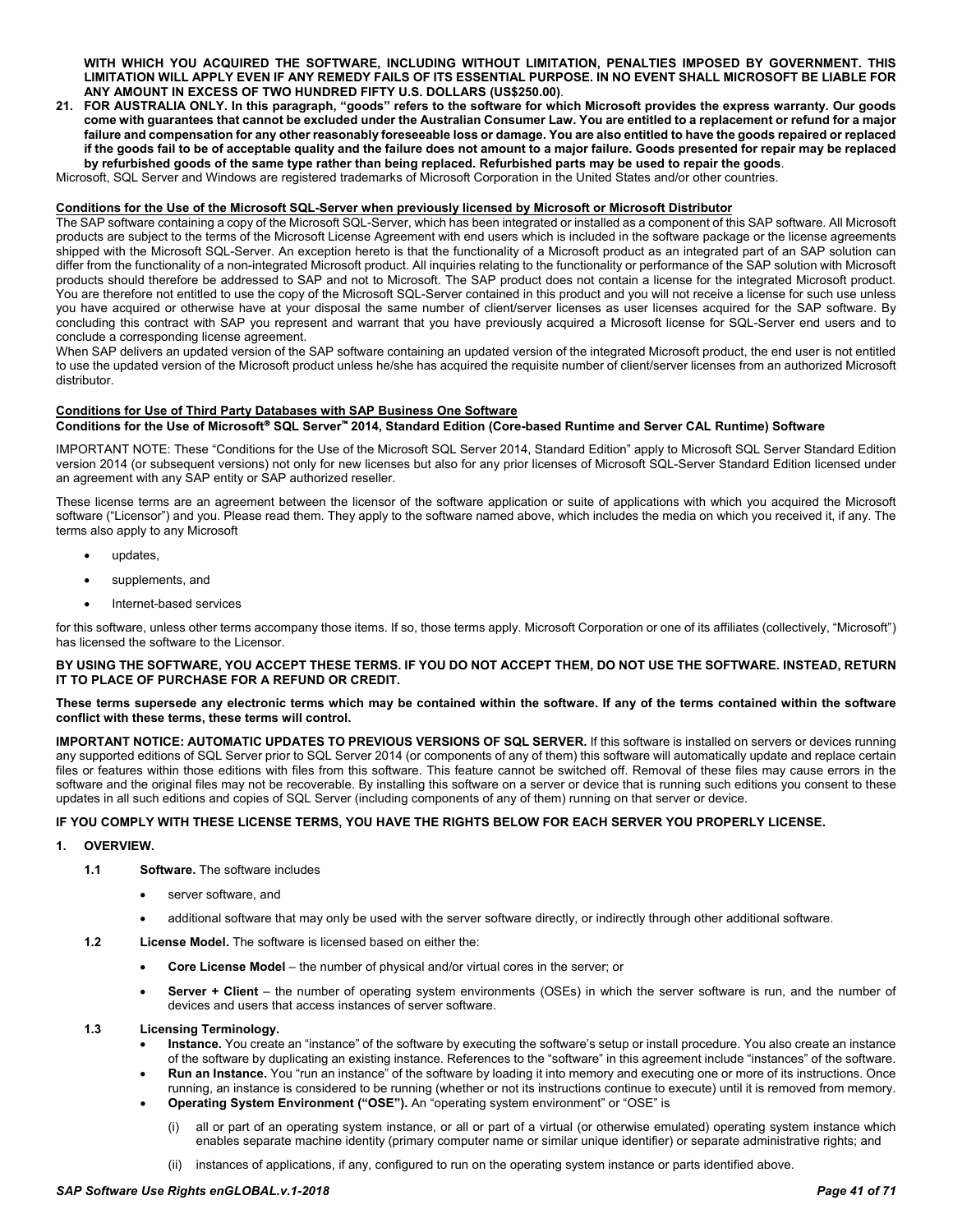A physical hardware system can have either or both of the following:

- one physical operating system environment;
- one or more virtual operating system environments.

A physical operating system environment is configured to run directly on a physical hardware system. The operating system instance used to run hardware virtualization software or to provide hardware virtualization services (e.g. Microsoft virtualization technology or similar technologies) is considered part of the physical operating system environment.

A virtual operating system environment is configured to run on a virtual (or otherwise emulated) hardware system.

- **Server.** A server is a physical hardware system capable of running server software. A hardware partition or blade is considered to be a separate physical hardware system.
- **Physical Core.** A physical core is a core in a physical processor. A physical processor consists of one or more physical cores.
- **Hardware Thread.** A hardware thread is either a physical core or a hyper-thread in a physical processor.
- **Virtual Core.** A virtual core is the unit of processing power in a virtual (or otherwise emulated) hardware system. A virtual core is the virtual representation of one or more hardware threads. Virtual OSEs use one or more virtual cores.
- **Assigning a License.** To assign a license is to designate that license to a server, device or user as indicated below.
- **Core Factor.** The core factor is a numerical value associated with a specific physical processor for purposes of determining the number of licenses required to license all of the physical cores on a server.

#### **2. USE RIGHTS FOR CORE LICENSE MODEL.**

- **2.1 Licensing a Server.** Before you run instances of the server software on a server, you must determine the number of software licenses required and assign those licenses to that server as described below.
- **2.2 Determining the Number of Licenses Required.** You have two license options:
	- (a) **Physical Cores on a Server.** You may license based on all of the physical cores on the server. If you choose this option, the number of licenses required equals the number of physical cores on the server multiplied by the applicable core factor located at go.microsoft.com/fwlink/?LinkID=229882.
	- (b) **Individual Virtual OSE.** You may license based on the virtual OSEs within the server in which you run the server software. If you choose this option, for each virtual OSE in which you run the server software, you need a number licenses equal to the number of virtual cores in the virtual OSE, subject to a minimum requirement of four licenses per virtual OSE. In addition, if any of these virtual cores is at any time mapped to more than one hardware thread, you need a license for each additional hardware thread mapped to that virtual core. Those licenses count toward the minimum requirement of four licenses per virtual OSE.
- **2.3 Assigning the Required Number of Licenses to the Server.**
	- (a) Initial Assignment. **After you determine the number of software licenses required for a server, you must assign that number of licenses to that server. The server to which a license is assigned is considered the "licensed server" for such license. You may not assign a license to more than one server. A hardware partition or blade is considered a separate server.**
	- (b) Reassignment. **You may reassign a license, but not within 90 days of its last assignment. You may reassign a license sooner if you retire the licensed server to which the license is assigned due to permanent hardware failure. If you reassign a license, the server to which you reassign the license becomes the new licensed server for that license.**
- **2.4 Running Instances of the Server Software.** Your right to run instances of the server software depends on the option chosen to determine the number of software licenses required:
	- (a) Physical Cores on a Server. **For each server to which you have assigned the required number of licenses as provided in Section 2.2(a), you may run on the licensed server any number of instances of the server software in the physical OSE.**
	- (b) Individual Virtual OSEs. **For each virtual OSE for which you have assigned the required number of licenses as provided in section 2.2(b), you have the right to run any number of instances of the software in that virtual OSE.**
- **2.5 Running Instances of the Additional Software.** You may run or otherwise use any number of instances of the additional software listed below in physical or virtual OSEs on any number of devices. You may use the additional software only with the server software directly, or indirectly through other additional software.
	- □ Client Tools Connectivity
	- Documentation Components
- **2.6 Creating and Storing Instances on Your Servers or Storage Media.** You have the additional rights listed below for each software license you acquire.
	- (a) You may create any number of instances of the server software and additional software.
	- (b) You may store instances of the server software and additional software on any of your servers or storage media.
	- **(c)** You may create and store instances of the server software and additional software solely to exercise your right to run instances of the server software under any of your software licenses as described (e.g., you may not distribute instances to third parties).
- **2.7 No Client Access Licenses (CALs) Required for Access.** Under this core license model, you do not need CALs for users or devices to access your instances of the server software.

### **3. USE RIGHTS FOR SERVER + CLIENT ACCESS LICENSE MODEL**

- **3.1 Assigning the License to the Server.**
	- (a) Initial Assignment. **Before you run any instance of the server software under a software license, you must assign that license to one of your servers. That server is considered the "licensed server" for such license. You may not assign the same license to more than one server, but you may assign other software licenses to the same server. A hardware partition or blade is considered to be a separate server.**
	- (b) Reassignment. **You may reassign a software license, but not within 90 days of the last assignment. You may reassign a software license sooner if you retire the licensed server due to permanent hardware failure. If you reassign a license, the server to which you reassign the license becomes the new licensed server for that license.**
	- **3.2 Running Instances of the Server Software.** For each software license you assign to the server, you may run any number of instances of the server software in one physical or virtual OSE on the licensed server at a time.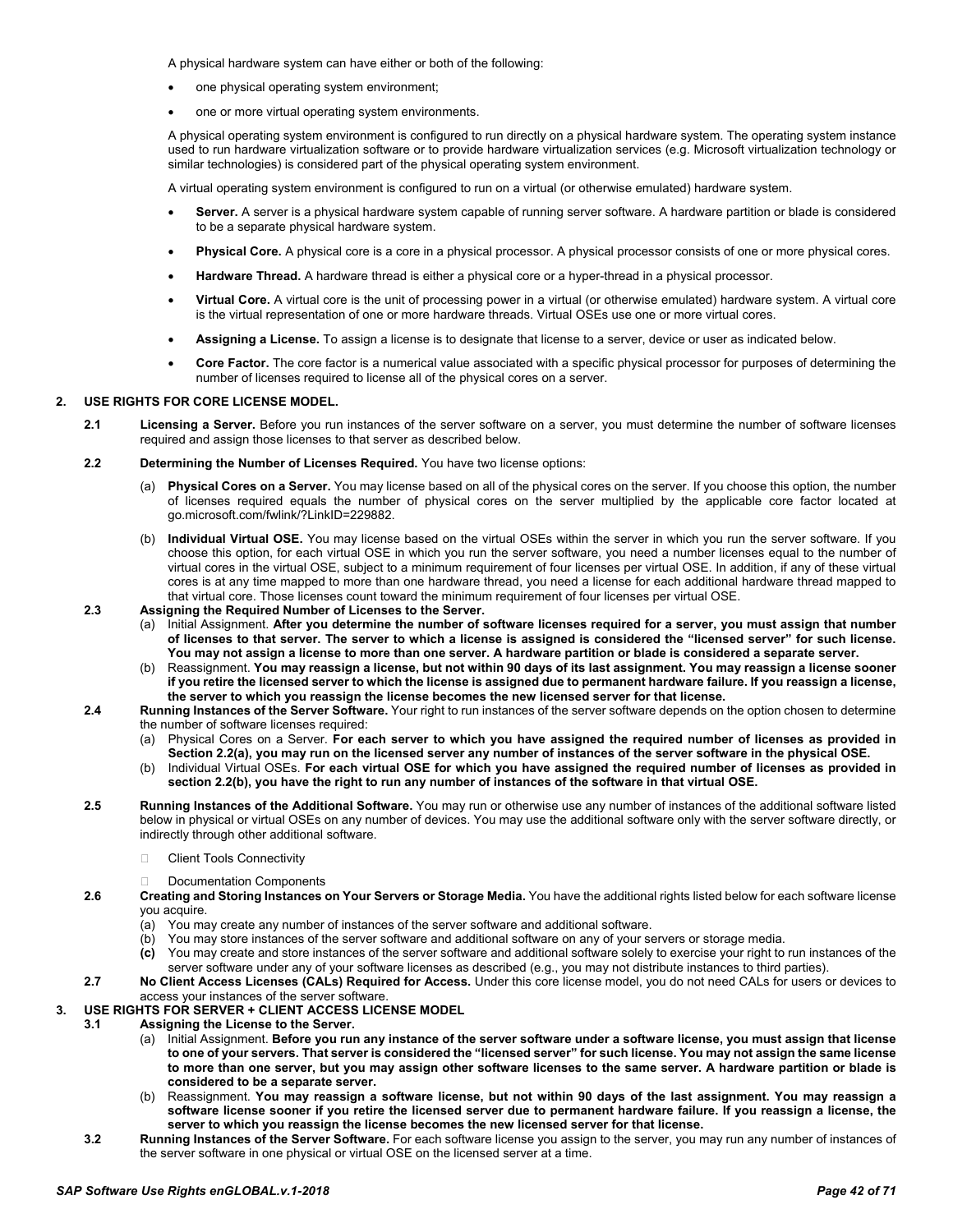- **3.3 Running Instances of the Additional Software.** You may run or otherwise use any number of instances of the additional software listed below in physical or virtual OSEs on any number of devices. You may use the additional software only with the server software directly, or indirectly through other additional software.
	- Client Tools Connectivity
	- Documentation Components
- **3.4 Creating and Storing Instances on Your Servers or Storage Media.** You have the additional rights listed below for each software license you acquire.
	-
	- (a) You may create any number of instances of the server software and additional software. You may store instances of the server software and additional software on any of your servers or storage media.
	- (c) You may create and store instances of the server software and additional software solely to exercise your right to run instances of the server software under any of your software licenses as described (e.g., you may not distribute instances to third parties).

# **3.5 Client Access Licenses (CALs).**

- (a) **Initial Assignment of CALs.** You must acquire and assign a SQL Server 2014 CAL to each device or user that accesses your instances of the server software directly or indirectly. A hardware partition or blade is considered to be a separate device.
	- □ You do not need CALs for any of your servers licensed to run instances of the server software.
	- $\Box$  You do not need CALs for up to two devices or users to access your instances of the server software only to administer those instances.
	- □ Your CALs permit access to your instances of earlier versions, but not later versions, of the server software. If you are accessing instances of an earlier version, you may also use CALs corresponding to that version.
- (b) **Types of CALs.** There are two types of CALs: one for devices and one for users. Each device CAL permits one device, used by any user, to access instances of the server software on your licensed servers. Each user CAL permits one user, using any device, to access instances of the server software on your licensed servers. You may use a combination of device and user CALs.
- (c) **Reassignment of CALs.** You may
	- permanently reassign your device CAL from one device to another, or your user CAL from one user to another; or
- $\Box$  temporarily reassign your device CAL to a loaner device while the first device is out of service, or your user CAL to a temporary worker while the user is absent.

### **4. ADDITIONAL LICENSING REQUIREMENTS AND/OR USE RIGHTS.**

- **4.1 Maximum Instances.** The software or your hardware may limit the number of instances of the server software that can run in physical or virtual OSEs on the server.
- **4.2 Multiplexing.** Hardware or software you use to
	- pool connections,
	- reroute information, or
		- reduce the number of devices or users that directly access or use the software
	- (sometimes referred to as "multiplexing" or "pooling"), does not reduce the number of licenses of any type that you need.
- **4.3 No Separation of Server Software.** You may not separate the server software for use in more than one OSE under a single license,
- unless expressly permitted. This applies even if the OSEs are on the same physical hardware system.
- **4.4 SQL Server Reporting Services Map Report Item.** Power View and SQL Reporting Services Map Item both include use of Bing Maps. You may only use the content provided through Bing Maps, including geocodes, within Power View or SQL Reporting Services Map Item. Your use of Bing Maps is also governed by the Bing Maps End User Terms of Use available at go.microsoft.com/?linkid=9710837 and the Bing Maps Privacy Statement available at go.microsoft.com/fwlink/?LinkID=248686.
- **4.5 Included Microsoft Programs.** The software includes other Microsoft programs listed at go.microsoft.com/fwlink/?LinkID=298186. Microsoft is making these programs available to you as a convenience only and these programs are licensed and supported under their own separate terms and policies. You may only use these programs in conjunction with the software licensed here. If you do not agree to the license terms for these programs, you may not use them.
- **4.6 Runtime-Restricted Use Software.** The software is "Runtime-Restricted Use" software; as such, it may only be used to run the unified solution and only as part of the unified solution. The software may not be used either (i) to develop any new software applications, (ii) in conjunction with any software applications, databases or tables other than those contained in the Unified Solution, and/or (iii) as a standalone software application. The foregoing provision, however, does not prohibit you from using a tool to run queries or reports from existing tables. For clarity, you may use tools provided as part of the unified solution to create new tables during the unified solution set up and/or customization so long as the resulting tables will only be used with and/or as part of the unified solution itself.
- **4.7 Use of Software Within and Across Server Farms.** You may use the software on servers located within and across your server farm if and for so long as the software is only used with and as a part of the unified solution.
- **4.8 Outsourcing Company.** You may enter into an agreement with a third party that provides operational services or support services to you, including but not limited to network management, application management, or data center management services (including operation, maintenance and control of server hardware in a data center ("outsourcing company") to install or cause to be installed the unified solution on servers owned, operated, maintained and controlled by the outsourcing company, provided that: (i) all such server hardware on which the unified solution has been installed is and continuously remains physically dedicated to running the unified solution solely for the benefit and use by you and (ii) you have entered into to a written agreement that protects the unified solutions and the software on commercially reasonable terms. Regardless of the physical location of the server hardware containing the software, you remain fully responsible for all of your obligations under this agreement, including any unauthorized use or distribution of the software that results from any act or omission of the outsourcing company. The outsourcing company must agree to the terms of this agreement in a signed writing. You may only grant the outsourcing company access to the software in order to perform operational and/or support services (including but not limited to software maintenance, patch updating, integration, etc.) for you, and the outsourcing company may not access or use the software for any other purpose.
- **5. THIRD PARTY NOTICES.** The software may include third party code, that Microsoft, not the third party, licenses to you under the terms set forth in this agreement. Notices, if any, for any third party code are included for your information only. Additionally, any third party scripts, linked to, called or referenced from this software, are licensed to you by the third parties that own such code, not by Microsoft, see ASP.NET Ajax CDN Terms of Use: www.asp.net/ajaxlibrary/CDN.ashx.
- **6. INTERNET-BASED SERVICES.** Microsoft provides Internet-based services with the software. It may change or cancel them at any time.
- **7. BENCHMARK TESTING.** You must obtain Microsoft's prior written approval to disclose to a third party the results of any benchmark test of the software. However, this does not apply to the Microsoft .NET Framework (see below).
- **8. .NET FRAMEWORK SOFTWARE.** The software contains Microsoft .NET Framework software. This software is part of Windows. The license terms for Windows apply to your use of the .NET Framework software
- **9. MICROSOFT .NET FRAMEWORK BENCHMARK TESTING.** The software includes one or more components of the .NET Framework (".NET Components"). You may conduct internal benchmark testing of those components. You may disclose the results of any benchmark test of those components, provided that you comply with the conditions set forth at go.microsoft.com/fwlink/?LinkID=66406. Notwithstanding any other agreement you may have with Microsoft, if you disclose such benchmark test results, Microsoft shall have the right to disclose the results of benchmark tests it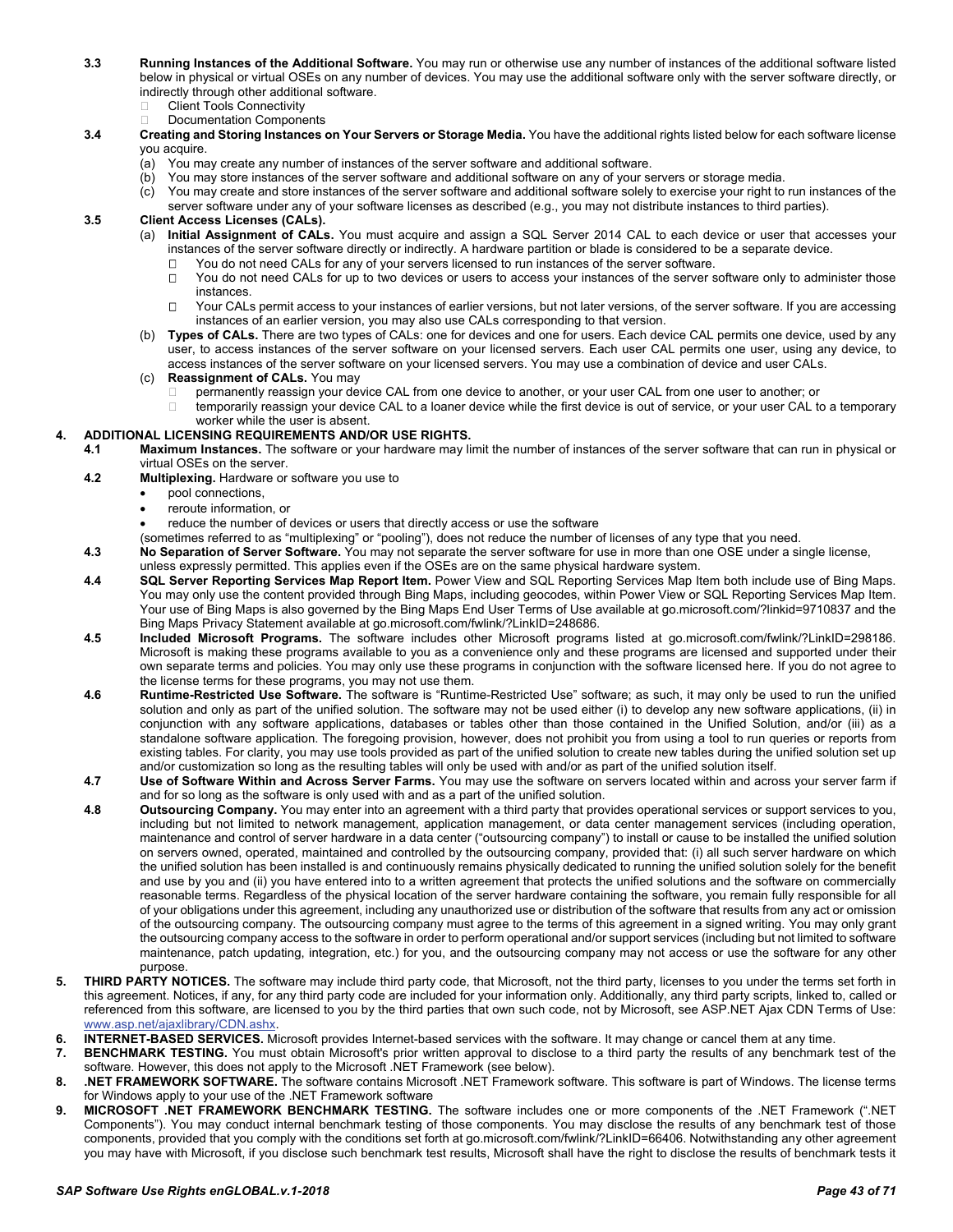conducts of your products that compete with the applicable .NET Component, provided it complies with the same conditions set forth at go.microsoft.com/fwlink/?LinkID=66406.

- **10. SCOPE OF LICENSE.** The software is licensed, not sold. Unless applicable law gives you more rights, Licensor and Microsoft reserve all other rights not expressly granted under this agreement, whether by implication, estoppel or otherwise. In doing so, you must comply with any technical limitations in the software that only allow you to use it in certain ways. You may not
	- work around any technical limitations in the software;
	- reverse engineer, decompile or disassemble the software, except and only to the extent that applicable law expressly permits, despite this limitation;
	- make more copies of the software than specified in this agreement or allowed by applicable law, despite this limitation;
	- publish the software, including any application programming interfaces included in the software, for others to copy;
	- share or otherwise distribute documents, text or images created using the software Data Mapping Services features;
	- rent, lease or lend the software; or
	- use the software for commercial software hosting services.

You also may not remove, minimize, block or modify any logos, trademarks, copyright, digital watermarks, or other notices of Microsoft or its suppliers that are included in the software, including any content made available to you through the software;

Rights to access the software on any device do not give you any right to implement Microsoft patents or other Microsoft intellectual property in software or devices that access that device.

- **11. BACKUP COPY.** You may make one backup copy of the software media. You may use it only to create instances of the software.
- **12. DOCUMENTATION.** Any person that has valid access to your computer or internal network may copy and use the documentation for your internal, reference purposes.
- **13. NOT FOR RESALE SOFTWARE.** You may not sell software marked as "NFR" or "Not for Resale."
- **14. ACADEMIC EDITION SOFTWARE.** You must be a "Qualified Educational User" to use software marked as "Academic Edition" or "AE." If you do not know whether you are a Qualified Educational User, visit www.microsoft.com/education or contact the Microsoft affiliate serving your country.
- **15. TRANSFER TO A THIRD PARTY.** The first user of the software may transfer it and this agreement directly to another end user as part of a transfer of the integrated software turnkey application or suite of applications (the "Unified Solution") delivered to you by or on behalf of the Licensor solely as part of the Unified Solution. Before the transfer, that end user must agree that this agreement applies to the transfer and use of the software. The first user may not retain any instances of the software unless that user also retains another license for the software.
- **16. EXPORT RESTRICTIONS.** The software is subject to United States export laws and regulations. You must comply with all domestic and international export laws and regulations that apply to the software. These laws include restrictions on destinations, end users and end use. For additional information, see www.microsoft.com/exporting.
- **17. ENTIRE AGREEMENT.** This agreement and the terms for supplements, updates, Internet-based services that you use, are the entire agreement for the software.
- **18. LEGAL EFFECT.** This agreement describes certain legal rights. You may have other rights under the laws of your state or country. You may also have rights with respect to the Licensor from whom you acquired the software. This agreement does not change your rights under the laws of your state or country if the laws of your state or country do not permit it to do so.
- **19. NOT FAULT TOLERANT. THE SOFTWARE IS NOT FAULT TOLERANT. LICENSOR HAS INDEPENDENTLY DETERMINED HOW TO USE THE SOFTWARE IN THE INTEGRATED SOFTWARE APPLICATION OR SUITE OF APPLICATIONS THAT IT IS LICENSING TO YOU, AND MICROSOFT HAS RELIED ON LICENSOR TO CONDUCT SUFFICIENT TESTING TO DETERMINE THAT THE SOFTWARE IS SUITABLE FOR SUCH USE.**
- **20. NO WARRANTIES BY MICROSOFT. YOU AGREE THAT IF YOU HAVE RECEIVED ANY WARRANTIES WITH REGARD TO EITHER (A) THE SOFTWARE, OR (B) THE SOFTWARE APPLICATION OR SUITE OF APPLICATIONS WITH WHICH YOU ACQUIRED THE SOFTWARE, THEN THOSE WARRANTIES ARE PROVIDED SOLELY BY THE LICENSOR AND DO NOT ORIGINATE FROM, AND ARE NOT BINDING ON, MICROSOFT.**
- **21. NO LIABILITY OF MICROSOFT FOR CERTAIN DAMAGES. TO THE MAXIMUM EXTENT PERMITTED BY APPLICABLE LAW, MICROSOFT SHALL HAVE NO LIABILITY FOR ANY INDIRECT, SPECIAL, CONSEQUENTIAL OR INCIDENTAL DAMAGES ARISING FROM OR IN CONNECTION WITH THE USE OR PERFORMANCE OF THE SOFTWARE OR THE SOFTWARE APPLICATION OR SUITE OF APPLICATIONS WITH WHICH YOU ACQUIRED THE SOFTWARE, INCLUDING WITHOUT LIMITATION, PENALTIES IMPOSED BY GOVERNMENT. THIS LIMITATION WILL APPLY EVEN IF ANY REMEDY FAILS OF ITS ESSENTIAL PURPOSE. IN NO EVENT SHALL MICROSOFT BE LIABLE FOR ANY AMOUNT IN EXCESS OF TWO HUNDRED FIFTY U.S. DOLLARS (US\$250.00).**
- **22. FOR AUSTRALIA ONLY. In this paragraph, "goods" refers to the software for which Microsoft provides the express warranty. Our goods come with guarantees that cannot be excluded under the Australian Consumer Law. You are entitled to a replacement or refund for a major failure and compensation for any other reasonably foreseeable loss or damage. You are also entitled to have the goods repaired or replaced if the goods fail to be of acceptable quality and the failure does not amount to a major failure. Goods presented for repair may be replaced by refurbished goods of the same type rather than being replaced. Refurbished parts may be used to repair the goods.**

Microsoft, SQL Server and Windows are registered trademarks of Microsoft Corporation in the United States and/or other countries.

#### **Microsoft SQL Server 2008, Standard Edition (Server Proc Runtime) Software**

These license terms are an agreement between the licensor of the software application or suite of applications with which you acquired the Microsoft software ("Licensor") and you. Please read them. They apply to the software named above, which includes the media on which you received it, if any. The terms also apply to any Microsoft

- *■* updates,
- *■* supplements, and
- *■* Internet-based services

for this software, unless other terms accompany those items. If so, those terms apply. Microsoft Corporation or one of its affiliates (collectively, "Microsoft") has licensed the software to Licensor.

#### **BY USING THE SOFTWARE, YOU ACCEPT THESE TERMS. IF YOU DO NOT ACCEPT THEM, DO NOT USE THE SOFTWARE. INSTEAD, RETURN IT TO THE PLACE OF PURCHASE FOR A REFUND OR CREDIT.**

These terms supersede any electronic terms which may be contained within the software. If any of the terms contained within the software conflict with these terms, these terms will control.

- **1. OVERVIEW.**
	- **a. Software.** The software includes
		- server software: and
		- additional software that may only be used with the server software directly, or indirectly through other additional software.
	- **b. License Model.** The software is licensed based on
	- the number of physical and virtual processors used by operating system environments in which you run instances of the server software. **c. Licensing Terminology.**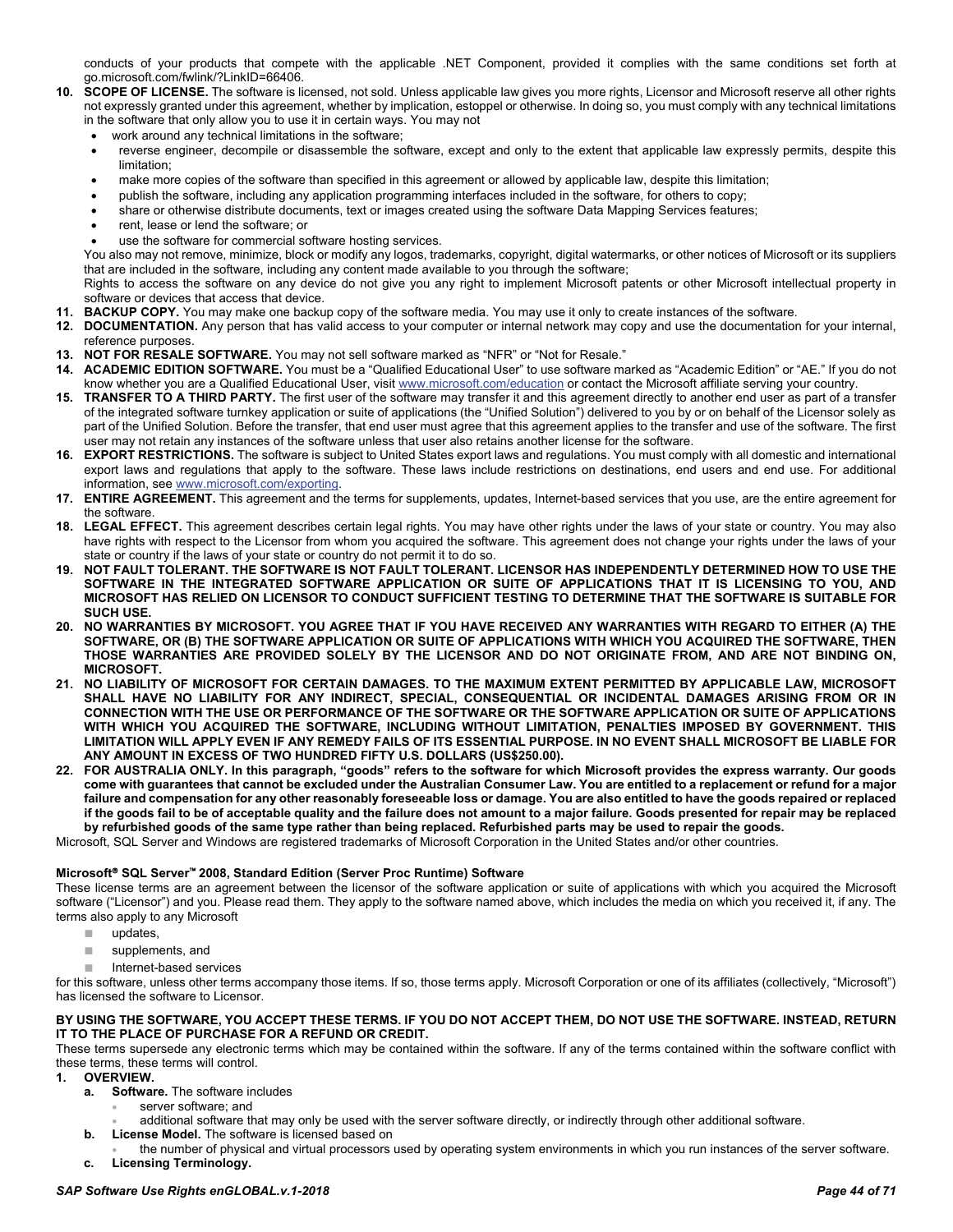- **Instance.** You create an "instance" of software by executing the software's setup or install procedure. You also create an instance of software by duplicating an existing instance. References to software in this agreement include "instances" of the software.
- **Run an Instance.** You "run an instance" of software by loading it into memory and executing one or more of its instructions. Once running, an instance is considered to be running (whether or not its instructions continue to execute) until it is removed from memory.
	- **Operating System Environment.** An "operating system environment" is
		- all or part of an operating system instance, or all or part of a virtual (or otherwise emulated) operating system instance which enables separate machine identity (primary computer name or similar unique identifier) or separate administrative rights, and
			- instances of applications, if any, configured to run on the operating system instance or parts identified above.

There are two types of operating system environments, physical and virtual. A physical operating system environment is configured to run directly on a physical hardware system. The operating system instance used to run hardware virtualization software (e.g. Microsoft Virtual Server or similar technologies) or to provide hardware virtualization services (e.g. Microsoft virtualization technology or similar technologies) is considered part of the physical operating system environment. A virtual operating system environment is configured to run on a virtual (or otherwise emulated) hardware system. A physical hardware system can have either or both of the following:

- one physical operating system environment
- one or more virtual operating system environments.
- **Server.** A "server" is a physical hardware system capable of running server software. A hardware partition or blade is considered to be a separate physical hardware system.
- **Physical and Virtual Processors.** A physical processor is a processor in a physical hardware system. Physical operating system environments use physical processors. A virtual processor is a processor in a virtual (or otherwise emulated) hardware system. Virtual operating system environments use virtual processors. A virtual processor is considered to have the same number of threads and cores as each physical processor on the underlying physical hardware system.
- **Assigning a License.** To "assign a license" means simply to designate that license to one server.

#### **2. USE RIGHTS.**

- **a. Licensing a Server.** Before you run instances of the server software on a server, you must determine the required number of software licenses and assign those licenses to that server as described below.
	- i. **Determining the Number of Licenses Required.** You must first determine the number of software licenses you need. The total number of software licenses required for a server equals the sum of the software licenses required under (a) and (b) below.
		- To run instances of the server software in the physical operating system environment on a server, you need a software license for each physical processor that the physical operating system environment uses.
		- (b) To run instances of the server software in virtual operating system environments on a server, you need a software license for each virtual processor that each of those virtual operating system environments uses. If a virtual operating system environment uses a fraction of a virtual processor, the fraction counts as a full virtual processor.

#### **b**. **Assigning the Required Number of Licenses to the Server.**

i. After you determine the number of software licenses you need for a server, you must assign that number of software licenses to that server. That server is the licensed server for all of those licenses. You may not assign the same license to more than one server. A hardware partition or blade is considered to be a separate server.

ii. You may reassign the software license, but not within 90 days of the last assignment. You may reassign a software license sooner if you retire the licensed server due to permanent hardware failure. If you reassign a license, the server to which you reassign the license becomes the new licensed server for that license.

- **c. Running Instances of the Server Software.** For each server to which you have assigned the required number of software licenses, you may run, at any one time, any number of instances of the server software in physical and virtual operating system environments on the licensed server. However, the total number of physical and virtual processors used by those operating system environments cannot exceed the number of software licenses assigned to that server.
- **d. Running Instances of the Additional Software.** You may run or otherwise use any number of instances of additional software listed below in physical or virtual operating system environments on any number of devices so long as the additional software is used only in conjunction with the integrated software turnkey application or suite of applications (the "Unified Solution") delivered by or on behalf of the Licensor. You may use additional software only with the server software directly or indirectly through other additional software.
	- *■* Business Intelligence Development Studio
	- *■* Client Tools Backward Compatibility
	- *■* Client Tools Connectivity
	- *■* Client Tools Software Development Kit
	- *■* Management Studio
	- *■* Microsoft Sync Framework
	- *■* SQL Server 2008 Books Online
- **e. Runtime-Restricted Use Software.** The software is "Runtime-Restricted Use" software; as such, it may only be used to run the Unified Solution solely as part of the Unified Solution. The software may not be used either (i) to develop any new software applications, (ii) in conjunction with any software applications, databases or tables other than those contained in the Unified Solution, and/or (iii) as a standalone software application. The foregoing provision, however, does not prohibit you from using a tool to run queries or reports from existing tables.
- **f. Creating and Storing Instances on Your Servers or Storage Media.** You have the additional rights below for each software license you acquire.
	- *■* You may create any number of instances of the server software and additional software.
	- *■* You may store instances of the server software and additional software on any of your servers or storage media.
	- *■* You may create and store instances of the server software and additional software solely to exercise your right to run instances of the server software under any of your software licenses as described (e.g., you may not distribute instances to third parties).
- **g. No Client Access Licenses (CALs) Required for Access.** You do not need CALs for the other devices to access your instances of the server software.

#### **3. ADDITIONAL LICENSING REQUIREMENTS AND/OR USE RIGHTS.**

- **a. Maximum Instances.** The software or your hardware may limit the number of instances of the server software that can run in physical or virtual operating system environments on the server.
- **b. Multiplexing.** Hardware or software you use to
	- pool connections,
	- reroute information, and
	- reduce the number of devices or users that directly access or use the software, or
	- reduce the number of devices or users the software directly manages,

#### *SAP Software Use Rights enGLOBAL.v.1-2018 Page 45 of 71*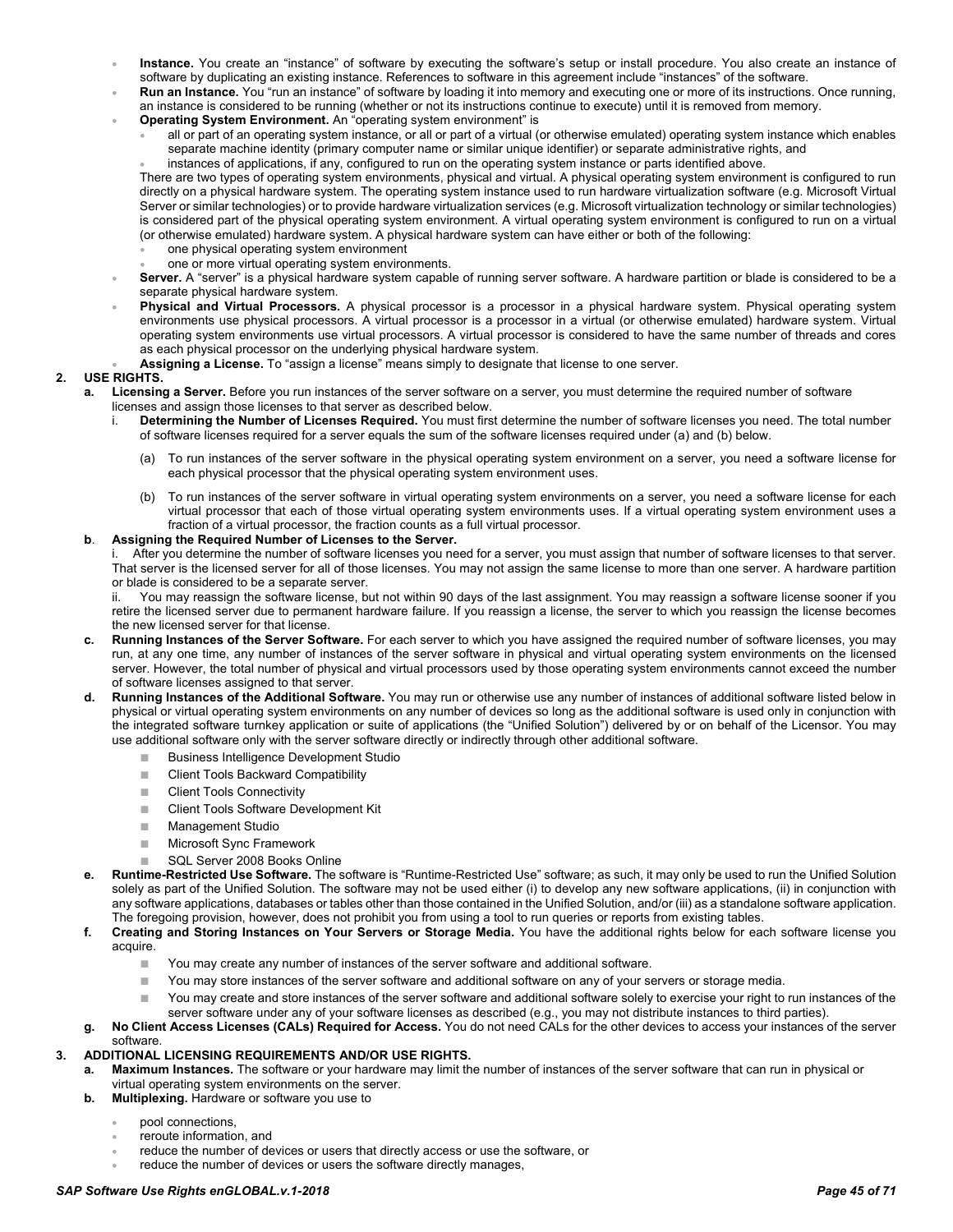(sometimes referred to as "multiplexing" or "pooling"), does not reduce the number of licenses of any type that you need.

- **c. Included Microsoft Programs.** The software contains other Microsoft programs. The license terms with those programs apply to your use of them.
- **d. No Separation of Server Software.** You may not separate the server software for use in more than one operating system environment under a single license, unless expressly permitted. This applies even if the operating system environments are on the same physical hardware system.
- Fail-over Server. For any operating system environment in which you run instances of the server software, you may run up to the same number of passive fail-over instances in a separate operating system environment for temporary support. The number of processors used in that separate operating system environment must not exceed the number of processors used in the corresponding operating system environment in which the active instances are running. You may run the passive fail-over instances on a server other than the licensed server.
- **4. INTERNET-BASED SERVICES.** Microsoft provides Internet-based services with the software. It may change or cancel them at any time.
- **5. MICROSOFT .NET FRAMEWORK AND POWERSHELL SOFTWARE.** The software contains Microsoft .NET Framework and PowerShell software. These software components are part of Windows.
- **6. BENCHMARK TESTING.** You must obtain Microsoft's prior written approval to disclose to a third party the results of any benchmark test of the software. However, this does not apply to the Windows components. For Microsoft .NET Framework see below.
- **7. MICROSOFT .NET FRAMEWORK.** The software includes one or more components of the .NET Framework (".NET Components"). You may conduct internal benchmark testing of those components. You may disclose the results of any benchmark test of those components, provided that you comply with the conditions set forth at [http://go.microsoft.com/fwlink/?LinkID=66406.](http://go.microsoft.com/fwlink/?LinkID=66406) Notwithstanding any other agreement you may have with Microsoft, if you disclose such benchmark test results, Microsoft shall have the right to disclose the results of benchmark tests it conducts of your products that compete with the applicable .NET Component, provided it complies with the same conditions set forth at [http://go.microsoft.com/fwlink/?LinkID=66406.](http://go.microsoft.com/fwlink/?LinkID=66406)
- **8. SCOPE OF LICENSE.** The software is licensed, not sold. This agreement only gives you some rights to use the software. Licensor and Microsoft reserve all other rights. Unless applicable law gives you more rights despite this limitation, you may use the software only as expressly permitted in this agreement. In doing so, you must comply with any technical limitations in the software that only allow you to use it in certain ways. For more information, see [www.microsoft.com/licensing/userights.](http://www.microsoft.com/licensing/userights)

You may not

- work around any technical limitations in the software;
- reverse engineer, decompile or disassemble the software, except and only to the extent that applicable law expressly permits, despite this limitation;
- make more copies of the software than specified in this agreement or allowed by applicable law, despite this limitation;
- publish the software for others to copy;
- rent, lease or lend the software; or
- use the software for commercial software hosting services.

Rights to access the software on any device do not give you any right to implement Microsoft patents or other Microsoft intellectual property in software or devices that access that device.

- **9. BACKUP COPY.** You may make one backup copy of the software media. You may use it only to create instances of the software.
- **10. DOCUMENTATION.** Any person that has valid access to your computer or internal network may copy and use the documentation for your internal, reference purposes.
- **11. NOT FOR RESALE SOFTWARE.** You may not sell software marked as "NFR" or "Not for Resale."
- **12. ACADEMIC EDITION SOFTWARE.** You must be a "Qualified Educational User" to use software marked as "Academic Edition" or "AE." If you do not know whether you are a Qualified Educational User, visit www.microsoft.com/education or contact the Microsoft affiliate serving your country.
- **13. Transfer to Another Device.** You may uninstall the software and install it on another device for your use solely as part of the Unified Solution. You may not do so to share this license between devices to reduce the number of licenses you need.
- **14. TRANSFER TO A THIRD PARTY.** The first user of the software may transfer it, this agreement, and CALs, directly to another end user as part of a transfer of the Unified Solution delivered to you by or on behalf of the Licensor solely as part of the Unified Solution. Before the transfer, that end user must agree that this agreement applies to the transfer and use of the software. The first user may not retain any instances of the software unless that user also retains another license for the software.
- **15. EXPORT RESTRICTIONS.** The software is subject to United States export laws and regulations. You must comply with all domestic and international export laws and regulations that apply to the software. These laws include restrictions on destinations, end users and end use. For additional information, see www.microsoft.com/exporting.
- **16. ENTIRE AGREEMENT.** This agreement, and the terms for supplements, updates, and Internet-based services that you use, are the entire agreement for the software.
- **17. LEGAL EFFECT.** This agreement describes certain legal rights. You may have other rights under the laws of your state or country. You may also have rights with respect to the Licensor from whom you acquired the software. This agreement does not change your rights under the laws of your state or country if the laws of your state or country do not permit it to do so.
- **18. NOT FAULT TOLERANT. THE SOFTWARE IS NOT FAULT TOLERANT. LICENSOR HAS INDEPENDENTLY DETERMINED HOW TO USE THE SOFTWARE IN THE INTEGRATED SOFTWARE APPLICATION OR SUITE OF APPLICATIONS THAT IT IS LICENSING TO YOU, AND MICROSOFT HAS RELIED ON LICENSOR TO CONDUCT SUFFICIENT TESTING TO DETERMINE THAT THE SOFTWARE IS SUITABLE FOR SUCH USE.**
- **19. NO WARRANTIES BY MICROSOFT. YOU AGREE THAT IF YOU HAVE RECEIVED ANY WARRANTIES WITH REGARD TO EITHER (A) THE SOFTWARE, OR (B) THE SOFTWARE APPLICATION OR SUITE OF APPLICATIONS WITH WHICH YOU ACQUIRED THE SOFTWARE, THEN THOSE WARRANTIES ARE PROVIDED SOLELY BY THE LICENSOR AND DO NOT ORIGINATE FROM, AND ARE NOT BINDING ON, MICROSOFT.**
- **20. NO LIABILITY OF MICROSOFT FOR CERTAIN DAMAGES. TO THE MAXIMUM EXTENT PERMITTED BY APPLICABLE LAW, MICROSOFT SHALL HAVE NO LIABILITY FOR ANY INDIRECT, SPECIAL, CONSEQUENTIAL OR INCIDENTAL DAMAGES ARISING FROM OR IN CONNECTION WITH THE USE OR PERFORMANCE OF THE SOFTWARE OR THE SOFTWARE APPLICATION OR SUITE OF APPLICATIONS WITH WHICH YOU ACQUIRED THE SOFTWARE, INCLUDING WITHOUT LIMITATION, PENALTIES IMPOSED BY GOVERNMENT. THIS LIMITATION WILL APPLY EVEN IF ANY REMEDY FAILS OF ITS ESSENTIAL PURPOSE. IN NO EVENT SHALL MICROSOFT BE LIABLE FOR ANY AMOUNT IN EXCESS OF TWO HUNDRED FIFTY U.S. DOLLARS (US\$250.00).**

Microsoft and SQL Server are registered trademarks of Microsoft Corporation in the United States and/or other countries.

#### **Microsoft SQL Server 2008, Standard Edition (Server CAL Runtime) Software**

These license terms are an agreement between the licensor of the software application or suite of applications with which you acquired the Microsoft software ("Licensor") and you. Please read them. They apply to the software named above, which includes the media on which you received it, if any. The terms also apply to any Microsoft

- updates,
- supplements, and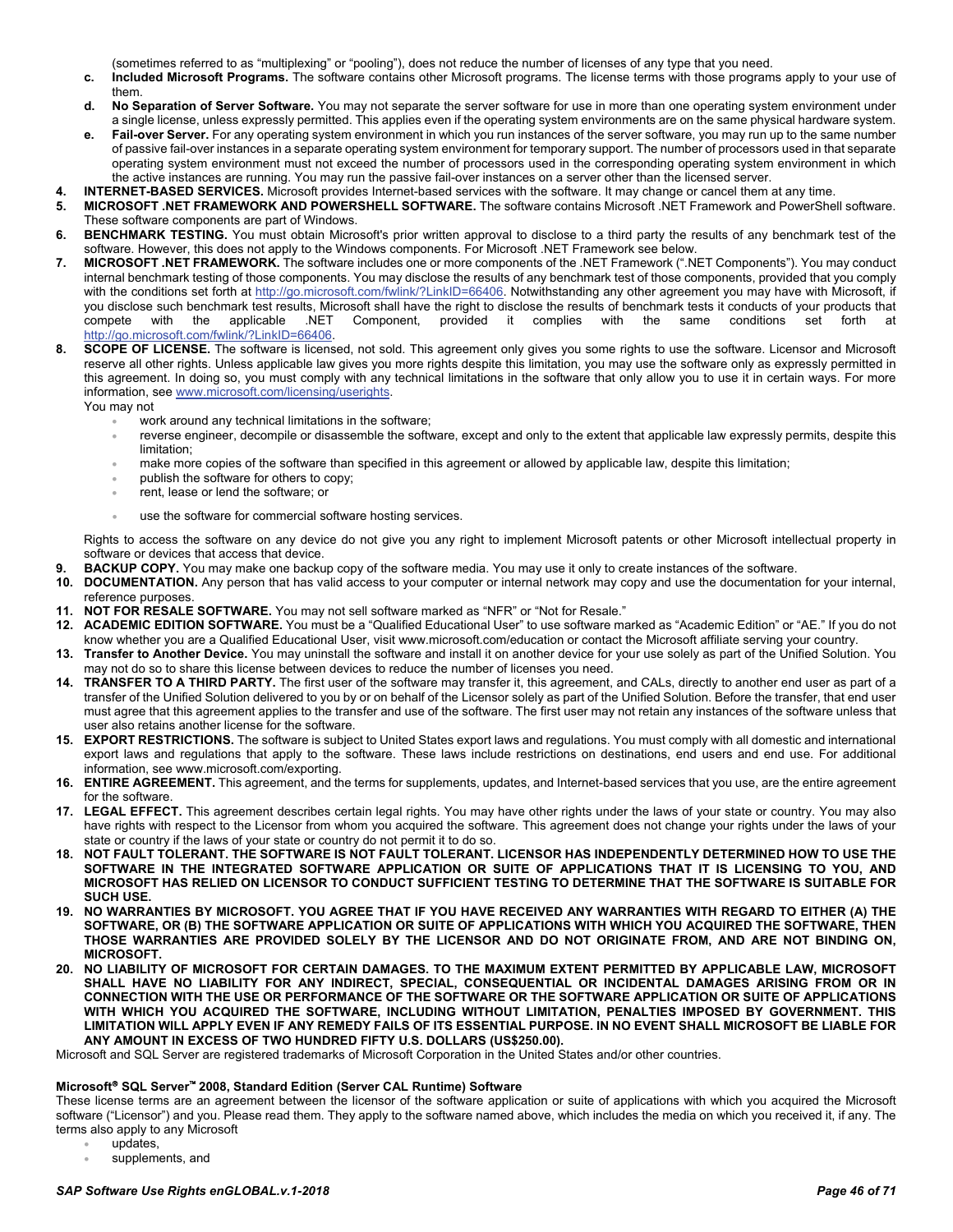• Internet-based services

for this software, unless other terms accompany those items. If so, those terms apply. Microsoft Corporation or one of its affiliates (collectively, "Microsoft") has licensed the software to Licensor.

**BY USING THE SOFTWARE, YOU ACCEPT THESE TERMS. IF YOU DO NOT ACCEPT THEM, DO NOT USE THE SOFTWARE. INSTEAD, RETURN IT TO THE PLACE OF PURCHASE FOR A REFUND OR CREDIT.**

**These terms supersede any electronic terms which may be contained within the software. If any of the terms contained within the software conflict with these terms, these terms will control.**

## **IF YOU COMPLY WITH THESE LICENSE TERMS, YOU HAVE THE RIGHTS BELOW FOR EACH SOFTWARE LICENSE YOU ACQUIRE. 1. OVERVIEW.**

- **a. Software.** The software includes
	- server software; and
	- additional software that may only be used with the server software directly, or indirectly through other additional software.
- **b. License Model.** The software is licensed based on
	- the number of instances of server software that you run; and
	- the number of devices and users that access instances of server software.
- **c. Licensing Terminology.**
	- **Instance.** You create an "instance" of software by executing the software's setup or install procedure. You also create an instance of software by duplicating an existing instance. References to software in this agreement include "instances" of the software.
	- **Run an Instance.** You "run an instance" of software by loading it into memory and executing one or more of its instructions. Once running, an instance is considered to be running (whether or not its instructions continue to execute) until it is removed from memory.
	- **Operating System Environment.** An "operating system environment" is
		- all or part of an operating system instance, or all or part of a virtual (or otherwise emulated) operating system instance which enables separate machine identity (primary computer name or similar unique identifier) or separate administrative rights, and
		- instances of applications, if any, configured to run on the operating system instance or parts identified above.

There are two types of operating system environments, physical and virtual. A physical operating system environment is configured to run directly on a physical hardware system. The operating system instance used to run hardware virtualization software (e.g. Microsoft Virtual Server or similar technologies) or to provide hardware virtualization services (e.g. Microsoft virtualization technology or similar technologies) is considered part of the physical operating system environment. A virtual operating system environment is configured to run on a virtual (or otherwise emulated) hardware system. A physical hardware system can have either or both of the following:

- one physical operating system environment
- one or more virtual operating system environments.
- **Server.** A "server" is a physical hardware system capable of running server software. A hardware partition or blade is considered to be a separate physical hardware system.
- **Assigning a License.** To "assign a license" means simply to designate that license to one device or user.

#### **2. USE RIGHTS.**

- **a. Assigning the License to the Server.**
	- i. Before you run any instance of the server software under a software license, you must assign that license to one of your servers. That server is the licensed server for that particular license. You may assign other software licenses to the same server, but you may not assign the same license to more than one server. A hardware partition or blade is considered to be a separate server.
	- ii. You may reassign a software license, but not within 90 days of the last assignment. You may reassign a software license sooner if you retire the licensed server due to permanent hardware failure. If you reassign a license, the server to which you reassign the license becomes the new licensed server for that license.
- **b. Running Instances of the Server Software.** You may run any number of instances of the server software in one physical or virtual operating system environment on the licensed server at a time.
- **c. Running Instances of the Additional Software.** You may run or otherwise use any number of instances of additional software listed below in physical or virtual operating system environments on any number of devices solely to support your use of the integrated software turnkey application or suite of applications (the "Unified Solution") delivered by or on behalf of the Licensor. You may use additional software only with the server software directly or indirectly through other additional software.
	- Business Intelligence Development Studio
	- Client Tools Backward Compatibility
	- **Client Tools Connectivity**
	- Client Tools Software Development Kit
	- Management Studio
	- Microsoft Sync Framework
	- SQL Server 2008 Books Online
- **d. Creating and Storing Instances on Your Servers or Storage Media.** You have the additional rights below for each software license you acquire.
	- You may create any number of instances of the server software and additional software.
		- You may store instances of the server software and additional software on any of your servers or storage media.
	- You may create and store instances of the server software and additional software solely to exercise your right to run instances of the server software under any of your software licenses as described (e.g., you may not distribute instances to third parties).
- **e. Included Microsoft Programs. The software contains other Microsoft programs.** The license terms with those programs apply to your use of them.

#### **3. ADDITIONAL LICENSING REQUIREMENTS AND/OR USE RIGHTS.**

#### **a. Client Access Licenses (CALs).**

- **i.** You must acquire and assign a SQL Server 2008 CAL to each device or user that accesses your instances of the server software directly or indirectly. A hardware partition or blade is considered to be a separate device.
	- You may not access instances of the server software under Workgroup Edition CALs.
	- You may use your Windows Small Business Server ("SBS") 2008 CAL Suite for Premium Users or Devices instead of SQL Server 2008 CALs to access your instances of the server software within an SBS 2008 domain.
	- You may use your Windows Essential Business Server ("EBS") 2008 CAL Suite for Premium Users or Devices instead of SQL Server 2008 CALs to access your instances of the server software within an EBS domain.
	- You do not need CALs for any of your servers licensed to run instances of the server software.
	- You do not need CALs for up to two devices or users to access your instances of the server software only to administer those instances.
	- Your CALs permit access to your instances of earlier versions, but not later versions, of the server software. If you are accessing instances of an earlier version, you may also use CALs corresponding to that version.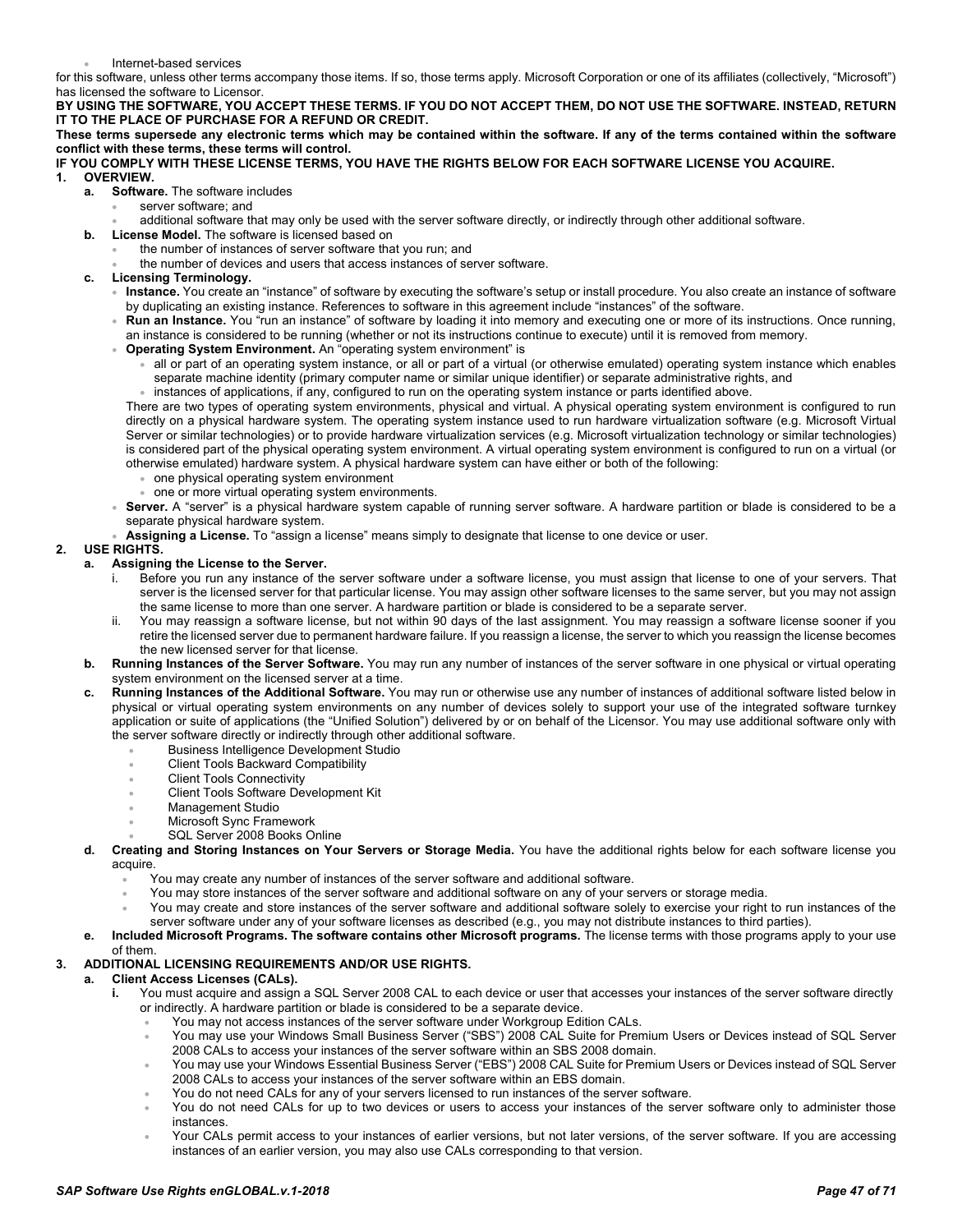- **ii. Types of CALs.** There are two types of CALs: one for devices and one for users. Each device CAL permits one device, used by any user, to access instances of the server software on your licensed servers. Each user CAL permits one user, using any device, to access instances of the server software on your licensed servers. You may use a combination of device and user CALs.
- **iii. Reassignment of CALs.** You may
	- permanently reassign your device CAL from one device to another, or your user CAL from one user to another; or
	- temporarily reassign your device CAL to a loaner device while the first device is out of service, or your user CAL to a temporary worker while the user is absent.
- **b. Runtime-Restricted Use Software.** The software is "Runtime-Restricted Use" software; as such, it may only be used in conjunction with the Unified Solution. The software may not be used either (i) to develop any new software applications, (ii) in conjunction with any software applications, databases or tables other than those contained in the unified solution, and/or (iii) as a standalone software application. The foregoing provision, however, does not prohibit you from using a tool to run queries or reports from existing tables. A CAL permits you to access instances of only the Runtime-Restricted User version of the server software licensed and delivered to you as part of the Unified Solution, in accordance with the other terms of the agreement.
- **c. Maximum Instances.** The software or your hardware may limit the number of instances of the server software that can run in physical or virtual operating system environments on the server.
- **d. Multiplexing.** Hardware or software you use to
	- pool connections,
	- reroute information, and
	- reduce the number of devices or users that directly access or use the software, or
	- reduce the number of devices or users the software directly manages.
	- (sometimes referred to as "multiplexing" or "pooling"), does not reduce the number of licenses of any type that you need.
- **e. No Separation of Server Software.** You may not separate the server software for use in more than one operating system environment under a single license, unless expressly permitted. This applies even if the operating system environments are on the same physical hardware system. **f. Fail-over Server.** For any operating system environment in which you run instances of the server software, you may run up to the same number
- of passive fail-over instances in a separate operating system environment for temporary support. You may run the passive fail-over instances on a server other than the licensed server.
- **4. INTERNET-BASED SERVICES.** Microsoft provides Internet-based services with the software. It may change or cancel them at any time.
- **5. NET FRAMEWORK AND POWERSHELL SOFTWARE.** The software contains Microsoft .NET Framework and PowerShell software. These software components are part of Windows.
- **6.** BENCHMARK TESTING. You must obtain Microsoft's prior written approval to disclose to a third party the results of any benchmark test of the software. However, this does not apply to the Windows components. For Microsoft .NET Framework see below.
- **7. MICROSOFT .NET FRAMEWORK.** The software includes one or more components of the .NET Framework (".NET Components"). You may conduct internal benchmark testing of those components. You may disclose the results of any benchmark test of those components, provided that you comply with the conditions set forth at [http://go.microsoft.com/fwlink/?LinkID=66406.](http://go.microsoft.com/fwlink/?LinkID=66406) Notwithstanding any other agreement you may have with Microsoft, if you disclose such benchmark test results, Microsoft shall have the right to disclose the results of benchmark tests it conducts of your products that compete with the applicable .NET Component, provided it complies with th compete with the applicable .NET Component, provided it complies with the same conditions set forth at [http://go.microsoft.com/fwlink/?LinkID=66406.](http://go.microsoft.com/fwlink/?LinkID=66406)
- **8. SCOPE OF LICENSE.** The software is licensed, not sold. This agreement only gives you some rights to use the software. Licensor and Microsoft reserve all other rights. Unless applicable law gives you more rights despite this limitation, you may use the software only as expressly permitted in this agreement. In doing so, you must comply with any technical limitations in the software that only allow you to use it in certain ways. For more information, see www.microsoft.com/licensing/userights. You may not
	- work around any technical limitations in the software;
	- reverse engineer, decompile or disassemble the software, except and only to the extent that applicable law expressly permits, despite this limitation;
	- make more copies of the software than specified in this agreement or allowed by applicable law, despite this limitation;
	- publish the software for others to copy;
	- rent, lease or lend the software; or
	- use the software for commercial software hosting services.

Rights to access the software on any device do not give you any right to implement Microsoft patents or other Microsoft intellectual property in software or devices that access that device.

- **9. BACKUP COPY.** You may make one backup copy of the software media. You may use it only to create instances of the software.
- **10. DOCUMENTATION.** Any person that has valid access to your computer or internal network may copy and use the documentation for your internal, reference purposes.
- **11. NOT FOR RESALE SOFTWARE.** You may not sell software marked as "NFR" or "Not for Resale."
- **12. ACADEMIC EDITION SOFTWARE.** You must be a "Qualified Educational User" to use software marked as "Academic Edition" or "AE." If you do not know whether you are a Qualified Educational User, visit www.microsoft.com/education or contact the Microsoft affiliate serving your country.
- **13. Transfer to Another Device.** You may uninstall the software and install it on another device for your use solely as part of the Unified Solution. You may not do so to share this license between devices to reduce the number of licenses you need.
- **14. TRANSFER TO A THIRD PARTY.** The first user of the software may transfer it, this agreement, and CALs, directly to another end user as part of a transfer of the Unified Solution delivered to you by or on behalf of the Licensor solely as part of the Unified Solution. Before the transfer, that end user must agree that this agreement applies to the transfer and use of the software. The first user may not retain any instances of the software unless that user also retains another license for the software.
- **15. EXPORT RESTRICTIONS.** The software is subject to United States export laws and regulations. You must comply with all domestic and international export laws and regulations that apply to the software. These laws include restrictions on destinations, end users and end use. For additional information, see www.microsoft.com/exporting.
- **16. ENTIRE AGREEMENT.** This agreement, and the terms for supplements, updates, and Internet-based services that you use, are the entire agreement for the software.
- **17. LEGAL EFFECT.** This agreement describes certain legal rights. You may have other rights under the laws of your state or country. You may also have rights with respect to the Licensor from whom you acquired the software. This agreement does not change your rights under the laws of your state or country if the laws of your state or country do not permit it to do so.
- **18. NOT FAULT TOLERANT. THE SOFTWARE IS NOT FAULT TOLERANT. LICENSOR HAS INDEPENDENTLY DETERMINED HOW TO USE THE SOFTWARE IN THE INTEGRATED SOFTWARE APPLICATION OR SUITE OF APPLICATIONS THAT IT IS LICENSING TO YOU, AND MICROSOFT HAS RELIED ON LICENSOR TO CONDUCT SUFFICIENT TESTING TO DETERMINE THAT THE SOFTWARE IS SUITABLE FOR SUCH USE.**
- **19. NO WARRANTIES BY MICROSOFT. YOU AGREE THAT IF YOU HAVE RECEIVED ANY WARRANTIES WITH REGARD TO EITHER (A) THE SOFTWARE, OR (B) THE SOFTWARE APPLICATION OR SUITE OF APPLICATIONS WITH WHICH YOU ACQUIRED THE SOFTWARE, THEN**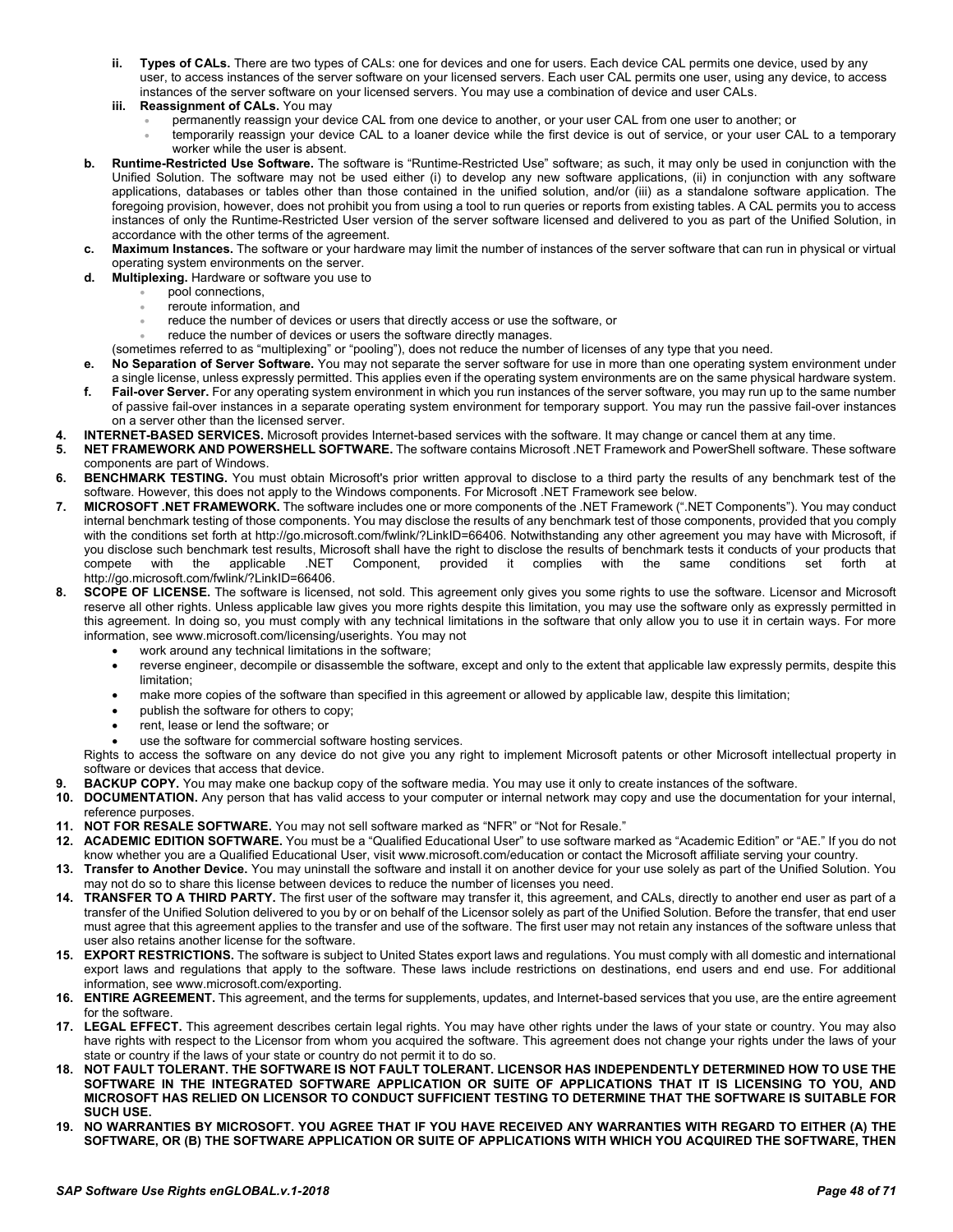**THOSE WARRANTIES ARE PROVIDED SOLELY BY THE LICENSOR AND DO NOT ORIGINATE FROM, AND ARE NOT BINDING ON, MICROSOFT.**

**20. NO LIABILITY OF MICROSOFT FOR CERTAIN DAMAGES. TO THE MAXIMUM EXTENT PERMITTED BY APPLICABLE LAW, MICROSOFT SHALL HAVE NO LIABILITY FOR ANY INDIRECT, SPECIAL, CONSEQUENTIAL OR INCIDENTAL DAMAGES ARISING FROM OR IN CONNECTION WITH THE USE OR PERFORMANCE OF THE SOFTWARE OR THE SOFTWARE APPLICATION OR SUITE OF APPLICATIONS WITH WHICH YOU ACQUIRED THE SOFTWARE, INCLUDING WITHOUT LIMITATION, PENALTIES IMPOSED BY GOVERNMENT. THIS LIMITATION WILL APPLY EVEN IF ANY REMEDY FAILS OF ITS ESSENTIAL PURPOSE. IN NO EVENT SHALL MICROSOFT BE LIABLE FOR ANY AMOUNT IN EXCESS OF TWO HUNDRED FIFTY U.S. DOLLARS (US\$250.00).**

Microsoft and SQL Server are registered trademarks of Microsoft Corporation in the United States and/or other countries.

# **Microsoft SQL Server 2012, Standard Edition (Server CAL Runtime) Software**

### **OVERVIEW**

**1.1 Software.** The software includes

- server software, and
- additional software that may only be used with the server software directly, or indirectly through other additional software.
- **1.2 License Model.** The software is licensed based on either the:
	- **Core License Model** the number of physical and/or virtual cores in the server; or
	- **Server + Client** the number of instances of server software that you run, and the number of devices and users that access instances of server software.

**1.3 Licensing Terminology.**

- **Instance.** You create an "instance" of the software by executing the software's setup or install procedure. You also create an instance of the software by duplicating an existing instance. References to the "software" in this agreement include "instances" of the software.
- **Run an Instance.** You "run an instance" of the software by loading it into memory and executing one or more of its instructions. Once running, an instance is considered to be running (whether or not its instructions continue to execute) until it is removed from memory.
- **Operating System Environment ("OSE").** An "operating system environment" or "OSE" is
- (i) all or part of an operating system instance, or all or part of a virtual (or otherwise emulated) operating system instance which enables separate machine identity (primary computer name or similar unique identifier) or separate administrative rights; and
- (ii) instances of applications, if any, configured to run on the operating system instance or parts identified above.
- A physical hardware system can have either or both of the following:
- one physical operating system environment;
- one or more virtual operating system environments.

A physical operating system environment is configured to run directly on a physical hardware system. The operating system instance used to run hardware virtualization software or to provide hardware virtualization services (e.g. Microsoft virtualization technology or similar technologies) is considered part of the physical operating system environment.

A virtual operating system environment is configured to run on a virtual (or otherwise emulated) hardware system.

- **Server.** A server is a physical hardware system capable of running server software. A hardware partition or blade is considered to be a separate physical hardware system.
- **Physical Core.** A physical core is a core in a physical processor. A physical processor consists of one or more physical cores.
- **Hardware Thread.** A hardware thread is either a physical core or a hyper-thread in a physical processor.
- **Virtual Core.** A virtual core is the unit of processing power in a virtual (or otherwise emulated) hardware system. A virtual core is the virtual representation of one or more hardware threads. Virtual OSEs use one or more virtual cores.
- **Assigning a License.** To assign a license is to designate that license to a server, device or user as indicated below.
- **Core Factor.** The core factor is a numerical value associated with a specific physical processor for purposes of determining the number of licenses required to license all of the physical cores on a server.

#### **USE RIGHTS FOR CORE LICENSE MODEL.**

- **2.1 Licensing a Server.** Before you run instances of the server software on a server, you must determine the number of software licenses required and assign those licenses to that server as described below.
- **2.2 Determining the Number of Licenses Required.** You have two license options:
	- **(a)** Physical Cores on a Server. You may license based on all of the physical cores on the server. If you choose this option, the number of licenses required equals the number of physical cores on the server multiplied by the applicable core factor located at [http://go.microsoft.com/fwlink/?LinkID=229882.](http://go.microsoft.com/fwlink/?LinkID=229882)
	- **(b)** Individual Virtual OSE. You may license based on the virtual OSEs within the server in which you run the server software. If you choose this option, for each virtual OSE in which you run the server software, you need a number licenses equal to the number of virtual cores in the virtual OSE, subject to a minimum requirement of four licenses per virtual OSE. In addition, if any of these virtual cores is at any time mapped to more than one hardware thread, you need a license for each additional hardware thread mapped to that virtual core. Those licenses count toward the minimum requirement of four licenses per virtual OSE.

#### **2.3 Assigning the Required Number of Licenses to the Server.**

Initial Assignment. After you determine the number of software licenses required for a server, you must assign that number of licenses to that server. The server to which a license is assigned is considered the "licensed server" for such license. You may not assign a license to more than one server. A hardware partition or blade is considered a separate server.

Reassignment. You may reassign a license, but not within 90 days of its last assignment. You may reassign a license sooner if you retire the licensed server to which the license is assigned due to permanent hardware failure. If you reassign a license, the server to which you reassign the license becomes the new licensed server for that license.

- **2.4 Running Instances of the Server Software.** Your right to run instances of the server software depends on the option chosen to determine the number of software licenses required:
	- (a) Physical Cores on a Server. For each server to which you have assigned the required number of licenses as provided in Section 2.2(a), you may run on the licensed server any number of instances of the server software in the physical OSE.
	- (b) Individual Virtual OSEs. For each virtual OSE for which you have assigned the required number of licenses as provided in section 2.2(b) , you have the right to run any number of instances of the software in that virtual OSE.
- **2.5 Running Instances of the Additional Software.** You may run or otherwise use any number of instances of the additional software listed below in physical or virtual OSEs on any number of devices. You may use the additional software only with the server software directly, or indirectly through other additional software.
	- Business Intelligence Development Studio
	- Client Tools Backward Compatibility
	- Client Tools Connectivity
	- Client Tools SDK • Data Quality Client
- *SAP Software Use Rights enGLOBAL.v.1-2018 Page 49 of 71*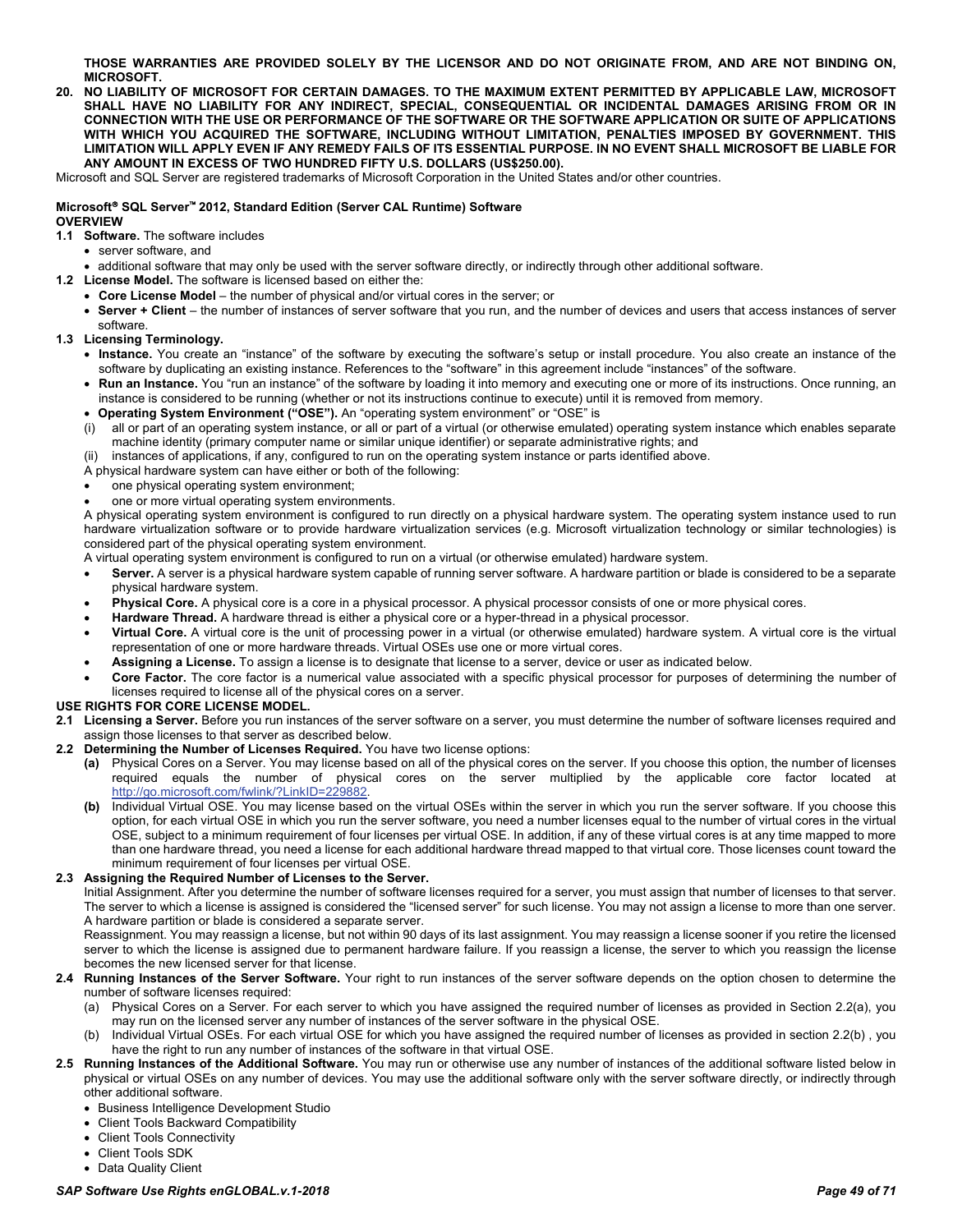- Data Quality Services
- Distributed Replay Client
- Distributed Replay Controller
- Management Tools Basic
- Management Tools Complete
- Reporting Services SharePoint
- Reporting Services Add-in for SharePoint Products
- Master Data Services
- Sync Framework
- SQL Client Connectivity SDK
- SQL Server 2012 Books Online
- **2.6 Creating and Storing Instances on Your Servers or Storage Media.** You have the additional rights listed below for each software license you acquire.
	- **(a)** You may create any number of instances of the server software and additional software.
	- **(b)** You may store instances of the server software and additional software on any of your servers or storage media.
	- **(c)** You may create and store instances of the server software and additional software solely to exercise your right to run instances of the server software under any of your software licenses as described (e.g., you may not distribute instances to third parties).
- **2.7 No Client Access Licenses (CALs) Required for Access.** Under this core license model, you do not need CALs for users or devices to access your instances of the server software.

# **USE RIGHTS FOR SERVER + CLIENT ACCESS LICENSE MODEL**

# **3.1 Assigning the License to the Server.**

- (a) Initial Assignment. Before you run any instance of the server software under a software license, you must assign that license to one of your servers. That server is considered the "licensed server" for such license. You may not assign the same license to more than one server, but you may assign other software licenses to the same server. A hardware partition or blade is considered to be a separate server.
- (b) Reassignment. You may reassign a software license, but not within 90 days of the last assignment. You may reassign a software license sooner if you retire the licensed server due to permanent hardware failure. If you reassign a license, the server to which you reassign the license becomes the new licensed server for that license.
- **3.2 Running Instances of the Server Software.** For each software license you assign to the server, you may run any number of instances of the server software in one physical or virtual OSE on the licensed server at a time.
- **3.3 Running Instances of the Additional Software.** You may run or otherwise use any number of instances of the additional software listed below in physical or virtual OSEs on any number of devices. You may use the additional software only with the server software directly, or indirectly through other additional software.
	- Business Intelligence Development Studio
	- Client Tools Backward Compatibility
	- Client Tools Connectivity
	- Client Tools SDK
	- Data Quality Client
	- Data Quality Services
	- Distributed Replay Client
	- Distributed Replay Controller
	- Management Tools Basic
	- Management Tools Complete
	- Reporting Services SharePoint
	- Reporting Services Add-in for SharePoint Products
	- Master Data Services
	- Sync Framework
	- SQL Client Connectivity SDK
	- SQL Server 2012 Books Online
- **3.4 Creating and Storing Instances on Your Servers or Storage Media.** You have the additional rights listed below for each software license you acquire.
	- (a) You may create any number of instances of the server software and additional software.
	- (b) You may store instances of the server software and additional software on any of your servers or storage media.
	- **(c)** You may create and store instances of the server software and additional software solely to exercise your right to run instances of the server software under any of your software licenses as described (e.g., you may not distribute instances to third parties).

# **3.5 Client Access Licenses (CALs).**

- (a) **Initial Assignment of CALs.** You must acquire and assign a SQL Server 2012 CAL to each device or user that accesses your instances of the server software directly or indirectly. A hardware partition or blade is considered to be a separate device.
	- You do not need CALs for any of your servers licensed to run instances of the server software.
	- You do not need CALs for up to two devices or users to access your instances of the server software only to administer those instances.
	- Your CALs permit access to your instances of earlier versions, but not later versions, of the server software. If you are accessing instances of an earlier version, you may also use CALs corresponding to that version.
- (b) **Types of CALs.** There are two types of CALs: one for devices and one for users. Each device CAL permits one device, used by any user, to access instances of the server software on your licensed servers. Each user CAL permits one user, using any device, to access instances of the server software on your licensed servers. You may use a combination of device and user CALs.
- (c) **Reassignment of CALs.** You may
	- permanently reassign your device CAL from one device to another, or your user CAL from one user to another; or
	- temporarily reassign your device CAL to a loaner device while the first device is out of service, or your user CAL to a temporary worker while the user is absent.
- **3.6 Runtime-Restricted Use Software.** The software is "Runtime-Restricted Use" software; as such, it may only be used in conjunction with the Unified Solution. The software may not be used either (i) to develop any new software applications, (ii) in conjunction with any software applications, databases or tables other than those contained in the Unified Solution, and/or (iii) as a standalone software application. The foregoing provision, however, does not prohibit you from using a tool to run queries or reports from existing tables. A CAL permits you to access instances of only the Runtime-Restricted User version of the server software licensed and delivered to you as part of the Unified Solution, in accordance with the other terms of the agreement.

# **ADDITIONAL LICENSING REQUIREMENTS AND/OR USE RIGHTS.**

**4.1 Alternative Versions**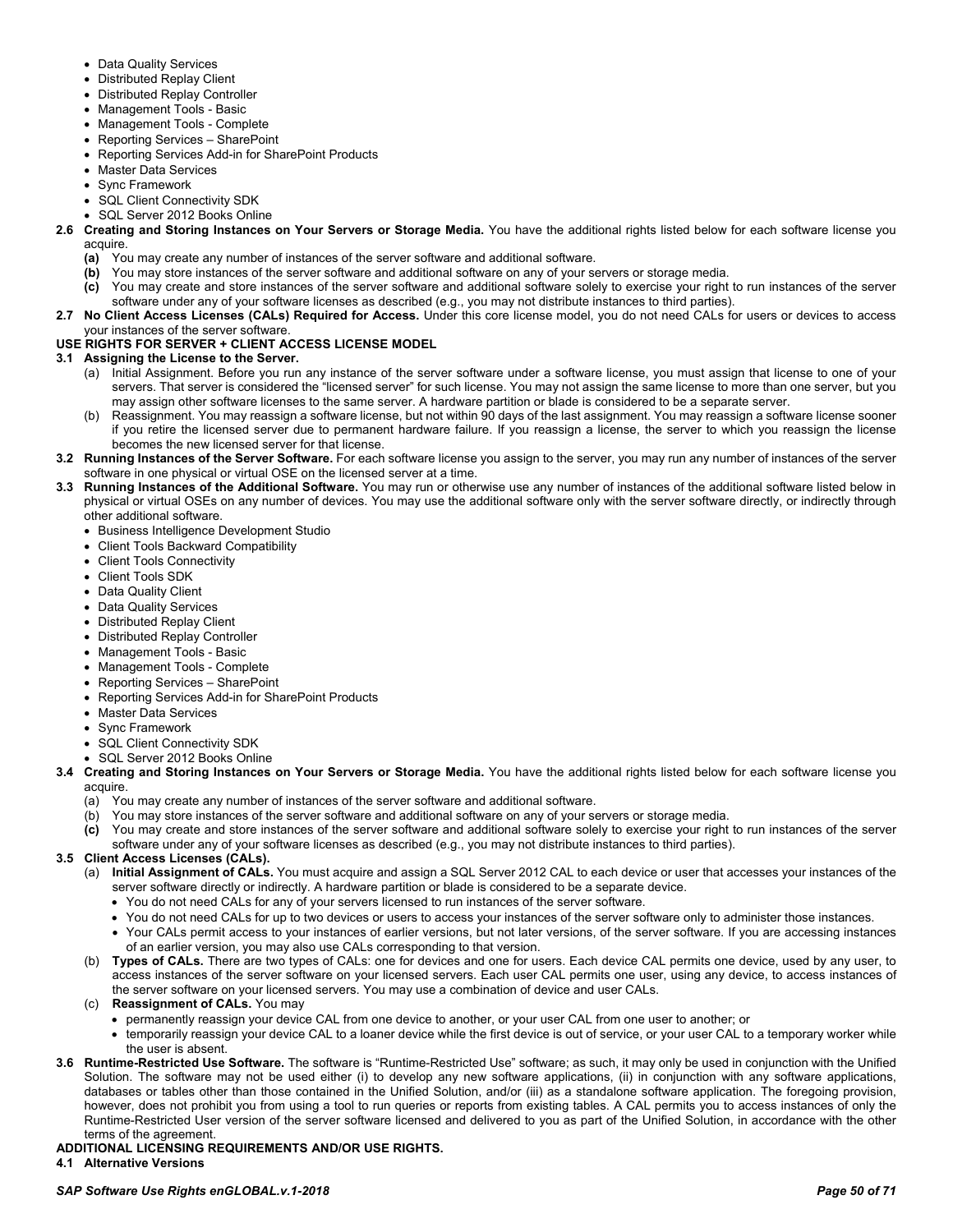The software may include more than one version, such as 32-bit and 64-bit. For each instance of the software that you are permitted to create, store and run, you may use either version.

- **4.2 Maximum Instances.** The software or your hardware may limit the number of instances of the server software that can run in physical or virtual OSEs on the server.
- **4.3 Multiplexing.** Hardware or software you use to
	- pool connections,
	- reroute information, or
	- reduce the number of devices or users that directly access or use the software

(sometimes referred to as "multiplexing" or "pooling"), does not reduce the number of licenses of any type that you need.

- **4.4 No Separation of Server Software.** You may not separate the server software for use in more than one OSE under a single license, unless expressly permitted. This applies even if the OSEs are on the same physical hardware system.
- **4.5 Fail-over Server.** For any OSE in which you run instances of the server software, you may run up to the same number of passive fail-over instances in a separate OSE for temporary support. You may run the passive fail-over instances on a server other than the licensed server. However, if you have licensed the server software under section 2.2(a) and the OSE in which you run the passive fail-over instances is on a separate server, the number of physical cores on the separate server must not exceed the number of physical cores on the licensed server and the core factor for the physical processors in that server must be the same or lower than the core factor for the physical processors in the licensed server. If you have licensed the server software under section 2.2(b), the number of hardware threads used in that separate OSE must not exceed the number of hardware threads used in the corresponding OSE in which the active instances run.
- **4.6 SQL Server Reporting Services Map Report Item.** The software may include features that retrieve content such as maps, images and other data through the Bing Maps (or successor branded) application programming interface (the "Bing Maps APIs"). The purpose of these features is to create reports displaying data on top of maps, aerial and hybrid imagery. If these features are included, you may use them to create and view dynamic or static documents. This may be done only in conjunction with and through methods and means of access integrated in the software. You may not otherwise copy, store, archive, or create a database of the content available through the Bing Maps APIs. You may not use the following for any purpose even if they are available through the Bing Maps APIs:
	- Bing Maps APIs to provide sensor based guidance/routing, or
	- any Road Traffic Data or Bird's Eye Imagery (or associated metadata.

Your use of the Bing Maps APIs and associated content is also subject to the additional terms and conditions at go.microsoft.com/fwlink/?LinkId=21969.

- **4.7 Included Microsoft Programs.** The software includes other Microsoft programs listed at [http://go.microsoft.com/fwlink/?LinkID=231864,](http://go.microsoft.com/fwlink/?LinkID=231864) which are licensed under the terms and conditions associated with them. You may only use these programs in conjunction with the software licensed here. If you do not accept the license terms associated with a program, you may not use that program.
- **5 INTERNET-BASED SERVICES.** Microsoft provides Internet-based services with the software. It may change or cancel them at any time.
- **6 BENCHMARK TESTING.** You must obtain Microsoft's prior written approval to disclose to a third party the results of any benchmark test of the software. However, this does not apply to the Microsoft .NET Framework (see below).
- **7 .NET FRAMEWORK SOFTWARE.** The software contains Microsoft .NET Framework software. This software is part of Windows. The license terms for Windows apply to your use of the .NET Framework software
- **8 MICROSOFT .NET FRAMEWORK BENCHMARK TESTING.** The software includes one or more components of the .NET Framework (".NET Components"). You may conduct internal benchmark testing of those components. You may disclose the results of any benchmark test of those components, provided that you comply with the conditions set forth at go.microsoft.com/fwlink/?LinkID=66406. Notwithstanding any other agreement you may have with Microsoft, if you disclose such benchmark test results, Microsoft shall have the right to disclose the results of benchmark tests it conducts of your products that compete with the applicable .NET Component, provided it complies with the same conditions set forth at go.microsoft.com/fwlink/?LinkID=66406.
- **9 SCOPE OF LICENSE.** The software is licensed, not sold. This agreement only gives you some rights to use the software. Licensor and Microsoft reserve all other rights. Unless applicable law gives you more rights despite this limitation, you may use the software only as expressly permitted in this agreement. In doing so, you must comply with any technical limitations in the software that only allow you to use it in certain ways. You may not
	- work around any technical limitations in the software;
	- reverse engineer, decompile or disassemble the software, except and only to the extent that applicable law expressly permits, despite this limitation;
	- make more copies of the software than specified in this agreement or allowed by applicable law, despite this limitation;
	- publish the software, including any application programming interfaces included in the software, for others to copy;
	- share or otherwise distribute documents, text or images created using the software Data Mapping Services features;
	- rent, lease or lend the software; or
	- use the software for commercial software hosting services.

You also may not remove, minimize, block or modify any logos, trademarks, copyright, digital watermarks, or other notices of Microsoft or its suppliers that are included in the software, including any content made available to you through the software;

Rights to access the software on any device do not give you any right to implement Microsoft patents or other Microsoft intellectual property in software or devices that access that device.

- **10 BACKUP COPY.** You may make one backup copy of the software media. You may use it only to create instances of the software.
- **11 DOCUMENTATION.** Any person that has valid access to your computer or internal network may copy and use the documentation for your internal, reference purposes.
- **12 NOT FOR RESALE SOFTWARE.** You may not sell software marked as "NFR" or "Not for Resale."
- **13 ACADEMIC EDITION SOFTWARE.** You must be a "Qualified Educational User" to use software marked as "Academic Edition" or "AE." If you do not know whether you are a Qualified Educational User, visit www.microsoft.com/education or contact the Microsoft affiliate serving your country.
- **14 PROOF OF LICENSE.** If you acquired the software on a disc or other media, a genuine Microsoft Proof of License label with a genuine copy of the software identifies licensed software. To be valid, this label must appear on Microsoft packaging and may not be transferred separately. If you receive the label separately, it is invalid. You should keep the packaging that has the label on it to prove that you are licensed to use the software. To identify genuine Microsoft software, see [www.howtotell.com.](http://www.howtotell.com/)
- **15 TRANSFER TO A THIRD PARTY.** The first user of the software may transfer it and this agreement directly to another end user as part of a transfer of the integrated software turnkey application or suite of applications (the "Unified Solution") delivered to you by or on behalf of the Licensor solely as part of the Unified Solution. Before the transfer, that end user must agree that this agreement applies to the transfer and use of the software. The transfer must include the software and the Proof of License label. The first user may not retain any instances of the software unless that user also retains another license for the software.
- **16 EXPORT RESTRICTIONS.** The software is subject to United States export laws and regulations. You must comply with all domestic and international export laws and regulations that apply to the software. These laws include restrictions on destinations, end users and end use. For additional information, see [www.microsoft.com/exporting.](http://www.microsoft.com/exporting)
- **17 ENTIRE AGREEMENT.** This agreement and the terms for supplements, updates, Internet-based services that you use, are the entire agreement for the software.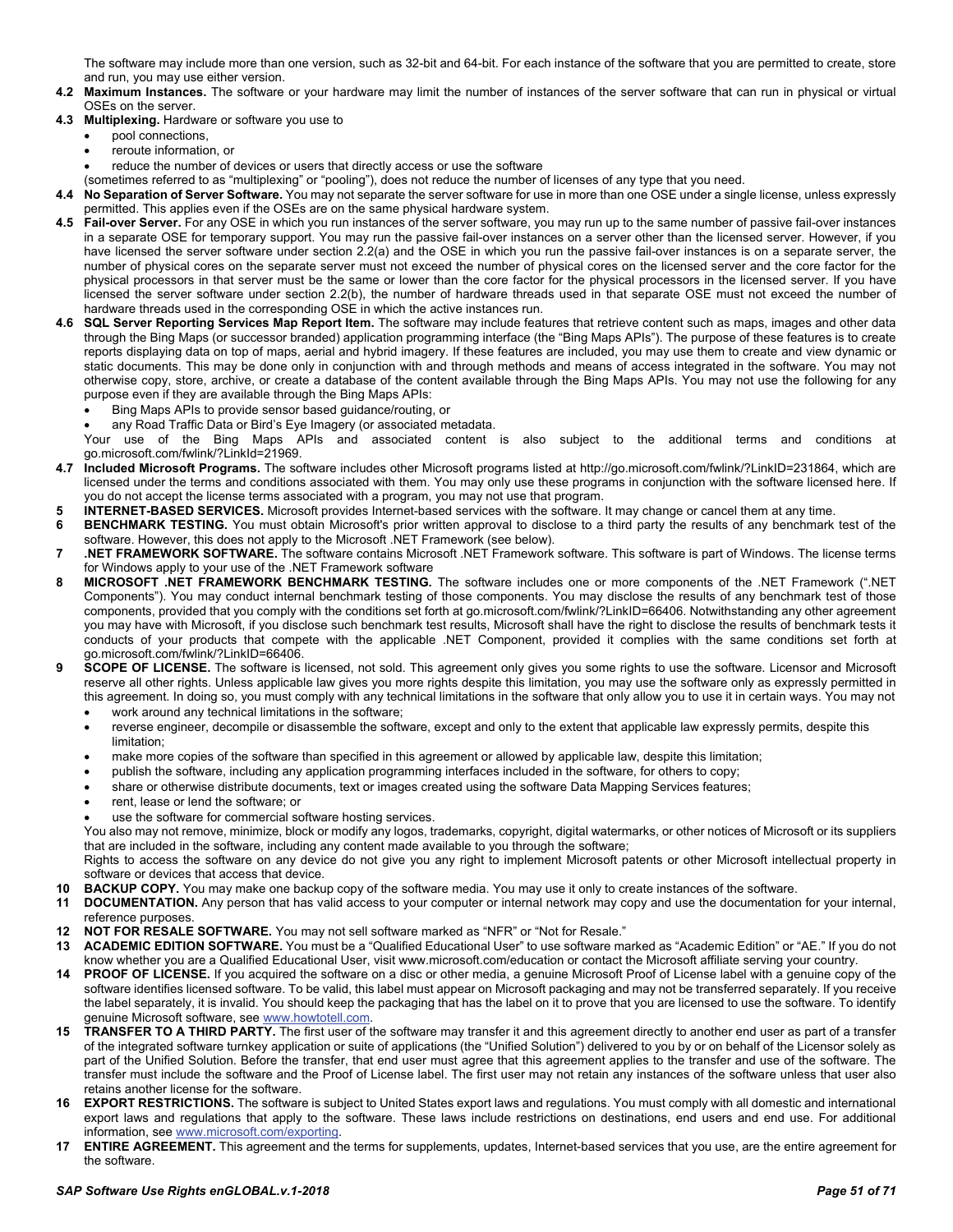- **18 LEGAL EFFECT.** This agreement describes certain legal rights. You may have other rights under the laws of your state or country. You may also have rights with respect to the Licensor from whom you acquired the software. This agreement does not change your rights under the laws of your state or country if the laws of your state or country do not permit it to do so.
- **19 NOT FAULT TOLERANT. THE SOFTWARE IS NOT FAULT TOLERANT. LICENSOR HAS INDEPENDENTLY DETERMINED HOW TO USE THE SOFTWARE IN THE INTEGRATED SOFTWARE APPLICATION OR SUITE OF APPLICATIONS THAT IT IS LICENSING TO YOU, AND MICROSOFT HAS RELIED ON LICENSOR TO CONDUCT SUFFICIENT TESTING TO DETERMINE THAT THE SOFTWARE IS SUITABLE FOR SUCH USE.**
- **20 NO WARRANTIES BY MICROSOFT. YOU AGREE THAT IF YOU HAVE RECEIVED ANY WARRANTIES WITH REGARD TO EITHER (A) THE SOFTWARE, OR (B) THE SOFTWARE APPLICATION OR SUITE OF APPLICATIONS WITH WHICH YOU ACQUIRED THE SOFTWARE, THEN THOSE WARRANTIES ARE PROVIDED SOLELY BY THE LICENSOR AND DO NOT ORIGINATE FROM, AND ARE NOT BINDING ON, MICROSOFT.**
- **21 NO LIABILITY OF MICROSOFT FOR CERTAIN DAMAGES. TO THE MAXIMUM EXTENT PERMITTED BY APPLICABLE LAW, MICROSOFT SHALL HAVE NO LIABILITY FOR ANY INDIRECT, SPECIAL, CONSEQUENTIAL OR INCIDENTAL DAMAGES ARISING FROM OR IN CONNECTION WITH THE USE OR PERFORMANCE OF THE SOFTWARE OR THE SOFTWARE APPLICATION OR SUITE OF APPLICATIONS WITH WHICH YOU ACQUIRED THE SOFTWARE, INCLUDING WITHOUT LIMITATION, PENALTIES IMPOSED BY GOVERNMENT. THIS LIMITATION WILL APPLY EVEN IF ANY REMEDY FAILS OF ITS ESSENTIAL PURPOSE. IN NO EVENT SHALL MICROSOFT BE LIABLE FOR ANY AMOUNT IN EXCESS OF TWO HUNDRED FIFTY U.S. DOLLARS (US\$250.00).**
- **22 FOR AUSTRALIA ONLY. References to "Limited Warranty" are references to the express warranty provided by Microsoft. This warranty is given in addition to other rights and remedies you may have under law, including your rights and remedies in accordance with the statutory guarantees under the Australian Consumer Law.**

**If the Australian Consumer Law applies to your purchase, the following applies to you: Our goods come with guarantees that cannot be excluded under the Australian Consumer Law. You are entitled to a replacement or refund for a major failure and compensation for any other reasonably foreseeable loss or damage. You are also entitled to have the goods repaired or replaced if the goods fail to be of acceptable quality and the failure does not amount to a major failure.**

# **Microsoft SQL Server 2012, Standard Edition (Core-based Runtime) Software**

**OVERVIEW.**

- **1.1 Software.** The software includes
	- server software, and
- additional software that may only be used with the server software directly, or indirectly through other additional software.
- **1.2 License Model.** The software is licensed based on either the:
	- **Core License Model** the number of physical and/or virtual cores in the server; or
	- **Server + Client** the number of instances of server software that you run, and the number of devices and users that access instances of server software.
- **1.3 Licensing Terminology.**
	- **Instance.** You create an "instance" of the software by executing the software's setup or install procedure. You also create an instance of the software by duplicating an existing instance. References to the "software" in this agreement include "instances" of the software.
	- **Run an Instance.** You "run an instance" of the software by loading it into memory and executing one or more of its instructions. Once running, an instance is considered to be running (whether or not its instructions continue to execute) until it is removed from memory.
	- **Operating System Environment ("OSE").** An "operating system environment" or "OSE" is
		- (i) all or part of an operating system instance, or all or part of a virtual (or otherwise emulated) operating system instance which enables separate machine identity (primary computer name or similar unique identifier) or separate administrative rights; and
		- instances of applications, if any, configured to run on the operating system instance or parts identified above.
	- A physical hardware system can have either or both of the following:
	- one physical operating system environment;
	- one or more virtual operating system environments.

A physical operating system environment is configured to run directly on a physical hardware system. The operating system instance used to run hardware virtualization software or to provide hardware virtualization services (e.g. Microsoft virtualization technology or similar technologies) is considered part of the physical operating system environment.

A virtual operating system environment is configured to run on a virtual (or otherwise emulated) hardware system.

- **Server.** A server is a physical hardware system capable of running server software. A hardware partition or blade is considered to be a separate physical hardware system.
- **Physical Core.** A physical core is a core in a physical processor. A physical processor consists of one or more physical cores.
- **Hardware Thread.** A hardware thread is either a physical core or a hyper-thread in a physical processor.
- **Virtual Core.** A virtual core is the unit of processing power in a virtual (or otherwise emulated) hardware system. A virtual core is the virtual representation of one or more hardware threads. Virtual OSEs use one or more virtual cores.
- **Assigning a License.** To assign a license is to designate that license to a server, device or user as indicated below.
- **Core Factor.** The core factor is a numerical value associated with a specific physical processor for purposes of determining the number of licenses required to license all of the physical cores on a server.

#### **USE RIGHTS FOR CORE LICENSE MODEL.**

- **2.1 Licensing a Server.** Before you run instances of the server software on a server, you must determine the number of software licenses required and assign those licenses to that server as described below.
- **2.2 Determining the Number of Licenses Required.** You have two license options:
	- (a) Physical Cores on a Server. You may license based on all of the physical cores on the server. If you choose this option, the number of licenses required equals the number of physical cores on the server multiplied by the applicable core factor located at [http://go.microsoft.com/fwlink/?LinkID=229882.](http://go.microsoft.com/fwlink/?LinkID=229882)
	- (b) Individual Virtual OSE. You may license based on the virtual OSEs within the server in which you run the server software. If you choose this option, for each virtual OSE in which you run the server software, you need a number licenses equal to the number of virtual cores in the virtual OSE, subject to a minimum requirement of four licenses per virtual OSE. In addition, if any of these virtual cores is at any time mapped to more than one hardware thread, you need a license for each additional hardware thread mapped to that virtual core. Those licenses count toward the minimum requirement of four licenses per virtual OSE.

#### **2.3 Assigning the Required Number of Licenses to the Server.**

Initial Assignment. After you determine the number of software licenses required for a server, you must assign that number of licenses to that server. The server to which a license is assigned is considered the "licensed server" for such license. You may not assign a license to more than one server. A hardware partition or blade is considered a separate server.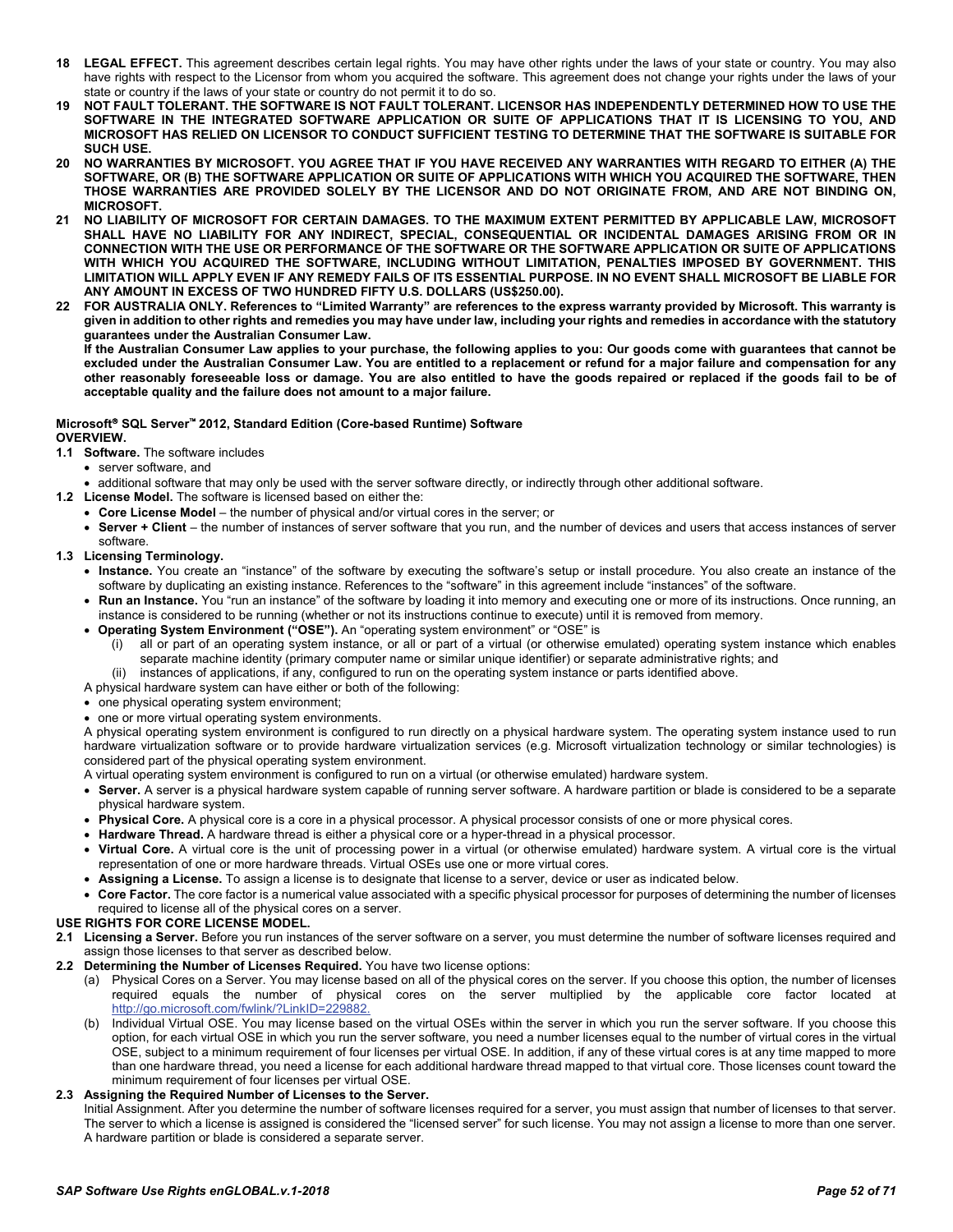Reassignment. You may reassign a license, but not within 90 days of its last assignment. You may reassign a license sooner if you retire the licensed server to which the license is assigned due to permanent hardware failure. If you reassign a license, the server to which you reassign the license becomes the new licensed server for that license.

- **2.4 Running Instances of the Server Software.** Your right to run instances of the server software depends on the option chosen to determine the number of software licenses required:
	- (a) Physical Cores on a Server. For each server to which you have assigned the required number of licenses as provided in Section 2.2(a), you may run on the licensed server any number of instances of the server software in the physical OSE.
	- (b) Individual Virtual OSEs. For each virtual OSE for which you have assigned the required number of licenses as provided in section 2.2(b) , you have the right to run any number of instances of the software in that virtual OSE.
- **2.5 Running Instances of the Additional Software.** You may run or otherwise use any number of instances of the additional software listed below in physical or virtual OSEs on any number of devices. You may use the additional software only with the server software directly, or indirectly through other additional software.
	- Business Intelligence Development Studio
	- Client Tools Backward Compatibility
	- Client Tools Connectivity
	- Client Tools SDK
	- Data Quality Client
	- Data Quality Services
	- Distributed Replay Client
	- Distributed Replay Controller
	- Management Tools Basic
	- Management Tools Complete
	- Reporting Services SharePoint
	- Reporting Services Add-in for SharePoint Products
	- Master Data Services
	- Sync Framework
	- SQL Client Connectivity SDK
	- SQL Server 2012 Books Online
- **2.6 Creating and Storing Instances on Your Servers or Storage Media.** You have the additional rights listed below for each software license you acquire.
	- (a) You may create any number of instances of the server software and additional software.
	- (b) You may store instances of the server software and additional software on any of your servers or storage media.
	- (c) You may create and store instances of the server software and additional software solely to exercise your right to run instances of the server software under any of your software licenses as described (e.g., you may not distribute instances to third parties).
- **2.7 No Client Access Licenses (CALs) Required for Access.** Under this core license model, you do not need CALs for users or devices to access your instances of the server software.
- **2.8 Runtime-Restricted Use Software.** The software is "Runtime-Restricted Use" software; as such, it may only be used to run the Unified Solution solely as part of the Unified Solution. The software may not be used either (i) to develop any new software applications, (ii) in conjunction with any software applications, databases or tables other than those contained in the Unified Solution, and/or (iii) as a standalone software application. The foregoing provision, however, does not prohibit you from using a tool to run queries or reports from existing tables.

# **USE RIGHTS FOR SERVER + CLIENT ACCESS LICENSE MODEL**

#### **3.1 Assigning the License to the Server.**

- (a) **Initial Assignment. Before you run any instance of the server software under a software license, you must assign that license to one of your servers. That server is considered the "licensed server" for such license. You may not assign the same license to more than one server, but you may assign other software licenses to the same server. A hardware partition or blade is considered to be a separate server.**
- (b) **Reassignment. You may reassign a software license, but not within 90 days of the last assignment. You may reassign a software license sooner if you retire the licensed server due to permanent hardware failure. If you reassign a license, the server to which you reassign the license becomes the new licensed server for that license.**
- **3.2 Running Instances of the Server Software.** For each software license you assign to the server, you may run any number of instances of the server software in one physical or virtual OSE on the licensed server at a time.
- **3.3 Running Instances of the Additional Software.** You may run or otherwise use any number of instances of the additional software listed below in physical or virtual OSEs on any number of devices. You may use the additional software only with the server software directly, or indirectly through other additional software.
	- Business Intelligence Development Studio
	- Client Tools Backward Compatibility
	- Client Tools Connectivity
	- Client Tools SDK
	- Data Quality Client
	- Data Quality Services
	- Distributed Replay Client
	- Distributed Replay Controller
	- Management Tools Basic
	- Management Tools Complete
	- Reporting Services SharePoint
	- Reporting Services Add-in for SharePoint Products
	- Master Data Services
	- Sync Framework
	- SQL Client Connectivity SDK
	- SQL Server 2012 Books Online
- **3.4 Creating and Storing Instances on Your Servers or Storage Media.** You have the additional rights listed below for each software license you acquire.
	- (a) You may create any number of instances of the server software and additional software.
	- (b) You may store instances of the server software and additional software on any of your servers or storage media.
	- (c) You may create and store instances of the server software and additional software solely to exercise your right to run instances of the server software under any of your software licenses as described (e.g., you may not distribute instances to third parties).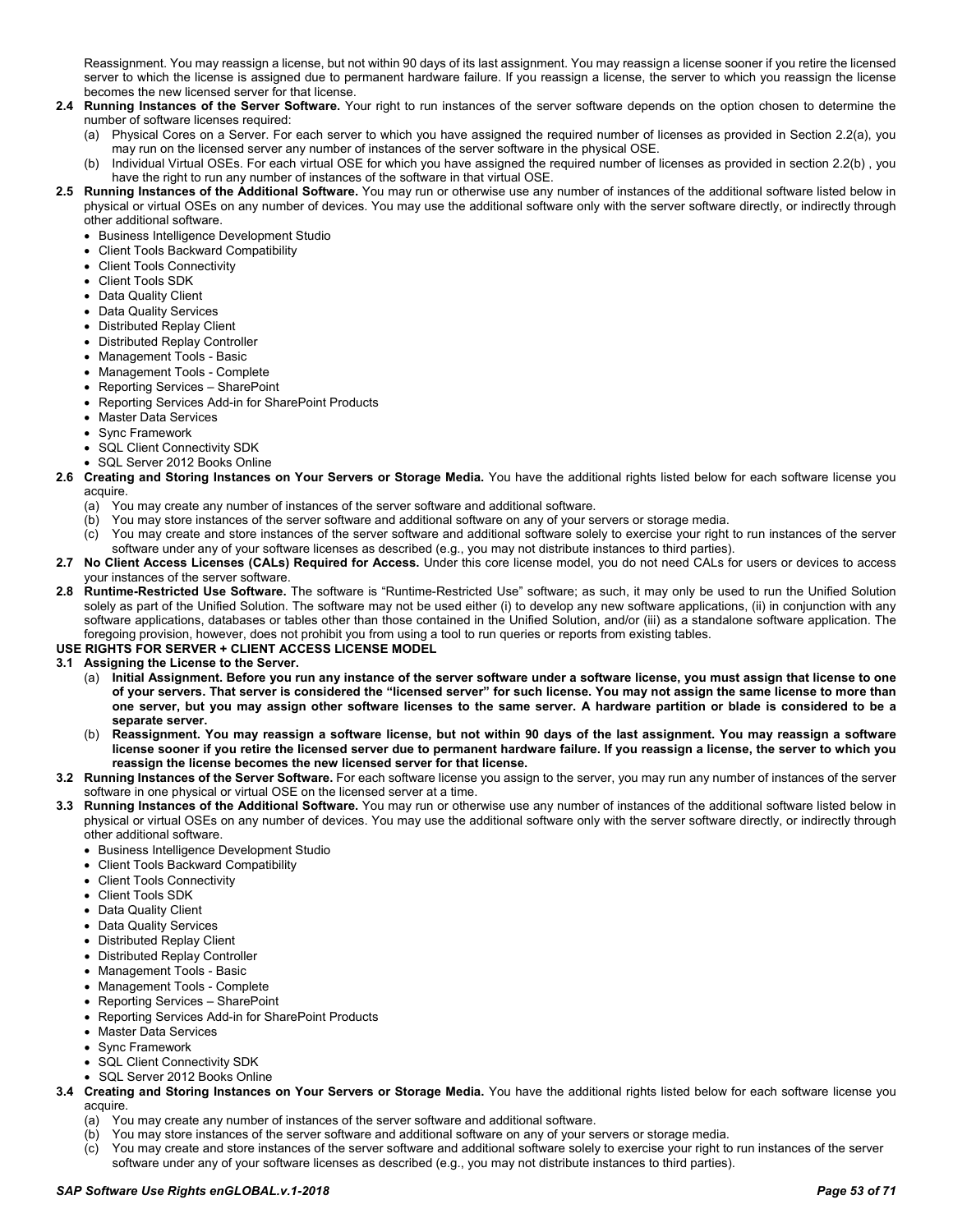### **3.5 Client Access Licenses (CALs).**

- (a) **Initial Assignment of CALs.** You must acquire and assign a SQL Server 2012 CAL to each device or user that accesses your instances of the server software directly or indirectly. A hardware partition or blade is considered to be a separate device.
	- You do not need CALs for any of your servers licensed to run instances of the server software.
	- You do not need CALs for up to two devices or users to access your instances of the server software only to administer those instances.
	- Your CALs permit access to your instances of earlier versions, but not later versions, of the server software. If you are accessing instances of an earlier version, you may also use CALs corresponding to that version.
- (b) **Types of CALs.** There are two types of CALs: one for devices and one for users. Each device CAL permits one device, used by any user, to access instances of the server software on your licensed servers. Each user CAL permits one user, using any device, to access instances of the server software on your licensed servers. You may use a combination of device and user CALs.
- (c) **Reassignment of CALs.** You may
	- permanently reassign your device CAL from one device to another, or your user CAL from one user to another; or
	- temporarily reassign your device CAL to a loaner device while the first device is out of service, or your user CAL to a temporary worker while the user is absent.

### **ADDITIONAL LICENSING REQUIREMENTS AND/OR USE RIGHTS.**

#### **4.1 Alternative Versions.**

- The software may include more than one version, such as 32-bit and 64-bit. For each instance of the software that you are permitted to create, store and run, you may use either version.
- **4.2 Maximum Instances.** The software or your hardware may limit the number of instances of the server software that can run in physical or virtual OSEs on the server.
- **4.3 Multiplexing.** Hardware or software you use to
	- pool connections,
	- reroute information, or
	- reduce the number of devices or users that directly access or use the software
	- (sometimes referred to as "multiplexing" or "pooling"), does not reduce the number of licenses of any type that you need.
- **4.4 No Separation of Server Software.** You may not separate the server software for use in more than one OSE under a single license, unless expressly permitted. This applies even if the OSEs are on the same physical hardware system.
- **4.5 Fail-over Server.** For any OSE in which you run instances of the server software, you may run up to the same number of passive fail-over instances in a separate OSE for temporary support. You may run the passive fail-over instances on a server other than the licensed server. However, if you have licensed the server software under section 2.2(a) and the OSE in which you run the passive fail-over instances is on a separate server, the number of physical cores on the separate server must not exceed the number of physical cores on the licensed server and the core factor for the physical processors in that server must be the same or lower than the core factor for the physical processors in the licensed server. If you have licensed the server software under section 2.2(b), the number of hardware threads used in that separate OSE must not exceed the number of hardware threads used in the corresponding OSE in which the active instances run.
- **4.6 SQL Server Reporting Services Map Report Item.** The software may include features that retrieve content such as maps, images and other data through the Bing Maps (or successor branded) application programming interface (the "Bing Maps APIs"). The purpose of these features is to create reports displaying data on top of maps, aerial and hybrid imagery. If these features are included, you may use them to create and view dynamic or static documents. This may be done only in conjunction with and through methods and means of access integrated in the software. You may not otherwise copy, store, archive, or create a database of the content available through the Bing Maps APIs. You may not use the following for any purpose even if they are available through the Bing Maps APIs:
	- Bing Maps APIs to provide sensor based guidance/routing, or
	- any Road Traffic Data or Bird's Eye Imagery (or associated metadata.

Your use of the Bing Maps APIs and associated content is also subject to the additional terms and conditions at go.microsoft.com/fwlink/?LinkId=21969.

- **4.7 Included Microsoft Programs.** The software includes other Microsoft programs listed at [http://go.microsoft.com/fwlink/?LinkID=231864,](http://go.microsoft.com/fwlink/?LinkID=231864) which are licensed under the terms and conditions associated with them. You may only use these programs in conjunction with the software licensed here. If you do not accept the license terms associated with a program, you may not use that program.
- **5 INTERNET-BASED SERVICES.** Microsoft provides Internet-based services with the software. It may change or cancel them at any time.
- **6 BENCHMARK TESTING.** You must obtain Microsoft's prior written approval to disclose to a third party the results of any benchmark test of the software. However, this does not apply to the Microsoft .NET Framework (see below).
- **7 .NET FRAMEWORK SOFTWARE.** The software contains Microsoft .NET Framework software. This software is part of Windows. The license terms for Windows apply to your use of the .NET Framework software
- **8 MICROSOFT .NET FRAMEWORK BENCHMARK TESTING.** The software includes one or more components of the .NET Framework (".NET Components"). You may conduct internal benchmark testing of those components. You may disclose the results of any benchmark test of those components, provided that you comply with the conditions set forth at go.microsoft.com/fwlink/?LinkID=66406. Notwithstanding any other agreement you may have with Microsoft, if you disclose such benchmark test results, Microsoft shall have the right to disclose the results of benchmark tests it conducts of your products that compete with the applicable .NET Component, provided it complies with the same conditions set forth at go.microsoft.com/fwlink/?LinkID=66406.
- **9 SCOPE OF LICENSE.** The software is licensed, not sold. This agreement only gives you some rights to use the software. Licensor and Microsoft reserve all other rights. Unless applicable law gives you more rights despite this limitation, you may use the software only as expressly permitted in this agreement. In doing so, you must comply with any technical limitations in the software that only allow you to use it in certain ways. You may not
	- work around any technical limitations in the software;
	- reverse engineer, decompile or disassemble the software, except and only to the extent that applicable law expressly permits, despite this limitation;
	- make more copies of the software than specified in this agreement or allowed by applicable law, despite this limitation;
	- publish the software, including any application programming interfaces included in the software, for others to copy;
	- share or otherwise distribute documents, text or images created using the software Data Mapping Services features;
	- rent, lease or lend the software; or
	- use the software for commercial software hosting services.

You also may not remove, minimize, block or modify any logos, trademarks, copyright, digital watermarks, or other notices of Microsoft or its suppliers that are included in the software, including any content made available to you through the software;

Rights to access the software on any device do not give you any right to implement Microsoft patents or other Microsoft intellectual property in software or devices that access that device.

- **10 BACKUP COPY.** You may make one backup copy of the software media. You may use it only to create instances of the software.
- **11 DOCUMENTATION.** Any person that has valid access to your computer or internal network may copy and use the documentation for your internal, reference purposes.
- **12 NOT FOR RESALE SOFTWARE.** You may not sell software marked as "NFR" or "Not for Resale."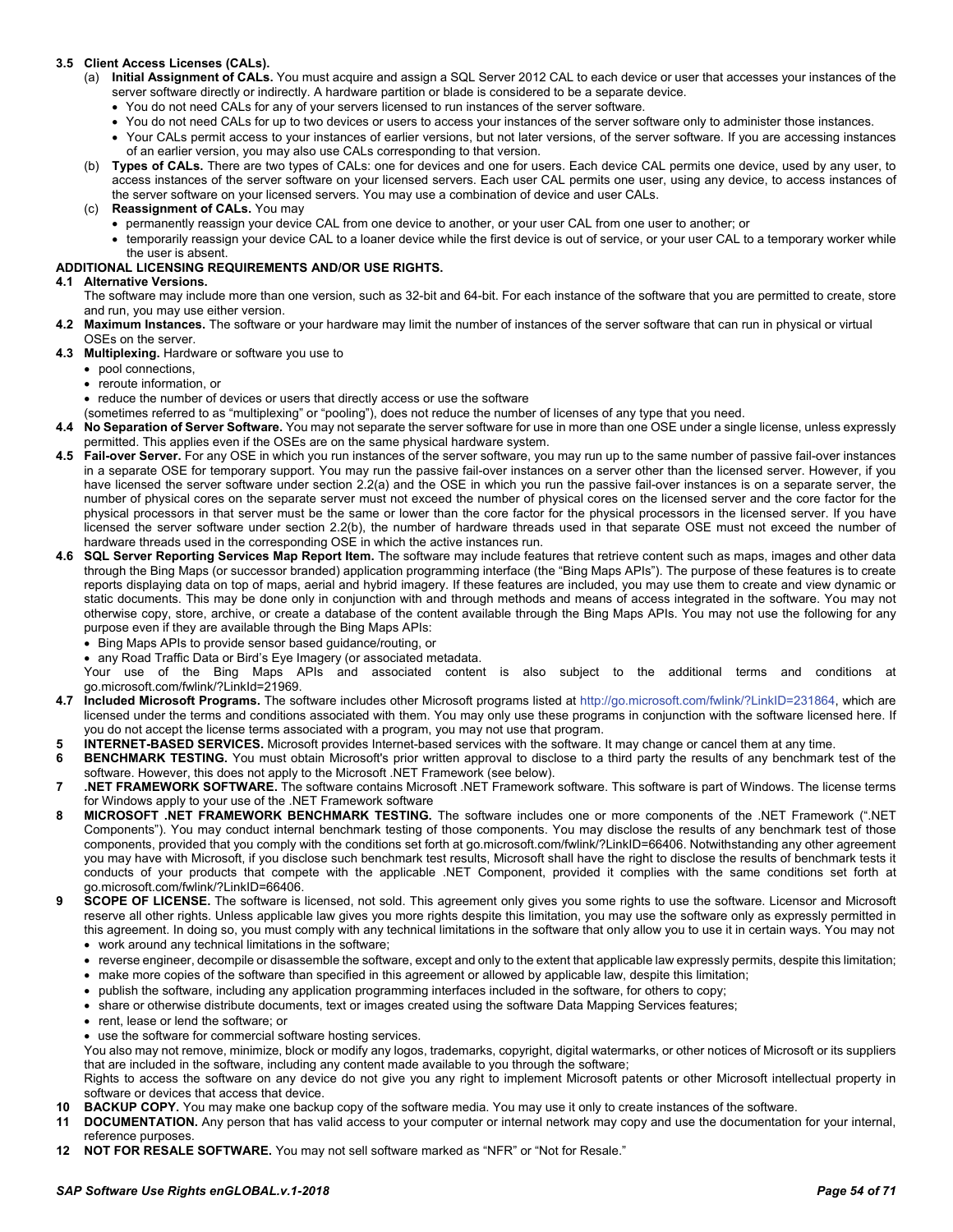- **13 ACADEMIC EDITION SOFTWARE.** You must be a "Qualified Educational User" to use software marked as "Academic Edition" or "AE." If you do not know whether you are a Qualified Educational User, visit www.microsoft.com/education or contact the Microsoft affiliate serving your country.
- **14 PROOF OF LICENSE.** If you acquired the software on a disc or other media, a genuine Microsoft Proof of License label with a genuine copy of the software identifies licensed software. To be valid, this label must appear on Microsoft packaging and may not be transferred separately. If you receive the label separately, it is invalid. You should keep the packaging that has the label on it to prove that you are licensed to use the software. To identify genuine Microsoft software, see [www.howtotell.com.](http://www.howtotell.com/)
- **15 TRANSFER TO A THIRD PARTY.** The first user of the software may transfer it and this agreement directly to another end user as part of a transfer of the integrated software turnkey application or suite of applications (the "Unified Solution") delivered to you by or on behalf of the Licensor solely as part of the Unified Solution. Before the transfer, that end user must agree that this agreement applies to the transfer and use of the software. The transfer must include the software and the Proof of License label. The first user may not retain any instances of the software unless that user also retains another license for the software.
- **16 EXPORT RESTRICTIONS.** The software is subject to United States export laws and regulations. You must comply with all domestic and international export laws and regulations that apply to the software. These laws include restrictions on destinations, end users and end use. For additional information, see [www.microsoft.com/exporting.](http://www.microsoft.com/exporting)
- **17 ENTIRE AGREEMENT.** This agreement and the terms for supplements, updates, Internet-based services that you use, are the entire agreement for the software.
- **18 LEGAL EFFECT.** This agreement describes certain legal rights. You may have other rights under the laws of your state or country. You may also have rights with respect to the Licensor from whom you acquired the software. This agreement does not change your rights under the laws of your state or country if the laws of your state or country do not permit it to do so.
- **19 NOT FAULT TOLERANT. THE SOFTWARE IS NOT FAULT TOLERANT. LICENSOR HAS INDEPENDENTLY DETERMINED HOW TO USE THE SOFTWARE IN THE INTEGRATED SOFTWARE APPLICATION OR SUITE OF APPLICATIONS THAT IT IS LICENSING TO YOU, AND MICROSOFT HAS RELIED ON LICENSOR TO CONDUCT SUFFICIENT TESTING TO DETERMINE THAT THE SOFTWARE IS SUITABLE FOR SUCH USE.**
- **20 NO WARRANTIES BY MICROSOFT. YOU AGREE THAT IF YOU HAVE RECEIVED ANY WARRANTIES WITH REGARD TO EITHER (A) THE SOFTWARE, OR (B) THE SOFTWARE APPLICATION OR SUITE OF APPLICATIONS WITH WHICH YOU ACQUIRED THE SOFTWARE, THEN THOSE WARRANTIES ARE PROVIDED SOLELY BY THE LICENSOR AND DO NOT ORIGINATE FROM, AND ARE NOT BINDING ON, MICROSOFT.**
- **21 NO LIABILITY OF MICROSOFT FOR CERTAIN DAMAGES. TO THE MAXIMUM EXTENT PERMITTED BY APPLICABLE LAW, MICROSOFT SHALL HAVE NO LIABILITY FOR ANY INDIRECT, SPECIAL, CONSEQUENTIAL OR INCIDENTAL DAMAGES ARISING FROM OR IN CONNECTION WITH THE USE OR PERFORMANCE OF THE SOFTWARE OR THE SOFTWARE APPLICATION OR SUITE OF APPLICATIONS WITH WHICH YOU ACQUIRED THE SOFTWARE, INCLUDING WITHOUT LIMITATION, PENALTIES IMPOSED BY GOVERNMENT. THIS LIMITATION WILL APPLY EVEN IF ANY REMEDY FAILS OF ITS ESSENTIAL PURPOSE. IN NO EVENT SHALL MICROSOFT BE LIABLE FOR ANY AMOUNT IN EXCESS OF TWO HUNDRED FIFTY U.S. DOLLARS (US\$250.00).**
- **22 FOR AUSTRALIA ONLY. References to "Limited Warranty" are references to the express warranty provided by Microsoft. This warranty is given in addition to other rights and remedies you may have under law, including your rights and remedies in accordance with the statutory guarantees under the Australian Consumer Law.**

**If the Australian Consumer Law applies to your purchase, the following applies to you: Our goods come with guarantees that cannot be excluded under the Australian Consumer Law. You are entitled to a replacement or refund for a major failure and compensation for any other reasonably foreseeable loss or damage. You are also entitled to have the goods repaired or replaced if the goods fail to be of acceptable quality and the failure does not amount to a major failure.**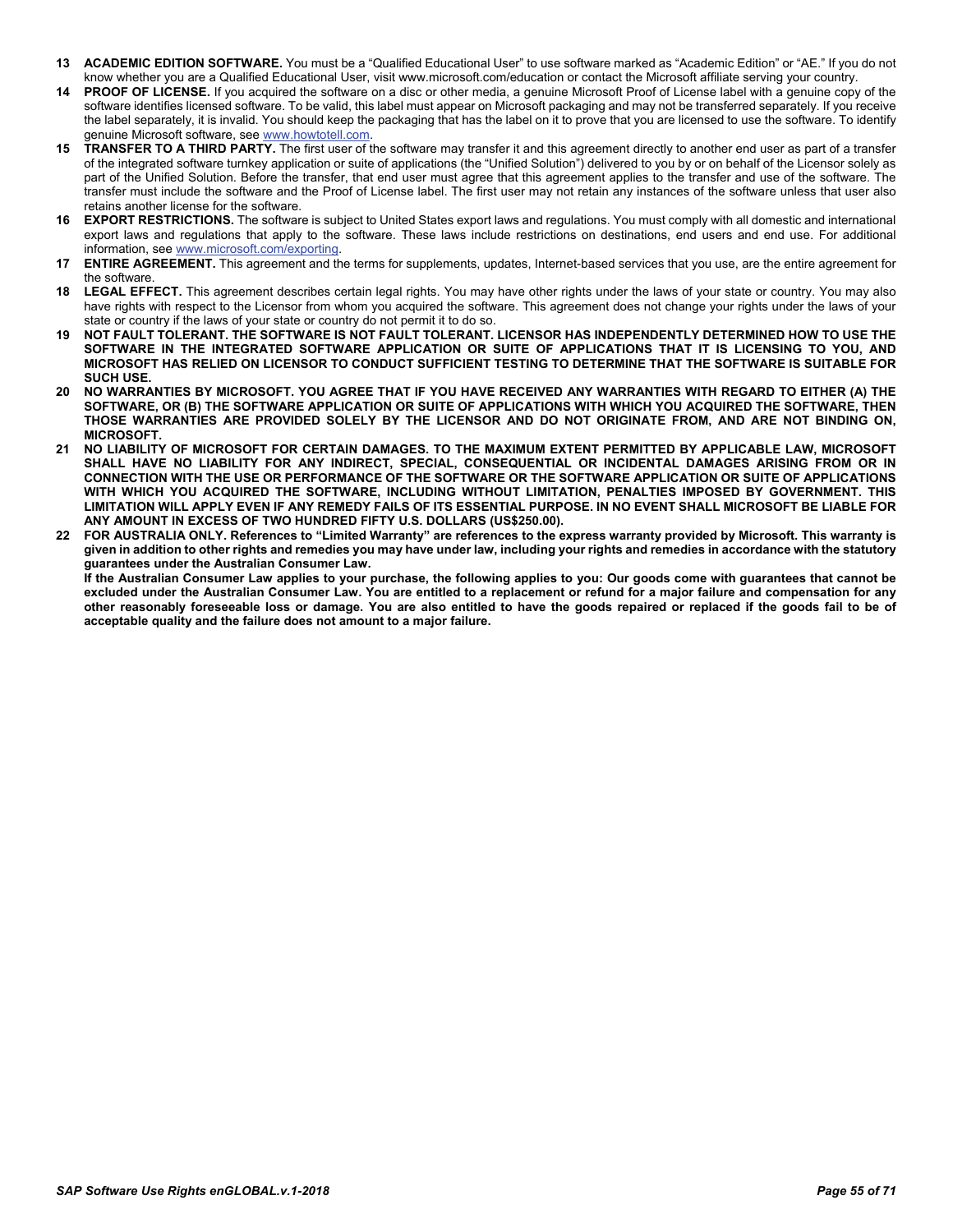# <span id="page-55-0"></span>**1. AUSTRALIA ADDRESS DIRECTORY (AUSTRALIAN POSTAL CORPORATION):**

# **1 Interpretation**

**1.1** Definitions

**"Agreement"** means this agreement for the supply and license of the Solution to the End User, and includes the Schedules.

**"Australia Post"** means the Australian Postal Corporation, including, where permitted by context, all of the Australia Post's officers, employees, agents and contractors.

**"Business Day"** means a day other than a Saturday, Sunday or gazetted public holiday in Victoria, Australia or an Australia Post authorised holiday.

**"Claim"** means any allegation, debt, cause of action, liability, claim, proceeding, suit or demand of any nature howsoever arising and whether present or future, fixed or unascertained, actual or contingent, whether at Law, in equity, under statute or otherwise.

**"Corporate Group"** means a group of Single Legal Entities consisting of the Corporate Group Owner and up to nine nominated Subsidiaries (as defined in the Corporates Act) of the Corporate Group Owner.

**"Corporate Group Owner"** means a Single Legal Entity that is the Holding Company (as defined in the Corporations Act) of each of the other entities of the Corporate Group.

**"Corporations Act"** means the Corporations Act 2001 (Cth).

**"End User"** means a Single Legal Entity or Corporate Group Owner authorised to use the Solution granted by the Licensor in accordance with this Agreement.

**"Intellectual Property Rights"** means all intellectual property rights including current and future registered and unregistered rights in respect of copyright, designs, circuit layouts, trademarks, know-how, confidential information, patents, inventions, domain names and discoveries and all other intellectual property as defined in article 2 of the convention establishing the World Intellectual Property Organisation 1967.

**"Loss"** means any damage, loss, cost and expense (including legal and other professional advisors' costs and expenses) suffered by a party.

**"Material Term"** means clause[s 3.1c\),](#page-55-1) [3.1d\)](#page-55-2) an[d 4](#page-56-0) of this Agreement.

**"Permitted Purpose"** means the permitted purpose as defined in the relevant Schedule.

**"Personal Information"** has the meaning given in the *Privacy Act 1988* (Cth) (as amended).

**"PostConnect Data"** means each data set which is supplied and licensed to the Licensor, and licensed by the Licensor to the End User, as specified in each Schedule.

**"Privacy Law"** means all Commonwealth, State and Territory legislation, principles, industry codes and policies relating to the collection, use, disclosure, storage or granting of access rights to the Personal Information including, but not limited to the Privacy Act 1988 (as amended from time to time).

**"Prohibited Purpose"** means each of the prohibited purposes as defined in the relevant Schedule.

**"Related Body Corporate"** has the meaning in the Corporations Act.

**"Representative"** of a party includes an employee, agent, officer, director, adviser, contractor or sub-contractor of that party or of a Related Body Corporate of that party.

**"Single Legal Entity"** means an individual person, body corporate or other legal entity and for the purposes of the government means an individual Agency as defined under the Financial Management and Accountability Act 1997 or an individual Commonwealth authority or company under the Commonwealth Authorities and Companies Act 1997.

**"Solution"** means the Licensor's solution (including software, products and / or services) which incorporates, reproduces, embodies or utilises the PostConnect Data or its derivative works, and licensed to the End User under this End User Agreement.

**"Subsidiary"** has the meaning given in the Corporations Act.

# <span id="page-55-3"></span>**2 Licence**

- **2.1** Licensor grants to the End User a non-exclusive, non-transferable, revocable licence for the term of this Agreement to use the Solution solely for the Permitted Purposes in respect of each applicable Schedule in accordance with the terms and conditions set out in this Agreement and the applicable Schedule, subject to any conditions and restrictions specified in the Permitted Purpose.
- **2.2** The Licensor acknowledges that SAP is the source of the Solution.
- **2.3** If a Schedule includes other terms and conditions, then those terms and conditions will apply, but only in respect of that Schedule.
- **2.4** Any rights not specifically granted to the End User under this Agreement are reserved to the extent permitted by law. Without limiting the previous sentence, the End User must not use the Solution for any Prohibited Purpose. To the extent that a particular purpose falls within the definition of both a Permitted Purpose and a Prohibited Purpose in a Schedule, such purpose is considered a Prohibited Purpose for the purposes of that **Schedule**
- **2.5** For the avoidance of doubt, the End User shall not:
	- a) reproduce, copy, modify, amend, assign, distribute, transfer, sub-license, reverse assemble or reverse compile, merge or otherwise deal with, exploit or commercialise the whole or any part of the PostConnect Data (or directly or indirectly allow or cause a third party to do the same) including by using the PostConnect Data to derive other solutions (including software, products and/or services) unless expressly stated otherwise in this Agreement; and
	- b) create a Product (as defined below) or other derivative works from the PostConnect Data to commercialise as their own, unless that Product is solely for one of the End User's Permitted Purpose. "Product" means anything produced by End User which consists of, incorporates or is created using any part of the PostConnect Data and which may be produced in any form, including any device, solution, software or database and which may be in written form or produced electronically.
- **2.6** This clause [2](#page-55-3) (and the Prohibited Purposes) do not prevent the End User from disclosing PostConnect Data to the extent that it is required by law to disclose the PostConnect Data, provided that the End User use all reasonable and legal means to minimise the extent of disclosure, and require the recipient to keep the PostConnect Data confidential.

# **3 Warranties and Acknowledgements**

- <span id="page-55-1"></span>**3.1** The End User represents and warrants that:
	- a) it has full capacity, power and authority to enter into this Agreement;
	- b) it will fully and completely comply with all of the terms and conditions of this Agreement);
	- c) it will only use the Solution for the Permitted Purposes and in accordance with the terms and conditions set out in this Agreement;
	- d) it will not use the Solution for any Prohibited Purpose;
	- e) it will not make any representation, statement or promise in respect of Australia Post, and has no authority to do so; and
	- f) it has not relied on any representation made by Australia Post in entering into the Agreement.
- <span id="page-55-2"></span>**3.2** Without limiting this clause, the End User acknowledges that Australia Post has not made and does not make any representation or warranty as to the accuracy, content, completeness or operation of the PostConnect Data or to them being virus free.
- **3.3** The End User acknowledges and accepts that the PostConnect Data is not complete and it may contain errors.
- **3.4** The End User acknowledges that the PostConnect Data may include data sourced from third parties. The End User agrees to comply with third party terms and conditions which apply to the third party data referenced in this Agreement to the extent that the End User has been notified of those terms and conditions and has consented to comply with them.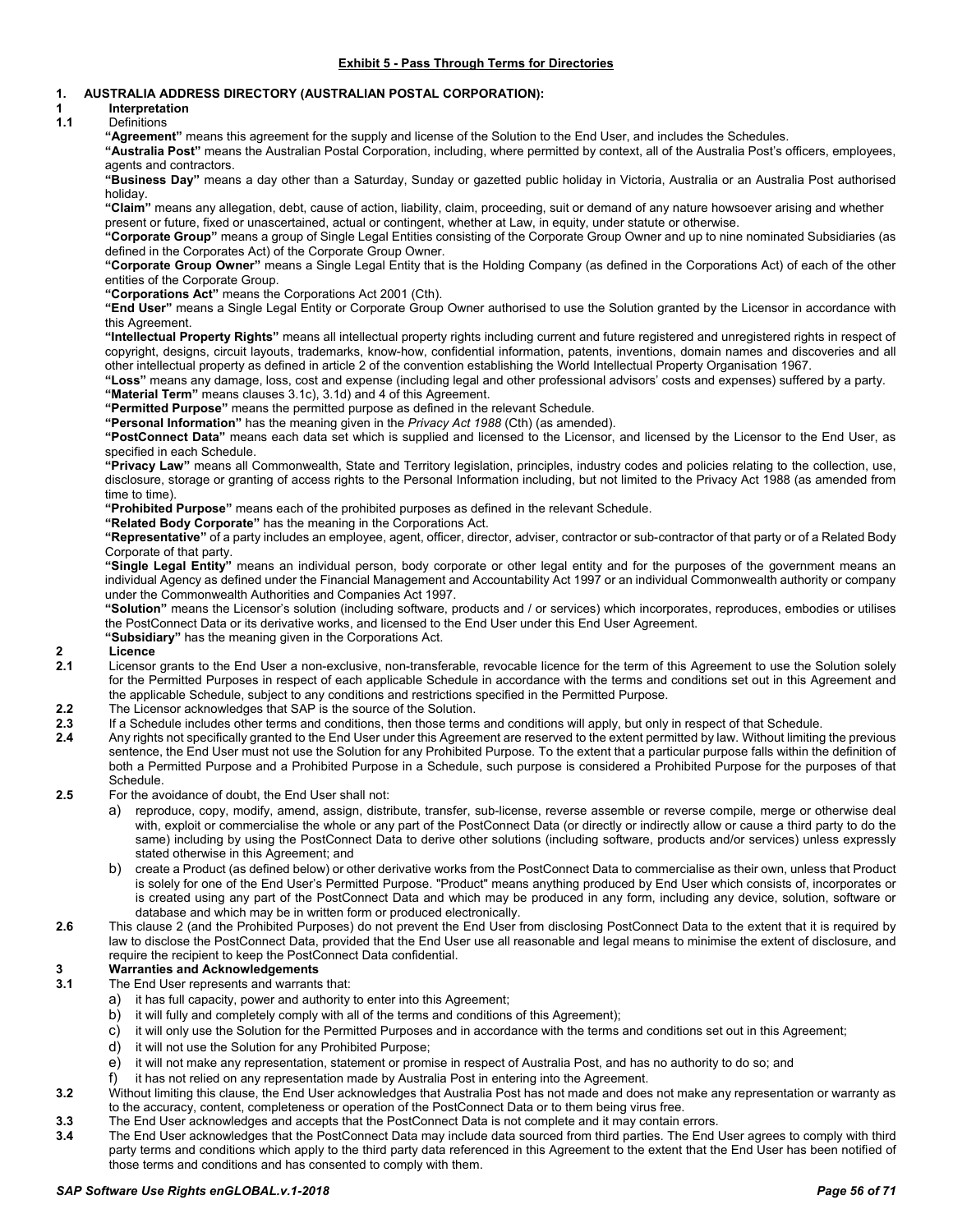# <span id="page-56-0"></span>**4 Confidentiality and Security**

- The End User must ensure that while the Solution is in its possession or control:
	- a) it provides proper and secure storage for the Solution; and
	- b) use the same level of security to protect the Solution that it uses to protect its own confidential information (but no less than the level of security a reasonable person would take to protect the confidential information);
- c) it takes all reasonable steps to ensure that the Solution is protected at all times from unauthorised access, misuse, damage or destruction. **4.2** The provisions of claus[e 4](#page-56-0) apply to all forms of media upon which the Solution is kept or transmitted.
- **4.3** The End User will ensure that all copies of the Solution are dealt with in accordance with the Licensor's or Australia Post's reasonable directions. **4.4** This claus[e 4](#page-56-0) will survive termination or expiry of the Agreement.

<span id="page-56-1"></span>**5 Privacy 5.1** The parties acknowledge that while the Solution may not, on its own, constitute Personal Information, its use may result in the identity of individuals being reasonably ascertainable.

### **5.2** The End User agrees:

- a) that it is responsible for ensuring that its exercise of rights under this Agreement and the use of the Solution do not infringe any Privacy Law;
- b) to use or disclose Personal Information obtained during the course of this Agreement only for the purposes of this Agreement;
- c) to take all reasonable measures to ensure that Personal Information in its possession or control in connection with this Agreement is protected against loss and unauthorised access, use, modification, or disclosure;
- d) not to do any act or engage in any practice that would breach any Privacy Law;
- e) to immediately notify the Licensor if the End User becomes aware of a breach or possible breach of any of the obligations contained in, or referred to in, this clause whether by the End User, its Related Body Corporate or any of its Representatives;
- f) to cooperate with any reasonable demands or inquiries made by Australia Post on the basis of the exercise of the functions of the Office of the Australian Information Commissioner (OAIC) under Privacy Law or the Postal Industry Ombudsman under the Australian Postal Corporation Act 1989;
- g) to ensure that any person who has access to any Personal Information is made aware of, and undertakes in writing, to observe Privacy Law and other obligations referred to in this clause;
- h) to comply, as far as practicable, with any policy guidelines issued by the OAIC from time to time relating to the handling of Personal Information; and
- i) to comply with any direction given by Australia Post to observe any recommendation of the OAIC or the Postal Industry Ombudsman relating to acts or practices of the End User that the OAIC or the Postal Industry Ombudsman consider to be in breach of the obligations in this clause.
- **5.3** This claus[e 5](#page-56-1) will survive termination or expiry of the Agreement.

# <span id="page-56-3"></span>**6 Intellectual Property Rights**

- **6.1** The End User agrees that all Intellectual Property Rights in the PostConnect Data are and shall remain the sole property of Australia Post or its licensors.
- <span id="page-56-2"></span>**6.2** The End User must notify the Licensor as soon as practicable if it becomes aware of any actual, suspected or anticipated infringement of Intellectual Property Rights in the Solution or in the PostConnect Data.
- **6.3** The End User must render all reasonable assistance to the Licensor and/or Australia Post in relation to any actual, suspected or anticipated infringement referred to in clause [6.2.](#page-56-2)
- **6.4** If a third party makes a Claim against the End User alleging that the Solution infringes the Intellectual Property Rights of the third party, the End User must immediately allow the Licensor (or Australia Post, if Australia Post directs) the right to control the defence of the claim and any related settlement negotiations.
- **6.5** This claus[e 6](#page-56-3) will survive termination or expiry of the Agreement.

# **7 Audit**

**7.1** If it is identified upon reasonable suspicion that the End User has not complied with their obligations under this Agreement (the "Audit") then upon ten (10) Business Days written notice, the Licensor or its designated other party may verify End User's compliance with the terms of the End User Agreement and applicable sales order at all locations and for all environments in which End User uses the Solution. Such verification will take place no more than one (1) time per twelve (12) month period during normal business hours in a manner which minimises disruption to End User's work environment. The Licensor may use an independent third party under obligations of confidentiality substantially similar to those set forth in this Agreement to provide assistance. The Licensor will notify End User in writing if any such verification indicates that End User has used the Solution in excess of the use authorised by the End User Agreement. The End User agrees to promptly pay all associated fees directly to the Licensor for the charges that the Licensor specifies including, but not limited to: (i) any excess use; (ii) Maintenance and/or subscription fees for the excess use for the duration of such excess or (2) two years, whichever is less; and (iii) any additional charges determined as a result of such verification.

### <span id="page-56-5"></span>**8 Liability**

# **Australia Post not liable**

- <span id="page-56-4"></span>**8.1** To the extent permitted by law, Australia Post is not liable to the End User for any Claim or Loss whatsoever suffered, or that may be suffered as a result of or in connection with this Agreement, and the End User releases Australia Post irrevocably releases and discharges Australia Post from all such Claims and Losses.
- **8.2** Without limiting clause [8.1,](#page-56-4) to the extent permitted by law, Australia Post will not be liable to the End User for any loss of profit, revenue or business, indirect, consequential, special or incidental Loss suffered or incurred by the End User arising out of or in connection with this Agreement, whether in contract, tort, equity or otherwise. This exclusion applies even if those Losses may reasonably be supposed to have been in contemplation of both parties as a probable result of any breach at the time they entered into this Agreement. **Indemnity**

#### **8.3** The End User must defend and indemnify Australia Post and its Representatives (**those indemnified**) from and against all Losses suffered or incurred by and of those indemnified to the extent that those Losses are suffered as a result of, whether directly or indirectly, of:

- a) any breach of a Material Term by the End User or its Representatives;
- b) any unlawful act by the End User or its Representative in connection with this Agreement;
- c) any illness, injury or death to any person arising out of or in connection with the performance of this Agreement and caused or contributed to by the negligent or wrongful act or omission of the End User or its Representative; or
- d) any loss or damage to any property of any person, arising out of or in connection with the performance of this Agreement and caused or contributed to by the negligent or wrongful act or omission of the End User or its Representative,
- except to the extent that the Loss is caused by the negligence or wrongful act or omission of those indemnified.
- **8.4** This claus[e 8](#page-56-5) will survive termination or expiry of the Agreement.

# **9 Suspension and Termination**

<span id="page-56-6"></span>**9.1** The Licensor may limit, suspend or terminate the End User's rights under this Agreement at any time upon notice when, and for the duration of the period during which: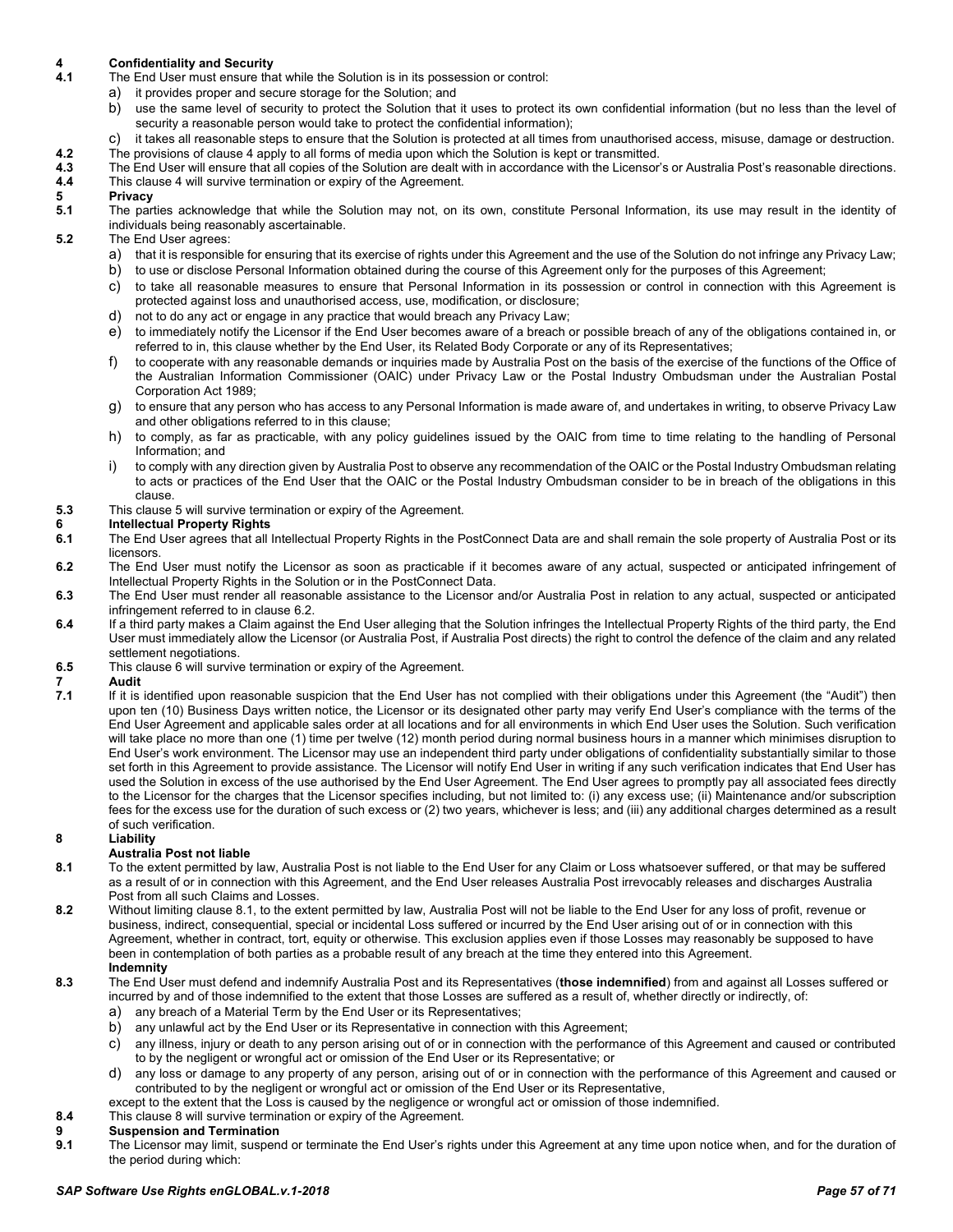- a) the End User contravenes (or is believed on reasonable grounds to be in possible contravention of) any law of the Commonwealth or of a State or Territory;
- b) the End User breaches the terms of the Agreement and the breach is not remedied within 14 days after receipt of notice from the Licensor specifying the breach and its intention to terminate the Agreement by reason of such breach; or
- c) the End User commits a material breach of the Agreement which is not remediable; or
- d) in the reasonable opinion of the Licensor, the End User is acting in a manner or providing a Solution which has the effect or potential to damage the reputation of Australia Post which is not remedied within 14 days after receipt of notice from Australia Post or the Licensor specifying the issues; or
- e) the licensed right granted by Australia Post to the Licensor for the licensing of the PostConnect Data has been suspended or terminated.
- **9.2** The End User acknowledges that the Licensor may exercise its rights under clause [9.1](#page-56-6) in accordance with the directions of Australia Post.<br>**9.3** The termination, surrender or expiry of this Agreement for any reason wi
	- **9.3** The termination, surrender or expiry of this Agreement for any reason will not extinguish or otherwise affect:
		- a) any rights of either party against the other which accrued before the termination, surrender or expiry and which remain unsatisfied; or
		- b) any other provisions of this Agreement which are expressly stated to, or which by their nature, survive termination, surrender or expiry of this Agreement.
- **9.4** If this Agreement is surrendered, terminated or expires, for any reason whatsoever, then the following provision of this clause will apply notwithstanding such surrender, termination or expiry the End User must cease using the Solution and the PostConnect Data and undertakes that it will destroy all copies, reproductions or adaptations of the Solution and PostConnect Data, or any part thereof made, held or controlled by it and, promptly upon written request from the Licensor, deliver a statutory declaration sworn by an authorised representative of the End User confirming that all copies, reproductions or adaptations of the Solution and PostConnect Data, and any part thereof, have been destroyed.

# **10 Variation**

<span id="page-57-0"></span>**10.1** Pursuant to the agreement between the Licensor and Australia Post under which the Licensor is granted a licence to the PostConnect Data, Australia Post reserves the right to vary the terms of the agreement from time to time in certain circumstances. To the extent that those variations require a corresponding variation to the terms of this Agreement, the Licensor may do so, provided that the Licensor gives the End User reasonable prior notice of such variation (having regard to the period of notice received by the Licensor). The End User undertakes to do all things (including executing and entering into such amendment or restatement deed) as reasonably required by the Licensor to formalise and give effect to any and all variations made by the Licensor under this clause [10.1.](#page-57-0)

# **11 Changes in Legislation**

**11.1** Notwithstanding any other provision of this Agreement, the End User acknowledges and agrees that Australia Post and / or the Licensor must comply with any future legislation and / or Government policy which imposes binding restrictions or limitations on Australia Post's or the Licensor's use of the PostConnect Data, including any restrictions or limitations relating to the supply of PostConnect Data or elements thereof to any person, and the terms of this Agreement, and the End User's agreements with any other parties, will be varied accordingly.

# <span id="page-57-1"></span>**12 Corporate Group Owner**

- **[12](#page-57-1).1** This clause 12 applies if the End User is a Corporate Group Owner.<br>**12.2** The Corporate Group for the purposes of this Agreement consists of
- **12.2** The Corporate Group for the purposes of this Agreement consists of entities identified in writing as Corporate Group entities. Licensee to identify the entities (up to 10 in total, including the Corporate Group Owner) forming the Corporate Group.
- **12.3** The End User must ensure, and warrants that:
	- a) each entity of the Corporate Group is a Subsidiary of the End User at all times during the term of this Agreement; and
	- b) each entity of the Corporate Group is a Single Legal Entity.
- **12.4** The End User may permit any or all members of the Corporate Group to enjoy the benefit of the licence granted to the End User under clause [2,](#page-55-3) subject to the following conditions:
	- a) the End User must ensure that all of the Corporate Group members comply with this Agreement, and do not do or omit to do anything that, if done by the End User, would be a breach of this Agreement;
	- b) the End User is responsible for all acts and omissions of the Corporate Group members as if they were acts and omissions of the End User; and
	- c) all uses of the Solution and PostConnect Data by the Corporate Group members are deemed to be uses by the End User.

# **13 General**

- **13.1** The End User shall not, without the Licensor's prior written consent which may be provided or withheld in its absolute discretion, assign or subcontract any of its rights and obligations under this Agreement.
- **13.2** The Licensor holds the benefit of all of the provisions of this Agreement that refer to Australia Post on trust for the benefit of itself and Australia Post, and the Licensor may enforce those provisions on behalf of Australia Post.
- **13.3** The Agreement is governed by the law in Victoria, Australia and each party submits to the non-exclusive jurisdiction of the courts of Victoria, Australia and courts of appeal from them.

#### **2. AUSTRIA ADDRESS DIRECTORY (ÖSTERREICHISCHE POST):**

This product cannot be used by Licensees who conduct business in address publishing and service providing.

Licensees are only allowed to use the product for own internal purposes. This product cannot be used by Licensees who conduct business in address publishing and service providing. If a Licensee conducts business in that area, Licensee is responsible for obtaining a valid license directly from the provider.

Licensees are only allowed to use the product for own internal validation purposes. Licensees are not allowed to use the data to provide any services to any other legal entity. If Licensee wishes to provide services to any other legal entity,

Licensee is responsible for obtaining a valid license directly from the provider. Any use within another legal entity requires a separate license.

"Internet Application Use" shall mean the use of the Software Products at End User's site being accessible by third parties. Such accessible to third parties is restricted to End User's own internal business purposes.

"Offline Use" shall mean the use by End User as on premise business model.

#### **3. CANADA (CANADA POST)**

1. **Licensee** acknowledges that under the Agreement of which this Software Use Rights document Exhibit 5 forms an integral part (hereinafter referred to as the "Agreement"), **Licensee** has been licensed to use SAP's product, **Authorized Value Added Products**, as the base for developing a further enhanced value-added product (the "Enhanced Value-added Product") for the purposes of (a) sublicensing the Enhanced Value-added Product to users who shall have no further sublicensing or distribution rights, or (b) providing value-added services using the Enhanced Value-added Product that cannot be provided by **Authorized Value Added Products**, or both (a) and (b). **Licensee** further acknowledges that the data components of **Authorized Value Added Products**, or the data in the files required in order to use **Authorized Value Added Products**, were acquired by SAP from third parties and that, relative to those third party data suppliers, SAP is a licensee and **Licensee** is a sublicensee (hereinafter such data components or data files referred to as the "Licensed Content").

One such third party supplier is Canada Post Corporation ("Canada Post") who has granted SAP certain rights with respect to certain Canada Post Data (the "CP Licensed Data") under which SAP may include the CP Licensed Data, in whole or in part, in the Licensed Content and distribute the same to its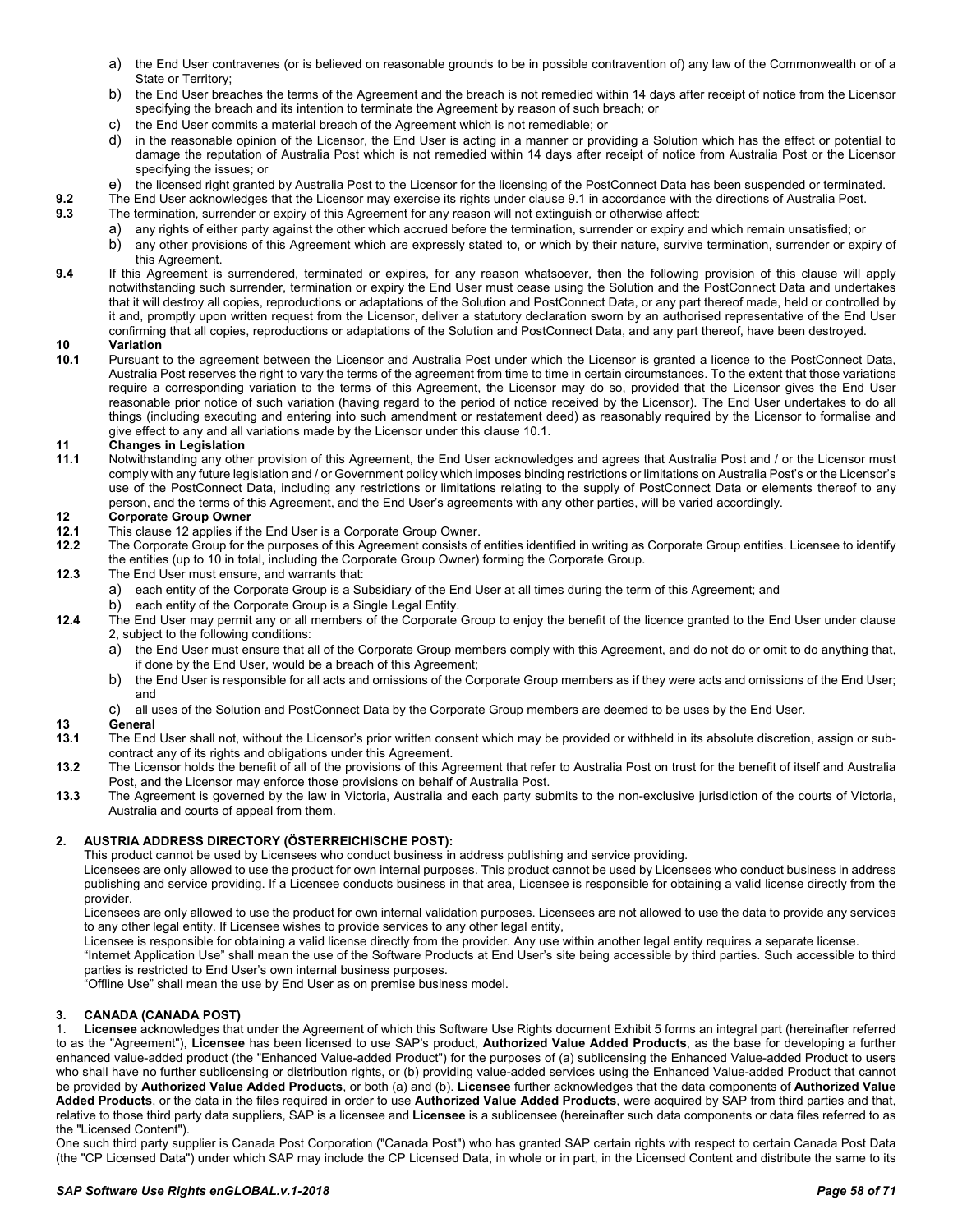sublicensees of the Enhanced Value-added Product subject to the sublicensee's (in this case **Licensee**'s) prior agreement to the terms and conditions set out in these Minimum Protective Terms.

2. **Licensee** acknowledges that Canada Post is the owner of the copyright in the Canada Post Data. **Licensee** acknowledges that it is only licensed to use the CP Licensed Data in conjunction with **Authorized Value Added Products** and the Enhanced Value-added Product. **Licensee** acknowledges that it may only grant rights to third parties to use the CP Licensed Product in conjunction with the Enhanced Value-added Product. Without limiting the generality of the preceding sentence, **Licensee** has no right to distribute any CP Licensed Data on a stand-alone basis or for the purposes of use with any product other than the Enhanced Value-added Product.

3. **Licensee** acknowledges, and agrees to provide notice to parties to whom it distributes the Enhanced Value-added Product, that the damages that Canada Post may incur as a result of parties using out-of-date data for mail preparation include costs that Canada Post will incur in processing and delivering that mail. Such costs include, but are not limited to, the costs incurred by Canada Post

(i) for the manual readdressing and resorting of mail that was diverted from the normal automated mail processing stream because it was  $\overrightarrow{a}$ ddressed with an invalid address, or the Postal Code<sup>OM</sup> element of the address was invalid, or

(ii) if the mail was delivered to the wrong address as a result of having been addressed with an invalid address, or as a result of the Postal Code<sup>OM</sup> element of the address being invalid, the cost of the original sorting, processing and delivery of the mail as well as the extra costs incurred for the manual readdressing and resorting of the mail.

(Postal Code is an official mark of Canada Post.)

4. In order to reduce the risk of Canada Post suffering damages as a result of out-of-date data being used for mail preparation and given that CP Licensed Data will be distributed as a component of the Licensed Content, **Licensee** agrees

(a) not to distribute the Licensed Content until after **Licensee** has put in place safeguards to reduce the risk of "data scraping" or "bulk downloads of data"; **Licensee** agrees to keep abreast of developments in technology and to update the safeguards in place to further reduce such risks as improved technology becomes available from time to time, and

(b) to ensure that the parties to whom the CP Licensed Data is distributed, whether as a component of the Enhanced Value-added Product or as a, or component of a, data file, to be used in conjunction with an Enhanced Value-added Product, are informed that the same is not to be used for mail preparation purposes and that this prohibition applies, without limitation, to each of the following:

- (i) addressing mail;
- (ii) presorting addressed mail;
- (iii) preparing unaddressed mail by householder count for delivery.

5. **Licensee** also acknowledges that if it develops any product that uses data for which the original source of that data is Canada Post, which product is intended to be used for any of the purposes listed in clause 4(b)(i), (ii) or (iii), **Licensee** has no right to use or distribute such a product or to offer any services in relation to such a product unless **Licensee** has a then current right to do so under a written agreement signed by both **Licensee** and Canada Post.

### 6. **Licensee** agrees to include

(a) in the hard copy or electronic copy of the license agreements, which **Licensee** represents will accompany all copies of the Enhanced Valueadded Product and of the Licensed Content distributed by **Licensee** that contain CP Licensed Data, and

(b) on the start-up screen of the Enhanced Value-added Product and in the terms and conditions of use posted on any website by which a user may access the Enhanced Value-added Product,

a notice stating that the Enhanced Value-added Product contains data copied under license from Canada Post Corporation and indicating the date of the Canada Post Corporation data file (or the date of the earliest Canada Post Corporation data file, if more than one) from which the data was copied. Where the language of the **Licensee** product or service is French, **Licensee** shall use the French version of the *pro forma* notice that is set out further on below, but if the product or service is in a language other than English or French, **Licensee** shall include the equivalent notice but in the relevant language. Each such notice shall be tailored with the appropriate information by replacing the "**[Insert...]**"/ « **[Indiquez...]** » « **[Insérez...]** » instructions with the information contemplated:

"This **[Insert appropriate reference to medium, i.e. diskette, tape, etc.]** contains data copied under license from Canada Post Corporation. The Canada Post Corporation file from which this data was copied is dated **[Insert date]**."

French version of the *pro forma* notice

"**[Indiquez le support approprié, c'est-à-dire «Cette disquette», « Cette bande magnétique», etc.]** contient des données qui ont été reproduites avec l'autorisation de la Société canadienne des postes. Le fichier de la Société canadienne des postes d'où proviennent ces données est daté du **[Insérez la date]**."

7. **Licensee** acknowledges that the CP Licensed Data is licensed to **Licensee** on an "as is" basis and that Canada Post makes no guarantees, representations or warranties respecting the CP Licensed Data, either expressed or implied, arising by law or otherwise, including but not limited to, effectiveness, completeness, accuracy or fitness for a particular purpose. **Licensee** will include a provision in its terms of use requiring a user of the CP Licensed Data to acknowledge that the CP Licensed Data is licensed on an "as is" basis and that Canada Post makes no guarantees, representations or warranties respecting the CP Licensed Data, either expressed or implied, arising by law or otherwise, including but not limited to, effectiveness, completeness, accuracy or fitness for a particular purpose.

8. Neither SAP nor Canada Post shall be liable in respect of any claims whatsoever alleging any loss, injury or damages, direct or indirect, which may result from **Licensee**'s, or any of its user's, possession or use of the CP Licensed Data. Neither SAP nor Canada Post shall be liable in any way for loss of revenue or contracts, or any other consequential loss of any kind resulting from any defect in the CP Licensed Data.

Licensee shall indemnify Canada Post and its officers, employees and agents from all claims whatsoever alleging loss, costs, expenses, damages or injuries (including injuries resulting in death) arising out of **Licensee**'s possession or use of the Licensed Content. **Licensee** will include a provision in its terms of use requiring a user of the CP Licensed Data to indemnify Canada Post and its officers, employees and agents from all claims whatsoever alleging loss, costs, expenses, damages or injuries (including injuries resulting in death) arising out of such user's possession or use of the CP Licensed Data.

### **4. FINLAND**

**Service Description and Terms of Use for Finland POSTAL CODE SERVICES provided through Itella** Effective: January 1, 2013

# **1. SERVICES**

- The services consist of the postal code system and basic and changed information contained by domestic address files in a fixed format. **2. TERMS OF USE FOR THE SERVICES**
- The following terms of use for the service apply.
- **2.1 USING THE SERVICES**

The information provided is always based on the information included in Itella's postal code system. The system data is based on information provided for Itella by municipalities and postal code information updated by Itella. Itella does not check the information received from municipalities.

Itella delivers the information available to self-service channels.

**2.2 THE CUSTOMER'S RESPONSIBILITIES**

The customer is responsible for retrieving the postal code material, unpacking packaged files, handling and using the material, and updating its systems.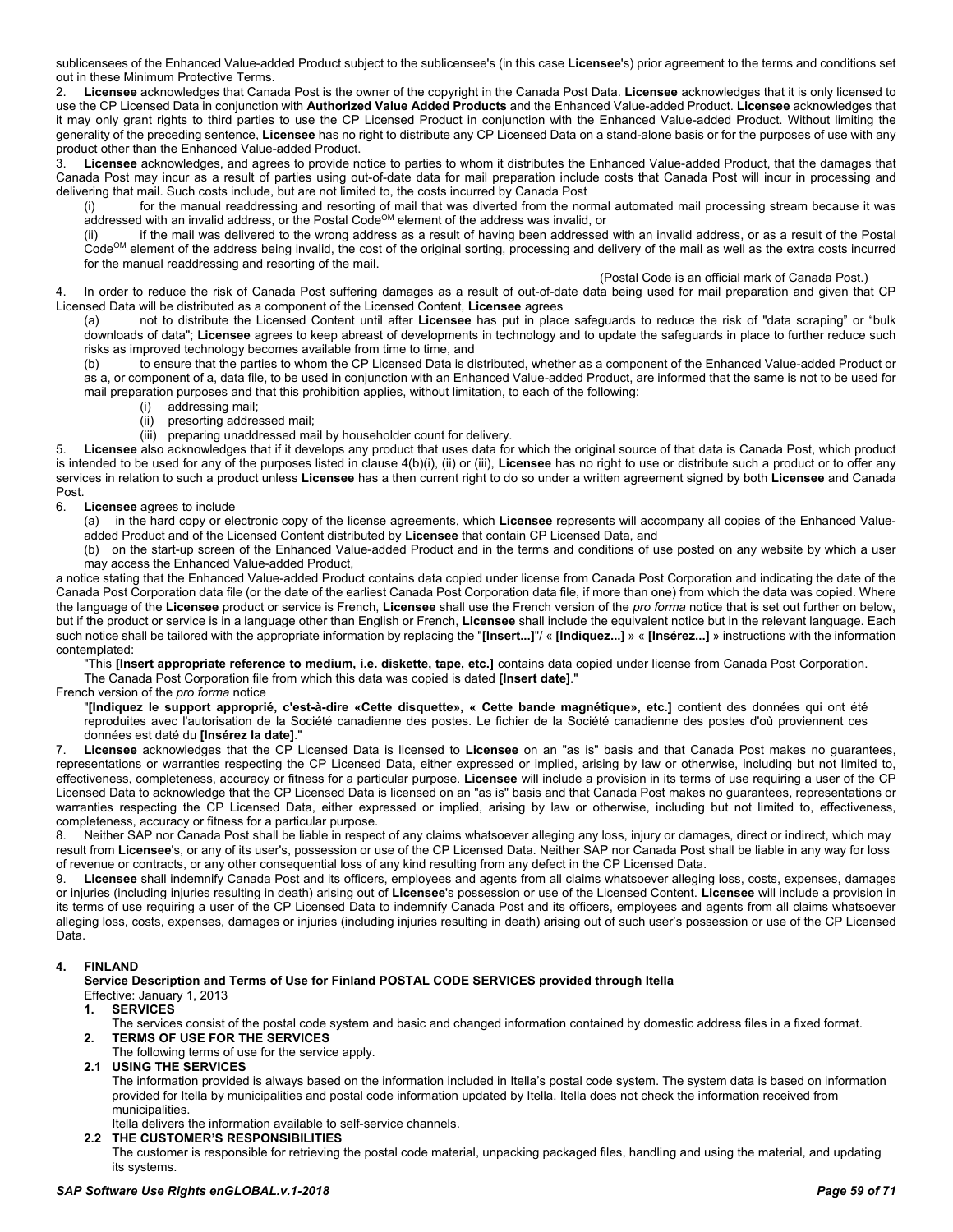The customer is responsible for ensuring that, upon any disclosure of the material to third parties, the recipient also receives the updated service description and terms of use.

### **2.3 ITELLA'S RESPONSIBILITIES**

Itella is responsible for offering updated information available for retrieval on time as set out in the service description, unless otherwise stated later in this section. Itella is not responsible for damage caused by delayed, altered, or lost data due to equipment failure, communications or system disruptions, or other similar reasons.

Itella does not guarantee that the information is fully faultless. There may be errors in the information caused by recurring changes or the party reporting the changes. Itella is not responsible for errors in information that were not caused by Itella's negligence. Itella is not responsible for any information user obligations towards third parties.

Itella is not responsible for the uninterrupted availability of service channels or the updating frequency of the information.

### **2.4 LIMITATION OF THE SERVICES**

In the services, information about Åland Islands is only at a postal code level without any street data.

#### The services contain information about public postal codes. **5. GERMANY ADDRESS DIRECTORY (DEUTSCHE POST DIREKT):**

Licensees are not allowed to use the data to provide any services to any other third party. Licensees are especially not allowed to distribute the product any further. Licensees are only allowed to use the data for own internal validation purposes. Licensees are not allowed to use the data to provide any services to any other legal entity. If Licensee wishes to provide services to any other legal entity, Licensee is responsible for obtaining a valid license directly from the provider. Any use within another legal entity requires a separate license. Licensees are not allowed to distribute the product any further.

#### **6. HERE MAP DATA BY HERE (HERE):**

The data ("Data") is provided for Licensee's internal use only and not for resale. It is protected by copyright, and is subject to the following terms and conditions which are agreed to by you, on the one hand, HERE and HERE Suppliers on the other hand.

© 2008 HERE. All rights reserved.

The Data for areas of Canada includes information taken with permission from Canadian authorities, including: © Her Majesty the Queen in Right of Canada, © Queen's Printer for Ontario, © Canada Post Corporation, GeoBase© Department of Natural Resources Canada

HERE holds a non-exclusive license from the United States Postal Service® to publish and sell ZIP+4® information.

©United States Postal Service® 2008. Prices are not established, controlled or approved by the United States Postal Service®. The following trademarks and registrations are owned by the USPS: United States Postal Service, USPS, and ZIP+4.

**Scope of Use**. Licensee agrees to use this Data together with SAP Applications solely for your internal business operations purposes for which Licensee was licensed, and not for service bureau, time-sharing or other similar purposes. Accordingly, but subject to the restrictions set forth in the following paragraphs, Licensee may copy this Data only as necessary for Licensee's business use to (i) view it, and (ii) save it, provided that Licensee does not remove any copyright notices that appear and do not modify the Data in any way. Licensee agrees not to otherwise reproduce copy, modify, decompile, disassemble or reverse engineer any portion of this Data, and may not transfer or distribute it in any form except to your affiliates, for any purpose, except to the extent permitted by mandatory laws. Multi-disc sets may only be transferred or sold as a complete set as provided by SAP and not as a subset thereof.

*Restrictions*. Except where Licensee has been specifically licensed to do so by SAP, and without limiting the preceding paragraph, Licensee may not (a) use this Data with any products, systems, or applications installed or otherwise connected to or in communication with vehicles, capable of vehicle navigation, positioning, dispatch, real time route guidance, fleet management or similar applications; or (b) with or in communication with any positioning devices or any mobile or wireless-connected electronic or computer devices, including without limitation cellular phones, palmtop and handheld computers, pagers, and personal digital assistants or PDAs.

*Warning*. The Data may contain inaccurate or incomplete information due to the passage of time, changing circumstances, sources used and the nature of collecting comprehensive geographic data, any of which may lead to incorrect results.

*No Warranty*. This Data is provided to you "as is," and Licensee agrees to use it at its own risk. HERE and HERE SUPPLIERS make no guarantees, representations or warranties of any kind, express or implied, arising by law or otherwise, including but not limited to, content, quality, accuracy, completeness, effectiveness, reliability, fitness for a particular purpose, usefulness, use or results to be obtained from this Data, or that the Data or server will be uninterrupted or error-free.

*Disclaimer of Warranty*: HERE and HERE SUPPLIERS DISCLAIM ANY WARRANTIES, EXPRESS OR IMPLIED, OF QUALITY, PERFORMANCE, MERCHANTABILITY, AND FITNESS FOR A PARTICULAR PURPOSE OR NON-INFRINGEMENT. Some States, Territories and Countries do not allow certain warranty exclusions, so to that extent the above exclusion may not apply to you.

*Disclaimer of Liability*: HERE and HERE SUPPLIERS SHALL NOT BE LIABLE: IN RESPECT OF ANY CLAIM, DEMAND OR ACTION, IRRESPECTIVE OF THE NATURE OF THE CAUSE OF THE CLAIM, DEMAND OR ACTION ALLEGING ANY LOSS, INJURY OR DAMAGES, DIRECT OR INDIRECT, WHICH MAY RESULT FROM THE USE OR POSSESSION OF THE INFORMATION; OR FOR ANY LOSS OF PROFIT, REVENUE, CONTRACTS OR SAVINGS, OR ANY OTHER DIRECT, INDIRECT, INCIDENTAL, SPECIAL OR CONSEQUENTIAL DAMAGES ARISING OUT OF LICENCEE's USE OF OR INABILITY TO USE THIS INFORMATION, ANY DEFECT IN THE INFORMATION, OR THE BREACH OF THESE TERMS OR CONDITIONS, WHETHER IN AN ACTION IN CONTRACT OR TORT OR BASED ON A WARRANTY, EVEN IF CLIENT OR ITS LICENSORS HAVE BEEN ADVISED OF THE POSSIBILITY OF SUCH DAMAGES. Some States, Territories and Countries do not allow certain liability exclusions or damages limitations, so to that extent the above may not apply to Licensee.

*Indemnification:* Licensee shall indemnify and save harmless HERE and HERE Suppliers, including Her Majesty The Queen, The Canada Post and the Department of Natural Resources Canada, and their officers, employees and agent: from and against any claim, demand or action, irrespective of the nature of the cause of the claim, demand or action, alleging loss, costs, expenses, damages or injuries (including injuries resulting in death) arising out of the use or possession of the data or the Data.

*Government End Users*. If the Data is being acquired by or on behalf of the United States government or any other entity seeking or applying rights similar to those customarily claimed by the United States government, the Data is a "commercial item" as that term is defined at 48 C.F.R. ("FAR") 2.101, is licensed in accordance with these Pass Through Terms, and each copy of Data delivered or otherwise furnished shall be marked and embedded as appropriate with the following "Notice of Use," and shall be treated in accordance with such Notice: *Notice of Use*

Contractor (Manufacturer/ Supplier) Name: HERE

Contractor (Manufacturer/Supplier) Address: 425 W. Randolph Street, Chicago, Illinois 60606

This Data is a commercial item as defined in FAR 2.101 and is subject to these End-User Term under which this Data was provided.

© 2008 HERE – All rights reserved.

The Data may include or reflect data of licensors, including Her Majesty, Canada Post and the Department of Natural Resources Canada. Such data is licensed on an "as is" basis. The licensors, including Her Majesty, Canada Post and the Department of Natural Resources Canada, make no guarantees, representations or warranties respecting such data, either express or implied, arising bylaw or otherwise, including but not limited to, effectiveness, completeness, accuracy or fitness for a particular purpose.

The licensors, including Her Majesty, Canada Post and the Department of Natural Resources Canada, shall not be liable in respect of any claim, demand or action, irrespective of the nature of the cause of the claim, demand or action alleging any loss, injury or damages, direct or indirect, which may result from the use or possession of the data or the Data. The licensors, including Her Majesty, Canada Post and the Department of Natural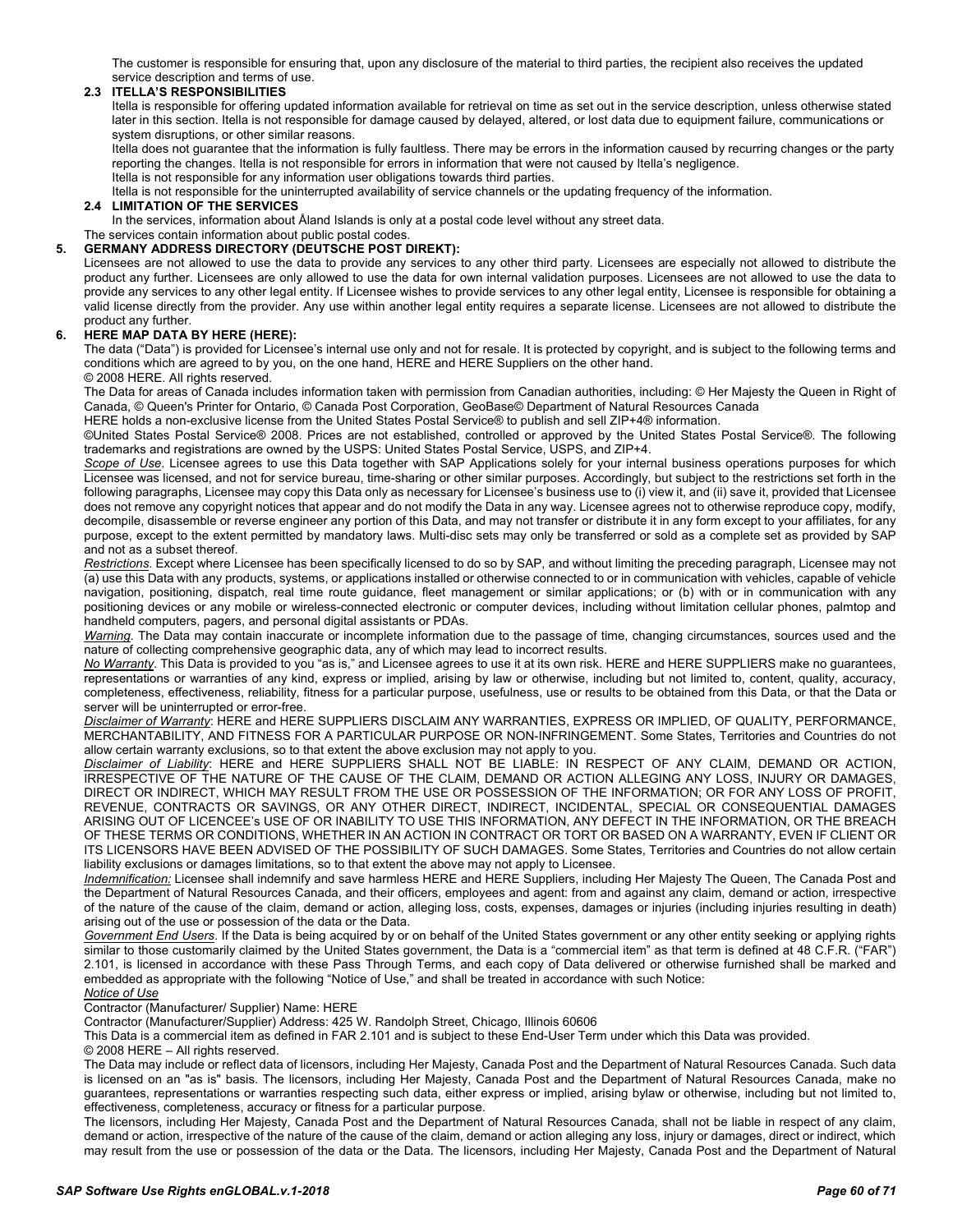Resources Canada, shall not be liable in any way for loss of revenues or contracts, or any other consequential loss of any kind resulting from any defect in the data or the Data.

End User shall indemnify and save harmless the licensors, including Her Majesty the Queen, the Canada Post and the Department of Natural Resources Canada, and their officers, employees and agents from and against any claim, demand or action, irrespective of the nature of the cause of the claim, demand or action, alleging loss, costs, expenses, damages or injuries (including injuries resulting in death) arising out of the use or possession of the data or the Data.

If Data for additional countries is included or distributed in connection with software products of SAP, or if Licensee uses data from relevant countries the following supplier terms/copyright notices shall be included in the Licensee Terms as applicable:

| Territory                         | Notice                                                                                                                                                 |
|-----------------------------------|--------------------------------------------------------------------------------------------------------------------------------------------------------|
| Australia                         | "Copyright. Based on data provided under license from PSMA Australia Limited (www.psma.com.au)."                                                       |
| Austria                           | "© Bundesamt für Eich- und Vermessungswesen"                                                                                                           |
| Croatia, Cyprus, Estonia, Latvia, | "© EuroGeographics"                                                                                                                                    |
| Lithuania, Moldova, Poland,       |                                                                                                                                                        |
| Slovenia and/or Ukraine           |                                                                                                                                                        |
| France                            | The following notice must appear on all copies of the Data, and may also appear on packaging:<br>"source: © IGN 2009 – BD TOPO ®"                      |
| Germany                           | "Die Grundlagendaten wurden mit Genehmigung der zuständigen Behörden entnommen" or "Die                                                                |
|                                   | Grundlagendaten wurden mit Genehmigung der zustaendigen Behoerden entnommen."                                                                          |
| <b>Great Britain</b>              | "Based upon Crown Copyright material."                                                                                                                 |
| Greece                            | "Copyright Geomatics Ltd."                                                                                                                             |
| Hungary                           | "Copyright © 2003; Top-Map Ltd."                                                                                                                       |
| Italy                             | La Banca Dati Italiana è stata prodotta usando quale riferimento anche cartografia numerica ed al tratto<br>prodotta e fornita dalla Regione Toscana." |
|                                   |                                                                                                                                                        |
| Norway                            | "Copyright © 2000; Norwegian Mapping Authority"                                                                                                        |
| Portugal                          | "Source: IgeoE - Portugal"                                                                                                                             |
| Spain                             | "Información geográfica propiedad del CNIG"                                                                                                            |
| Sweden                            | "Based upon electronic data $\square$ National Land Survey Sweden."                                                                                    |
| Switzerland                       | "Topografische Grundlage: □ Bundesamt für Landestopographie."                                                                                          |

#### **7. MEXICO:**

The terms and conditions of the data provider HERE listed under Section 6 of this Exhibit 5, "HERE map data by HERE (HERE)" apply as Pass Through Terms for the Directory of Mexico.

### **8. NETHERLANDS (CENDRIS):**

For the purposes of these Netherlands Address Directory third party pass-through terms, "End User" or Corporate End User" shall mean the purchaser of the Package (whether directly through an SAP company or through a reseller), being the legal entity that enters into a software license agreement with an SAP company or a reseller for its own internal use and/or its Affiliates internal use of the Package; "Postcode Table and Supplementary Products" shall mean the file with all the cities/towns, streets and postcodes in the Netherlands, along with the corresponding house numbers or series of house numbers; and "Additional Products" shall mean products supporting the use of the Postcode Table. End User is only permitted to use the Package for internal use.

End User is not permitted to deliver the Postcode and Address File and/or Additional Products (irrespective of whether they are integrated into the Package) to third parties.

#### **9. NEW ZEALAND (NEW ZEALAND POST):**

This section contains the terms and conditions specified by New Zealand Post in respect of use of New Zealand Post's Postal Address File as part of the software supplied to you by SAP. Definitions used in this section apply exclusively to this section. In the case of conflict between the defined terms in this section and defined terms in the main body of the Use Rights document, the defined terms in this section shall take precedence solely in relation to use of New Zealand Post's Postal Address File.

# **Definitions**

In this section:

**Data** means the Postal Address File, as more particularly described at www.nzpost.co.nz/sendright, as such description is amended from time to time.

**Documentation** means any user and technical documentation supplied by New Zealand Post with the Data to enable SAP, End Users or any of their personnel to use the Data, and any confidential information of New Zealand Post.

**End User** means any person to whom Data is permitted to be distributed, sold or made available by SAP.

**Intellectual Property Rights** includes copyright and all rights conferred under statute, common law or equity in relation to inventions (including patents), registered or unregistered trade marks, registered or unregistered designs, circuit layouts, databases, confidential information, know-how, and all other rights resulting from intellectual activity in the industrial, scientific, literary or artistic fields anywhere in the world, together with all right, interest or licence in or to any of the foregoing.

**Incorporated Software** means the software providing the address data services supplied to the End User by SAP which incorporates the Data. **Licensor** means New Zealand Post Limited, at Wellington NZ.

i. The End User (and any of its agents and sub-contractors) may only use Data in accordance with the terms of this section, for the End User's internal purposes, and only as part of or in combination with the Incorporated Software and/or any related services provided to it by SAP. The End User must procure that any agents or sub-contractors to whom the Data is provided comply with the terms of this Agreement.

ii. The End User agrees that the Data and the Documentation and all Intellectual Property Rights and other rights in the Data and the Documentation from time to time remain the property of New Zealand Post and its licensors (as the case may be).

iii. The End User must not remove or tamper with any disclaimer or copyright notice attached to or used in relation to Data.

iv. The End User has no right to use any of the trade marks, business names or logos of New Zealand Post unless expressly stated otherwise in any sub-licence granted to the End User by the SAP within the terms of any licence granted by New Zealand Post to SAP.

v. The End User must not at any time (a) copy, reproduce, publish, sell, let, modify, extract or otherwise part with possession of the whole or any part of the Data or relay or disseminate the same to any other party; (b) other than as permitted under (i) above, provide the Data to (or allow the provision of the Data to, or access to the Data of) any agents or sub-contractors of the End User without the prior written consent of New Zealand Post; or (c) sub-license all or any part of the Data to any person, or purport or attempt to do so, in each case, unless expressly permitted otherwise by New Zealand Post in writing.

vi. The End User may make a reasonable number of back-up copies of the Data for security purposes. The End User may only use such back-up copies for archive retention and retrieval purposes, and only during the term of the licence.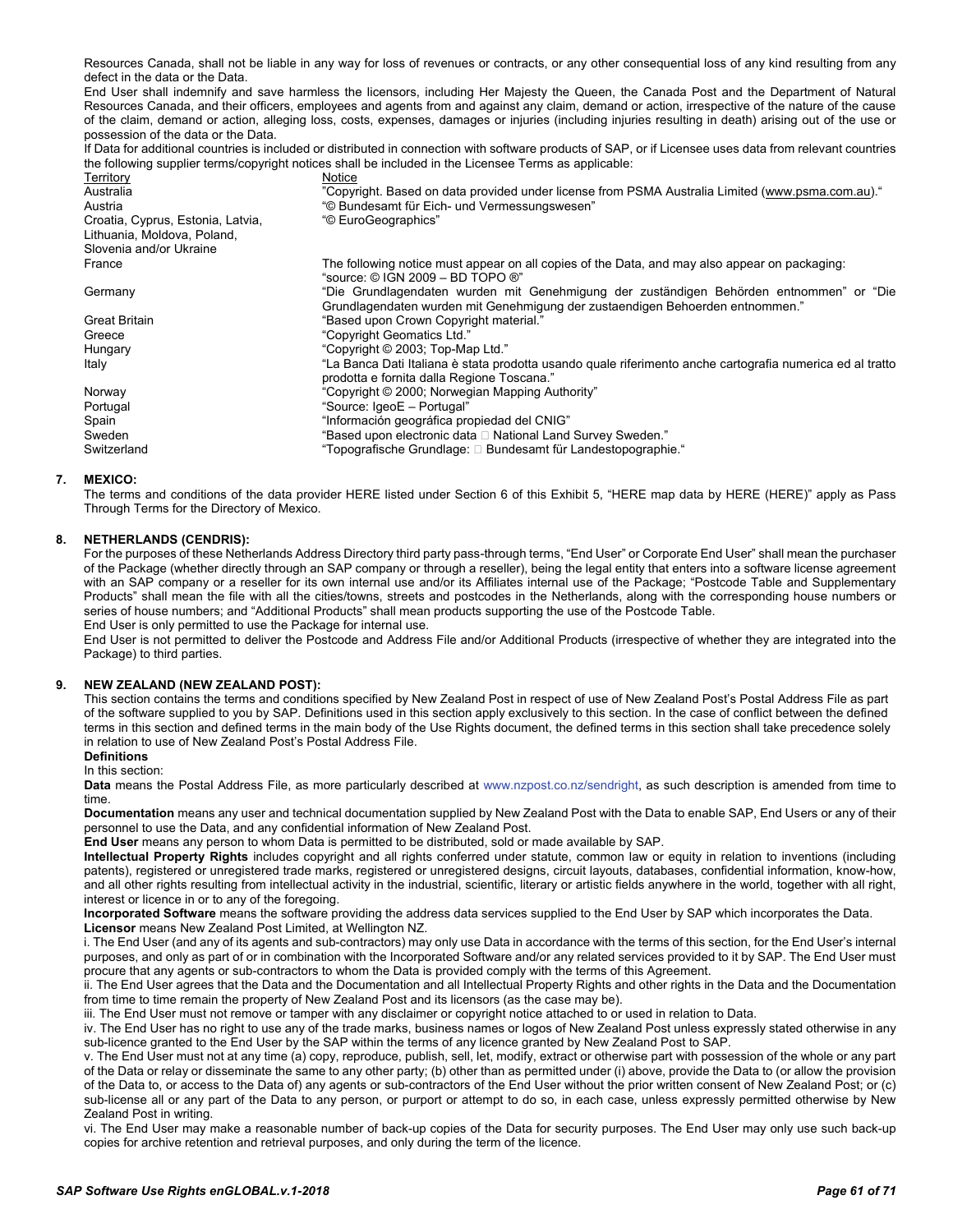vii. If any licence under which a third party grants to New Zealand Post the right to incorporate the third party's material in the Data is terminated, the licence to the End User in respect of that material terminates and the End User must, at New Zealand Post's request, remove the same material from any copies of any Data held by the End User within 90 days.

viii. The End User must not make any statement or claim relating to the Data being approved, recommended or endorsed by New Zealand Post or do anything similar or imply that such is the case, unless New Zealand Post has expressly given its prior written consent to the form and content of such claim.

ix. The End User must comply with the requirements of the Privacy Act 1993 and any other applicable law or regulations relevant to its possession or use of Data.

x. The End User must ensure that its personnel, agents and sub-contractors comply with the above terms as if they were SAP.

xi. The End User acknowledges that New Zealand Post has made no warranty that the Data will be free from errors, omissions, inaccuracies, viruses or other destructive code, or that the Data will be fit for the End User's purpose or for use in any specific technical environment.

xii. On receipt of an update to any Data (including as part of any update of the Incorporated Software) (such updates each being an "**Update"**), the End User must as soon as practicable cease use of any previous version of the Data (and must in any event cease such use by the end of the term of the licence) and commence use of the Update.

xiii. The End User's right to use each Update shall terminate six months after the date on which such Update was released by New Zealand Post. Early termination of SAP's licence from New Zealand Post shall not affect the End User's right to use any Data provided that such early termination was not caused by or connected with any act or omission of the End User.

xiv. The End User must keep the confidential information of New Zealand Post, including the Data, confidential.

xv. The End User acknowledges and agrees that Land Information New Zealand ("**LINZ**") and the Crown hold absolutely and exclusively certain material which has been licensed to New Zealand Post and incorporated into the Data, and that LINZ and the Crown do not assign any copyright or other intellectual property rights in such material either to New Zealand Post, SAP or the End User. The End User further acknowledges and agrees that LINZ and the Crown shall not, in any circumstances, be liable for any loss or damage (even if LINZ or the Crown has been advised of the possibility of such loss or damage, and including, without limitation, any direct loss, indirect loss, consequential loss, loss of profits, business interruption loss or loss of data) suffered by the End User or any other person in connection with this Agreement. In the event that any exclusion of the liability of LINZ or the Crown set out in this clause is inapplicable, or is held unenforceable, the liability of each of LINZ and the Crown under or in connection with this Agreement, or arising out of any use, reproduction, modification, or creation of compilations or derivative works of or from the Data (by the End User or any other person), whether that liability arises in tort (including negligence), equity or any other basis, shall be limited to the fees paid by New Zealand Post for the material incorporated in the Data which gave rise to the loss or damage, exclusive of GST. For the purposes of the Contracts (Privity) Act 1982, this clause confers a benefit on, and is enforceable by, LINZ and the Crown.

xvi. The End User agrees and represents that it is acquiring the Data and any Documentation for the purposes of a business and that the Consumer Guarantees Act 1993 (New Zealand) does not apply.

xvii. The End User must indemnify New Zealand Post and keep New Zealand Post indemnified against any claim, proceeding, damage, liability, loss, cost or expense (including legal costs on a solicitor and own client basis), whether arising in contract, tort (including for negligence) or otherwise, arising out of or in connection with any breach by the End User of any of the above terms or the use of the Data by the End User or any other person who has obtained the Data from an End User. The End User's total aggregate liability to New Zealand Post under this clause xvii shall not exceed \$250,000.

xviii. New Zealand Post must have rights to enforce the above terms for the purposes of the Contracts (Privity) Act 1982, and is entitled to terminate the End User's right to use any Data if the End User breaches any of those terms.

#### **10. RUSSIA:**

The terms and conditions of the data provider HERE listed under Section 6 of this Exhibit 5, "HERE map data by HERE (HERE)" apply as Pass Through Terms for the address data of Russia.

#### **11. SPAIN (DEYDE):**

Licensee acknowledges that the DEYDE-STREETFILES, which are used in the Spain Address Directory within all versions of Data Services and Data Quality Management, are the intellectual property of DEYDE.

#### **12. SWITZERLAND ADDRESS DIRECTORY (SCHWEIZERISCHE POST):**

Licensees are not allowed to extract any data provided. Licensees are only allowed to use the product for own validation purposes. Licensees are not allowed to use the data to provide any services to any other legal entity. Any use within another legal entity requires a separate license.

#### **13. TOM TOM:**

#### Third Party Restrictions

A. Additional provisions for MultiNet® data of Norway. End User is prohibited from using the MultiNet® data of Norway to create commercial general purpose printed or digital maps, which are similar to the basic national products of the Norwegian Mapping Authority.

B. Additional Provisions with respect to the data for China: End User agrees that any Licensed Product which contains data of China may be subject to additional terms and conditions which shall be provided to End User when available to TomTom. China data may not be exported from China.

C. Additional Provisions with respect to the data for India: End User agrees that any Licensed Product which contains data of India may be subject to additional terms and conditions which shall be provided to End User when available to TomTom.

D. Additional Provisions with respect to the data for Korea: End User agrees that any Licensed Product which contains data of Korea may be subject to additional terms and conditions which shall be provided to Licensee when available to TomTom. Korea data may not be exported from Korea.

E. As of the Effective Date, the following restriction applies to the Licensed TomTom Products: The 6-digit alpha/numeric Canadian Postal Codes contained in any Licensed Product cannot be used for bulk mailing of items through the Canadian postal system. Furthermore, the 6-digit alpha/numeric Canadian Postal Codes must be wholly contained in the Authorized Application and shall not be extractable. Canadian Postal Codes cannot be displayed or used for postal code look-up on the Internet, nor can they be extracted or exported from any application to be utilized in the creation of any other data set or application. Notwithstanding the above, an End User may optionally correct or derive Canadian Postal Codes using the Value Added Products, but only as part of the address information for locations (e.g.: of delivery points and depots) that have been set up in the Value Added Product, and optionally extract data for fleet management purposes.

F. Additional provisions with respect to the Premium Points of Interest North America Licensed Product: It is expressly prohibited to use the Premium Points of Interest North America for (a) telephone call routing related applications; (b) screen pop applications, (c) CD-ROM director of other derivative directory product; (d) verification services; (e) caller name services; and (f) online marketing lead verification services. *Following restrictions will apply to usage of the Brand Icon component:*

End User agrees that the use of the Brand Icon component is subject to the terms and conditions set forth in this Agreement and that there may be additional third party terms, conditions and restrictions to which the use of the Brand Icon component will be subject and which will be provided to the End User from time to time in the product release notes.

G. Additional End User provisions: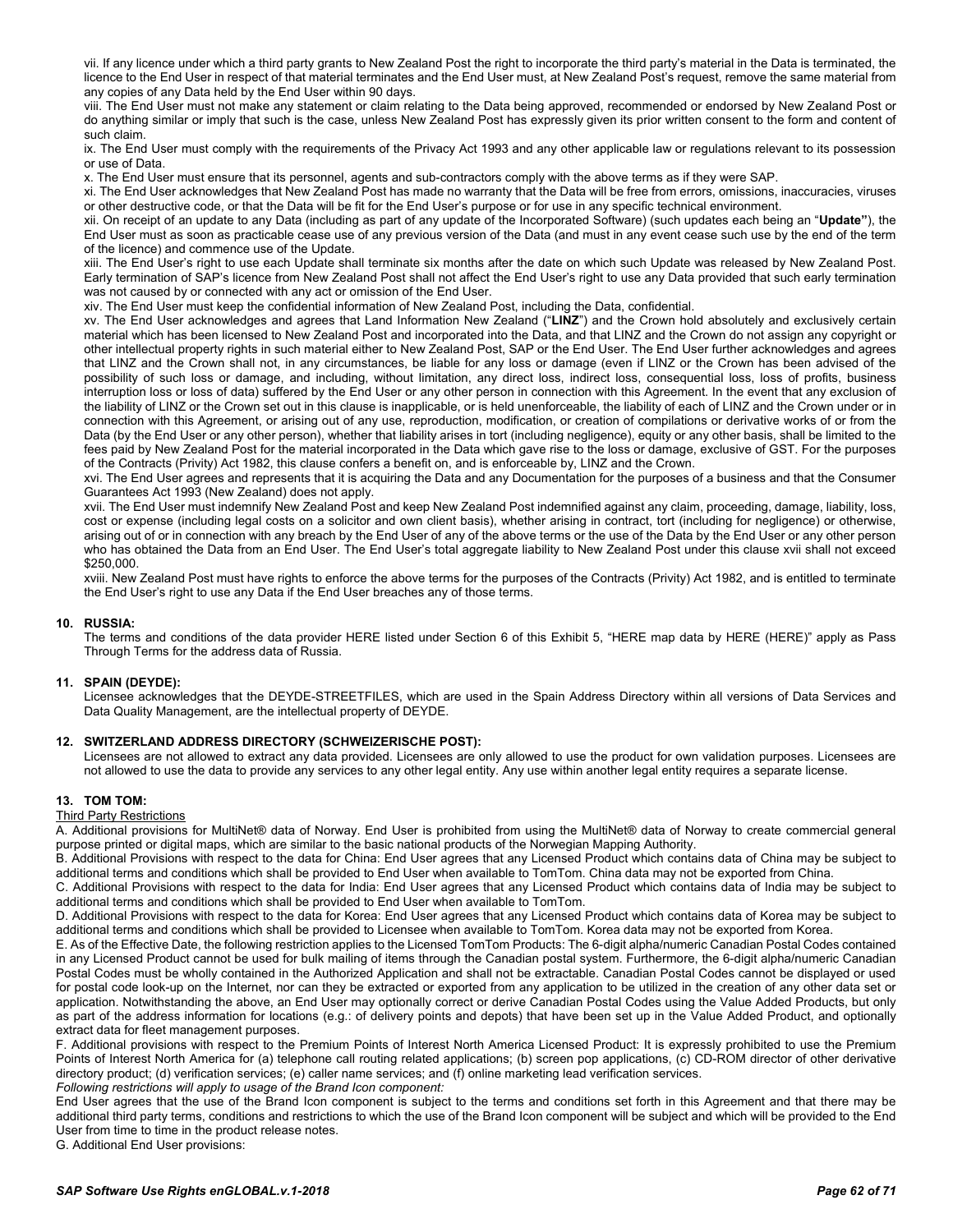End User shall not use the Authorized Application to create (or assist in the creation of) a digital map database. A "digital map database" means a database of geospatial data containing the following information and attributes: (x) road geometry and street names; or (y) routing attributes that enable turn-by-turn navigation on such road geometry; or (z) latitude and longitude of individual addresses and house number ranges.

End User shall not use the Authorized Application to provide competitive information about TomTom or its products to third parties.

The Authorized Application may not be used for in-flight navigation.

In the event that any End User is a government entity, include language which is substantially the same as the following:

U.S. GOVERNMENT RIGHTS. If End User is an agency, department, or other entity of the United States Government, or funded in whole or in part by the United States Government, then use, duplication, reproduction, release, modification, disclosure or transfer of this commercial product and accompanying documentation, is restricted in accordance with the LIMITED or RESTRICTED rights as described in any applicable DFARS or FAR. In case of conflict between any of the FAR and/or DFARS that may apply to the Licensed Product, the construction that provides greater limitations on the Government's rights shall control. Contractor/manufacturer is TomTom North America, Inc., 11 Lafayette Street, Lebanon, NH 03766-1445. Phone: 603.643. 0330. The Licensed TomTom Products are © 2006-201\_ by TomTom. ALL RIGHTS RESERVED. For purpose of any public disclosure provision under any federal, state or local law, it is agreed that the Licensed TomTom Products are a trade secret and a proprietary commercial product and not subject to disclosure. If End User is an agency, department, or other entity of any State government, the United States Government or any other public entity or funded in whole or in part by the United States Government, then End User hereby agrees to protect the Licensed TomTom Products from public disclosure and to consider the Licensed TomTom Products exempt from any statute, law, regulation, or code, including any Sunshine Act, Public Records Act, Freedom of Information Act, or equivalent, which permits public access and/or reproduction or use of the Licensed TomTom Products. In the event that such exemption is challenged under any such laws, this agreement shall be considered breached and any and all right to retain any copies or to use of the Licensed TomTom Products shall be terminated and considered immediately null and void. Any copies of the Licensed TomTom Products held by Licensee shall immediately be destroyed. If any court of competent jurisdiction considers this clause void and unenforceable, in whole or in part, for any reason, this agreement shall be considered terminated and null and void, in its entirety, and any and all copies of the Licensed TomTom Products shall immediately be destroyed. Additional Licensed Product Provisions and Details

A. *Additional Provisions with respect to the MultiNet*® *data of Norway only.* Licensee is prohibited from using the MultiNet® data of Norway to create general purpose printed or digital maps, which are similar to the basic national products of the Norwegian Mapping Authority. (Any Authorized Application of the MultiNet® data of Norway shall be regarded as similar to the basic national products of the Norwegian Mapping Authority if such Authorized Application has a regional or national coverage, and at the same time has a content, scale and format that are similar to the basic national products of the Norwegian Mapping Authority.)

B. Additional Provisions with respect to the data for China: Licensee agrees that any Licensed Product which contains data of China may be subject to additional terms and conditions which shall be provided to Licensee when available to TomTom. China data may not be exported from China.

C. Additional Provisions with respect to the data for India: Licensee agrees that any Licensed Product which contains data of India may be subject to additional terms and conditions which shall be provided to Licensee when available to TomTom.

D. *Additional Provisions with respect to the data for Korea*: Licensee agrees that any Licensed Product which contains data of Korea may be subject to additional terms and conditions which shall be provided to Licensee when available to TomTom. Korea data may not be exported from Korea. Data cannot be shipped to End Users in an open format (such as ESRI shapefile).

E. *As of the Effective Date, the following restriction applies to the Licensed TomTom Products*: The 6-digit alpha/numeric Canadian Postal Codes contained in any Licensed Product cannot be used for bulk mailing of items through the Canadian postal system. Furthermore, the 6-digit alpha/numeric Canadian Postal Codes must be wholly contained in the Authorized Application and shall not be extractable. Canadian Postal Codes cannot be displayed or used for postal code look-up on the Internet, nor can they be extracted or exported from any application to be utilized in the creation of any other data set or application. Notwithstanding the above, an End User may optionally correct or derive Canadian Postal Codes using the Value Added Products, but only as part of the address information for locations (e.g.: of delivery points and depots) that have been set up in the Value Added Product, and optionally extract data for fleet management purposes.

F. *Additional provisions with respect to the Premium Points of Interest North America Licensed Product*: It is expressly prohibited to use the Premium Points of Interest North America for (a) telephone call routing related applications; (b) screen pop applications, (c) CD-ROM director of other derivative directory product; (d) verification services; (e) caller name services; and (f) online marketing lead verification services. The Local Points of Interest North America cannot be licensed to the following companies, their commonly owned companies or aliases: Acxiom, Accudata, Allant, Alliance Data, eBeureau, Equifax, Experian, Knowledgebase Marketing, ChoicePoint, Harte-Hanks, Infutor, Donnelley Marketing, infoGroup, Trans Union, Transaction Network Services, and LexisNexis.

*Following restrictions will apply to usage of the Brand Icon component:*

Licensee agrees that the use of the Brand Icon component is subject to the terms and conditions set forth in this Agreement and that there may be additional third party terms, conditions and restrictions to which the use of the Brand Icon component will be subject and which will be provided to the End User from time to time in the product release notes.

G. *Copyright Notices.* Licensee shall conspicuously display each applicable then current copyright notice for the Licensed TomTom Products in accordance with Article 10.5 "Intellectual Property (rights) notice" for each Authorized Application that is based upon:

1. MultiNet<sup>®</sup>. As of the Effective Date, the copyright notice is: "Data Source © <current year> TomTom"; and, in addition, "based on":

(a) *MultiNet*® *data of Austria*. As of the Effective Date, the copyright notice is: "© BEV, GZ 1368/2003."

(b) *MultiNet*® *data of Denmark*. As of the Effective Date, the copyright notice is: "© DAV, violation of these copyrights shall cause legal proceedings."

(c) *MultiNet*® *data of France*. As of the Effective Date, the copyright notice is: [for an Authorized Application for Navigation Units: "© IGN France."] / [for an Authorized Application for Geographic Information Systems: "Georoute © IGN France."] / [for an Authorized Application for navigational products: "Michelin data © Michelin 20\_\_"]

(d) *MultiNet® data of Indonesia*. As of the Effective Date, the copyright notice is: "® Base data Bakosurtanal".

(e) *MultiNet*® *data ofGreat Britain*. As of the Effective Date, the copyright is: "Contains Ordnance Survey data © Crown copyright and database right [current year]" and "Contains Royal Mail data © Royal Mail copyright and database right [current year]"

(f) *MultiNet*® *data of Northern Ireland*. As of the Effective Date, the copyright notice is: "Ordnance Survey of Northern Ireland."

(g) *MultiNet*® *data of Norway*. As of the Effective Date, the copyright notice is: "© Norwegian Mapping Authority, Public Roads Administration / © Mapsolutions."

(h) *MultiNet*® *data of Russia*: As of the Effective Date, the copyright notice is: "© Roskartographia"

(i) *MultiNet*® *data of Switzerland*. As of the Effective Date, the copyright notice is: "© Swisstopo."

(j) *MultiNet*® *data of The Netherlands*. As of the Effective Date, the copyright notice is: "Topografische onderground Copyright © dienst voor het kadaster en de openbare registers, Apeldoorn 2013."

2. MultiNet□ North America: As of the Effective Date, the copyright notice is: "© 2006 - 2013\_ TomTom. All rights reserved. This material is proprietary and the subject of copyright protection and other intellectual property rights owned or licensed to TomTom. TomTom is an authorized user of selected Statistics Canada computer files and distributor of derived information products under Agreement number 6776. The product is sourced in part from Statistics Canada computer files, including 2010 Road Network File (RNF), 92-500-G and 2006 Census Population and Dwelling Count Highlight Tables, 97-550-XWE2006002. The product includes information copied with permission from Canadian authorities, including © Canada Post Corporation, GeoBase®, and Department of Natural Resources Canada, All rights reserved. The use of this material is subject to the terms of a License Agreement. You will be held liable for any unauthorized copying or disclosure of this material."

3. MultiNet<sup>1</sup> Post: As of the Effective Date, the copyright notice is: "© 2006 - 2013\_ TomTom. All rights reserved. This material is proprietary and the subject of copyright protection and other intellectual property rights owned or licensed to TomTom. The product includes information copied with permission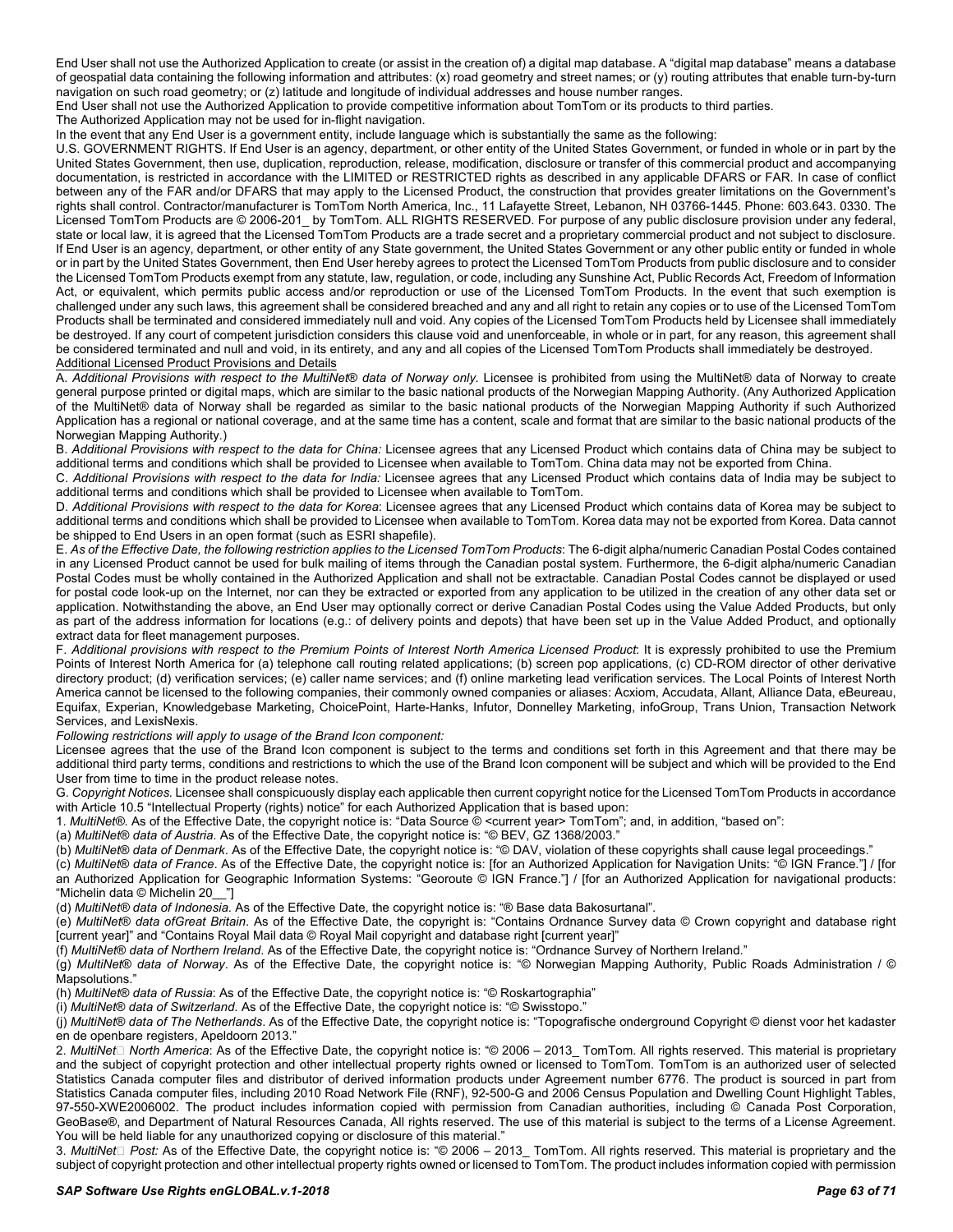from Canadian authorities, including © Canada Post Corporation, All rights reserved. The use of this material is subject to the terms of a License Agreement. You will be held liable for any unauthorized copying or disclosure of this material."

4. *Premium Points of Interest North America*: As of the Effective Date, the copyright notice is: "© 2006-2013 TomTom. All rights reserved. This material is proprietary and the subject of copyright protection, database right protection and other intellectual property rights owned by TomTom or its suppliers. Portions of the POI database contained in Local Points of Interest North America have been provided by Localeze. The use of this material is subject to the terms of a license agreement. Any unauthorized copying or disclosure of this material will lead to criminal and civil liabilities."

#### **14**. **UK (ROYAL MAIL) PREAMBLE**

The following terms constitute the end user licence agreement for PAF® Data.

Public Sector entities operating within the United Kingdom must also enter into a direct Public Sector Licence agreement with Royal Mail. SAP will require Licensee to provide evidence of such a valid licence.

Corporate Group licences are available by also entering into a direct licence agreement with Royal Mail. SAP will require Licensee to provide evidence of such a valid licence.

The End User agrees to notify Solution Provider and/or Third Party Solution Providers immediately about any licensing changes and/or exceeding of the licensed category.

**DEFINITIONS AND INTERPRETATION**

#### **In this Licence the following terms have the following meanings:**

| <b>Bureau Customer</b>            | a customer for a Bureau Service                                                                                                                                                                                                                                      |
|-----------------------------------|----------------------------------------------------------------------------------------------------------------------------------------------------------------------------------------------------------------------------------------------------------------------|
| <b>Bureau Services</b>            | a service comprising the Data Cleansing of a Customer Database and the supply of the resulting                                                                                                                                                                       |
|                                   | Cleansed Customer Database back to the relevant customer                                                                                                                                                                                                             |
| <b>Customer Database</b>          | a database of an End User's customer                                                                                                                                                                                                                                 |
| Data Cleansing                    | the processing of existing data records using PAF® Data:                                                                                                                                                                                                             |
|                                   | including validating, reformatting, correcting or appending additional data to those records,<br>(a)<br>and                                                                                                                                                          |
|                                   | including the use of PAF® Data within address capture applications, but<br>(b)                                                                                                                                                                                       |
|                                   | not including Data Extraction (whether carried out by an address capture application or<br>(c)<br>otherwise),                                                                                                                                                        |
|                                   | and Cleansed shall be read accordingly                                                                                                                                                                                                                               |
| <b>End User</b>                   | a single legal entity who a Licensee may permit to use PAF® Data through its Users in accordance<br>with this Licence                                                                                                                                                |
| <b>End User Terms</b>             | the terms set out in the Licence                                                                                                                                                                                                                                     |
| <b>Extracted Data</b>             | data generated as a result of Data Extraction                                                                                                                                                                                                                        |
| Licence                           | these terms made up of the "Preamble" section, "Definitions and Interpretation" section and the<br>"Licence Terms" section                                                                                                                                           |
| <b>PAF®</b> Data                  | Royal Mail's database known as PAF®, and including the database known as the "Alias File"                                                                                                                                                                            |
| <b>Solution</b>                   | a product or service or other solution which benefits from or includes PAF® Data (including the<br>provision of PAF® Data itself), in whatever form, however produced or distributed and whether or<br>not including other functionality, services, software or data |
| <b>Substantially All Database</b> | a database which on its own or as part of another database comprises all or substantially all the<br>addresses in the United Kingdom or any of England, Wales, Scotland or Northern Ireland                                                                          |
| User                              | an individual authorised by an End User to use a Solution                                                                                                                                                                                                            |
| <b>LICENCE TERMS</b>              |                                                                                                                                                                                                                                                                      |

#### 1. *End Users' permitted use of Solutions*

End Users may freely use PAF® Data in Solutions in accordance with these End User Terms.

#### 2. *Conditions of use*

- (a) End Users must not make copies of PAF® Data except as permitted by these End User Terms or reasonably necessary for back-up, security, business continuity and system testing purposes.
- (b) End Users may use PAF® Data for Data Extraction but Extracted Data:
	- (i) may only be accessed by Users, and
	- (ii) must not be supplied or any access to it provided to any third party.
- (c) End Users may provide Cleansed data to third parties provided that:
	- (i) where that supply is a Bureau Service, the End User and the Bureau Customers comply with the restrictions in Schedule 4, and
		- (ii) if such databases are Substantially All Databases:
			- (A) such databases are not represented or held out as a master, original or comprehensive address database or other similar description,
			- (B) the access is provided in the course of the End User's normal data supply or routine business activities and is not carried on as a business in its own right, and
			- (C) the provision includes a prominent notice that the relevant Cleansed data has been cleansed against PAF® Data.
- (d) End Users must not permit access to, display or communicate to the public any Solutions, except for the purposes of capturing or confirming address details of third parties.
- (e) Except as set out in these End User Terms, End Users must not:
	- transfer, assign, sell or license Solutions or their use to any other person,
	- (ii) use Solutions to create a product or service distributed or sold to any third party which relies on any use of PAF® Data, including copying, looking up or enquiring, publishing, searching, analysing, modifying and reformatting, or
	- (iii) copy, reproduce, extract, reutilise or publish Solutions or any of them.

# 3. *Subcontracting*

End Users may provide PAF® Data to their subcontractors who may use it to the extent necessary for:

- (a) the provision of information technology services to the End User, or
- (b) acting on behalf of the End User

in each case for the End User's own business purposes and not those of the sub-contractor and provided that each such sub-contractor agrees to observe the restrictions on use of PAF® Data contained in these End User Terms and that the End User is responsible for any breaches of those terms by such sub-contractor.

# 4. *Personal rights*

End User rights are personal, limited and non-transferable.

#### 5. *Royal Mail's IPR notice*

The End User acknowledges that Royal Mail is the owner of the intellectual property rights in PAF® Data and the PAF® brand and it does not acquire and is not granted any rights to use those intellectual property rights other than as set out in these End User Terms.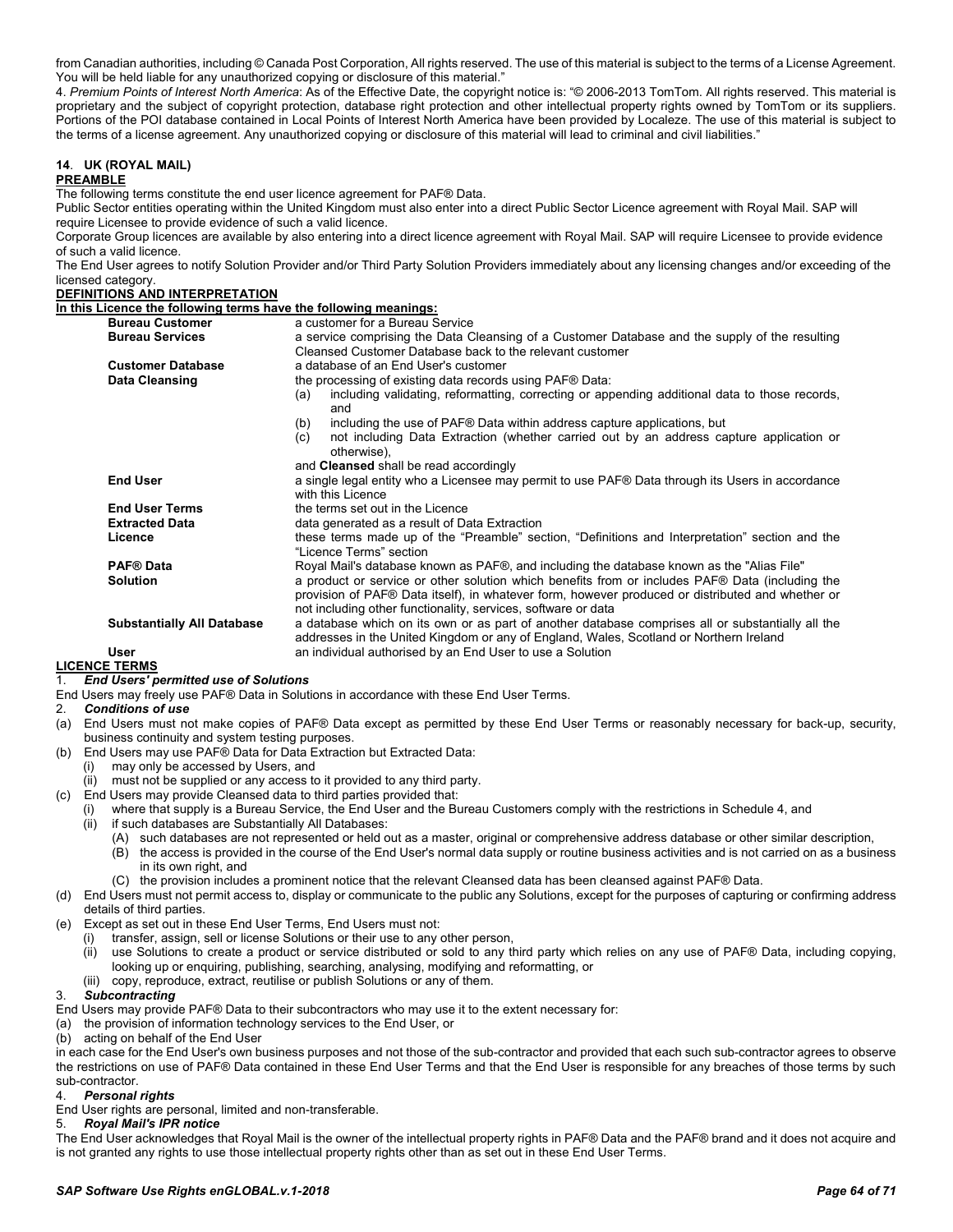### 6. *Cessation of use of PAF® Data*

- End Users must cease use of PAF® Data if their right to use PAF® Data is terminated and also destroy any copies of PAF® Data they hold.<br>7 PAF® use by Users
- 7. *PAF® use by Users*
- End Users must ensure that:
- (a) these End User Terms bind their Users,
- (b) only their Users exercise the use rights of Solutions and PAF® Data granted to End Users further to these End User Terms, and
- (i) in the event of termination or expiry of End Users' rights to use Solutions and PAF® Data, the rights of Users to use them also terminate.

### **15. USA – USPS SUBLICENSE AGREEMENTS**

- **1. Limits on Use of Data**
- 1.1 *USPS Certified Address Directory Option for DPV and Lacslink*. In the event Licensee activates the locking features of the Software and wishes to unlock such features, Licensee agrees to provide certain information relating to the list owner, locking record details and the origin of the locking record including but not limited to the type of list, owner of list if rented and other tracking information as requested by the Licensor or the USPS.

### **2**. **Geographic Specific Restrictions**

- a. USPS products may only be sold in the US and are not available outside of the US.
- b. US NATIONAL DIRECTORY PRODUCTS MAY BE SOLD GLOBALLY.
- c. SPECIALIZED PRODUCTS SUCH AS LACSLINK, SUITELINK, NCOALINK, DPV, USPS DELIVERY SEQUENCE FILE DSF2 AND RDI MAY ONLY BE SOLD TO US PERSONS OR ENTITIES FOR USE WITHIN THE US.

THE NCOALINK INTERFACE CAN ONLY BE SOLD TO PERSONS WHO ARE AUTHORIZED BY THE USPS TO PURCHASE NCOALINK DATA. (NOTE: WE ONLY SELL THE NCOALINK INTERFACE AND CUSTOMERS MUST OBTAIN THE NCOALINK DATA DIRECTLY FROM THE USPS AND MUST BE CERTIFIED TO PURCHASE SUCH DATA BY THE USPS.)

#### **15.1 USPS SUITELINK:**

- 1. Licensee's right to use the CASS Certified Interface and the SuiteLink Product shall be strictly limited to use only within the United States of America;
- 2. Licensee's right to use the CASS Certified Interface and the SuiteLink Product shall be strictly limited to improving business delivery addresses in multi-occupation buildings for use on letters, flats, postcards, packages, leaflets, magazines, postcards, advertisements, books, and other printed material, and any other item that will be delivered by USPS.
- 3. Licensee have no right to sublicense, sell or otherwise distribute, reproduce, perform, or prepare derivative works of the Interface or the SuiteLink Product.
- 4. Licensee acknowledges that:
	- a. the CASS Certified Interface and the SuiteLink Product under license from USPS;
	- b. You are a sublicensee under SAP's license from USPS and obtain from Licensor no broader right than permitted under SAP's license agreement with USPS;
- 5. You shall be strictly limited to using the CASS Certified Interface and the SuiteLink Product only as a component of SAP's Data Quality or Data Services products.

#### **15.2 USPS NCOALINK**

- 1. Licensee has no rights as to the NCOALink Interface under this agreement beyond using it as a component of Licensor's Data Quality and Data Services products in conjunction with the NCOALink data product to update a list, system, group or other collection of *at least 100* unique names and addresses (herein "Mailing Lists") used for addressing letters, flats, postcards, packages, leaflets, magazines, advertisements, books and other printed material, and any other deliverable item handled by the United States Postal Service (herein "Deliverables") for delivery by the United States Postal Service (herein "USPS").
- 2. Licensee has no right to develop or use any NCOALink product, service, interface, or any related item or technology to compile or maintain a list or collection of names and addresses or addresses only of new movers or to create other products or data bases or collections of information concerning new movers, histories of address changes, lists or histories of residents, or other informational or data sources based upon information received from or through the NCOALink data or technology for the purpose of renting, selling, transferring, disclosing, making available or otherwise providing such information to an entity unrelated to Licensee.
- 3. For the purposes of communicating with addressees on Licensee's Mailing Lists and for the purpose of record-keeping, however, Licensee is permitted to retain updated addresses so long as not used in violation of paragraph 2 above, for individuals and entities with whom Licensee has or had a business relationship, in connection with which Licensee will use the updated address; however, these updated addresses may only be used by Licensee and Licensee may use them only for carrying out your organizational purposes in connection with that individual or entity and may not transfer, disclose, license or distribute to, or be used by any other entity or individual whatsoever.
- 4. No proprietary Mailing List that contains both old and corresponding updated address records, or any service product or system of lists that can be used to link old and corresponding updated address records, if updated by use of NCOALink, shall be rented, sold, transferred, disclosed, made available, or otherwise provided, in whole or in part to your customers or any other individual or entity.
- 5. Licensee's right to use the NCOALink Interface is strictly limited to use only within the United States, its territories, and possessions.
- 6. As to the Interface, Licensee has the right only to update Mailing Lists used to prepare Deliverables that will be deposited with the USPS.
- 7. Licensee has no right to sublicense, sell, assign, or otherwise transfer rights in, reproduce, perform, attempt to improve, reverse engineer, modify or otherwise change, or prepare derivative works of the Interface. Any attempt to sublicense, sell, assign, or otherwise transfer rights in, or otherwise distribute the Interface shall be void.
- 8. Licensee acknowledges that:
	- a. USPS owns the NCOALink data, technology, and system in its entirety including that used in the development of the Interface;
	- b. USPS owns and retains rights in the trademark of NCOALink and in the registered trademarks UNITED STATES POSTAL SERVICE®, POSTAL SERVICE ®, US POSTAL SERVICE®, AND USPS® ;
	- c. SAP is providing the Interface as a component of its products to Licensee solely for use with the NCOALink Product under a nonexclusive, limited distribution license from USPS; and
	- d. the rights Licensee obtains in this license are derived from SAP's agreement with USPS and you obtain from SAP no broader right than SAP obtains from USPS, except as to Licensee's specific right to use the NCOALink Interface to access the NCOALink data.
- 9. Licensee is strictly limited to using the Interface only as a component of SAP's Data Quality and Data Services products.
- 10. Licensee acknowledges and agrees that Licensee has no right to sublicense, sell, distribute, reproduce, or display USPS trademarks or sell the Interface or other products under USPS's trademarks.

#### **15.3 DPV SUBLICENSE AGREEMENT:**

This Sublicense Agreement ("Sublicense") between SAP and Licensee, its subsidiaries and affiliates, current and future ("Sublicensee") sets forth additional terms required by the United States Postal Service ("USPS") regarding Sublicensee's use of the DPV option with other SAP CASS certified software.

For purposes of this Sublicense, Delivery Point Validation ("DPV") means the new USPS proprietary technology product designed to help mailers validate the accuracy of address data, right down to the physical delivery point. The DPV process cannot assign a ZIP+4 Code nor will it respond to a non-ZIP+4 coded address.

1. Sublicensee understands that the USPS provides the DPV Product through special licensing in order to protect the USPS' proprietary intellectual property and its compliance with restrictions of Title 39 USC § 412.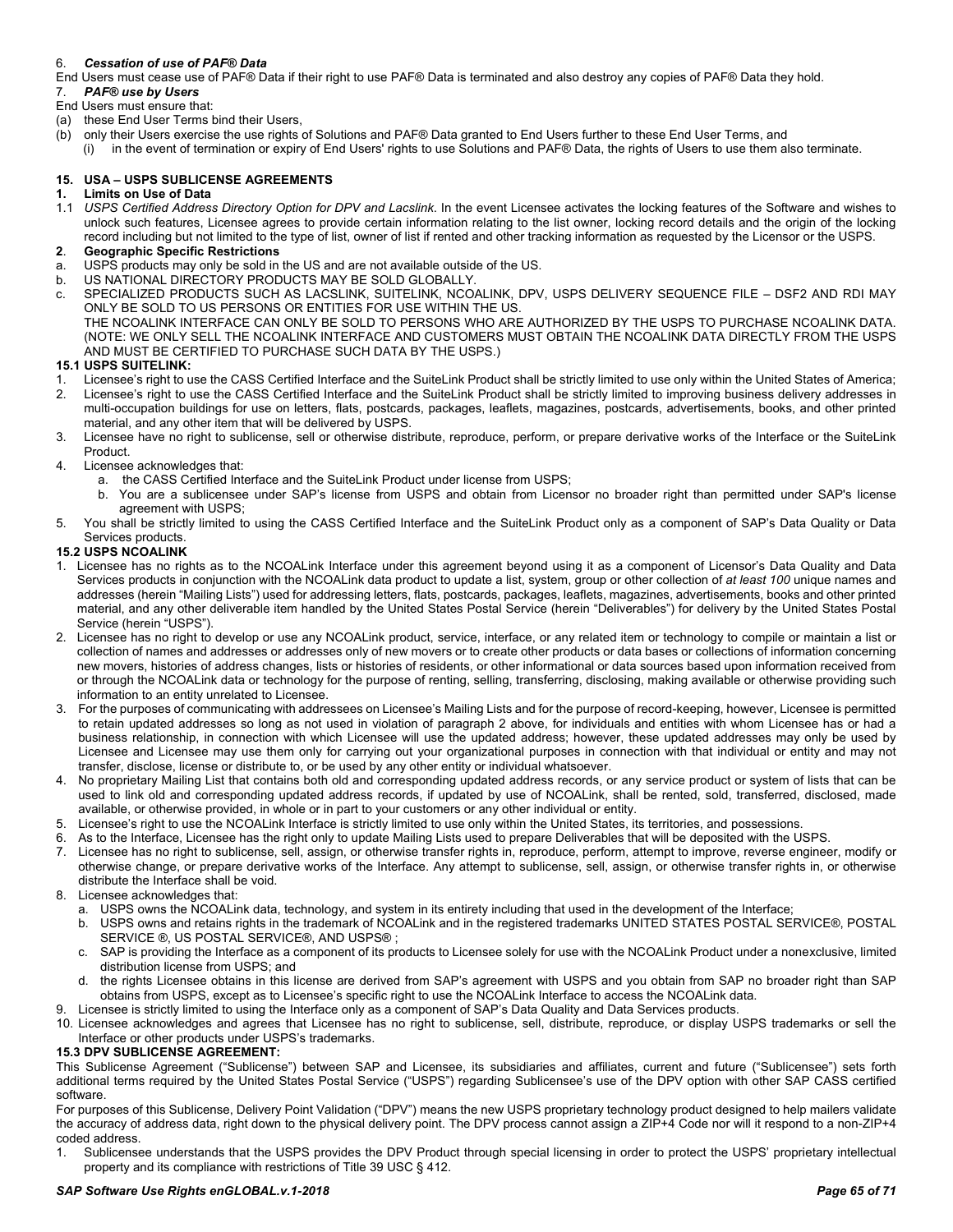- 2. Sublicensee acknowledges that the address information contained within the DPV Product is subject to Title 39 USC § 412. Sublicensee shall take all steps necessary to secure the DPV Product in a manner that fully complies with Section 412 constraints prohibiting the disclosure of address lists.
- 3. Sublicensee acknowledges that the DPV Product is confidential and the proprietary property of the USPS. Sublicensee further acknowledges that the USPS represents that it is the sole owner of copyrights and other proprietary rights in the DPV Product.
- 4. Sublicensee shall not use the DPV Product technology to artificially compile a list of delivery points not already in Sublicensee's possession or to create other derivative products based upon information received from or through the DPV Product technology.
- 5. No proprietary Sublicensee address list(s) or service products or other system of records that contain(s) address attributes updated through DPV processing shall be rented, sold, distributed or otherwise provided in whole or in part to any third party for any purpose containing address attributes derived from DPV processing. Sublicensee may not use the DPV technology to artificially generate address records or to create mailing lists.
- 6. The DPV Product processing requires Sublicensee to have access to address information that appears on mail pieces. To ensure the confidentiality of this address information, no employee or former employee of Sublicensee may, at any time, disclose to any third party any address information obtained in the performance of this agreement. Sublicensee agrees to control and restrict access to address information to persons who need it to perform work under this agreement and prohibit the unauthorized reproduction of this information. Due to the sensitive nature of the confidential and proprietary information contained in the DPV Product, Sublicensee acknowledges that unauthorized use and/or disclosure of the DPV will irreparably harm the USPS' intellectual property. Therefore, Sublicensee (i) agrees to reimburse the USPS for any unauthorized use and/or disclosure at a rate of treble (3 times) the current annual fee charged to Sublicensee hereunder; and (ii) consents to such injunctive or other equitable relief as a court of competent jurisdiction may deem proper.
- 7. BOTH SAP AND THE USPS SHALL NOT BE LIABLE FOR ANY DESIGN, PERFORMANCE OR OTHER FAULT OR INADEQUACY OF DPV, OR FOR DAMAGES OF ANY KIND ARISING OUT OF OR IN ANY WAY RELATED TO OR CONNECTED WITH SUCH FAULT OR INADEQUACY. IN NO EVENT SHALL SAP'S OR THE USPS' LIABILITY TO SUBLICENSEE UNDER THIS AGREEMENT, IF ANY, EXCEED THE PRO RATA PORTION OF THE ANNUAL LICENSE FEE FOR DPV.
- 8. SAP agrees to hold harmless, defend and indemnify Sublicensee for infringement of any U.S. copyright, trademark, or service mark in the DPV provided to Sublicensee under this Agreement. The foregoing obligation shall not apply unless SAP shall have been informed within five (5) calendar days by Sublicensee of the suit or action alleging such infringement and shall have been given such opportunity as is afforded by applicable laws, rules, or regulations to participate in the defense thereof. In addition, Sublicensee agrees to hold harmless, defend and indemnify SAP and the USPS and its officers, agents, representatives, and employees from all claims, losses, damage, actions, causes of action, expenses, and/or liability resulting from, brought for, or on account of any injury or damage received or sustained by any person, persons or property growing out of, occurring, or attributable to Sublicensee's performance under or related to this agreement, resulting in whole or in part from any breach of this Agreement or from the negligence or intentional misconduct, including any unauthorized disclosure or misuse of DPV Product, including data derived from DPV, by Sublicensee, or any employee, agent, or representative of Sublicensee.
- 9. Sublicensee acknowledges that the USPS reserves the right to stop DPV processing in the USPS' sole discretion. SAP will not be liable or responsible for any decision the USPS makes in canceling Sublicensee's Sublicense, including, but not limited to, arbitrating the cancellation decision on behalf of the customer. In the event the USPS cancels Sublicensee's DPV processing, (i) Sublicensee shall not be entitled to any refund or credit from SAP; and, (ii) SAP will discontinue shipping DPV directories to Sublicensee.
- Sublicensee agrees that the USPS or its designated representatives, on an announced or unannounced basis, shall have the right to visit and examine Sublicensee's sites. USPS or its designated representatives shall have the right examine, on or off Sublicensee's premises, Sublicensee's computer systems, processing files, documents, administrative records, and other materials to ensure Sublicensee's compliance with the provisions of this agreement.
- 11. Sublicensee further agrees that the USPS or its authorized representatives will, until three (3) years after final payment under this agreement, have access to and the right to examine any directly pertinent books, documents, papers, records or other materials of Sublicensee involving transactions related to this agreement.
- 12. Sublicensee shall not export the DPV Product outside of the United States or its territories without prior written approval of the USPS.
- 13. This Sublicense shall be governed by the federal laws of the United States of America, or, when no such law is applicable, then by the laws of the State of New York as interpreted by the United States Court of Appeals for the Second Circuit.
- 14. This Sublicense shall not be transferable, in whole or in part. The rights and obligations of Sublicensee shall be terminated immediately in the event of a dissolution, merger, buy-out, or transfer of any kind of the assets of Sublicensee.
- 15. All obligations of Sublicensee referred to in this Sublicense inure to the benefit of USPS.

#### **15.4 USPS LACSLINK SOFTWARE SUBLICENSE**

This Sublicense Agreement ("Sublicense") between SAP and Licensee, its subsidiaries and affiliates, current and future ("Sublicensee") sets forth additional terms required by the United States Postal Service ("USPS") regarding Sublicensee's use of the LACSLink option with other CASS certified software.<br>1 For

- 1. For purposes of this document, the following terms shall be defined as set forth below:
	- "USPS" means the United States Postal Service.<br>■ "Deliverables" means letters flats\_postcards\_pa
		- "Deliverables" means letters, flats, postcards, packages, leaflets, magazines, postcards, advertisements, books, and other printed material, and any other item delivered by USPS.
	- "Interface" means one or more SAP interfaces developed for use with the LACSLink Product. "LACSLink Product" means the confidential and proprietary database concerning the conversion of existing addresses to their new or update or replacement address or the like, provide by USPS in a highly and uniquely secured environment.
- Sublicensee's right to use the Interface shall be strictly limited to use only within the geographic boundaries governed by the Unites States, its territories, and possessions, and only for updating addresses and mailing lists used to prepare Deliverables for deposit with USPS in conformance with USPS requirements

Sublicensee shall have no right to sublicense, sell or otherwise distribute, reproduce, perform, or prepare derivative works of the Interface. Sublicensee hereby acknowledges that:

- USPS owns the LACSLink Product and USPS marks;
- SAP provides the SAP product in part under license from USPS;
- Sublicensee is a Licensee under SAP's license from USPS and obtains from SAP no broader right than granted to SAP in such license from USPS:
- Sublicensee shall be strictly limited to using the Interface only as a component of the SAP product; and Sublicensee agrees that id does not have a right to sublicense, distribute, reproduce, perform, display, or sell the Interface or USPS's marks.
- 3. BOTH SAP AND THE USPS SHALL NOT BE LIABLE FOR ANY DESIGN, PERFORMANCE OR OTHER FAULT OR INADEQUACY OF LACSLink, OR FOR DAMAGES OF ANY KIND ARISING OUT OF OR IN ANY WAY RELATED TO OR CONNECTED WITH SUCH FAULT OR INADEQUACY. IN NO EVENT SHALL SAP'S OR THE USPS' LIABILITY TO SUBLICENSEE UNDER THIS AGREEMENT, IF ANY, EXCEED THE PRO RATA PORTION OF THE ANNUAL LICENSE FEE FOR LACSLink BASED ON THE EFFECTIVE DATE OF CANCELLATION WITHIN THIRTY (30) CALENDAR DAYS OF THE DATE OF CANCELLATION.
- 4. SAP agrees to hold harmless, defend and indemnify Sublicensee for infringement of any U.S. copyright, trademark, or service mark in the LACSLink Product provided to Sublicensee under this Agreement. The foregoing obligation shall not apply unless SAP shall have been informed within five (5) calendar days by Sublicensee of the suit or action alleging such infringement and shall have been given such opportunity as is afforded by applicable laws, rules, or regulations to participate in the defense thereof. In addition, Sublicensee agrees to hold harmless, defend and indemnify SAP and the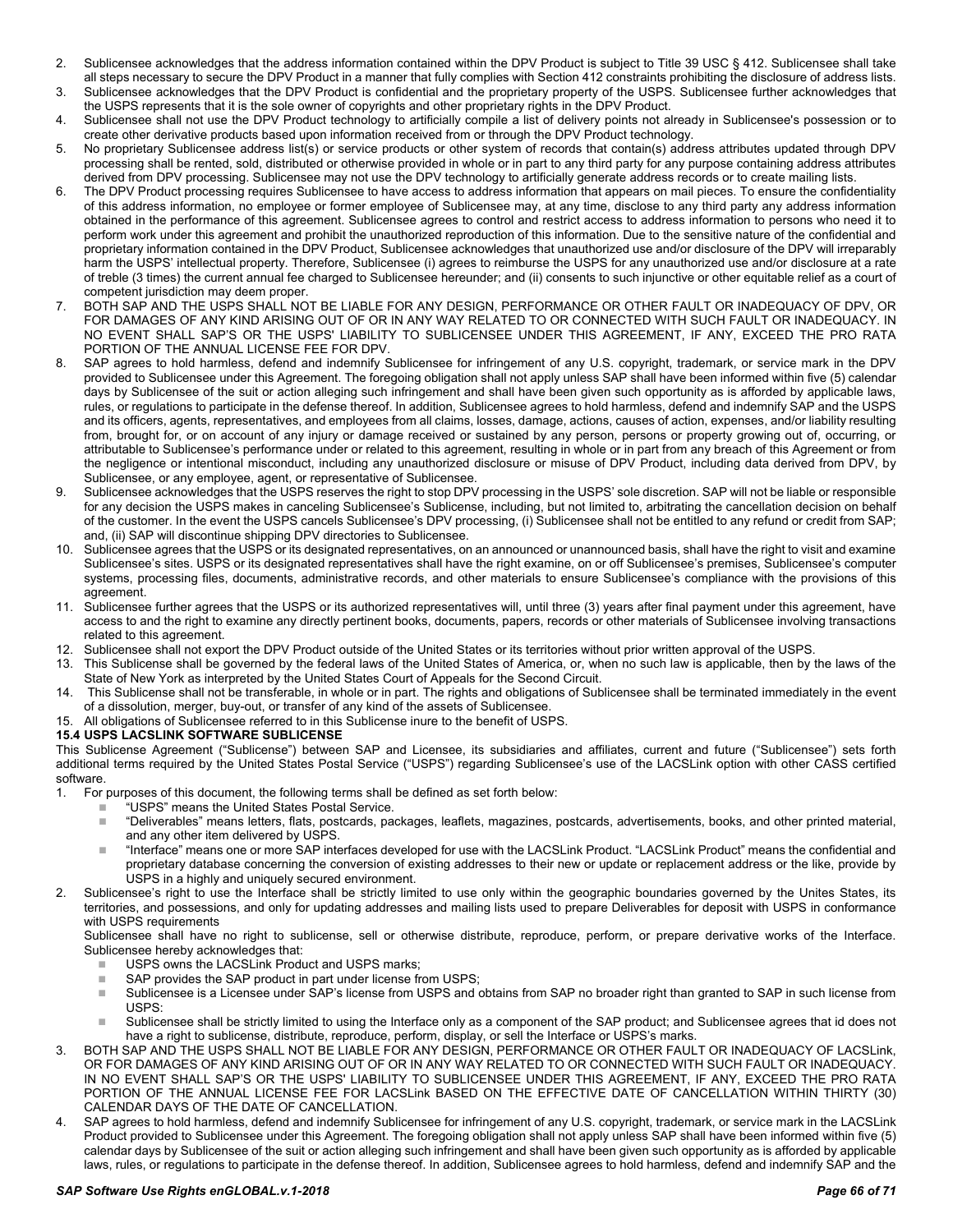USPS and its officers, agents, representatives, and employees from all claims, losses, damage, actions, causes of action, expenses, and/or liability resulting from, brought for, or on account of any injury or damage received or sustained by any person, persons or property growing out of, occurring, or attributable to Sublicensee's performance under or related to this agreement, resulting in whole or in part from any breach of this Agreement or from the negligence or intentional misconduct, including any unauthorized disclosure or misuse of LACSLink Product, including data derived from LACSLink Product, by Sublicensee, or any employee, agent, or representative of Sublicensee.

- 5. Sublicensee acknowledges that the USPS reserves the right to stop LACSLink Product processing in the USPS' sole discretion. SAP will not be liable or responsible for any decision the USPS makes in canceling Sublicensee's Sublicense, including, but not limited to, arbitrating the cancellation decision on behalf of the customer. In the event the USPS cancels Sublicensee's LACSLink Product processing, (i) Sublicensee shall not be entitled to any refund or credit from SAP; and, (ii) SAP will discontinue shipping LACSLink Product directories to Sublicensee.
- 6. Sublicensee agrees that the USPS or its designated representatives, on an announced or unannounced basis, shall have the right to visit and examine Sublicensee's sites. USPS or its designated representatives shall have the right examine, on or off Sublicensee's premises, Sublicensee's computer systems, processing files, documents, administrative records, and other materials to ensure Sublicensee's compliance with the provisions of this agreement.
- 7. Sublicensee further agrees that the USPS or its authorized representatives will, until three (3) years after final payment under this agreement, have access to and the right to examine any directly pertinent books, documents, papers, records or other materials of Sublicensee involving transactions related to this agreement.
- 8. Sublicensee shall not export the LACSLink Product outside of the United States or its territories without prior written approval of the USPS.
- 9. This Sublicense shall be governed by the federal laws of the United States of America, or, when no such law is applicable, then by the laws of the State of New York as interpreted by the United States Court of Appeals for the Second Circuit.
- 10. This Sublicense shall not be transferable, in whole or in part. The rights and obligations of Sublicensee shall be terminated immediately in the event of a dissolution, merger, buy-out, or transfer of any kind of the assets of Sublicensee.
- 11. All obligations of Sublicensee referred to in this Sublicense inure to the benefit of USPS.

#### **15.5 DSF2 Interface (USPS Delivery Sequence File - DSF2 )**

- 1. Sublicensee has no rights as to the DSF2 Interface under this agreement beyond using it in conjunction with the DSF2 data product to update a list, system, group or other collection of addresses (herein "Mailing Lists") used for addressing letters, flats, postcards, packages, leaflets, magazines, advertisements, books and other printed material, and any other deliverable item handled by the United States Postal Service (herein "Deliverables") for delivery by the United States Postal Service (herein "USPS").
- 2. Sublicensee's right to use the DSF2 Interface is strictly limited to use only within the United States, its territories, and possessions.
- As to the Interface, Sublicensee has the right only to sequence and/or update Mailing Lists used to prepare Deliverables that will be deposited with the USPS.
- 4. Sublicensee has no right to sublicense, sell, assign, or otherwise transfer rights in, reproduce, perform, attempt to improve, reverse engineer, modify or otherwise change, or prepare derivative works of the Interface. Any attempt to sublicense, sell, assign, or otherwise transfer rights in, or otherwise distribute the Interface shall be void.
- 5. Sublicensee acknowledges
	- a. that USPS owns the DSF2 data, technology, and system in its entirety including that used in the development of the Interface;<br>b. that USPS owns and retains rights in the trademark of DSF2 and in the registered trademark
	- b. that USPS owns and retains rights in the trademark of DSF2 and in the registered trademarks UNITED STATES POSTAL SERVICE®, POSTAL SERVICE ®, US POSTAL SERVICE®, AND USPS® ;
	- c. that Licensee is providing the Interface to Sublicensee solely for use with the DSF2 Product under a nonexclusive, limited distribution license from USPS; and
	- d. that the rights Sublicensee obtains in this license are derived from Licensee's agreement with USPS and Sublicensee obtains from Licensee no broader right than Licensee obtains from USPS, except as to Sublicensee's specific right to use the DSF2 Interface to access the DSF2 data.
- 6. Sublicensee is strictly limited to using the Interface only with the DSF2 Product; and 3. Sublicense is strictly limited to and agrees that Sublicense is strictly being the Sublicense.
- Sublicensee acknowledges and agrees that Sublicensee has no right to sublicense, sell, distribute, reproduce, or display USPS trademarks or sell the Interface or other products under USPS's trademarks.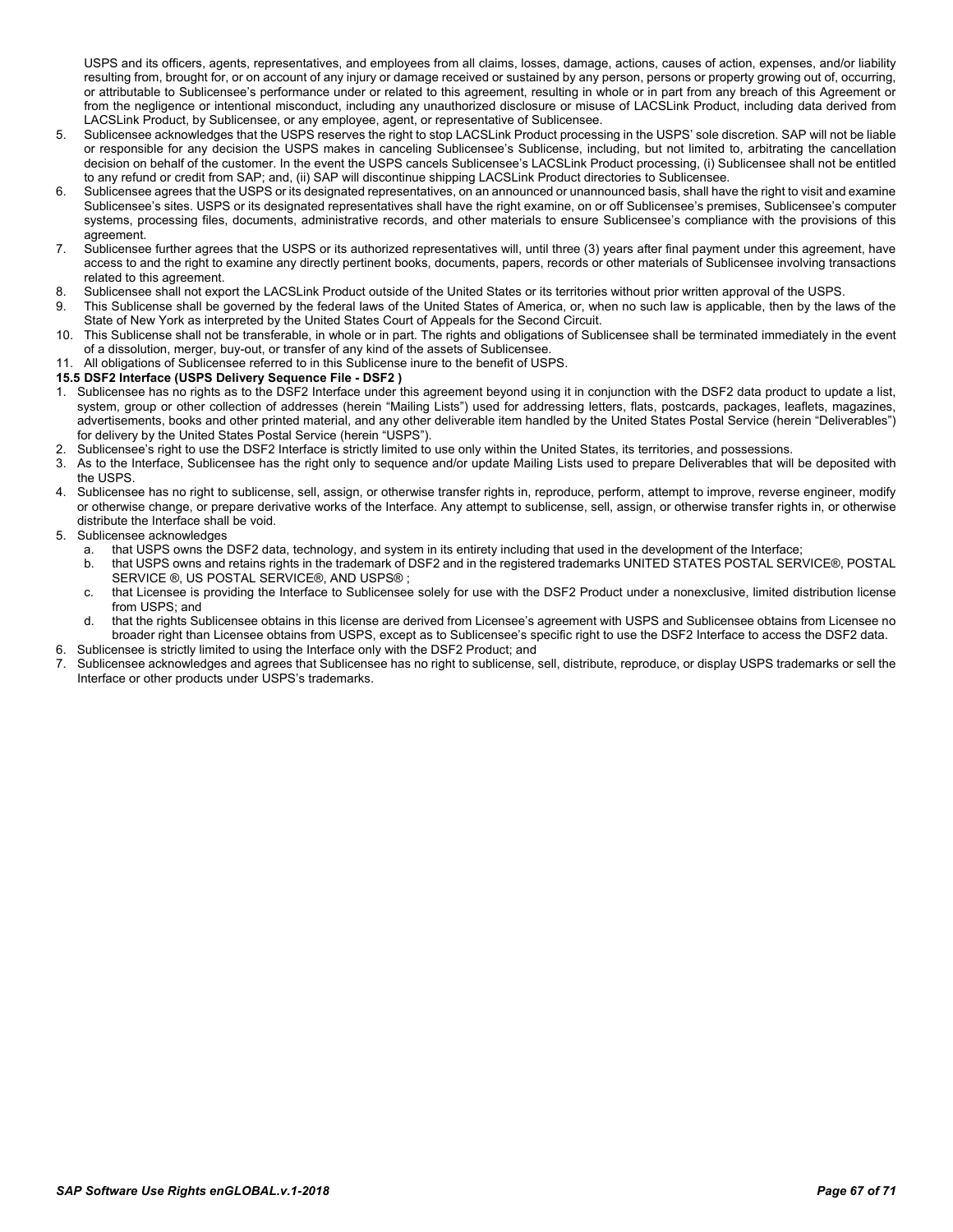#### <span id="page-67-0"></span>**PREAMBLE**

The minimum license requirements for a SAP Business One installation is one (1) SAP Business One Starterpackage User or one (1) SAP Business One Profesional User.

- 1. As part of SAP Business One software SAP provides preconfigured SAP Crystal Reports and SAP Crystal Dashboards. Such reports and dashboards are available without additional license fee (see SAP Crystal Versions for SAP Business One).
- 2. SAP Business One software requires a database. Such data base can be licensed via SAP, it's authorized reseller or direct via the database vendor or it's authorised reseller.

#### **1. SAP Business One Integration for SAP NetWeaver**

- 1.1 SAP Business One integration for SAP NetWeaver is part of the SAP Business One license, except for the Starter Package User.
- 1.2 *SAP Business One Integration for SAP NetWeaver® Integration Packages*. SAP Business One integration for SAP NetWeaver Integration Packages are provided without additional charge; use is subject to separate use terms.

#### **2. SAP Business One Starter Package User**

- 2.1 Minimum license requirement: One (1) SAP Business One Starter Package User.
- 2.2 Maximum number of licenses is limited to five (5) SAP Business One Starter Package Users.
- 2.3 If licensee requires more than the maximum number of five (5) SAP Business One Starter Package Users, all users need to be licensed as SAP Business One Professional or Limited Professional User.
- 2.4 The SAP Business One Starter Package User cannot be combined with any other SAP Business One Named User type or with any SAP Business One product options.

#### **3. SAP Crystal Versions for SAP Business One**

- 3.1 SAP provides preconfigured SAP Crystal Reports and SAP Crystal Dashboards as a part of SAP Business One.
- 3.2 Such SAP provided reports and dashboards are available to all SAP Business One Named Users without additional license fee.
- 3.3 A single SAP Business One system includes one (1) user for SAP Crystal Reports, without additional license fee.
- 3.4 For additional dashboards, the appropriate SAP Crystal Dashboard Design software license is required to view, use and modify.
- 3.5 SAP Crystal product versions for SAP Business One (i) are restricted for Use with the SAP Business One application data; (ii) are further subject to the terms and conditions applicable to SAP Crystal as stated in the SUR; and (iii) cannot be in deployed in a standalone environment.
- 3.6 *SAP Crystal Reports, version for the SAP Business One application*. SAP Crystal Reports version for the SAP Business One application provides a single user license that grants access rights to use SAP Crystal Reports, version for SAP Business One. Prerequisite: One Professional User or one Limited User or one Indirect access User required for each option licensed.

#### **4. SAP Business One Software Development Kit (SDK)**

The SAP Business One Software Development Kit (SDK) is a development toolkit that allows programmers to interface 3<sup>rd</sup> party applications with SAP Business One both, at the database level and/or at the user interface level. The development tools consist of tools and interfaces to access SAP Business One from 3<sup>rd</sup> party applications and vice versa. Each SAP Business One Software Development Kit license allows rights of use for a maximum of twenty (20) SDK programmers. Prerequisite: One Professional User required for each SDK programmer.

#### **5. SAP BusinessObjects Lumira for SAP Business One application**

SAP BusinessObjects Lumira, version for SAP Business One provides a single user license that grants access rights to use this product solely in conjunction with a SAP Business One license. Prerequisite: Each user of SAP BusinessObjects Lumira, version for SAP Business One needs to be have either one Professional User or one Limited User or one Indirect access User license.

#### **6. Integration Framework of SAP Business One**

The Integration Framework of SAP Business One is the integration platform for SAP Business One. The predefined standard integration scenarios delivered by SAP and the required instances (systems) can be used without additional license fee.

The right to run integration scenarios developed by partners or customers with instances (systems) in the system landscape directory of the Integration Framework of SAP Business One can be acquired for an additional fee per instance (system).Existing SAP Business One customers, contract date before July 15th 2013, can continue to use the Integration Framework without additional cost.

**7. SAP Customer Checkout** is a Point Of Sales solution. No prerequisite

### **8. SAP Business One Metrics.**

#### **SAP Business One Named Users**

**SAP Business One Professional User** is a Named User who performs operational related roles supported by the SAP Business One Software. The SAP Business One Professional User license is needed to administer a SAP Business One installation and work with production and Material Resource Planning (MRP). The SAP Business One Professional User does include the rights granted under a SAP Business One Mobile Application User , SAP Business One Limited CRM User, SAP Business One Limited Financial User, SAP Business One Limited Logistic User and SAP Business One Indirect Access User license.

**SAP Business One Limited User** is a Named User who has access rights to the SAP Business One functionality to support operational processing and information requirements in a specific role. Each Limited User can be requested as one of these roles: CRM, Financial or Logistic. The SAP Business One Limited User license does include the rights granted under an SAP Business One Mobile Application User and SAP Business One Indirect Access User license.

**SAP Business One Limited to SAP Business One Professional User** is a Named User authorized to perform SAP Business One Professional User related roles supported by the licensed Software provided such Named User is also an individual licensed from SAP as an SAP Business One Limited User and both such Users are licensed for the same runtime database, if any. If receiving support under the license agreement, Licensee must be subscribed to and fully paid on support for both this User and the underlying SAP Business One Limited User for so long as Licensee continues to receive support under the license agreement. This allow the upgrade from: SAP B1 Limited CRM User to SAP B1 Professional User; SAP B1 Limited Financial User to SAP B1 Professional User; SAP B1 Limited Logistic User to SAP B1 Professional User; SAP B1 Limited to SAP B1 Professional User; SAP B1 CRM Sales User to SAP B1 Professional User; SAP B1 CRM Service User to SAP B1 Professional User.

**SAP Business One Mobile Application User** is a Named User who has access rights to the 'SAP Business One Sales (mobile app)' only. The SAP Business One Mobile Application User license does include the rights granted under an SAP Business One Indirect Access User license.

**SAP Business One Indirect Access User** is a Named User authorized to access Software Solution Provider (SSP) solutions only. An SAP Business One Indirect Access User does not have authorization right to any functions (forms) in SAP Business One itself. Each user can access unlimited number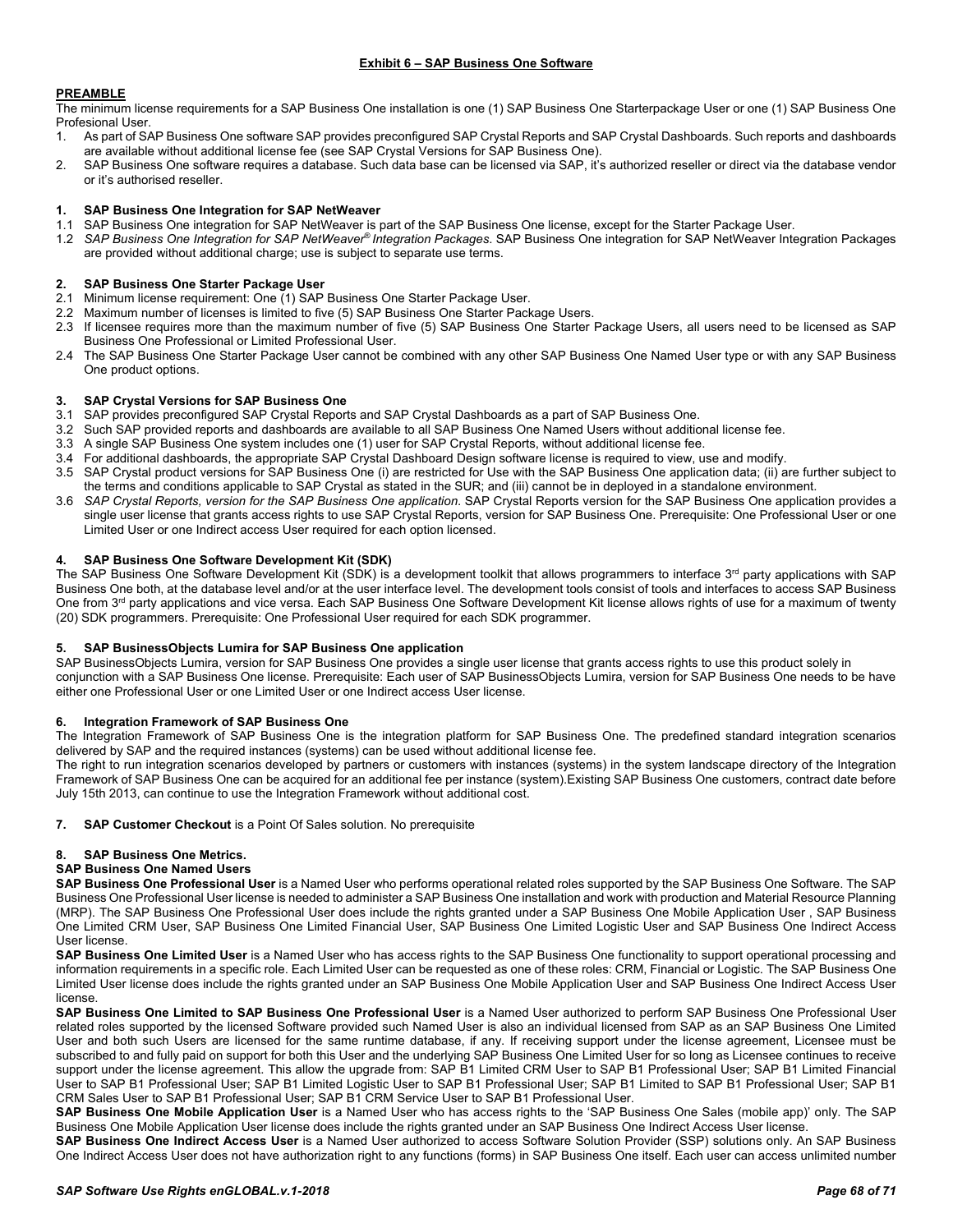of SSP solutions. Connections can be created thought the DI-API and the Service Layer. Separate license is required for connections through the Integration Framework of SAP Business One.

**SAP Business One Starter Package User** is a Named User who performs operational related roles supported by the SAP Business One Starter Package Software. The SAP Business One Starter Package User license does include the rights granted under a SAP Business One Mobile Application User and SAP Business One Indirect Access User license. The SAP Business One Starter Package User license does not include the rights granted under a SAP Business One Professional User.

**SAP Business One Starter Package to SAP Business One Professional User** is a Named User authorized to perform SAP Business One Professional User related roles supported by the licensed Software provided such Named User is also an individual licensed from SAP as an SAP Business One Starter Package User and both such Users are licensed for the same runtime database, if any. If receiving support under the license agreement, Licensee must be subscribed to and fully paid on support for both this User and the underlying SAP Business One Starter Package User for so long as Licensee continues to receive support under the license agreement.

**SAP Business One Starter Package to SAP Business One Limited User** is a Named User authorized to perform SAP Business One Limited User related roles supported by the licensed Software provided such Named User is also an individual licensed from SAP as an SAP Business One Starter Package User and both such Users are licensed for the same runtime database, if any. If receiving support under the license agreement, Licensee must be subscribed to and fully paid on support for both this User and the underlying SAP Business One Starter Package User for so long as Licensee continues to receive support under the license agreement.

### **9. Remaining SAP Business One Metrics**

**Cores** are the number of cores in CPUs that are available for use by the licensed software. The number of Core licenses must be an integer. When counting physical Cores, each Core of a physical CPU that runs at least parts of the licensed software, including those that are temporarily assigned or scheduled to cover peak processing, is considered and counted.

When counting virtual Core's, each virtual Core that runs at least parts of the licensed software, including those that are temporarily assigned or scheduled to cover peak processing, is counted.

If the licensed Software will run in a pure virtual environment, physical Cores will not be counted. For purposes of clarification, "Core" as defined in this metric definition is different from "core" as referenced in the metric definition for any Software licensed on a CPU basis (if any), and therefore is not applicable in that context.

Contract price is the net value of the license contract. Contract price for partners refers to partner buy price depending on the support delivery model **Devices** are any piece of equipment or hardware and include but are not limited to: a workstation, terminal, point of sale terminal, notebook, handheld, tablet, PDA, smartphone, internet connected television, scale devices, devices installed in a vehicle (on-board units) or other networked devices. The application itself defines the type of devices that are used and therefore counted for the price list item (e.g., Sybase SQL Anywhere Database for Use with SAP POS for Retail devices are defined as those devices accessing data from SQL Anywhere Database or e. g. SAP Mobile Order Management devices are all devices installed as on-board units in a vehicle).

**Flat fee** are fixed package license fees for the software.

**Gigabytes of memory** are the total amount of memory that may be used by the Software, as measured in gigabytes.

**Instances** are unique connections to a single specified application or technology type.

(Instances in the context of the Integration Framework of SAP Business One are sending or receiving systems defined in the system landscape directory used in active integration scenarios. One unique instance is counted only one time.)

**MSRP** (Manufacturer Suggested Reselling Price) is the list price minus volume discount.

**Users** are individuals who Use the Software.

#### **10. Product Specific Terms for Business One Software.**

#### **SAP Business One DI Server**

The DI-Server enables business partners to develop SOAP-based solutions to read, write, update, and remove data objects on the database level. It provides a suitable infrastructure for server-oriented partner solutions. The DI-Server is a license per Core on a CPU, not as a Named User. The core count is defined by the number of cores available in the Operating System used by the DI-Server or the Service layer. Note, the underlying core can be a physical, logical or virtual. Connections can be created thought the DI-Server and the Service Layer. Separate license is required for connections through the DI-API and Integration Framework of SAP Business One.

#### **SAP Business One Engine for SAP HANA**

SAP is licensing the SAP Business One, version for SAP HANA Engine as a runtime restricted license database for SAP Business One and certified SAP Business One Add-ons, including certified SAP Business Add-ons created by SAP partners or SAP Business One Add-ons created by Licensee. Licensee shall only use the SAP Business One, version for SAP HANA Engine in connection with SAP Business One Software and the aforementioned SAP Business One Add-ons and only for the purposes of its own internal data processing which includes access of third party user such as contractors, supply chain vendors or suppliers, customers, or third party individuals authorized by Licensee. Any access to the SAP Business One, version for SAP HANA Engine, including but not limited to data loading, modeling, reporting and distribution, must take place via SAP Business One or the aforementioned SAP Business One Add-ons.

The SAP Business One, version for SAP HANA Engine includes a runtime license of HANA Studio and access is solely to administer and manage the SAP Business One, version for SAP HANA Engine, or for system administration tasks and data modeling for reporting requirements. The SAP Business One, version for SAP HANA Engine cannot be deployed on the same installation as any other SAP HANA software The SAP Business One, version for SAP HANA Engine is licensed for addressable RAM memory and can only run on SAP certified hardware and with the supported operating system(s). All individuals Using the SAP Business One, version for SAP HANA Engine, also through other reporting tools, require an SAP Business One Named User license or a licensed SAP Business One connector.

The SAP Business One, version for SAP HANA engine includes a runtime license for the all the SAP HANA components included in the packages SAP Business One analytics powered by SAP HANA , SAP Business One, version for SAP HANA and SAP HANA Platform Edition Revision Packages for SAP Business One

The SAP Business One, version for SAP HANA engine includes use rights to perform analytics content provided by the licensed SAP Business One Analytics software used solely in conjunction with SAP Business One.

**MSRP** - Manufacturer Suggested Reselling Price is the list price minus volume discount.

\*\*Support for SAP Business One is subject to conclusion of a support schedule to the license agreement.

### **11. Localizations.**

Licenses for SAP Business One software can be used on any of the localizations supported by SAP Business One software. However, for SAP Business One software licensed after 01.01.2010, the license key will be issued 'per localization'. By default the localization of the requested software country version will be released. Each licensed Named User can only access the localization for which the license key was issued. Employees that require access to two or more localizations will require two or more Named User licenses.

#### **12. Intercompany Integration Solution for SAP Business One**

The Intercompany Integration Solution for SAP Business One software may include certain third party open source and/or other components.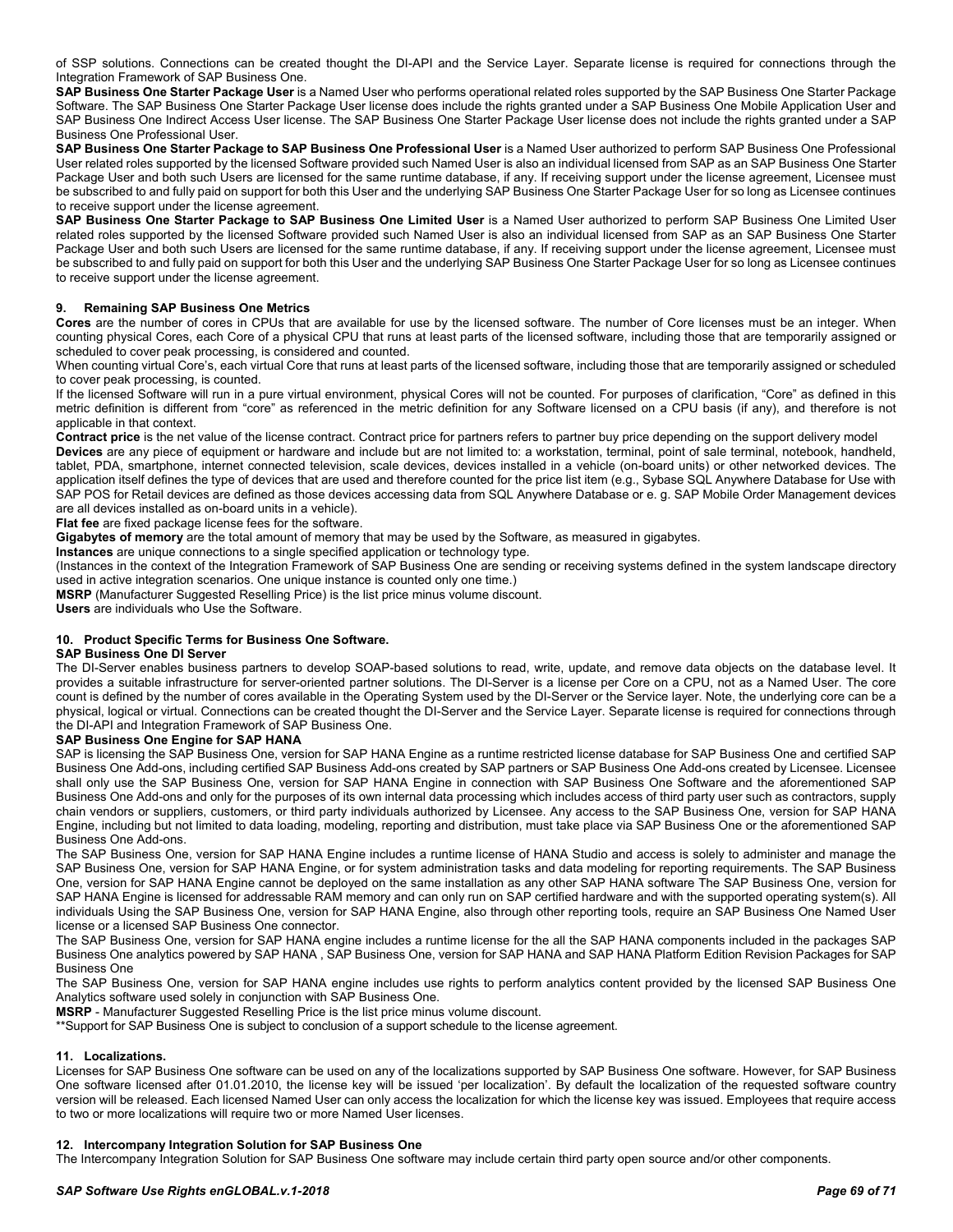Partner needs to take into consideration the Additional License Principles for the Intercompany Integration Solution for SAP Business One set out in the SAP Pricing & Licensing Principles when licensing the Intercompany Integration Solution for SAP Business One to End Users. The Named User license requirements apply also to the Use of the Intercompany Integration Solution for SAP Business One. Partner shall inform End Users accordingly. Prerequisite: One Professional User or one Limited User required for each option licensed. When this option is selected, all Professional and Limited users must also be licensed.

#### **13. Fail-over Server**

For any operating system environment in which Licensee runs installations of SAP Business One software, Licensee may run up to the same number of passive fail-over installations of SAP Business One software in a separate operating system environment for temporary support. Licensee may run the passive fail-over installation of SAP Business One software on a hardware server other than the licensed hardware server.

#### **14. Test Installations**

A customer is entitled to run one SAP Business One software installation for internal testing purposes. For such test installation, the customer may use same users which customer has licensed for productive use of SAP Business One software.